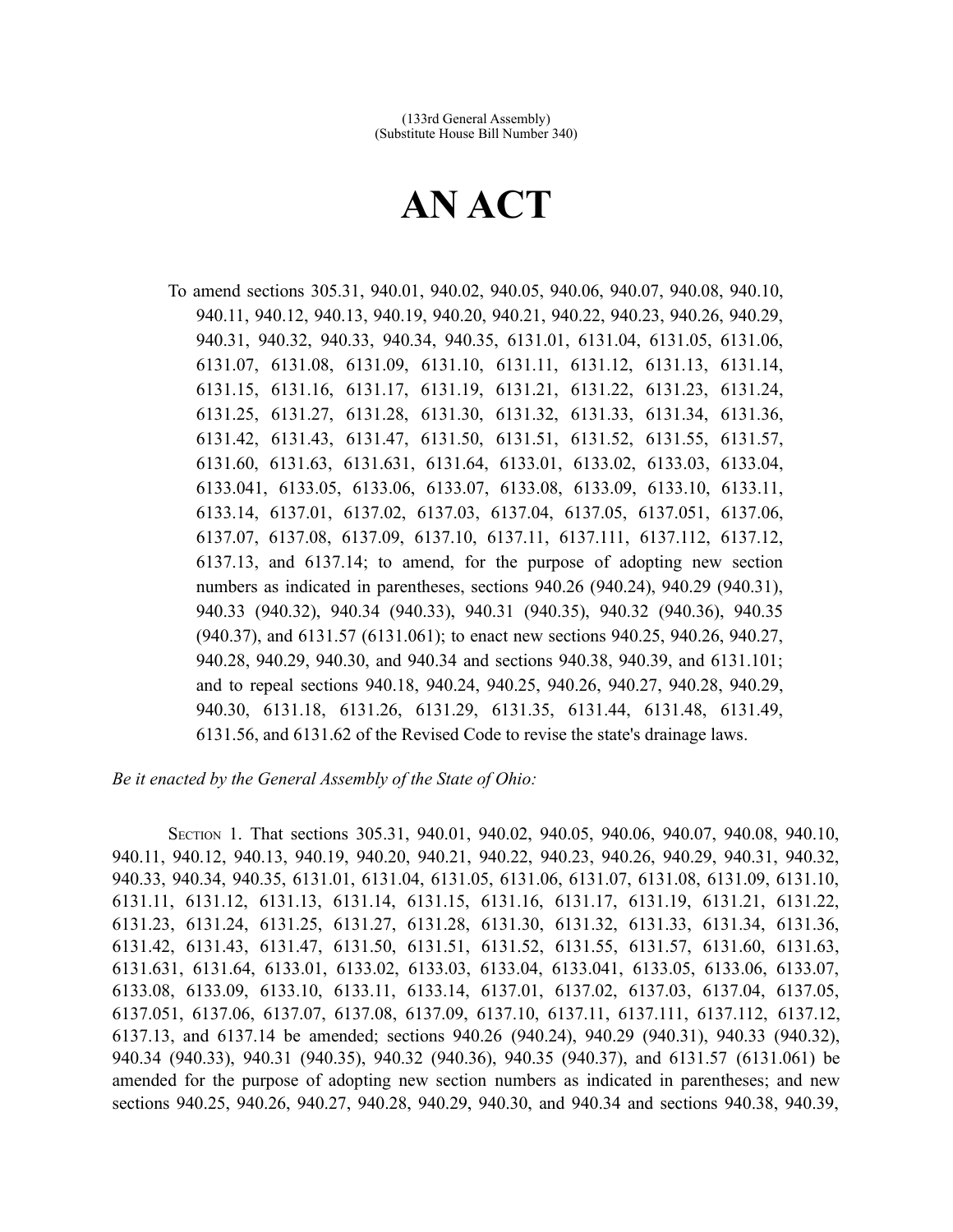and 6131.101 of the Revised Code be enacted to read as follows:

Sec. 305.31. The procedure for submitting to a referendum a resolution adopted by a board of county commissioners under division (H) of section 307.695 of the Revised Code that is not submitted to the electors of the county for their approval or disapproval; any resolution adopted by a board of county commissioners pursuant to division (D)(1) of section 307.697, section 322.02, or 322.06, sections 940.31 940.32 and 940.33 940.35, division (B)(1) of section 4301.421, section 4504.02, 5739.021, or 5739.026, division (A)(6), (A)(10), or (M) of section 5739.09, section 5741.021 or 5741.023, or division (C)(1) of section 5743.024 of the Revised Code; or a rule adopted pursuant to section 307.79 of the Revised Code shall be as prescribed by this section.

Except as otherwise provided in this paragraph, when a petition, signed by ten per cent of the number of electors who voted for governor at the most recent general election for the office of governor in the county, is filed with the county auditor within thirty days after the date the resolution is passed or rule is adopted by the board of county commissioners, or is filed within forty-five days after the resolution is passed, in the case of a resolution adopted pursuant to section 5739.021 of the Revised Code that is passed within one year after a resolution adopted pursuant to that section has been rejected or repealed by the electors, requesting that the resolution be submitted to the electors of the county for their approval or rejection, the county auditor shall, after ten days following the filing of the petition, and not later than four p.m. of the ninetieth day before the day of election, transmit a certified copy of the text of the resolution or rule to the board of elections. In the case of a petition requesting that a resolution adopted under division  $(D)(1)$  of section 307.697, division  $(B)(1)$  of section 4301.421, or division (C)(1) of section 5743.024 of the Revised Code be submitted to electors for their approval or rejection, the petition shall be signed by seven per cent of the number of electors who voted for governor at the most recent election for the office of governor in the county. The county auditor shall transmit the petition to the board together with the certified copy of the resolution or rule. The board shall examine all signatures on the petition to determine the number of electors of the county who signed the petition. The board shall return the petition to the auditor within ten days after receiving it, together with a statement attesting to the number of such electors who signed the petition. The board shall submit the resolution or rule to the electors of the county, for their approval or rejection, at the succeeding general election held in the county in any year, or on the day of the succeeding primary election held in the county in even-numbered years, occurring subsequent to ninety days after the auditor certifies the sufficiency and validity of the petition to the board of elections.

No resolution shall go into effect until approved by the majority of those voting upon it. However, a rule shall take effect and remain in effect unless and until a majority of the electors voting on the question of repeal approve the repeal. Sections 305.31 to 305.41 of the Revised Code do not prevent a county, after the passage of any resolution or adoption of any rule, from proceeding at once to give any notice or make any publication required by the resolution or rule.

The board of county commissioners shall make available to any person, upon request, a certified copy of any resolution or rule subject to the procedure for submitting a referendum under sections 305.31 to 305.42 of the Revised Code beginning on the date the resolution or rule is adopted by the board. The board may charge a fee for the cost of copying the resolution or rule.

As used in this section, "certified copy" means a copy containing a written statement attesting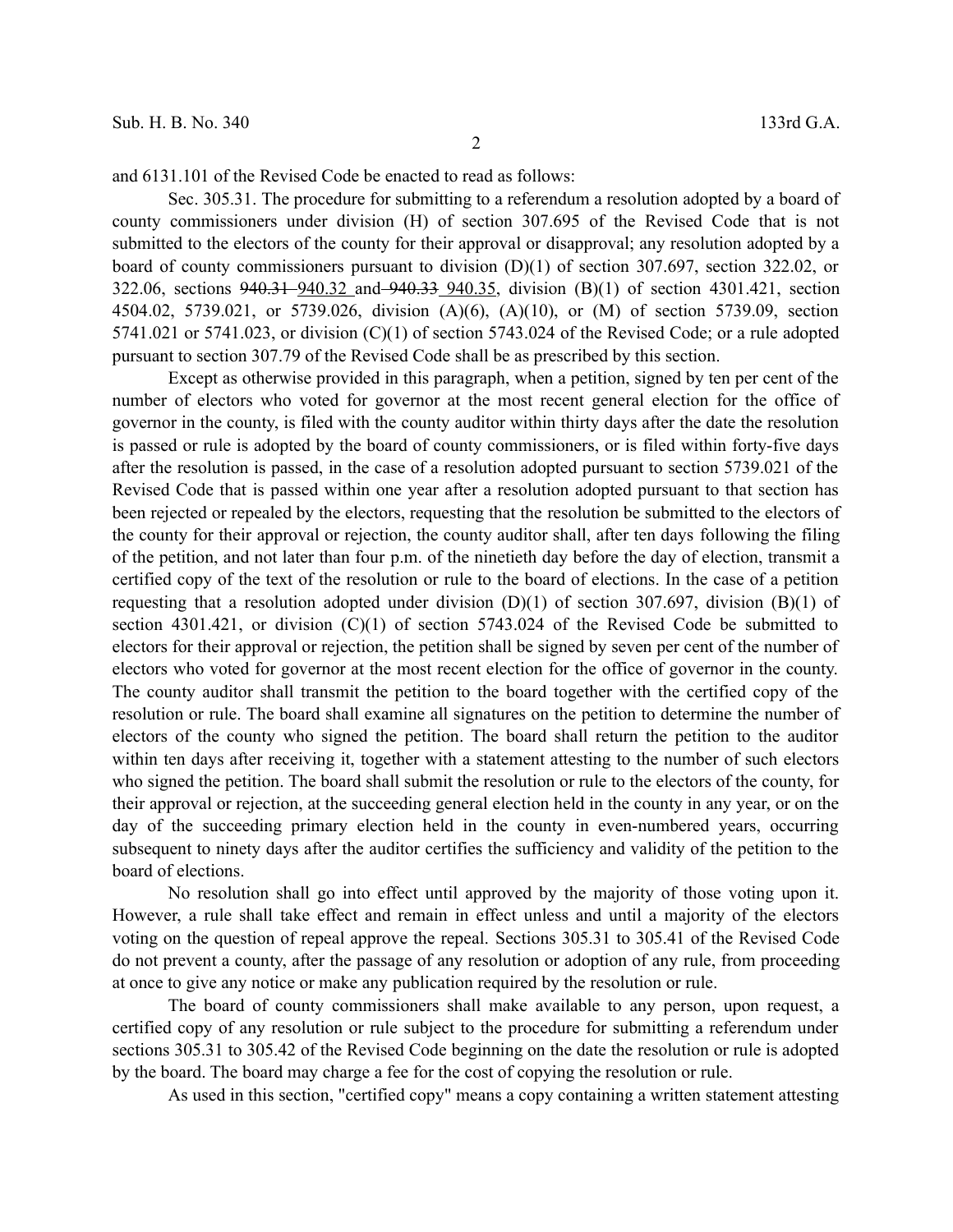that it is a true and exact reproduction of the original resolution or rule.

Sec. 940.01. As used in this chapter:

(A) "Soil and water conservation district" means a district organized in accordance with this chapter.

(B) "Supervisor" means one of the members of the governing body of a district.

(C) "Landowner," "owner," or "owner of land" means an owner of record as shown by the records in the office of the county recorder. With respect to an improvement or a proposed improvement, "landowner," "owner," or "owner of land" also includes any public corporation and the director of any department, office, or institution of the state that is affected by the improvement or that would be affected by the proposed improvement, but that does not own any right, title, estate, or interest in or to any real property.

(D) "Land occupier" or "occupier of land" means any person, firm, or corporation that controls the use of land whether as landowner, lessee, renter, or tenant.

(E) "Due notice" means notice published at least twice, stating time and place, with an interval of at least thirteen days between the two publication dates, in a newspaper of general circulation within a soil and water conservation district.

(F) "Agricultural pollution" means failure to use management or conservation practices in farming or silvicultural operations to abate wind or water erosion of the soil or to abate the degradation of the waters of the state by residual farm products, manure, or soil sediment, including substances attached thereto.

(G) "Urban sediment pollution" means failure to use management or conservation practices to abate wind or water erosion of the soil or to abate the degradation of the waters of the state by soil sediment in conjunction with land grading, excavating, filling, or other soil disturbing activities on land used or being developed for nonfarm commercial, industrial, residential, or other nonfarm purposes, except lands being used in a strip mine operation as defined in section 1513.01 of the Revised Code and except lands being used in a surface mining operation as defined in section 1514.01 of the Revised Code.

(H) "Uniform assessment" means an assessment that is both of the following:

(1) Based upon a complete appraisal of each both of the following:

(a) Each parcel of land, together with all improvements thereon, within a project-the area that will benefit from a proposed improvement; and of the

(b) The benefits or damages brought about as a result of the project-proposed improvement that is determined by criteria applied equally to all parcels within the project area; that will benefit from the proposed improvement.

(2) Levied upon the parcels at a uniform rate on the basis of the appraisal.

(I) "Varied assessment" means any assessment that does not meet the criteria established in division (H) of this section.

(J) "Project area" means an area determined and certified by the supervisors of a soil and water conservation district under section 940.25 of the Revised Code.

(K) "Benefit" or "benefits" means advantages to land and owners, to public corporations, and to the state resulting from drainage, conservation, control, and management of water and from environmental, wildlife, and recreational improvements. "Benefit" or "benefits" includes, but is not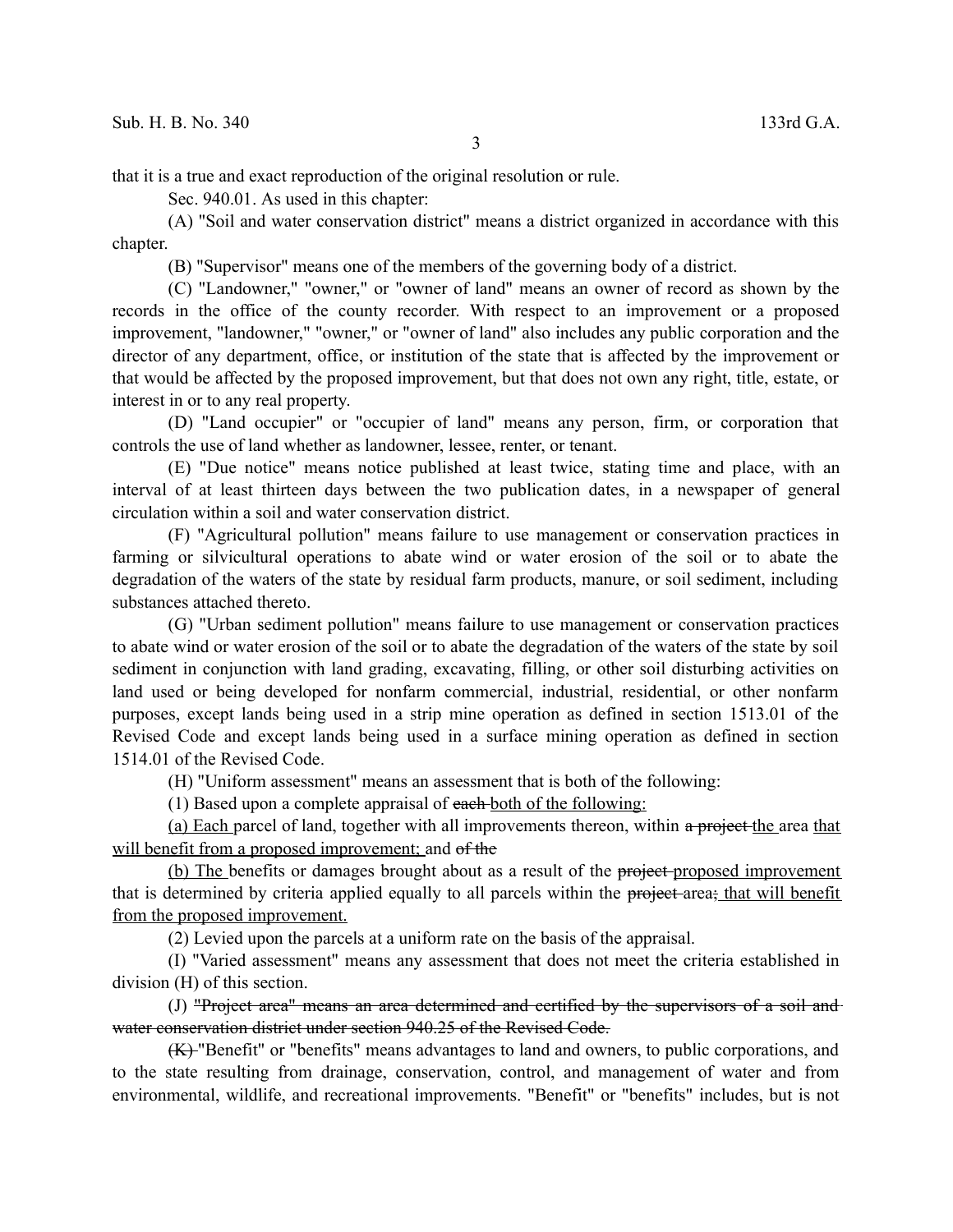limited to, any of the following factors:

(1) Elimination or reduction of damage from flooding;

(2) Removal of water conditions that jeopardize public health, safety, or welfare;

(3) Increased value of land resulting from an improvement;

(4) Use of water for irrigation, storage, regulation of stream flow, soil conservation, water supply, or any other incidental purpose;

(5) Providing an outlet for the accelerated runoff from artificial drainage if a stream, watercourse, channel, or ditch that is under improvement is called upon to discharge functions for which it was not designed. Uplands that have been removed from their natural state by deforestation, cultivation, artificial drainage, urban development, or other human methods shall be considered to be benefited by an improvement that is required to dispose of the accelerated flow of water from the uplands.

 $(L)$  (K) "Improvement" or "conservation works of improvement" means an improvement that is made under the authority established in division (C) of section 940.06 of the Revised Code.

(M) (L) "Land" has the same meaning as in section 6131.01 of the Revised Code.

(N) (M) "Manure," "operation and management plan," and "residual farm products" have the same meanings as in section 939.01 of the Revised Code.

 $(\Theta)$  (N) "Voluntary nutrient management plan" has the same meaning as in section 905.31 of the Revised Code.

(O) "Lead county" means the county in which the majority of the initial length of a proposed improvement would be located, as set forth in a petition, when the proposed improvement would be located in two or more counties.

(P) "Day" means calendar day.

Sec. 940.02. There is hereby established in the department of agriculture the Ohio soil and water conservation commission. The commission shall consist of seven members of equal status and authority, six of whom shall be appointed by the governor with the advice and consent of the senate, and one of whom shall be designated by resolution of the board of directors of the Ohio federation of soil and water conservation districts. The directors of agriculture, environmental protection, and natural resources, the vice-president for agricultural administration of the Ohio state university, and an officer of the Ohio federation of soil and water conservation districts, or their designees, may serve as ex officio members of the commission, but without the power to vote. A vacancy in the office of an appointed member shall be filled by the governor, with the advice and consent of the senate. Any member appointed to fill a vacancy occurring prior to the expiration of the term for which the member's predecessor was appointed shall hold office for the remainder of that term. Of the appointed members, four shall be persons who have a knowledge of or interest in agricultural production and the natural resources of the state. One member shall represent rural interests and one member shall represent urban interests. Not more than three of the appointed members shall be members of the same political party.

Terms of office of the member designated by the board of directors of the federation and the members appointed by the governor shall be for four years, commencing on the first day of July and ending on the thirtieth day of June.

Each appointed member shall hold office from the date of appointment until the end of the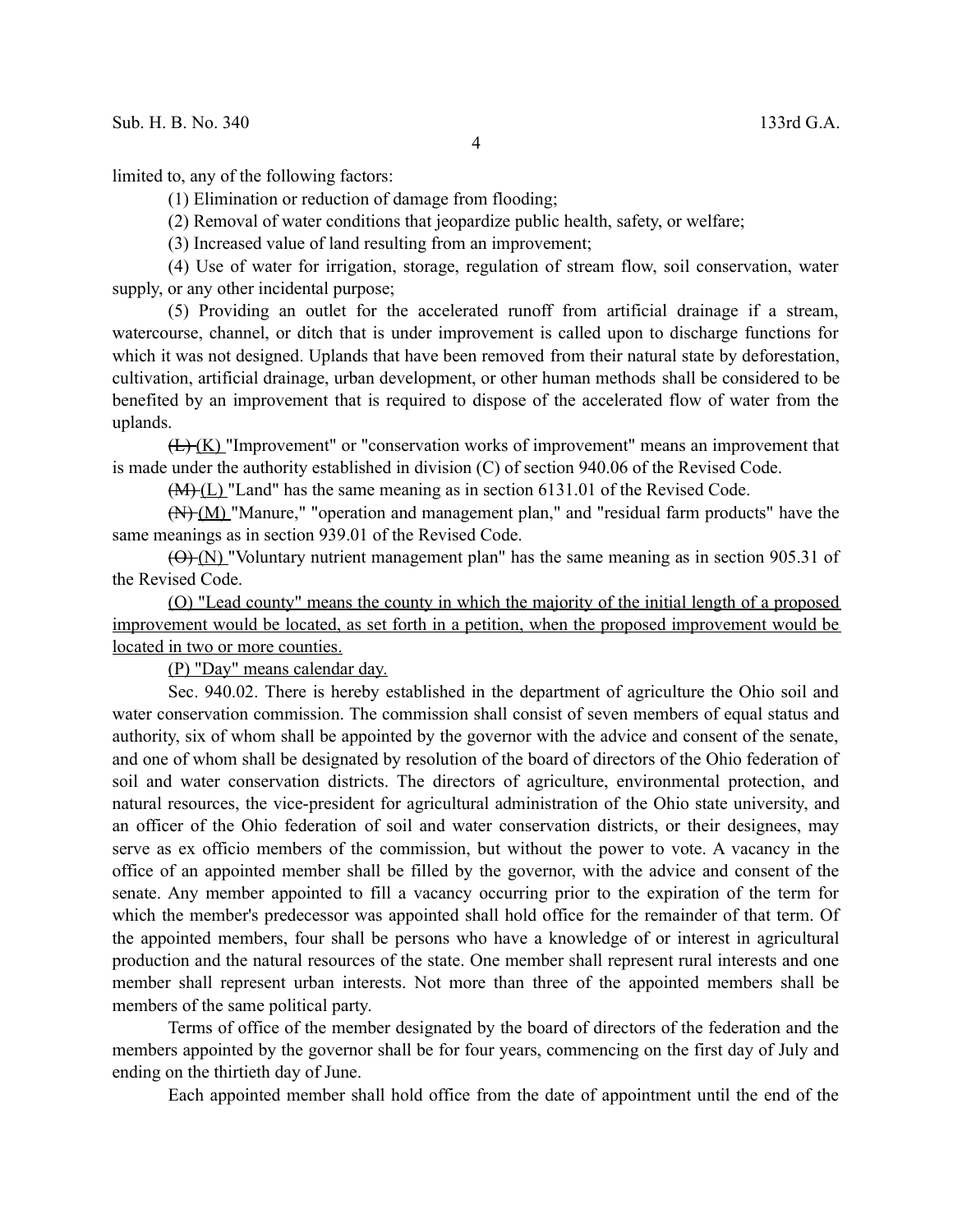The commission shall organize by selecting from its members a chairperson and a vicechairperson. The commission shall hold at least one regular meeting in each quarter of each calendar year and shall keep a record of its proceedings, which shall be open to the public for inspection. Special meetings may be called by the chairperson and shall be called by the chairperson upon receipt of a written request signed by two or more members of the commission. Written notice of the time and place of each meeting shall be sent to each member of the commission. A majority of the commission shall constitute a quorum.

The commission may adopt rules as necessary to carry out the purposes of this chapter, subject to Chapter 119. of the Revised Code.

The governor may remove any appointed member of the commission at any time for inefficiency, neglect of duty, or malfeasance in office, after giving to the member a copy of the charges against the member and an opportunity to be heard publicly in person or by counsel in the member's defense. Any such act of removal by the governor is final. A statement of the findings of the governor, the reason for the governor's action, and the answer, if any, of the member shall be filed by the governor with the secretary of state and shall be open to public inspection.

All members of the commission shall be reimbursed for the necessary expenses incurred by them in the performance of their duties as members.

Upon recommendation by the commission, the director of agriculture shall designate an executive secretary and provide staff necessary to carry out the powers and duties of the commission.

The commission shall do all of the following:

(A) Determine distribution of funds under section 940.15 of the Revised Code, recommend to the director and other agencies the levels of appropriations to special funds established to assist soil and water conservation districts, and recommend the amount of federal funds to be requested and policies for the use of such funds in support of soil and water conservation district programs;

(B) Assist in keeping the board of supervisors of soil and water conservation districts informed of their its powers and duties, program opportunities, and the activities and experience of all other districts, and facilitate the interchange of advice, experience, and cooperation between the districts;

(C) Seek the cooperation and assistance of the federal government or any of its agencies, and of agencies of this state, in the work of the districts;

(D) Adopt appropriate rules governing the conduct of elections provided for in this chapter, subject to Chapter 119. of the Revised Code, provided that only owners and occupiers of lands situated within the boundaries of the districts or proposed districts to which the elections apply shall be eligible to vote in the elections;

(E) Recommend to the director priorities for planning and construction of small watershed projects, and make recommendations to the director concerning coordination of programs as proposed and implemented in agreements with soil and water conservation districts;

(F) Recommend to the director, the governor, and the general assembly programs and legislation with respect to the operations of soil and water conservation districts that will encourage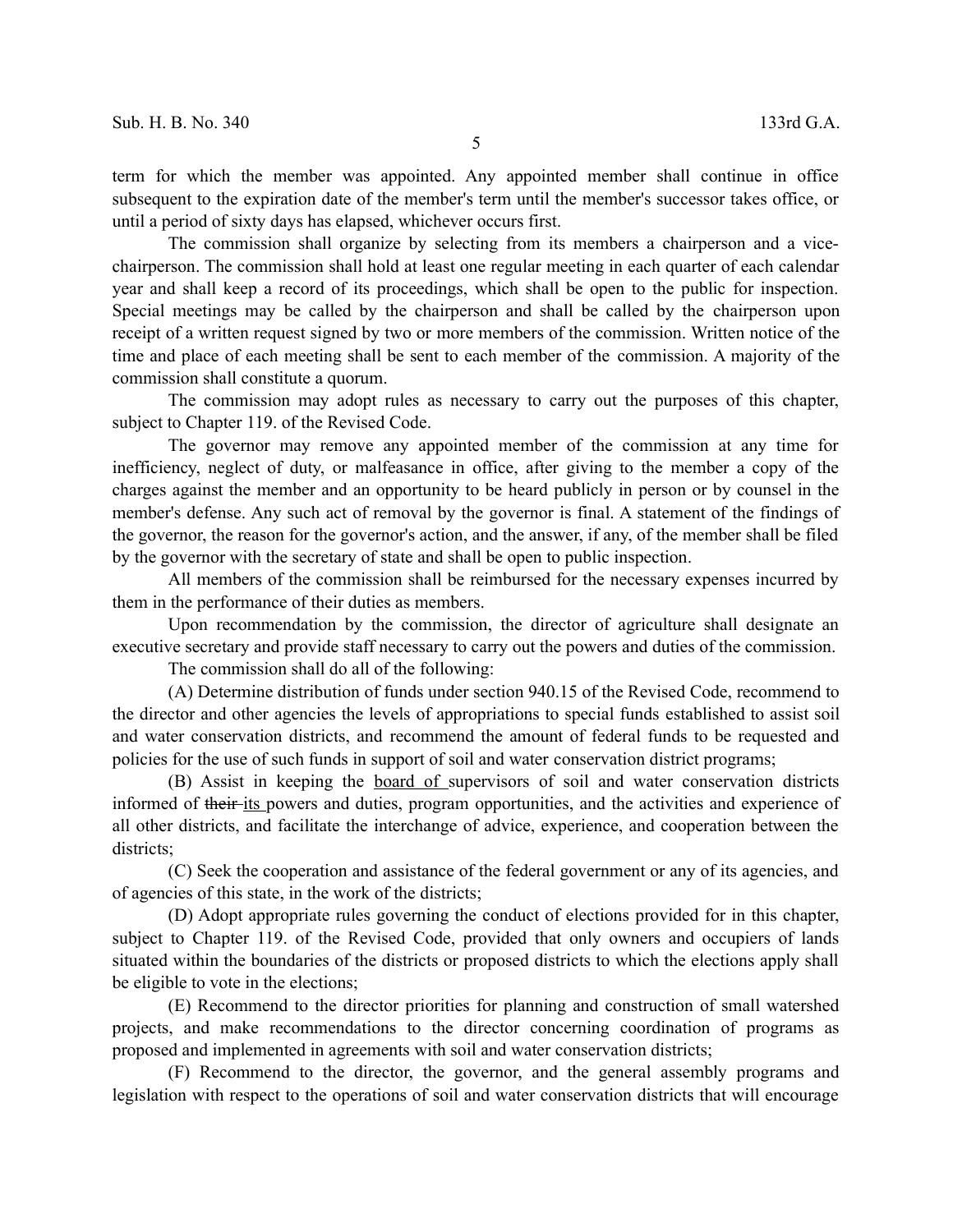proper soil, water, and other natural resource management and promote the economic and social development of the state;

(G) Recommend to the director of agriculture a procedure for coordination of a program of agricultural pollution abatement. Implementation of such a program shall be based on water quality standards adopted pursuant to section 6111.041 of the Revised Code. The director of environmental protection may coordinate with the division of soil and water conservation in the department of agriculture and soil and water conservation districts for the abatement of agricultural pollution.

Sec. 940.05. The governing body-board of supervisors of a soil and water conservation district shall consist of five supervisors, as provided for in section 940.04 of the Revised Code.

The supervisors-board shall organize annually by selecting a chairperson, a secretary, and a treasurer. They It shall designate one of their its members as fiscal agent. A majority of the five supervisors board shall constitute a quorum. The concurrence of a majority of the five supervisors board in any matter shall be required for its determination. A supervisor shall receive no compensation for the supervisor's services, except when both of the following occur:

(A) A district board of supervisors designates one or more of its supervisors to represent the district on a joint district board or if an agency or instrumentality of the United States, of this state, or of a political subdivision of this state requires or requests district board representation;

(B) Such compensation is provided for by public moneys other than moneys in the special fund of the local district created pursuant to section 940.12 of the Revised Code.

A supervisor is entitled to be reimbursed for the necessary expenses incurred in the discharge of official duties.

The supervisors board of supervisors shall furnish to the Ohio soil and water conservation commission, upon its request, copies of rules, orders, contracts, forms, and other documents they adopt or employ it adopts or employs and other information concerning their-its activities as it requires in the performance of its duties under this chapter.

At least once each year, a district shall submit to the commission a report of progress and operations, including a summary of receipts and disbursements during the period covered by the report. A district shall submit additional financial reports as requested by the commission.

The supervisors board shall provide for the execution of surety bonds for all employees and officers who are entrusted with funds and shall provide for the keeping of a full and accurate record of all proceedings and of all resolutions and orders issued or adopted. Any supervisor may be removed by the commission upon notice and hearing for neglect of duty or malfeasance in office.

Sec. 940.06. The board of supervisors of a soil and water conservation district have the following powers in addition to their-its other powers:

(A) To conduct surveys, investigations, and research relating to the character of soil erosion, floodwater and sediment damages, and the preventive and control measures and works of improvement for flood prevention and the conservation, development, utilization, and disposal of water needed within the district, and to publish the results of those surveys, investigations, or research, provided that no district shall initiate any research program except in cooperation or after consultation with the Ohio agricultural research and development center;

(B) To develop plans for the conservation of soil resources, for the control and prevention of soil erosion, and for works of improvement for flood prevention and the conservation, development,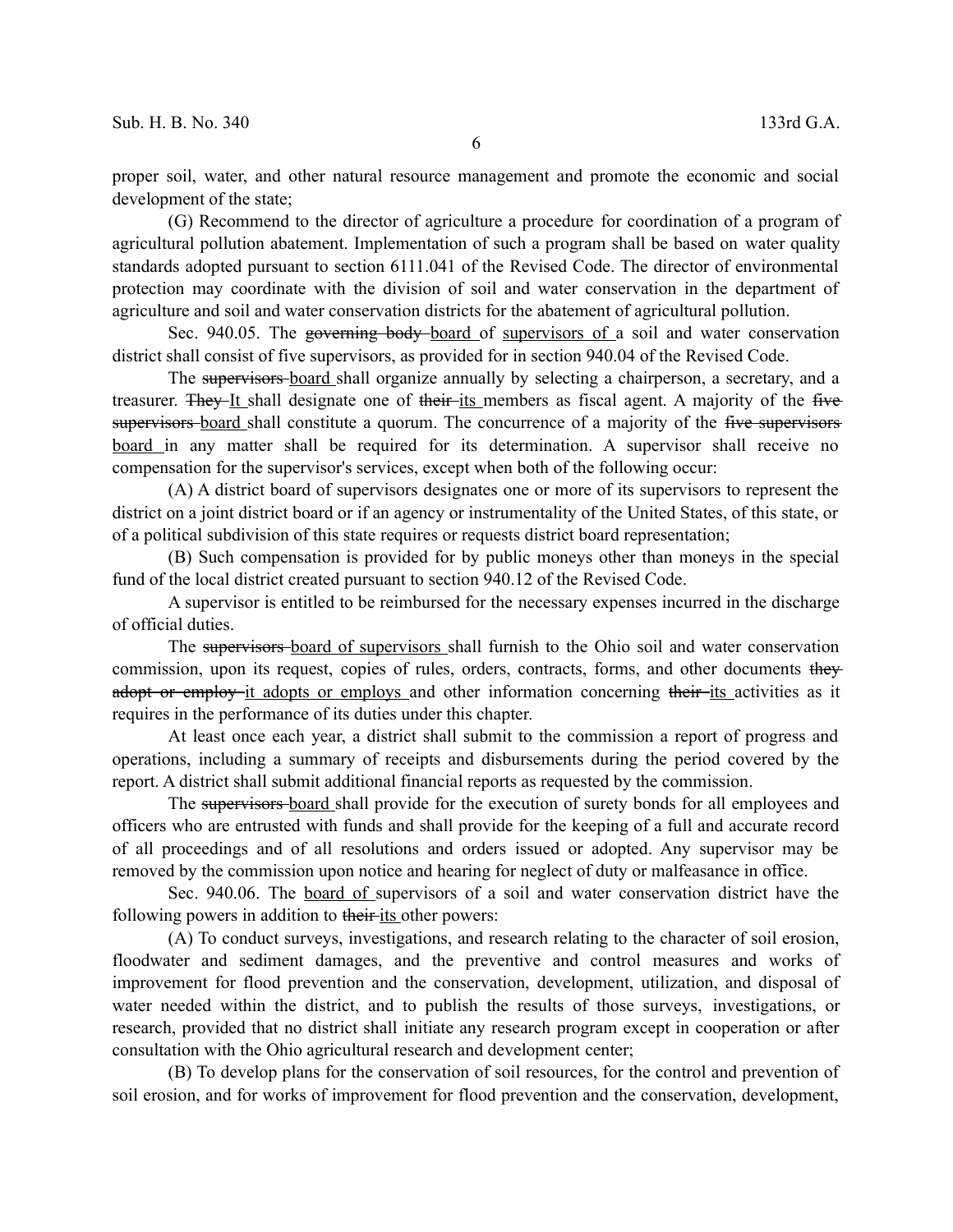7

utilization, and disposal of water within the district, and to publish those plans and information;

(C) To implement, construct, repair, maintain, and operate preventive and control measures and other works of improvement for natural resource conservation and development and flood prevention, and the conservation, development, utilization, and disposal of water within the district on lands owned or controlled by this state or any of its agencies and on any other lands within the district, which works may include any facilities authorized under state or federal programs, and to acquire, by purchase or gift, to hold, encumber, or dispose of, and to lease real and personal property or interests in such property for those purposes;

(D) To cooperate or enter into agreements with any occupier of lands within the district in the carrying on of natural resource conservation operations and works of improvement for flood prevention and the conservation, development, utilization, and management of natural resources within the district, subject to such conditions as the supervisors consider necessary;

(E) To accept donations, gifts, grants, and contributions in money, service, materials, or otherwise, and to use or expend them according to their terms;

(F) To adopt, amend, and rescind rules to carry into effect the purposes and powers of the district;

(G) To sue and plead in the name of the district, and be sued and impleaded in the name of the district, with respect to its contracts and, as indicated in section 940.07 of the Revised Code, certain torts of its officers, employees, or agents acting within the scope of their employment or official responsibilities, or with respect to the enforcement of its obligations and covenants made under this chapter;

(H) To make and enter into all contracts, leases, and agreements and execute all instruments necessary or incidental to the performance of the duties and the execution of the powers of the district under this chapter, provided that all of the following apply:

(1) Except as provided in section 307.86 of the Revised Code regarding expenditures by boards of county commissioners, when the cost under any such contract, lease, or agreement, other than compensation for personal services or rental of office space, involves an expenditure of more than the amount established in that section regarding expenditures by boards of county commissioners, the supervisors board shall make a written contract with the lowest and best bidder after advertisement, for not less than two nor more than four consecutive weeks preceding the day of the opening of bids, in a newspaper of general circulation within the district or as provided in section 7.16 of the Revised Code and in such other publications as the supervisors determine. The notice shall state the general character of the work and materials to be furnished, the place where plans and specifications may be examined, and the time and place of receiving bids.

(2) Each bid for a contract shall contain the full name of every person interested in it.

(3) Each bid for a contract for the construction, demolition, alteration, repair, or reconstruction of an improvement shall meet the requirements of section 153.54 of the Revised Code.

(4) Each bid for a contract, other than a contract for the construction, demolition, alteration, repair, or reconstruction of an improvement, at the discretion of the <del>supervisors</del> board, may be accompanied by a bond or certified check on a solvent bank in an amount not to exceed five per cent of the bid, conditioned that, if the bid is accepted, a contract shall be entered into.

(5) The supervisors board may reject any and all bids.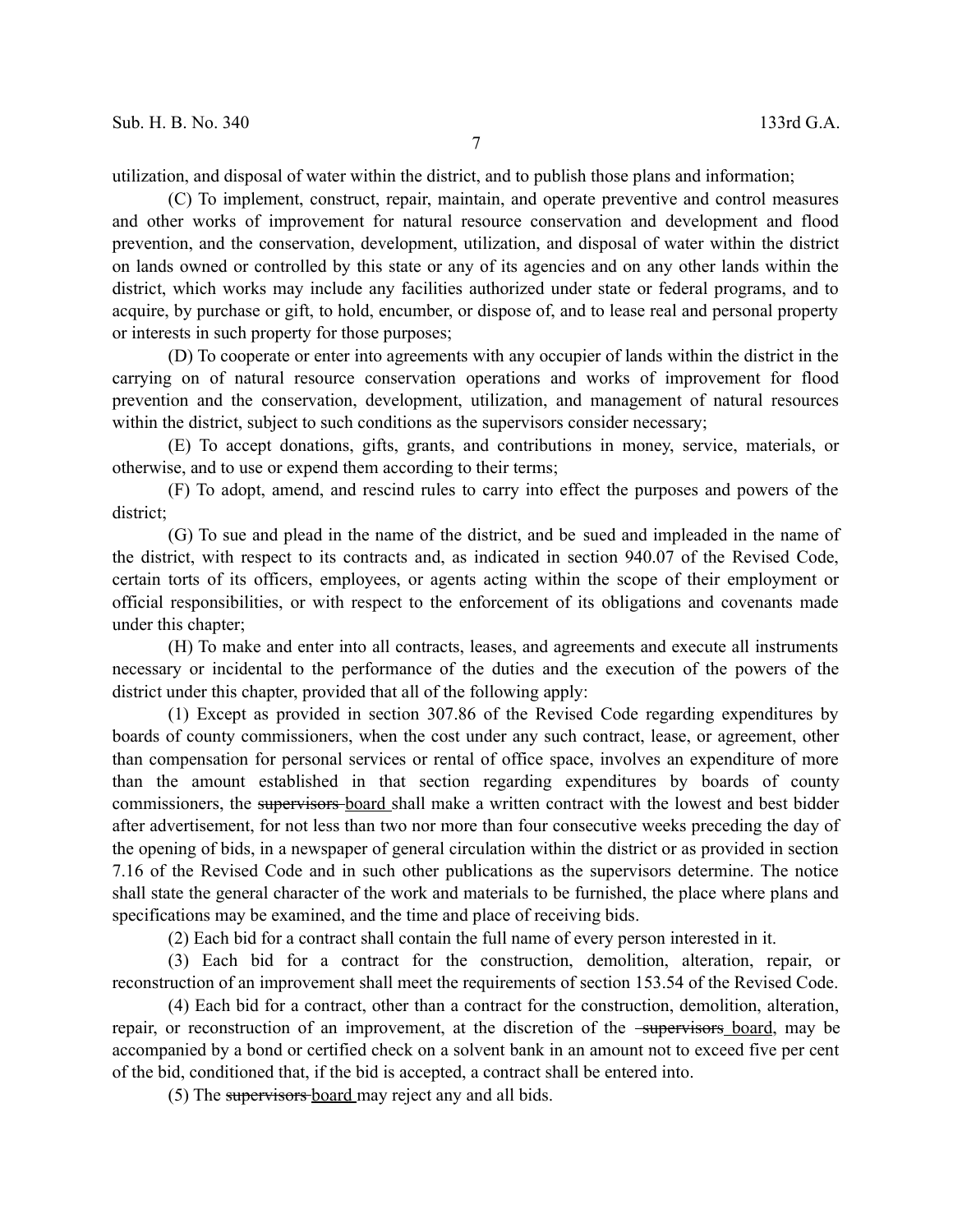(I) To charge, alter, and collect rentals and other charges for the use or services of any works of the district;

(J) To enter, either in person or by designated representatives, upon lands, private or public, in the necessary discharge of their duties;

(K) To enter into agreements or contracts with the department of agriculture for the determination, implementation, inspection, and funding of agricultural pollution abatement measures whereby landowners, operators, managers, and developers may meet adopted state standards for a quality environment, except that failure of a district board of supervisors to negotiate an agreement or contract with the department authorizes the department to implement the required program;

(L) To conduct demonstrations and provide information to the public regarding practices and methods for natural resource conservation, development, and utilization;

(M) To enter into contracts or agreements with the director of environmental protection in furtherance of actions to abate urban sediment pollution;

(N) To develop operation and management plans as necessary;

(O) To determine whether operation and management plans developed under division (A) of section 939.03 of the Revised Code comply with the standards established under division (E)(1) of section 939.02 of the Revised Code and to approve or disapprove the plans, based on such compliance. If an operation and management plan is disapproved, the board shall provide a written explanation to the person who submitted the plan. The person may appeal the plan disapproval to the director of agriculture or the director's designee, who shall afford the person a hearing. Following the hearing, the director or the director's designee shall uphold the plan disapproval or reverse it. If the director or the director's designee reverses the plan disapproval, the plan shall be deemed approved under this division. In the event that any person operating or owning agricultural land or an animal feeding operation in accordance with an approved operation and management plan who, in good faith, is following that plan, causes agricultural pollution, the plan shall be revised in a fashion necessary to mitigate the agricultural pollution, as determined and approved by the board  $-ef$ supervisors of the soil and water conservation district.

(P) To develop timber harvest plans;

(Q) To determine whether timber harvest plans developed under division (A) of section 1503.52 of the Revised Code comply with the standards established under division (A)(1) of section 1503.51 of the Revised Code and to approve or disapprove the plans based on such compliance. If a timber harvest plan is disapproved, the board shall provide a written explanation to the person who submitted the plan. The person may appeal the plan disapproval to the chief of the division of forestry or the chief's designee, who shall afford the person a hearing. Following the hearing, the chief or the chief's designee shall uphold the plan disapproval or reverse it. If the chief or the chief's designee reverses the plan disapproval, the plan shall be deemed approved under this division.

(R) With regard to composting conducted in conjunction with agricultural operations, to do all of the following:

(1) Upon request or upon their own initiative, inspect composting at any such operation to determine whether the composting is being conducted in accordance with section 939.04 of the Revised Code;

(2) If the board determines that composting is not being so conducted, request the director to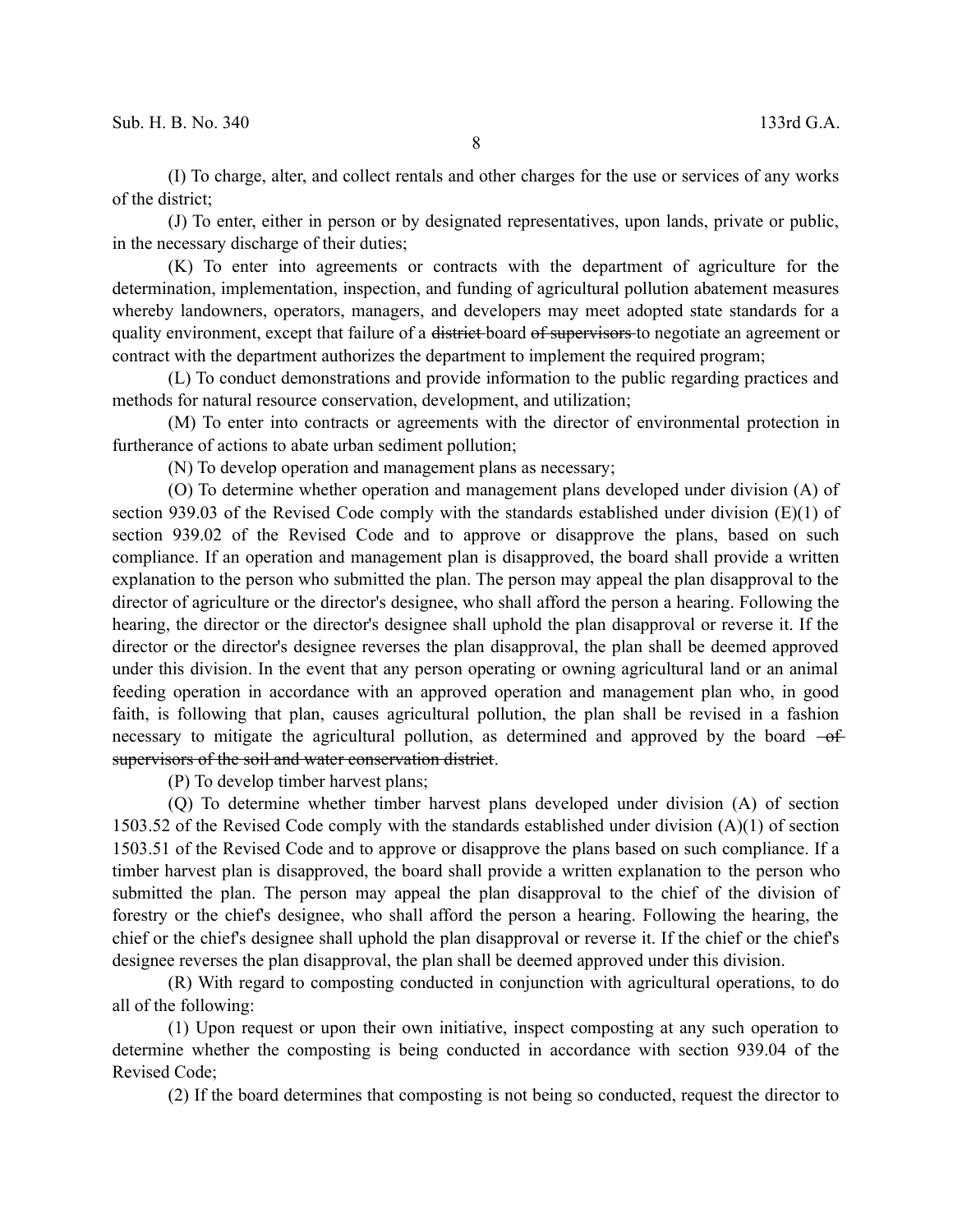take corrective actions under section 939.07 of the Revised Code that require the person who is conducting the composting to prepare a composting plan in accordance with rules adopted under division (E)(5)(a) of section 939.02 of the Revised Code and to operate in accordance with that plan or to operate in accordance with a previously prepared plan, as applicable;

(3) In accordance with rules adopted under division (E)(5)(b) of section 939.02 of the Revised Code, review and approve or disapprove any such composting plan. If a plan is disapproved, the board shall provide a written explanation to the person who submitted the plan.

As used in division (R) of this section, "composting" has the same meaning as in section 939.01 of the Revised Code.

(S) With regard to conservation activities that are conducted in conjunction with agricultural operations, to assist the county auditor, upon request, in determining whether a conservation activity is a conservation practice for purposes of Chapter 929. or sections 5713.30 to 5713.37 and 5715.01 of the Revised Code.

As used in this division, "conservation practice" has the same meaning as in section 5713.30 of the Revised Code.

(T) To develop and approve or disapprove voluntary nutrient management plans in accordance with section 905.323 of the Revised Code;

(U) To do all acts necessary or proper to carry out the powers granted in this chapter.

The director shall make recommendations to reduce the adverse environmental effects of each project that a soil and water conservation district plans to undertake under division (A), (B), (C), or (D) of this section and that will be funded in whole or in part by moneys authorized under section 940.17 of the Revised Code and shall disapprove any such project that the director finds will adversely affect the environment without equal or greater benefit to the public. The director's disapproval or recommendations, upon the request of the district filed in accordance with rules adopted by the Ohio soil and water conservation commission, shall be reviewed by the commission, which may confirm the director's decision, modify it, or add recommendations to or approve a project the director has disapproved.

Any instrument by which real property is acquired pursuant to this section shall identify the agency of the state that has the use and benefit of the real property as specified in section 5301.012 of the Revised Code.

Sec. 940.07. (A) As used in this section:

(1) "Judgment" includes a consent judgment.

(2) "Tort action" means a civil action for damages for injury, death, or loss to person or property, other than a civil action for damages for a breach of contract or another agreement between persons.

(B) Except as provided in divisions (C) and (D) of this section, the provisions of Chapter 2744. of the Revised Code apply to soil and water conservation districts as political subdivisions of the state and to their boards of supervisors and other officers, employees, and agents as employees of political subdivisions of the state.

(C)(1) The attorney general, an assistant attorney general, or special counsel appointed by the attorney general shall defend a soil and water conservation district in any tort action that is commenced against the district as a political subdivision of the state under or pursuant to Chapter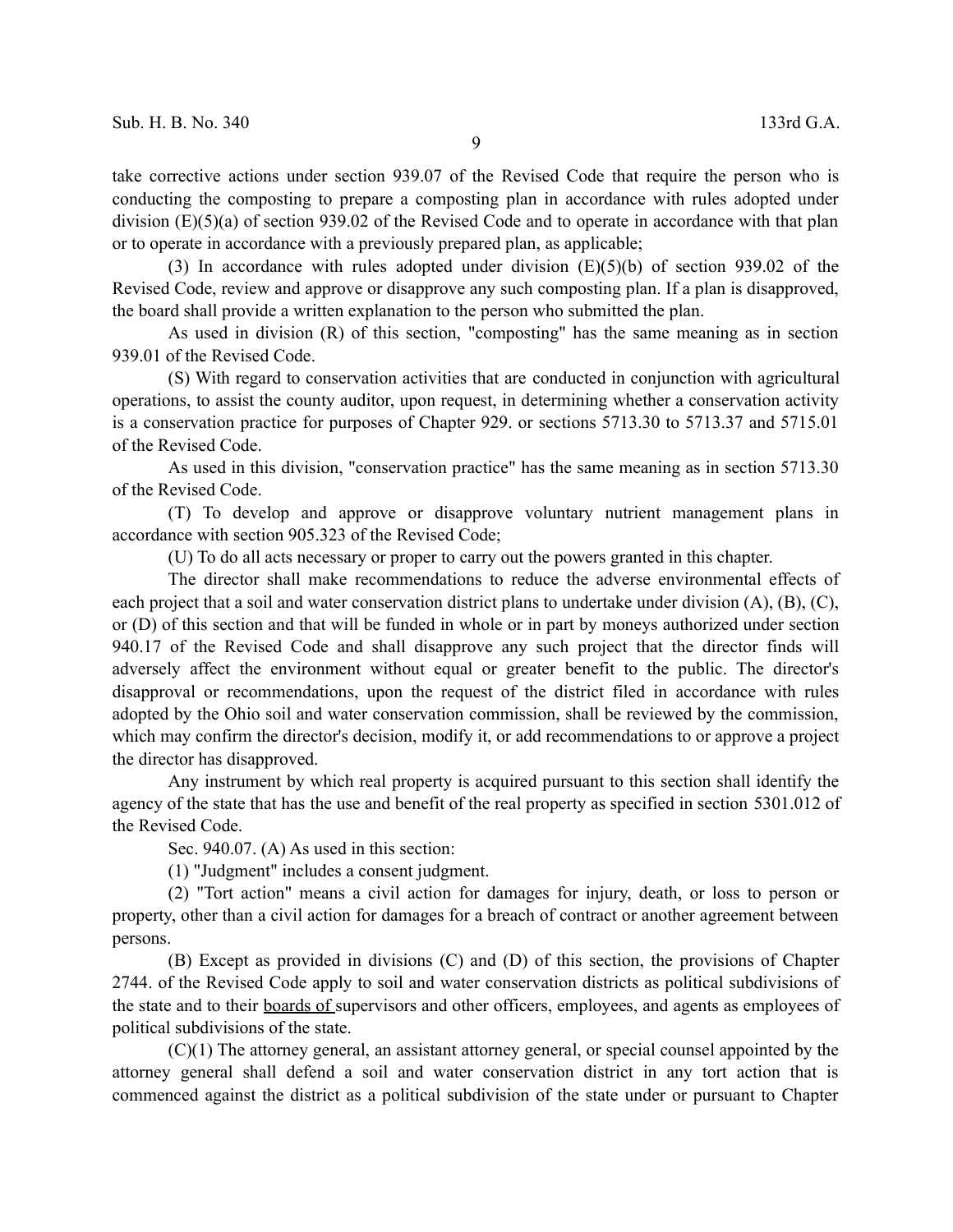2744. of the Revised Code, if a written request for the legal representation is submitted to the attorney general by the Ohio soil and water conservation commission. If a request is so submitted, the prosecuting attorney of the county associated with the district does not have legal representation duties in connection with the tort action under section 940.13 of the Revised Code.

(2) The attorney general, an assistant attorney general, or special counsel appointed by the attorney general shall defend a supervisor or other officer, employee, or agent of a soil and water conservation district in any tort action that is commenced against that person and based upon an action or omission allegedly associated with that person's employment or official responsibilities for the district, if both of the following apply:

(a) At the time of the action or omission, the person was not acting manifestly outside the scope of the person's employment or official responsibilities for the district or acting with malicious purpose, in bad faith, or in a wanton or reckless manner;

(b) A written request for the legal representation is submitted to the attorney general by the Ohio soil and water conservation commission.

(3) If a request for legal representation is submitted to the attorney general pursuant to division (C)(2) of this section, divisions (A) and (D) of section 2744.07 of the Revised Code do not apply to the soil and water conservation district and the defense of its supervisor or other officer, employee, or agent.

(D)(1) The state shall indemnify and hold harmless a soil and water conservation district as follows:

(a) In the amount of any judgment that is rendered against the district in a tort action that is commenced under or pursuant to Chapter 2744. of the Revised Code;

(b) In the amount of any settlement of a tort action against the district as described in division (D)(1)(a) of this section, or of a claim for damages for injury, death, or loss to person or property that could become a basis of a tort action against the district as described in division  $(D)(1)(a)$  of this section.

(2) The state shall indemnify and hold harmless a supervisor or other officer, employee, or agent of a soil and water conservation district as follows:

(a) Subject to the limitations specified in division (D)(3) of this section, in the amount of any judgment that is rendered against that person in a tort action based upon an action or omission allegedly associated with the person's employment or official responsibilities for the district;

(b) Subject to the limitations specified in division (D)(3) of this section, in the amount of any settlement of a tort action as described in division (D)(2)(a) of this section or of any settlement of a claim for damages for injury, death, or loss to person or property that could become a basis of a tort action as described in division  $(D)(2)(a)$  of this section.

(3)(a) The maximum aggregate amount of indemnification paid directly from state funds to or on behalf of any supervisor or other officer, employee, or agent of a soil and water conservation district pursuant to divisions (D)(2)(a) and (b) of this section shall be one million dollars per occurrence, regardless of the number of persons who suffer injury, death, or loss to person or property as a result of the action or omission of that person.

(b) An indemnification may be made pursuant to division  $(D)(2)(a)$  or (b) of this section only if, at the time of the action or omission, the supervisor or other officer, employee, or agent of a soil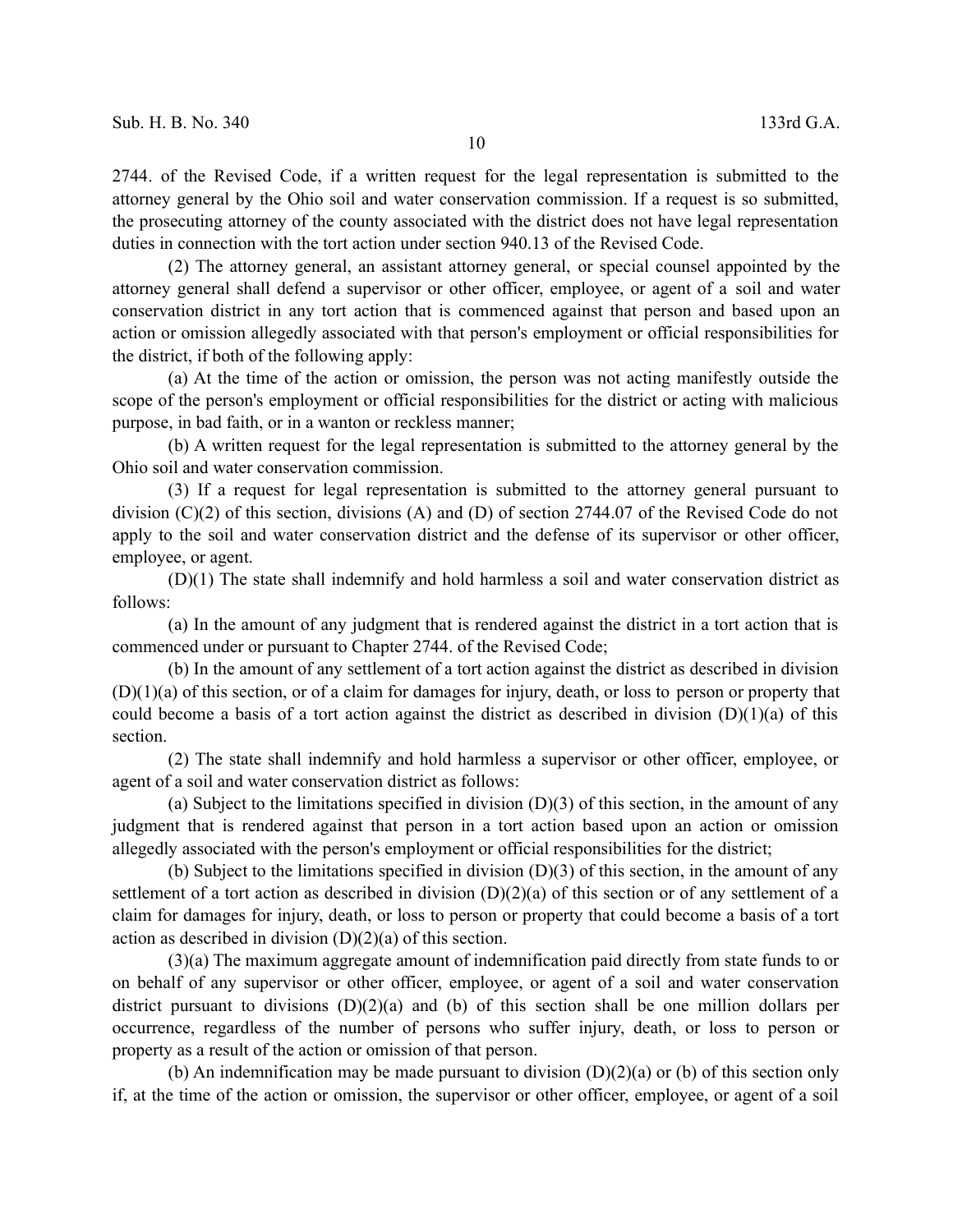and water conservation district was not acting manifestly outside the scope of the supervisor's or other officer's, employee's, or agent's employment or official responsibilities for the district or acting with malicious purpose, in bad faith, or in a wanton or reckless manner.

(c) An indemnification shall not be made pursuant to division  $(D)(2)(a)$  or (b) of this section for any portion of a consent judgment or settlement that is unreasonable or for any portion of a judgment that represents punitive or exemplary damages.

(4) Division (B) of section 2744.07 of the Revised Code does not apply to a soil and water conservation district, or to any of its supervisors or other officers, employees, or agents, to the extent that division (D) of this section requires the state to indemnify and hold harmless a supervisor or other officer, employee, or agent of that district.

Sec. 940.08. The board of supervisors of a soil and water conservation district may employ assistants and such other employees as they consider it considers necessary and may provide for the payment of the reasonable compensation of such assistants and employees and expenses incurred by them in the discharge of their duties from the special fund established for the district pursuant to section 940.12 of the Revised Code.

District employees are entitled to the sick leave benefits that are provided in section 124.38 of the Revised Code and the vacation leave benefits that are provided in section 325.19 of the Revised Code and are entitled to participate in the sick leave donation program established under section 940.09 of the Revised Code.

The supervisors board may designate the amounts and forms of other benefits, including insurance protection, to be provided to employees and may make payments of benefits from the district fund that is created with moneys accepted by the supervisors in accordance with division (E) of section 940.06 of the Revised Code or from the special fund created pursuant to section 940.12 of the Revised Code. The board of county commissioners may make payments of benefits that are provided under this section.

The board of supervisors may purchase such materials, equipment, and supplies, may lease such equipment, and may rent, purchase, or construct, and maintain, such offices, and provide for such equipment and supplies therefor, as they consider it considers necessary and may pay for the same from the special fund established for the district pursuant to section 940.12 of the Revised Code.

Sec. 940.10. (A) When the board of supervisors of a soil and water conservation district find, by resolution, that the district has personal property, including motor vehicles acquired for the use of district officers, road machinery, equipment, tools, or supplies, that is not needed for public use, or is obsolete or unfit for the use for which it was acquired, the supervisors board may sell such property at public auction or by sealed bid to the highest bidder, The board may sell the property after giving at least ten days' notice of the time, place, and manner of sale by posting a typewritten or printed notice in the office of the board of county commissioners. If the fair market value of the property to be sold pursuant to this division is, in the opinion of the board of supervisors, in excess of two thousand dollars, notice of the time, place, and manner of the sale shall also be published in a newspaper of general circulation in the district at least ten days prior to such sale. The supervisors board may authorize the sale of such personal property without advertisement or public notification and competitive bidding to the federal government, the state, or any political subdivision of the state.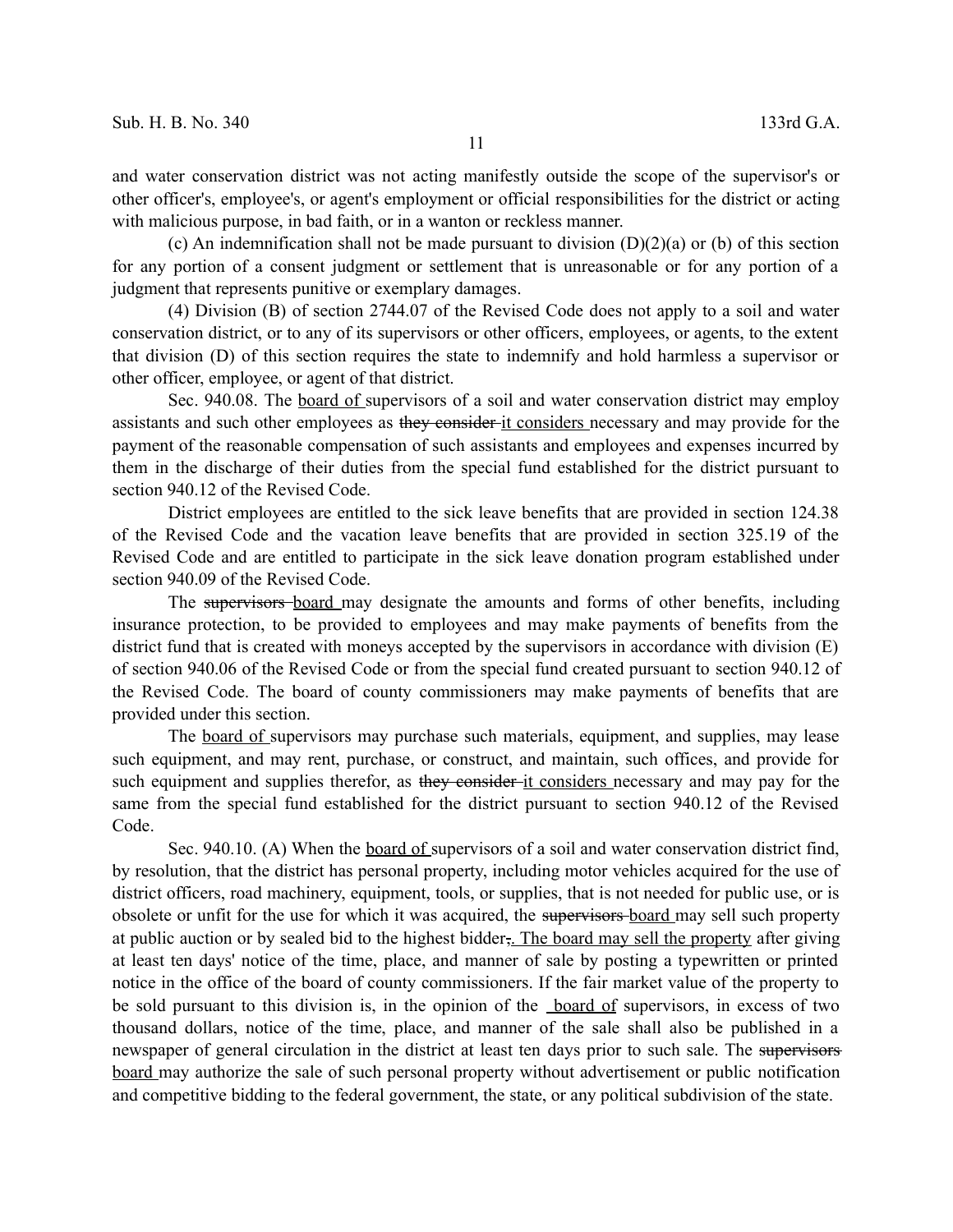If the supervisors conduct board conducts a sale of personal property by sealed bid, the form of the bid shall be as prescribed by the supervisors board, and each bid shall contain the name of the person submitting it. Bids received shall be opened and tabulated at the time stated in the notice. The property shall be sold to the highest bidder, except that the supervisors board may reject all bids and hold another sale, by public auction or sealed bid, in the manner prescribed by this section.

(B) Where the supervisors find board finds, by resolution, that the district has vehicles, equipment, or machinery that is not needed, or is unfit for public use, and the supervisors desire board desires to sell such vehicles, equipment, or machinery to the person or firm from which they propose it proposes to purchase other vehicles, equipment, or machinery, the supervisors board may offer to sell do both of the following:

(1) Sell the vehicles, equipment, or machinery to such person or firm $\frac{1}{2}$  and to have

(2) Have such selling price credited to the person or firm against the purchase price of other vehicles, equipment, or machinery.

(C) Where the supervisors advertise board advertises for bids for the sale of new vehicles, equipment, or machinery to the district, they it may include in the same advertisement a notice of their its willingness to accept do both of the following:

(1) Accept bids for the purchase of district-owned vehicles, equipment, or machinery that is obsolete or not needed for public use<sub> $\vec{i}$ </sub> and to have

(2) Have the amount of such bids subtracted from the selling price of the other vehicles, equipment, or machinery as a means of determining the lowest responsible bidder.

Sec. 940.11. (A) Not later than three months after the effective date of this amendment-November 2, 2018, the board of supervisors of a soil and water conservation district that hold a credit card account on the effective date of this amendment November 2, 2018, shall adopt a written policy for the use of credit card accounts. Otherwise, the supervisors-board shall adopt a written policy before first holding a credit card account.

The policy shall include provisions addressing all of the following:

(1) The supervisors members of the board or positions authorized to use a credit card account;

(2) The types of expenses for which a credit card account may be used;

(3) The procedure for acquisition, use, and management of a credit card account and presentation instruments related to the account including cards and checks;

(4) The procedure for submitting itemized receipts to the fiscal agent or the fiscal agent's designee;

(5) The procedure for credit card issuance, credit card reissuance, credit card cancellation, and the process for reporting lost or stolen credit cards;

(6) The district's credit card account's maximum credit limit or limits;

(7) The actions or omissions by an officer or employee that qualify as misuse of a credit card account.

(B) The name of the soil and water conservation district shall appear on each presentation instrument related to the account including cards and checks.

(C) If the fiscal agent of the district does not retain general possession and control of the credit card account and presentation instruments related to the account including cards and checks,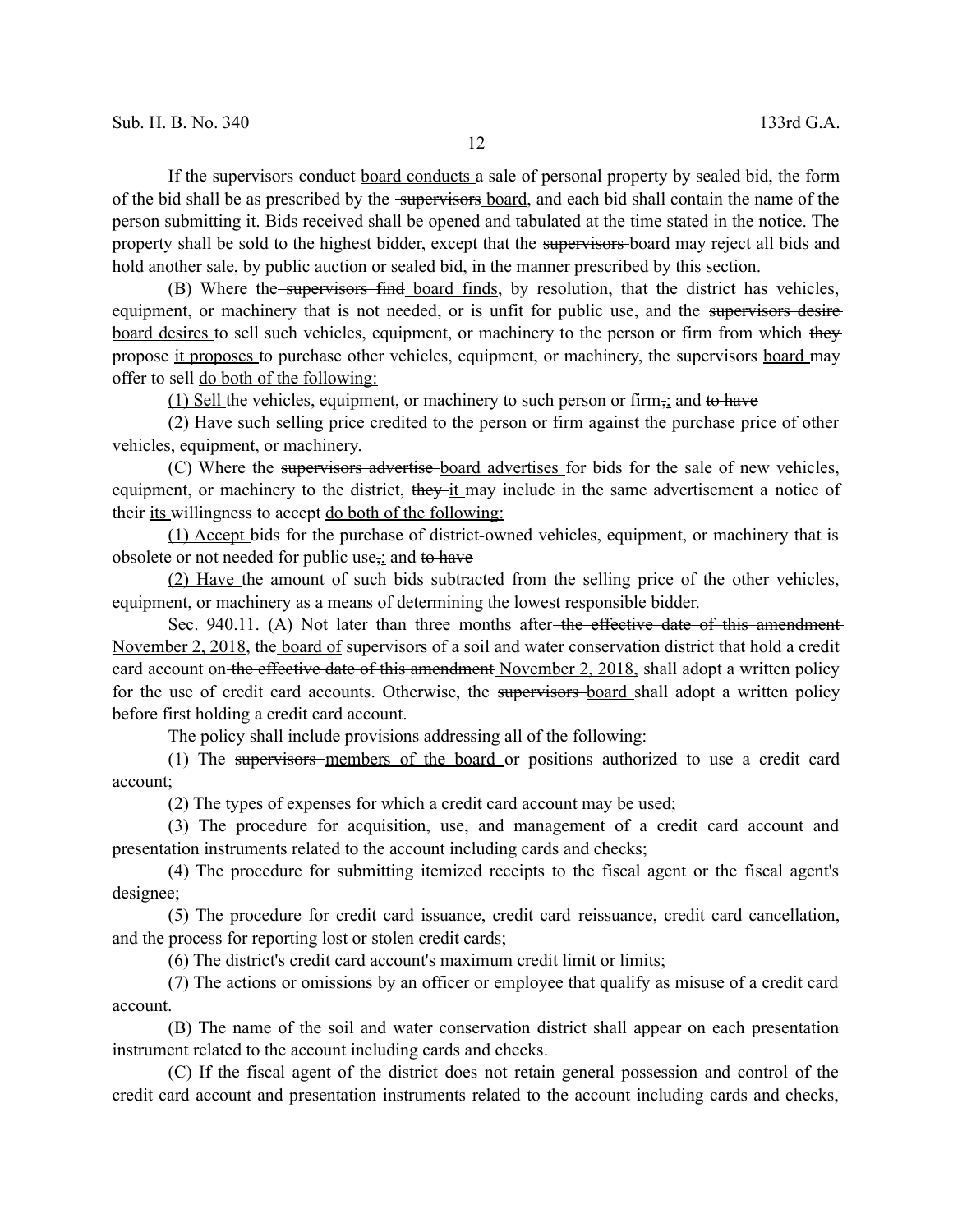the supervisors board shall appoint a compliance officer to perform the duties enumerated under division (D) of this section. The compliance officer may not use a credit card account and may not authorize a supervisor board member or employee to use a credit card account. The fiscal agent is not eligible for appointment as compliance officer.

(D) The compliance officer, if applicable, and the supervisors board at least quarterly shall review the number of cards and accounts issued, the number of active cards and accounts issued, the cards' and accounts' expiration dates, and the cards' and accounts' credit limits.

(E) If the fiscal agent retains general possession and control of the credit card account and presentation instruments related to the account including cards and checks, and the supervisors board authorize a supervisor board member or employee to use a credit card, the fiscal agent may use a system to sign out credit cards to the authorized users. The supervisor board member or employee is liable in person and upon any official bond the supervisor member or employee has given to the district to reimburse the district treasury the amount for which the supervisor-member or employee does not provide itemized receipts in accordance with the policy described in division (A) of this section.

(F) The use of a credit card account for expenses beyond those authorized by the supervisors board constitutes misuse of a credit card account. A supervisor board member or employee of a soil and water conservation district or a public servant as defined under section 2921.01 of the Revised Code who knowingly misuses a credit card account held on behalf of a soil and water conservation district violates section 2913.21 of the Revised Code.

(G) The fiscal agent or the fiscal agent's designee annually shall file a report with the supervisors-board detailing all rewards received based on the use of the soil and water conservation district's credit card account.

(H) As used in this section, "credit card account" means any bank-issued credit card account, store-issued credit card account, financial institution-issued credit card account, financial depositoryissued credit card account, affinity credit card account, or any other card account allowing the holder to purchase goods or services on credit or to transact with the account, and any debit or gift card account related to the receipt of grant moneys. "Credit card account" does not include a procurement card account, gasoline or telephone credit card account, or any other card account where merchant category codes are in place as a system of control for use of the card account.

Sec. 940.12. The board of county commissioners of each county in which there is a soil and water conservation district may levy a tax within the ten-mill limitation and may appropriate money from the proceeds of the levy or from the general fund of the county. The money shall be held in a special fund for the credit of the district, to be expended for the purposes prescribed in section 940.08 of the Revised Code or under the policy adopted under section 940.11 of the Revised Code, for construction and maintenance of improvements by the district, and for other expenses incurred in carrying out the program of the district upon the written order of the fiscal agent for the district after authorization by a majority of the board of supervisors of the district.

Sec. 940.13. (A) The prosecuting attorney of a county in which there is a soil and water conservation district shall be is the legal adviser of the district. The prosecuting attorney shall be is the legal counsel of such district in all civil actions brought by or against it and shall conduct all such actions in the prosecuting attorney's official capacity. The board of supervisors of a district may also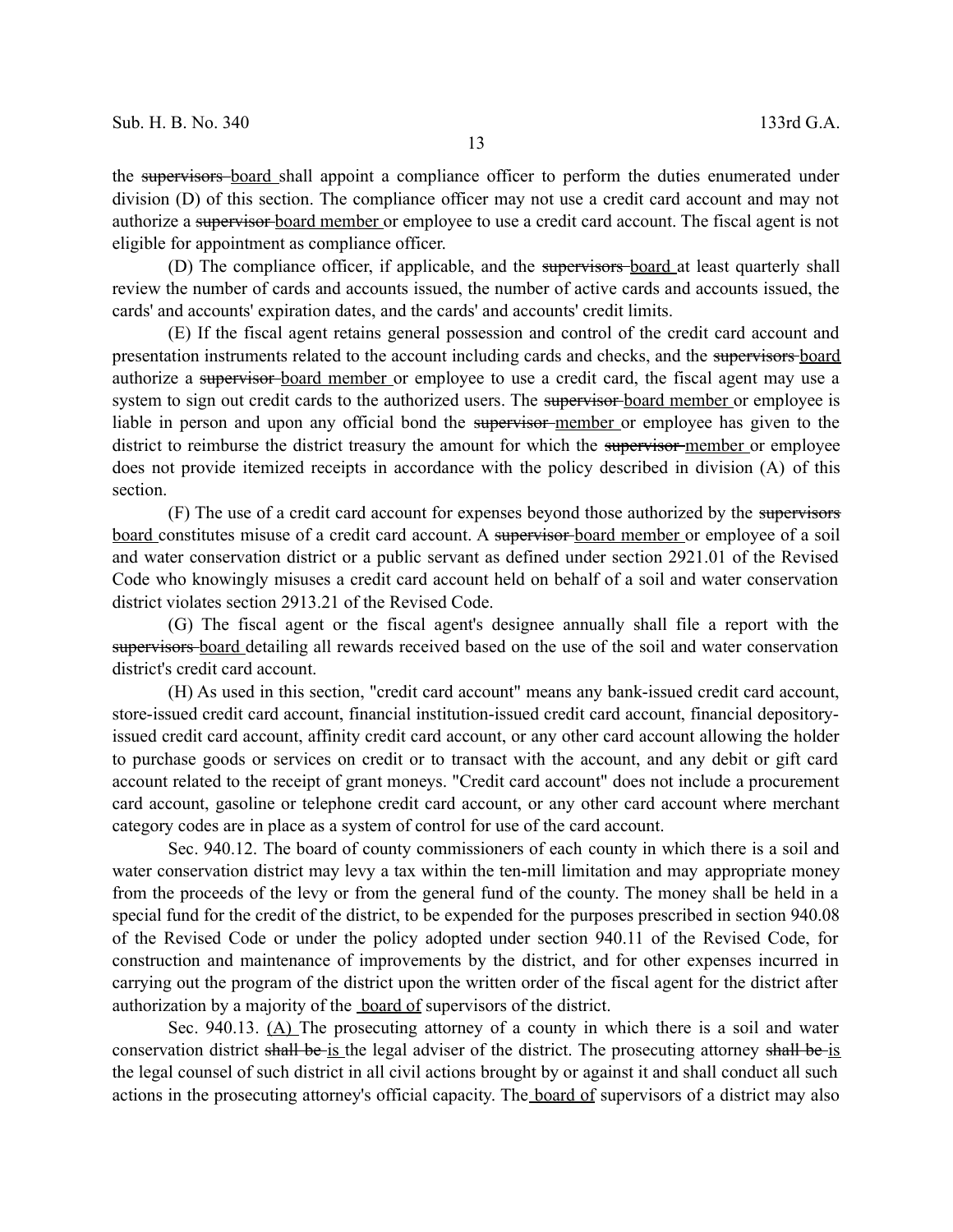employ such attorneys as may be necessary or desirable in the operations of the district.

(B) The prosecuting attorney of a lead county that is represented on a joint board of supervisors created under section 940.34 of the Revised Code is the legal advisor of the joint board in all civil actions brought by or against the joint board. The prosecuting attorney shall conduct all such actions in the prosecuting attorney's official capacity. The joint board may employ other attorneys as may be necessary or desirable in the operations of the joint board.

Sec. 940.19. (A) An owner of land that is located in a soil and water conservation district may file a petition with the board of supervisors of the district requesting the construction of a conservation work of improvement. Upon the receipt of such a petition, the supervisors shall make a preliminary determination to accept or reject the petition.

A petition may be rejected if the supervisors determine. Prior to filing a petition, the petitioner shall consult with the district to discuss the proposed drainage improvement and to determine the proper forms and procedures for filing the petition.

(B) The petition shall include all of the following:

(1) A statement of the nature of the work for which a petition is filed, including locating, cleaning, removing obstructions from, constructing, reconstructing, straightening, deepening, widening, altering, boxing, tiling, filling, walling, or arching any ditch, drain, watercourse, floodway, creek, run, or river; changing the course, location, or terminus thereof; or constructing a levee, wall, embankment, jetty, dike, dam, sluice, revetment, reservoir, holding basin, control gate, breakwater, or other structure for the control of water;

(2) A description, including location, of the course and termini of the proposed improvement and the branches, spurs, or laterals, if any are petitioned for;

(3) A statement that the construction of the improvement is necessary and will benefit the petitioner; and

(4) A statement that all costs of engineering, construction, and future maintenance will be assessed to the benefiting parcels of land.

 (C) The board shall make a preliminary determination to accept or reject the petition at the board's next scheduled meeting.

(D)(1) The board may reject the petition for any of the following reasons:

(a) The board determines that the information that it the petition contains about the proposed improvement is insufficient to enable the supervisors-board to proceed with the petition under this chapter or if the.

(b) The petition appears to be frivolous. The supervisors also may reject a petition on the grounds that the .

(c) The district lacks sufficient staff or other resources to proceed with the improvement in accordance with this chapter. If

(2) If the supervisors reject a board rejects the petition, they it shall notify the petitioner in writing of the reasons for the rejection. A The petitioner may amend a petition that was is rejected due to insufficient information may be supplemented with additional information and filed again may subsequently file the amended petition with the board.

 $(E)$  If the supervisors accept a board accepts the petition for a proposed improvement, they the board shall establish do both of the following: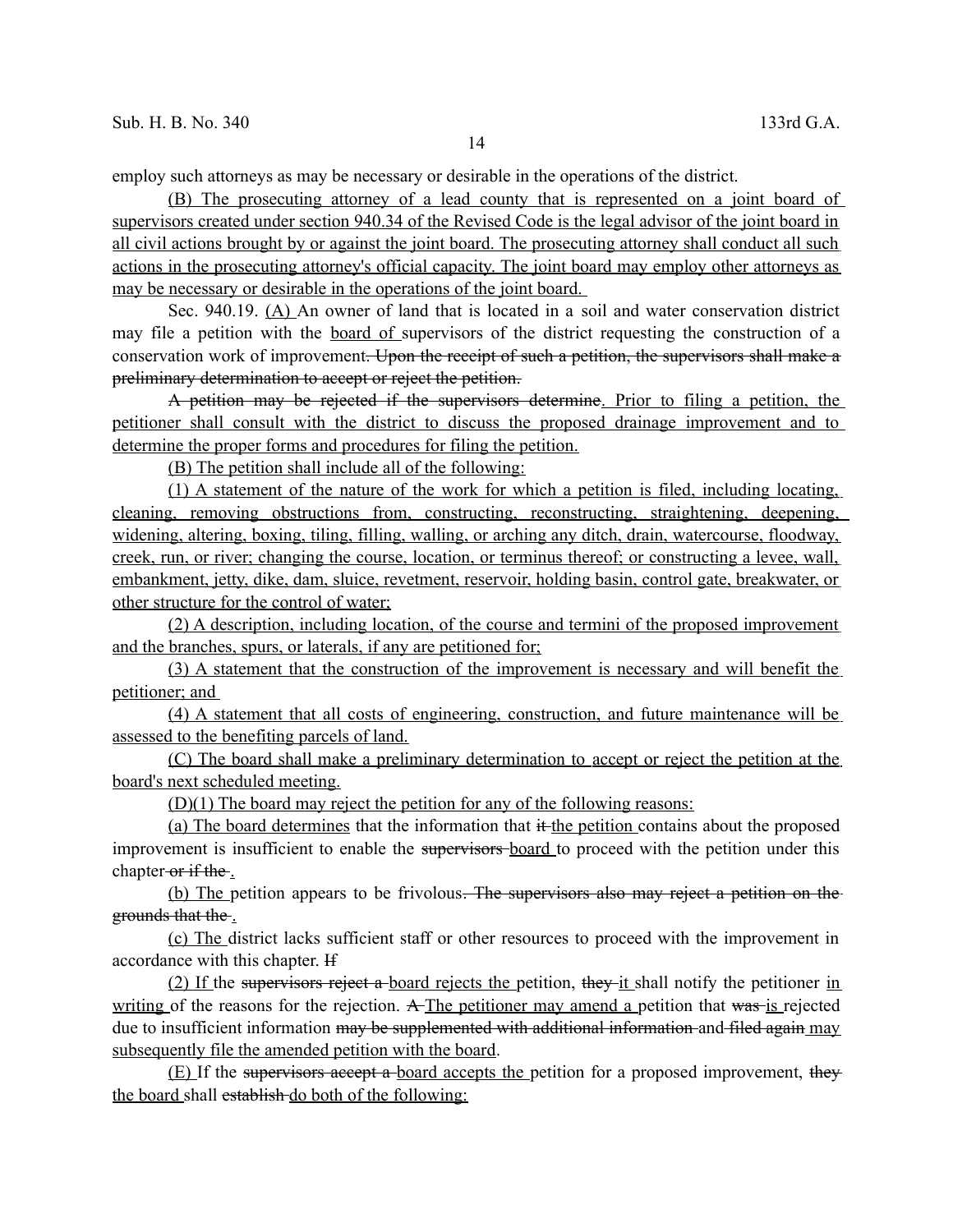$(1)$  Establish a date and time for a view of the proposed improvement, which. The date shall be not fewer than twenty-five-thirty nor more than ninety days after the date on which the petition was filed accepted. The supervisors board shall designate a convenient place near the proposed improvement location at which the view shall-start occur.

Upon receipt of a petition, the supervisors also shall establish (2) Establish a date and time on and at which and designate a location at which they the board will hold a hearing on the proposed improvement. The hearing shall occur not later-fewer than thirty nor more than ninety days after the date established for the view.

(F) If a petitioner proposes an improvement that would be located in two or more adjoining soil and water conservation districts, the board of supervisors that receives the petition shall provide notice of the petition to the board of supervisors of each other county in which the proposed improvement would be located. The boards then shall create a joint board of supervisors under section 940.34 of the Revised Code and proceed in accordance with that section.

Sec. 940.20. As soon as the supervisors of a soil and water conservation district haveestablished the dates, times, and locations of the view and the hearing concerning a proposed improvement, they shall send, at  $(A)$  At least twenty twenty-one days prior to the date established for the view, the board of supervisors of a soil and water conservation district shall send a written notice of the view and the hearing to the all landowners within the area to be benefited by the proposed improvement and to the board of county commissioners and the county engineer. The board shall ensure that the notice contains all of the following:

(1) The date, time, and location for the view and the subsequent hearing;

(2) A description of the proposed improvement and its location as stated in the petition, a map indicating the location of the proposed improvement or information on where to access the map, and an explanation of how to obtain additional information or ask questions about the proposed improvement;

(3) A statement that all costs of engineering, construction, and future maintenance will be assessed to the benefiting parcels of land;

(4) A statement that a landowner may file, not more than twenty-one days after the date of the view, an amendment to the original petition that expands the length of the proposed improvement, provided that the amendment does not expand the area to be benefited by the proposed improvement;

(5) A statement that any landowner receiving the notice may comment on the proposed improvement in writing before or in person at the hearing on the petition;

(6) The address at which to file an amendment to the petition or submit written comments on the proposed improvement.

(B) The supervisors board shall notify all landowners that are adjacent to the proposed improvement either by certified mail or, if the supervisors have board has record of an internet identifier of record associated with such a landowner, by ordinary mail and by that internet identifier of record, and shall notify all others by certified mail or first class mailings. Any such The written notice shall have the words "Legal Notice" printed in plain view on the face of the envelope or, in the case of service by an internet identifier of record, in conspicuous typeface at the top of the notice. In addition, the supervisors

(C) The board shall invite to the view and the hearing the staff of the soil and water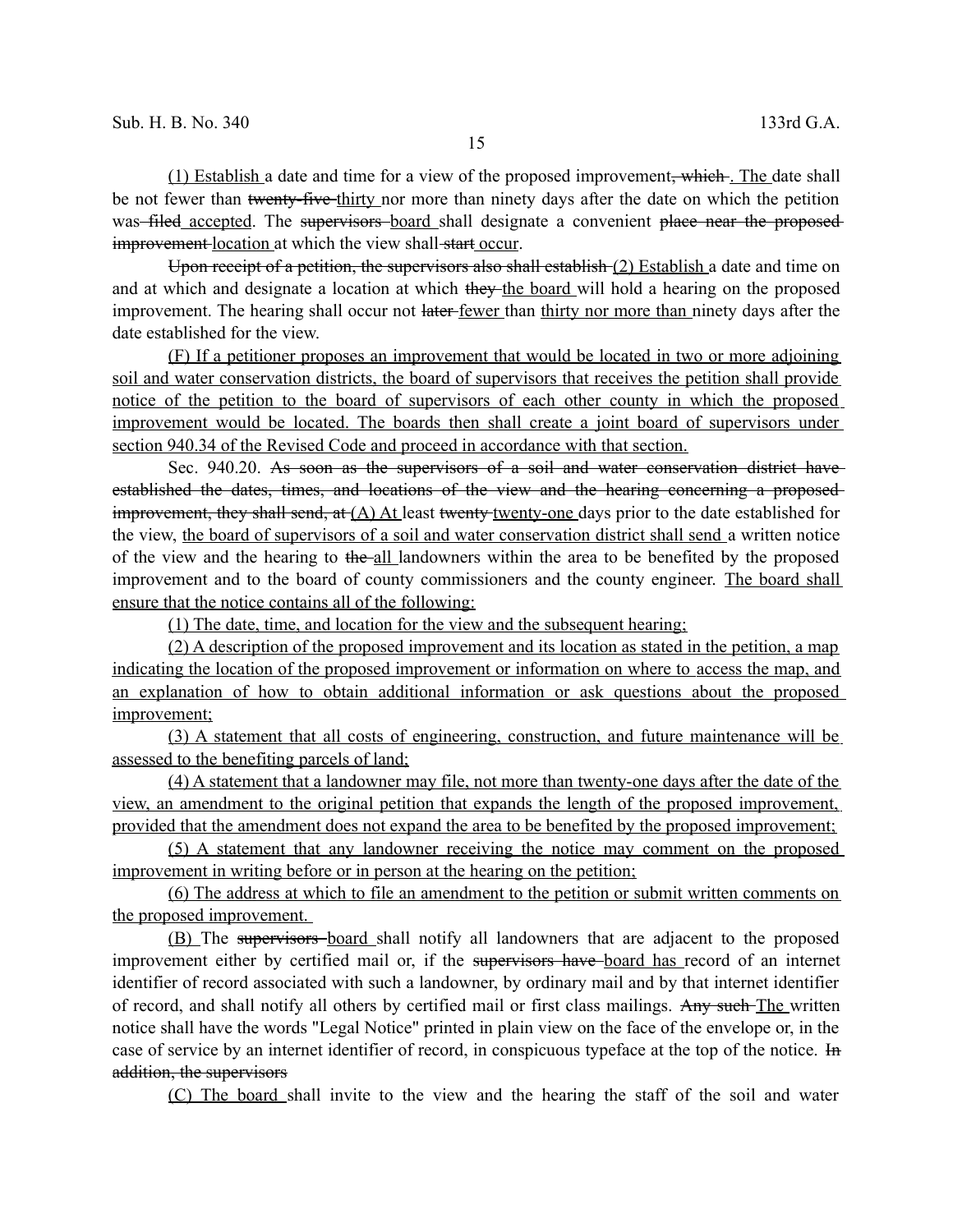conservation district and the staff of the natural resources conservation service in the United States department of agriculture that is involved with the district together with any other people that the supervisors consider board considers to be necessary to the proceedings.

(D) As used in this section, "internet identifier of record" has the same meaning as in section 9.312 of the Revised Code.

Sec. 940.21. (A) On the date established for the view of a proposed improvement, the board of supervisors of a soil and water conservation district or its designee shall meet at the designated location near the proposed improvement at the established time. At that time, they shall hear proof of the need for the proposed improvement offered by any landowner that is affected by it.

The supervisors shall view the area in which the proposed improvement is to be constructed. If the proposed improvement is a ditch, the view shall include the line of the proposed ditch and each branch, lateral, or spur of the ditch that is mentioned in the petition. If present an overview of the proposed improvement. In the presentation, the board or its designee shall use methods and means that the board determines will adequately inform those attending the view about the proposed improvement's location and the drainage issues intended to be addressed by the proposed improvement.

(B) Upon the request made at the view of a member of the board or of a landowner in the area to be benefited by the proposed improvement, the board or its designee shall recess the view and reconvene at a site along the proposed improvement for the purpose of gaining additional information about the drainage issue intended to be addressed by the proposed improvement. If the area to be viewed is extensive, the supervisors-board or its designee may conduct the view on more than one day and may adjourn from day to day, or a longer period, until the view is completed.

Sec. 940.22. (A) Upon acceptance of a petition requesting the construction of an improvement, the board of supervisors of a soil and water conservation district shall begin to prepare, as a guide to the board of county commissioners and the petitioners, a preliminary report regarding the proposed improvement. The supervisors board shall present the completed preliminary report at the hearing that is held on the proposed improvement.

(B) The board shall ensure that the preliminary report shall include a-includes all of the following:

(1) A preliminary estimate of the cost, comments of construction for the proposed improvement;

(2) Comments on the feasibility of the project, and a proposed improvement;

(3) A statement of the supervisors' board's opinion as to whether the benefits from the project proposed improvement are likely to exceed the estimated cost. The preliminary report shall identify;

(4) A list of all factors that are apparent to the supervisors identified by the board, both favorable and unfavorable to the proposed improvement, so that the petitioners may be informed concerning what is involved with the construction of the proposed improvement.

(C) In addition to reporting preparing a preliminary report on the improvement as petitioned, the supervisors board may submit alternate proposals to accomplish the intent of the petition. The

(D) The preliminary report and all alternate proposals shall be reviewed and receive concurrence from an engineer who is employed by the department of agriculture or by the natural resources conservation service in the United States department of agriculture and who is responsible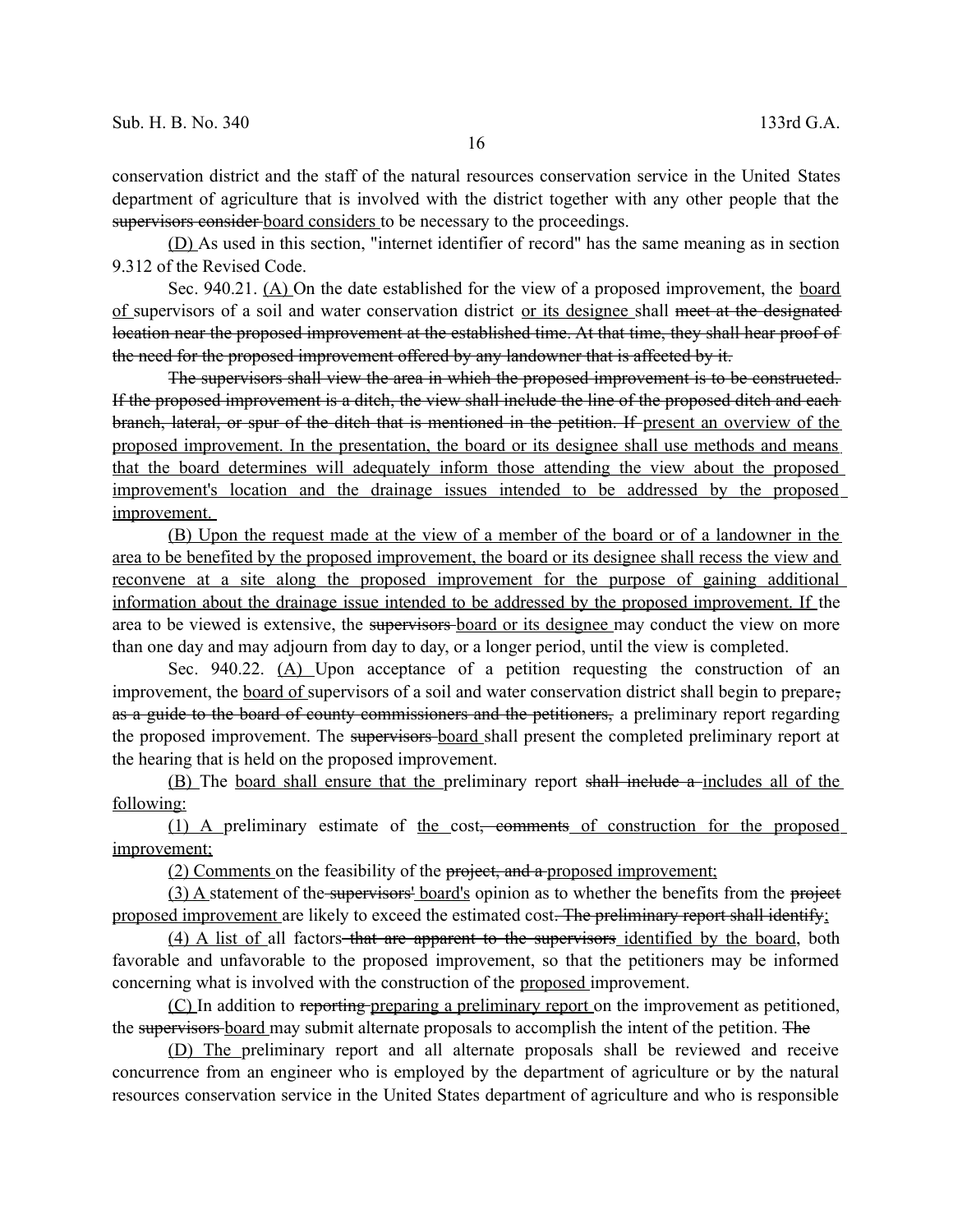for providing technical assistance to the district or from any other registered professional engineer whom selected by the board of supervisors choose.

Sec. 940.23. (A) On the date and at the time established by the board of supervisors for the hearing on a petition for a proposed improvement, the supervisors of a soil and water conservation district board shall conduct the hearing. Prior to the hearing, landowners affected by the proposed improvement may file objections to it with the supervisors, and at the hearing the supervisors shall hear any objections so filed. In addition At the hearing, the supervisors-board shall present their do both of the following:

(1) Present the board's preliminary report on the proposed improvement and shall hear;

(2) Hear any comments or evidence offered by any landowner for or against construction of the proposed improvement. If

(B) If necessary, the hearing may occur on more than one day and may be adjourned from day to day or for a longer time that board may recess and continue the hearing on subsequent days as may be reasonable to consider additional information about the proposed improvement or so that all interested landowners may have an opportunity to be heard in favor of or in opposition to comment on the proposed improvement.

 (C) At the conclusion of the hearing, the board shall vote to decide whether to proceed with a project survey and design or to dismiss the petition. In making its decision, the board shall take into consideration all of the following:

(1) The petition;

(2) The preliminary report;

(3) Comments on the proposed improvement;

(4) The protection of environmentally significant areas when those areas could be adversely affected by the construction of the proposed improvement and, if necessary, alternative plans providing for that protection and for construction of the proposed improvement.

(D) The board may proceed with the project survey and design for a proposed improvement if both of the following apply:

(1) The board finds that a proposed improvement is necessary and is conducive to the public welfare.

(2) The board is reasonably certain that the benefits of the proposed improvement will outweigh its costs.

Sec. 240.26 240.24. Upon approval by After a vote of the board of supervisors of a soil and water conservation district of a petition to proceed with a project survey and design for a proposed improvement, the supervisors-board or their-its designee shall conduct all necessary surveys for the proposed improvement. In addition, the supervisors board or their its designee shall prepare plans for constructing the improvement and shall prepare maps showing the location of the land that isproposed to be assessed in accordance with section 940.33 of the Revised Code for the improvement.

The supervisors or their designee shall prepare specifications . The plans shall include all of the following:

(A) Specifications for construction of the improvement and shall specify dimensions;

(B) Dimensions of any temporary easement that is necessary for construction purposes. In addition, the supervisors or their designee shall make estimates of the cost of material and any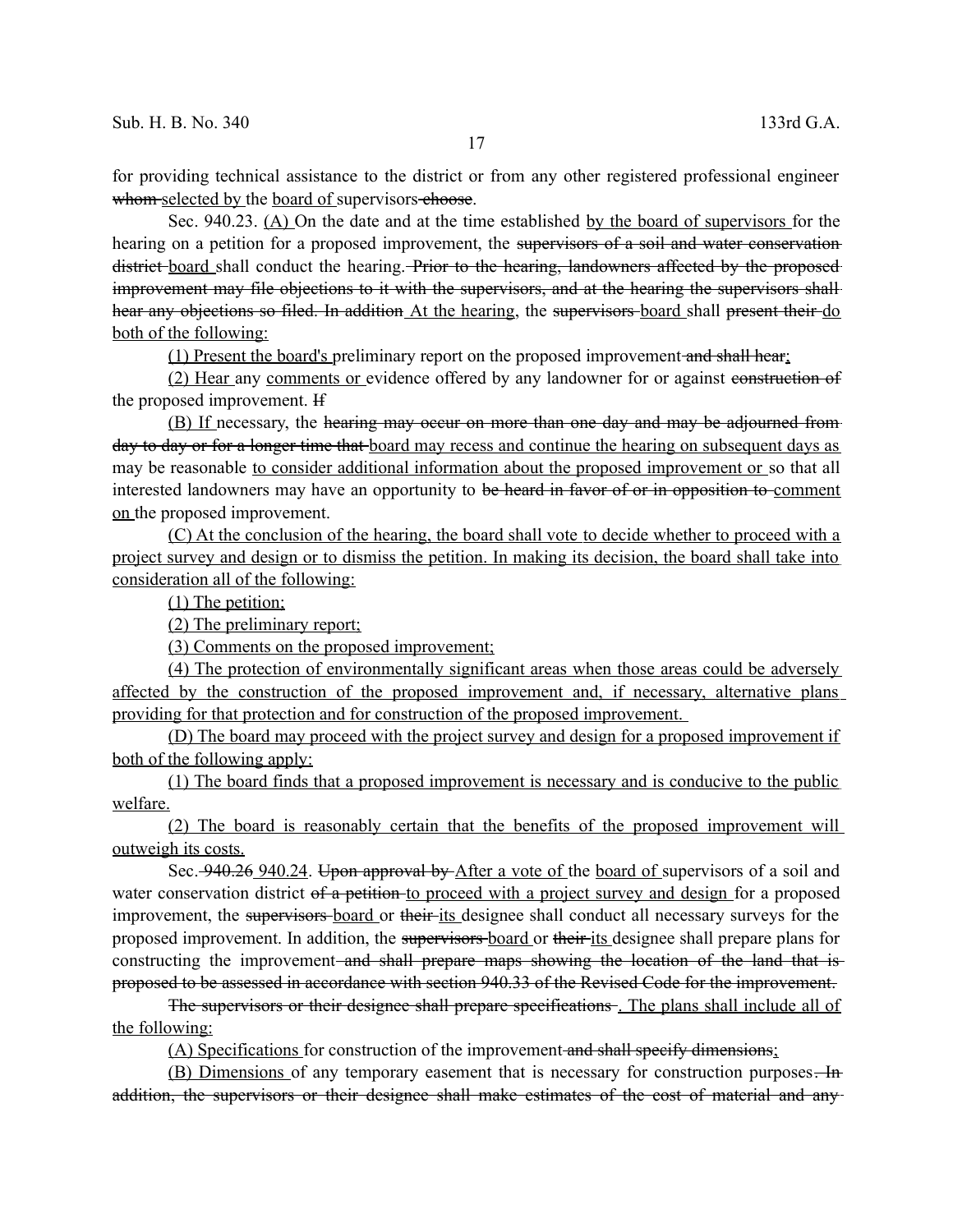excavation costs. The construction of the improvement may be divided into construction areas if that would be expedient.;

(C) In the case of an improvement that is a ditch or similar structure for the disposal of water, the specifications for its construction that the supervisors or their designee must prepare shall provide for spreading provisions for all of the following:

(1) Spreading and leveling of spoil banks and shall provide for erosion;

(2) Erosion and sediment control through the establishment of a sod or seeded strip or other such controls if suitable vegetative cover is not present. With regard to sod or seeded strips, the board shall ensure that the plan provides that such strips will be not fewer than four ten feet nor more than fifteen feet wide, measured at right angles to the top of the ditch bank on both sides of the ditchexcept where suitable vegetative cover exists. The strip-Sod or seeded strips or other such controls shall be are considered to be part of the permanent improvement. Sod-The board or its designee shall report to the county auditor the total acreage of sod or seeded strips or other such controls that are established and maintained in excess of four feet shall be compensated for by their removalaccordance with this chapter. The county auditor shall remove the total acreage of sod or seeded strips or other such controls from the taxable valuation of the property of which they are a part.

The supervisors or their designee shall make note (D) An analysis of all fences, floodgates, culverts, bridges, and other structures that will be removed or adjusted in constructing the improvement. The supervisors or their designee also shall make note;

(E) An analysis of any gates that need to be installed in existing fences in order to provide access to the improvement for maintenance purposes. The plan shall require gates shall to be locked when requested by the owner of the fence and shall be considered to be a. Gates are part of the original improvement and subject to maintenance along with the improvement.

The supervisors shall submit the plans, specifications, and other information prepared in accordance with this section to the board of county commissioners of each county in which the proposed improvement is to be located.

Sec. 940.25. (A) After preparing the project survey, design, and plans for constructing the proposed improvement, the board of supervisors of a soil and water conservation district shall prepare a schedule of damages as part of the estimate of the total cost of constructing the proposed improvement.

(B) The schedule of damages shall include both of the following:

(1) An estimate of the value of land or other property necessary to be acquired through purchase or voluntary transfer or appropriated in accordance with sections 163.01 to 163.62 of the Revised Code and a description of that land or other property;

(2) An estimate of the total damages to be sustained by any landowner as a result of the construction and subsequent maintenance of a proposed improvement, along with the name and address of each landowner that is alleged to be damaged, the amount of each landowner's estimated damages, and an explanation of each landowner's damages.

 Sec. 940.26. After preparing a schedule of damages, the board of supervisors of a soil and water conservation district or its designee shall make an estimate of the cost of the proposed improvement. The estimate shall include all of the following:

(A) Actual construction costs, including costs of addressing the construction specifications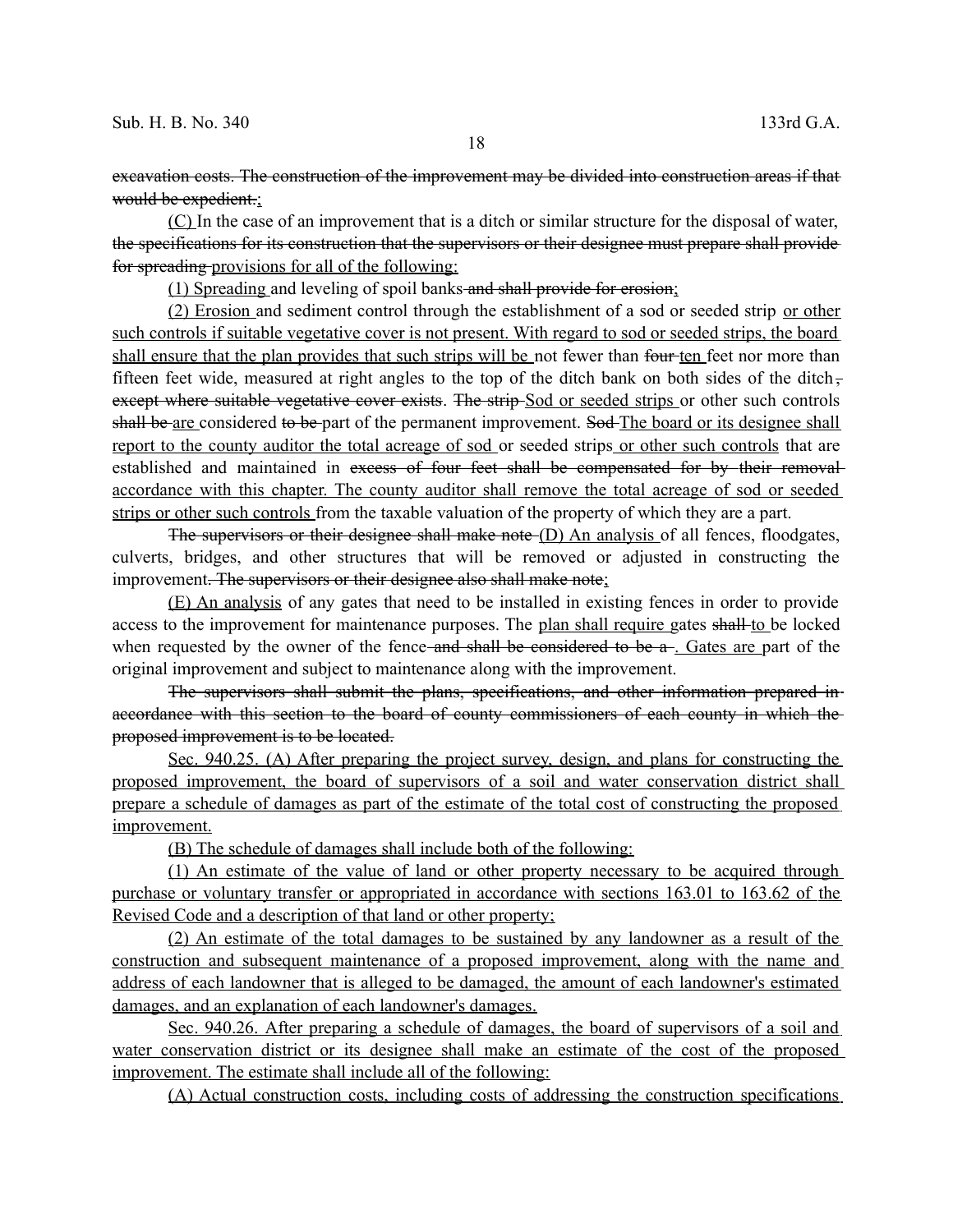set forth in section 940.24 of the Revised Code;

(B) The estimated costs included in the schedule of damages prepared under section 940.25 of the Revised Code;

(C) Any expenses incurred in investigations, consulting services, and notifications related to the proposed improvement, and any other incidental costs.

Sec. 940.27. (A) After preparing an estimate of the cost of a proposed improvement, the board of supervisors of a soil and water conservation district or its designee shall prepare a schedule of estimated assessments on land within the area that will be benefited by a proposed improvement. The board shall include in the schedule the name and address of each landowner whose parcel of land will be benefited by the proposed improvement and a description of each landowner's parcel. The board shall obtain the names and addresses from the tax duplicates of the county. The board shall obtain the descriptions from the county recorder's office. For purposes of the description the county recorder shall not require a metes and bounds survey.

(B) In determining the estimated assessment on a parcel of land, the board or its designee shall do both of the following:

(1) Use the information compiled in accordance with sections 940.24 to 940.26 of the Revised Code;

(2) Consider, and incorporate when applicable, the following factors in the calculations:

(a) Acreage of the parcel;

(b) Volume of water produced by the parcel;

(c) Distance of the parcel from the proposed improvement;

(d) Percentage of the proposed improvement to be used by the parcel;

(e) The construction of works that are determined to solely benefit the particular parcel;

(f) Soil types of the parcel;

(g) The county auditor's land value or current agricultural use value, if applicable, of the parcel;

(h) Existing drainage infrastructure that can be incorporated into the proposed improvement and associated cost savings;

(i) Any other factors pertinent to the proposed improvement and the watershed that will be affected by the proposed improvement;

(j) Any benefits as defined in section 6131.01 of the Revised Code.

 (C) Unless the board determines for good cause that a lower amount is appropriate, the board shall not establish an estimated assessment for a parcel of land in an amount less than twenty-five dollars, including the cost of preparing and mailing the notice required under section 940.32 of the Revised Code. If a dwelling is located on a lot that comprises two or more contiguous parcels of land, the board may establish an estimated assessment of not less than twenty-five dollars for all of the parcels, including the cost of preparing and mailing the notice required under section 940.32 of the Revised Code.

(D) The board shall ensure that the total of the estimated assessments, including the total estimated assessments allocated to public corporations and the state, is not greater than the estimated cost of the proposed improvement.

Sec. 940.28. After a board of supervisors of a soil and water conservation district completes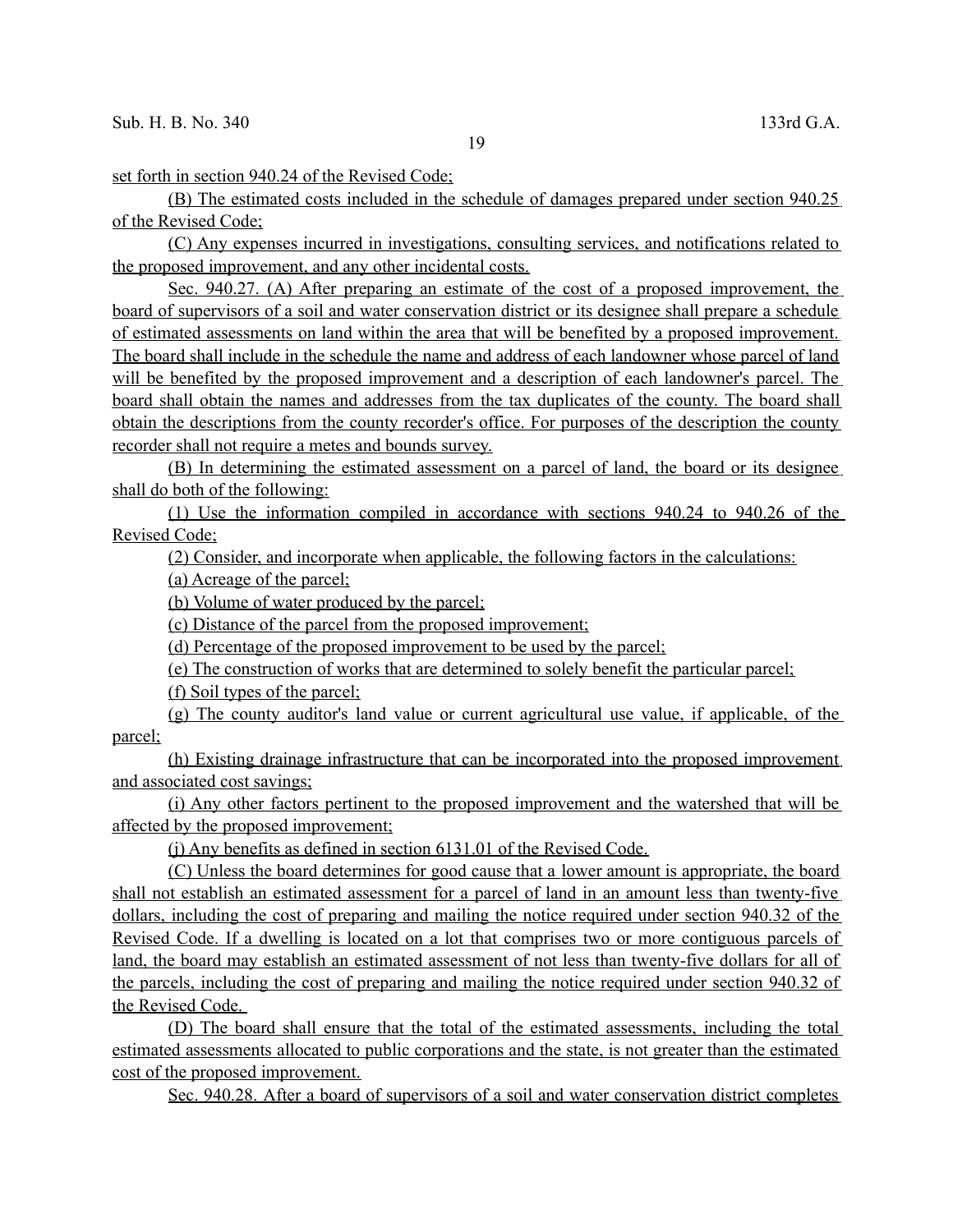the schedule of estimated assessments, the board shall submit the petition, preliminary report, surveys, plans, specifications, schedule of damages, cost estimates, estimated assessments, and any other information obtained or prepared for the petition to the board of county commissioners of the county in which the proposed improvement is to be located.

 Sec. 940.29. (A) Upon receiving the information submitted by a board of supervisors of a soil and water conservation district under section 940.28 of the Revised Code, the board of county commissioners shall establish the date, time, and location of a hearing regarding the proposed improvement.

(B) At least twenty-one days prior to the date established for the hearing, the clerk of the board of county commissioners shall send a written notice of the hearing by certified mail to all landowners that are adjacent to the proposed improvement. The clerk shall send such notice by certified or first class mail to all other landowners within the area to be benefited by the proposed improvement, the board of supervisors of the applicable soil and water conservation district, and the county engineer. The clerk shall include all of the following in the notice:

(1) The date, time, and location of the hearing;

(2) A description of any easement on the landowner's property that is necessary for purposes of the improvement;

(3) A landowner's estimated assessment;

(4) A statement that a landowner may file comments on the proposed improvement and exceptions to the estimated assessment in writing before the hearing or in person at the hearing;

(5) The address at which to submit written comments on the proposed improvement and exceptions to the estimated assessment.

(C) The clerk shall include printed words in plain view on the envelope containing the notice that read "Legal Notice of Proposed Drainage Improvement."

Sec. 940.30. (A) On the date established for the hearing, the board of county commissioners shall conduct the hearing by doing both of the following:

(1) Presenting the project design, construction plans, schedule of damages, cost estimates, and estimated assessments for the proposed improvement as submitted by the board of supervisors of the applicable soil and water conservation district;

(2) Hear any comments offered by any landowner regarding the estimated assessments and proposed improvement.

(B) If necessary, the board of county commissioners may adjourn and continue the hearing on subsequent days as may be reasonable to consider additional information about the proposed improvement, make changes that will better accomplish the purpose and object of the proposed improvement, or allow all interested landowners to have an opportunity to comment on the proposed improvement.

Sec. 940.29 940.31. Upon receipt of a certification under section 940.25 of the Revised Code, the board of county commissioners shall, within sixty days, approve or disapprove construction of the improvement. If a board disapproves construction of the improvement, the supervisors may revise the plan for the improvement and again proceed under section 940.25 of the Revised Code. If the board of county commissioners of each county containing any of the territory included in the project area approves construction of the improvement, the board, or if there is more than one such county,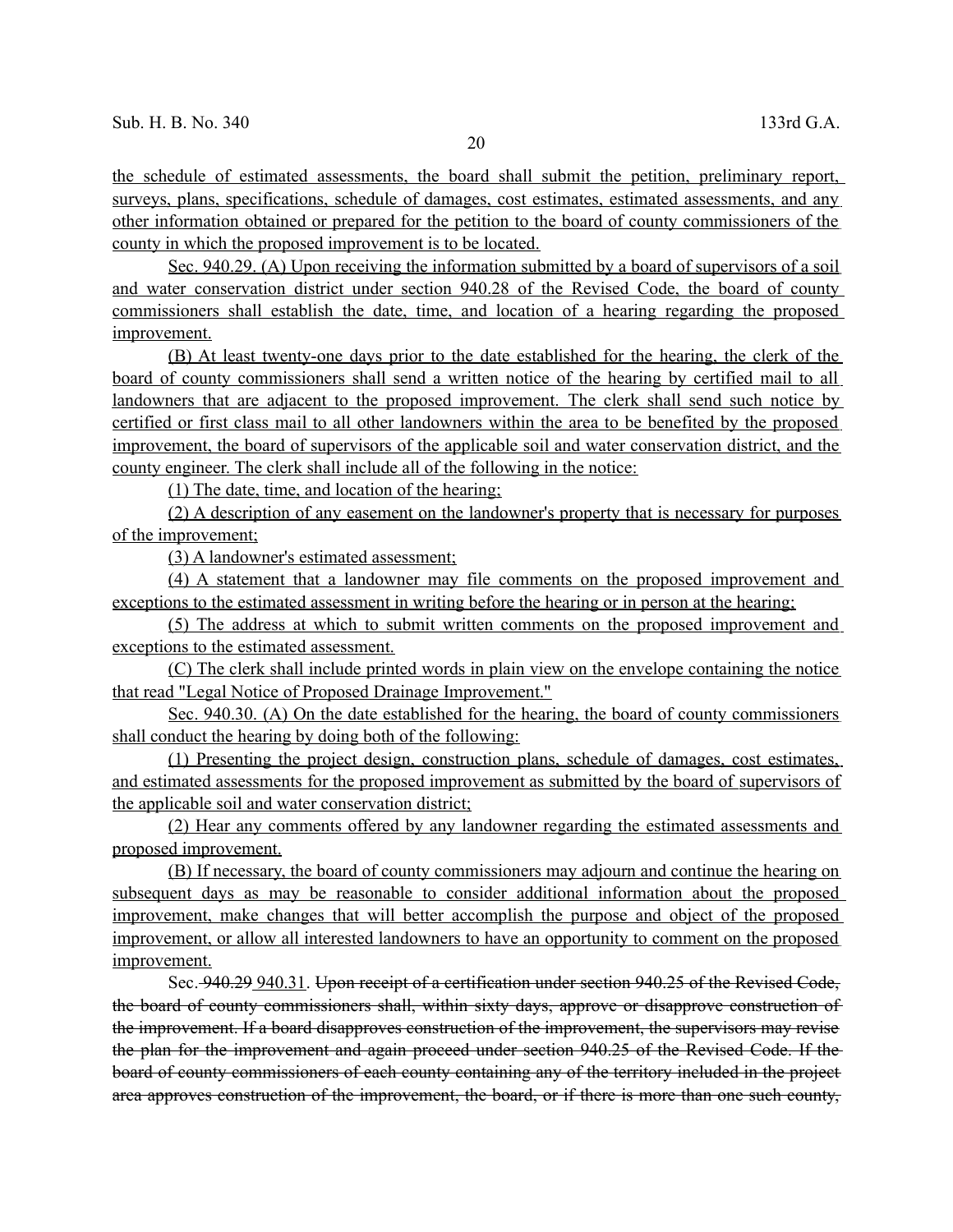the joint board formed under section 940.31 of the Revised Code, has in addition to its other powers, the powers of a soil and water conservation district granted by division (C) of section 940.06 of the Revised Code.

When considering whether to approve or disapprove construction of an improvement, the board shall consider all of the following factors:

(A) The cost of location and construction;

(B) The compensation for land or other property that must be taken;

(C) The benefits to the public welfare;

(D) The benefits to land, public corporations, and the state needing the improvement;

(E) In the case of an improvement involving the drainage of water, the effect on land below the improvement that may be caused by constructing the improvement and the sufficiency orinsufficiency of the outlet that receives flow from the improvement;

(F) Any other proper matter that will assist the board in approving or disapproving construction of the improvement.

(A) At the conclusion of the hearing conducted under section 940.30 of the Revised Code, the board of county commissioners shall vote to approve or dismiss the petition.

(B) The board may approve the petition if the board is reasonably certain that:

(1) The benefits of the proposed improvement outweigh the costs.

(2) The proposed improvement is necessary.

(3) The proposed improvement will be conducive to the public welfare.

(4) The proposed route and mode of construction of the improvement will improve water management and development in the county in which the district is located to the advantage of lands located in it.

 (5) The proposed improvement will aid lands in the area by promoting the economic, environmental, or social development of the area.

(C) When, in the opinion of the board of county commissioners, it is necessary for the board to acquire real property or a right-of-way or other easement for a conservation works of an improvement project under this chapter, the board may make the acquisition through purchase or voluntary transfer, or the board may appropriate the real property or right-of-way or other easement in accordance with sections 163.01 to 163.62 of the Revised Code.

(D) If the board approves construction of the a petition for an improvement, the county engineer shall file with the county recorder  $\alpha$ -all of the following:

(1) A property plat showing the general landowners of record and parcel numbers along the improvement;

(2) The location of the improvement and a statement describing the dimensions;

 (3) The width of any permanent easement that is necessary for maintenance of the improvement granted in section 6137.12 of the Revised Code;

(4) An affidavit listing the landowners of record, complete property descriptions, and parcel numbers subject to the permanent easement. The county engineer shall note the property plat in the affidavit.

The county engineer shall include the permanent easement in the county's geographic information systems or other mapping system, if available. In-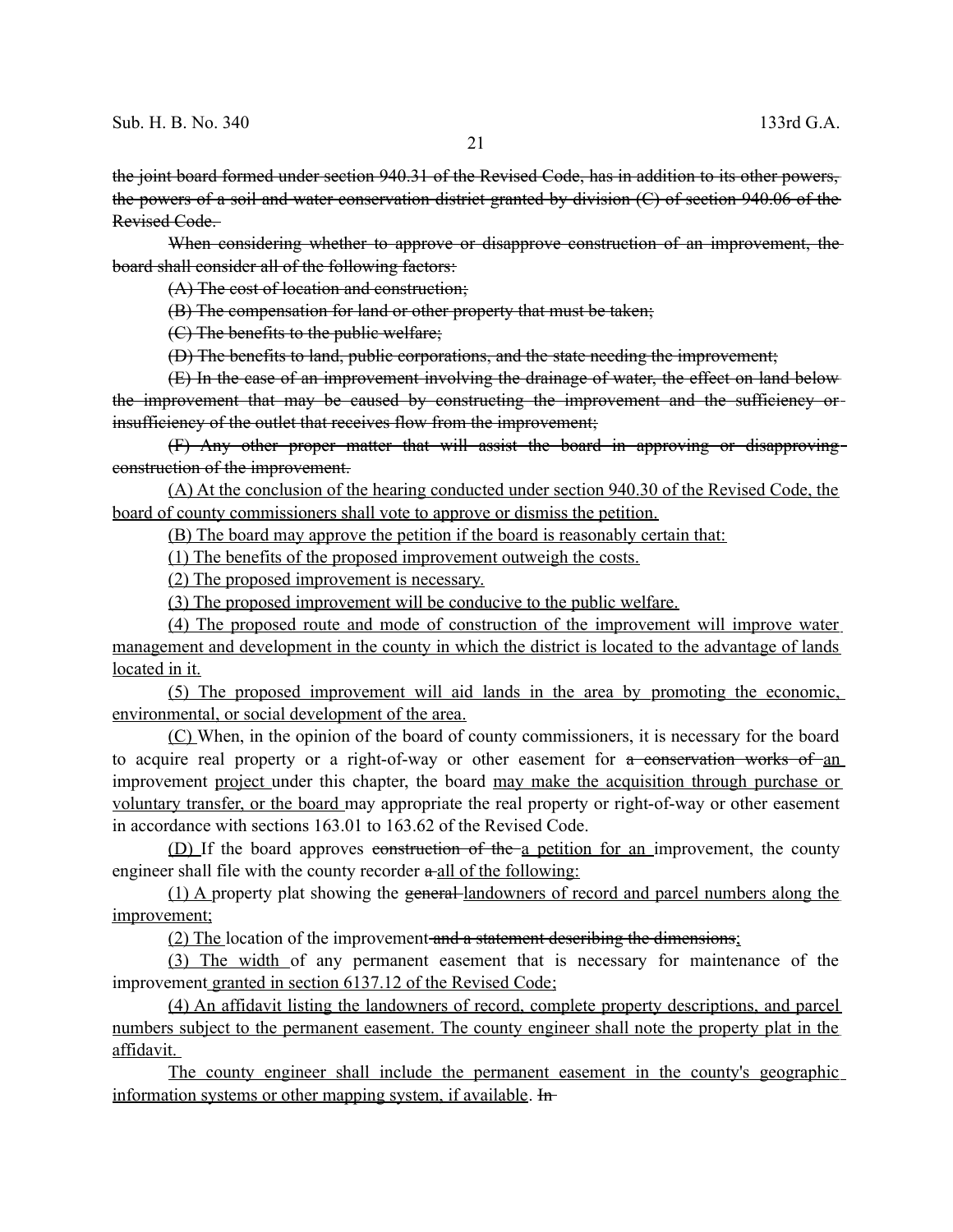In the case of an improvement that is an open ditch, provisions that govern the permanent easement for maintenance of the ditch that are established in section 6137.12 of the Revised Code shall-apply.

(E) A board of county commissioners shall follow competitive bidding requirements in sections 307.86 to 307.91 of the Revised Code<del>, except that</del> in constructing an improvement. However, the board may designate the board of supervisors of a soil and water conservation district as the contracting agency and it. The board of supervisors shall follow division (H) of section 940.06 of the Revised Code, or except that if. If the improvement is being undertaken through the joint efforts and cooperation of the board of county commissioners or board of supervisors and another state or federal agency, and if the state or federal regulations or procedures are in conflict with those sections with respect to the procedures for the preparing of contracts, the issuing of bids, the making of awards, and generally the administering of the contracts, the board of county commissioners or board of supervisors may adopt the state or federal regulations or procedures in those areas where conflict exists and proceed with the improvement in accordance with the requirements of the state or federal regulations or procedures.

(F) If a board of county commissioners does not approve a petition for a proposed improvement, the applicable board of supervisors may revise the proposed improvement and submit the revision to the board of county commissioners for reconsideration of the petition.

Sec. 940.33 940.32. (A) Following receipt of a certification made by the supervisors of a soil and water conservation district pursuant to section 940.25 of the Revised Code together with receipt of all plans, specifications, and estimates submitted under that section and upon completion of a schedule of estimated assessments in accordance with section 940.30 of the Revised Code, If the board of county commissioners may approves a petition under section 940.31 of the Revised Code, the board shall adopt a resolution levying upon the property within the project-area an-to be benefited by an improvement a uniform or varied assessment at a uniform or varied rate based upon the benefit to the area certified by the supervisors, as necessary to pay the cost of construction of the improvement not otherwise funded and to repay advances made for purposes of the improvement from the fund created by section 940.16 of the Revised Code. In adopting the resolution, the board shall take into consideration the estimated assessments prepared by the board of supervisors of the soil and water conservation district under section 940.27 of the Revised Code. The board of county commissioners shall direct the person or authority preparing assessments to give primary consideration, in determining a parcel's estimated assessments relating to the disposal of water, to the potential increase in productivity that the parcel may experience as a result of the improvement and also to give consideration to the amount of water disposed of, the location of the property relative to the project, the value of the project to the watershed, and benefits. The part of the assessment that is found to benefit state, county, or township roads or highways or municipal streets shall be assessed against the state, county, township, or municipal corporation, respectively, payable from motorvehicle revenues. The part of the assessment that is found to benefit property owned by any public corporation, any political subdivision of the state, or the state shall be assessed against the public corporation, the political subdivision, or the state and shall be paid out of the general funds or motor vehicle revenues of the public corporation, the political subdivision of the state, or the state, except as otherwise provided by law.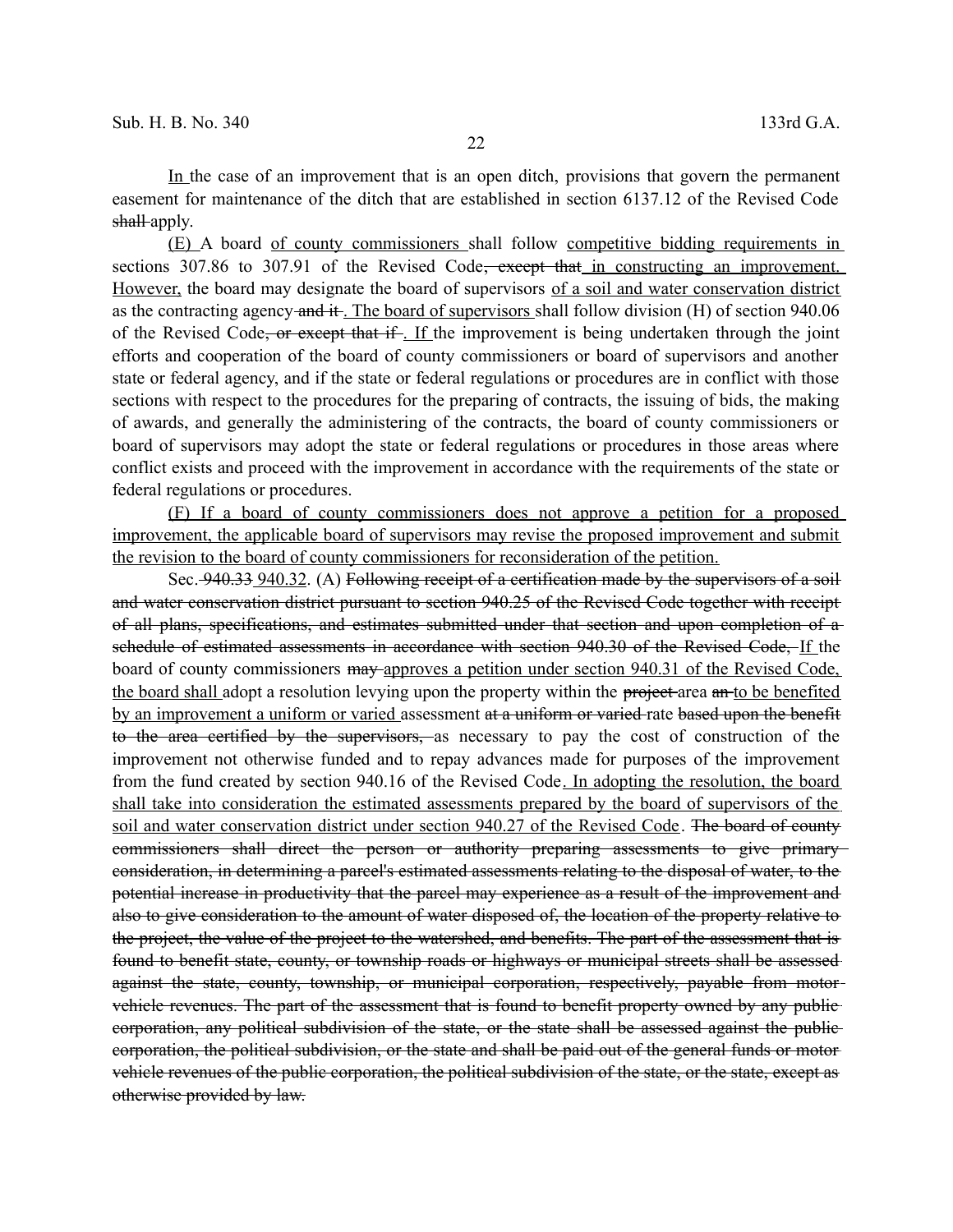(B) The assessment shall be certified to the county auditor and by the county auditor to the county treasurer. The collection of the assessment shall conform in all matters to Chapter 323. of the Revised Code.

(C) Any land owned and managed by the department of natural resources for wildlife, recreation, nature preserve, or forestry purposes is exempt from assessments if the director of natural resources determines that the land derives no benefit from the improvement. In making such a determination, the director shall consider the purposes for which the land is owned and managed and any relevant articles of dedication or existing management plans for the land. If the director determines that the land derives no benefit from the improvement, the director shall notify the board of county commissioners, within thirty days after receiving the assessment notification required by this section, indicating that the director has determined that the land is to be exempt and explaining the specific reason for making this determination. The board of county commissioners, within thirty days after receiving the director's exemption notification, may appeal the determination to the courtof common pleas. If the court of common pleas finds in favor of the board of county commissioners, the department of natural resources shall pay all court costs and legal fees.

(D)(1) (B) The board of county commissioners shall give notice by first class mail to every public and private property owner whose property is subject to assessment, at the tax mailing or other known address of the owner. The notice shall contain  $a$ -all of the following:

(1) A statement of the amount to be assessed against the property of the addressee,  $a$ ;

(2) A description of the method used to determine the necessity for and the amount of the proposed assessment,  $a$ ;

(3) A description of any easement on the property that is necessary for purposes of the improvement<del>, and a statement that the addressee may file an objection in writing at the office of the</del> board of county commissioners within thirty days after the mailing of notice. If:

(4) A statement that an owner may file written exceptions to the amount of the assessments with the clerk of the board of county commissioners within thirty days of the date of the notice.

(C) If the residence of any owner cannot be ascertained, or if any mailed notice is returned undelivered, the board shall publish the notice to all such owners in a newspaper of general circulation within the project-area to be benefited by the improvement, once each week for three weeks or as provided in section 7.16 of the Revised Code. The notice shall include the information contained in the mailed notice<del>, but shall state that the owner may file an objection in writing at the</del> office of the board of county commissioners within thirty days after the last publication of the notice.

(2) Upon receipt of objections as provided in this section, the board shall proceed within thirty days to hold a final hearing on the objections by fixing a date and giving notice by first class mail to the objectors at the address provided in filing the objection. If any mailed notice is returned undelivered, the board shall give due notice to the objectors in a newspaper of general circulation in the project area or as provided in section 7.16 of the Revised Code, stating the time, place, and purpose of the hearing. Upon hearing the objectors, the board may adopt a resolution amending and approving the final schedule of assessments and shall enter it in the journal.

(3) Any owner whose objection is not allowed may appeal within thirty days to the court of common pleas of the county in which the property is located.

(4) The board of county commissioners shall make an order approving the levying of the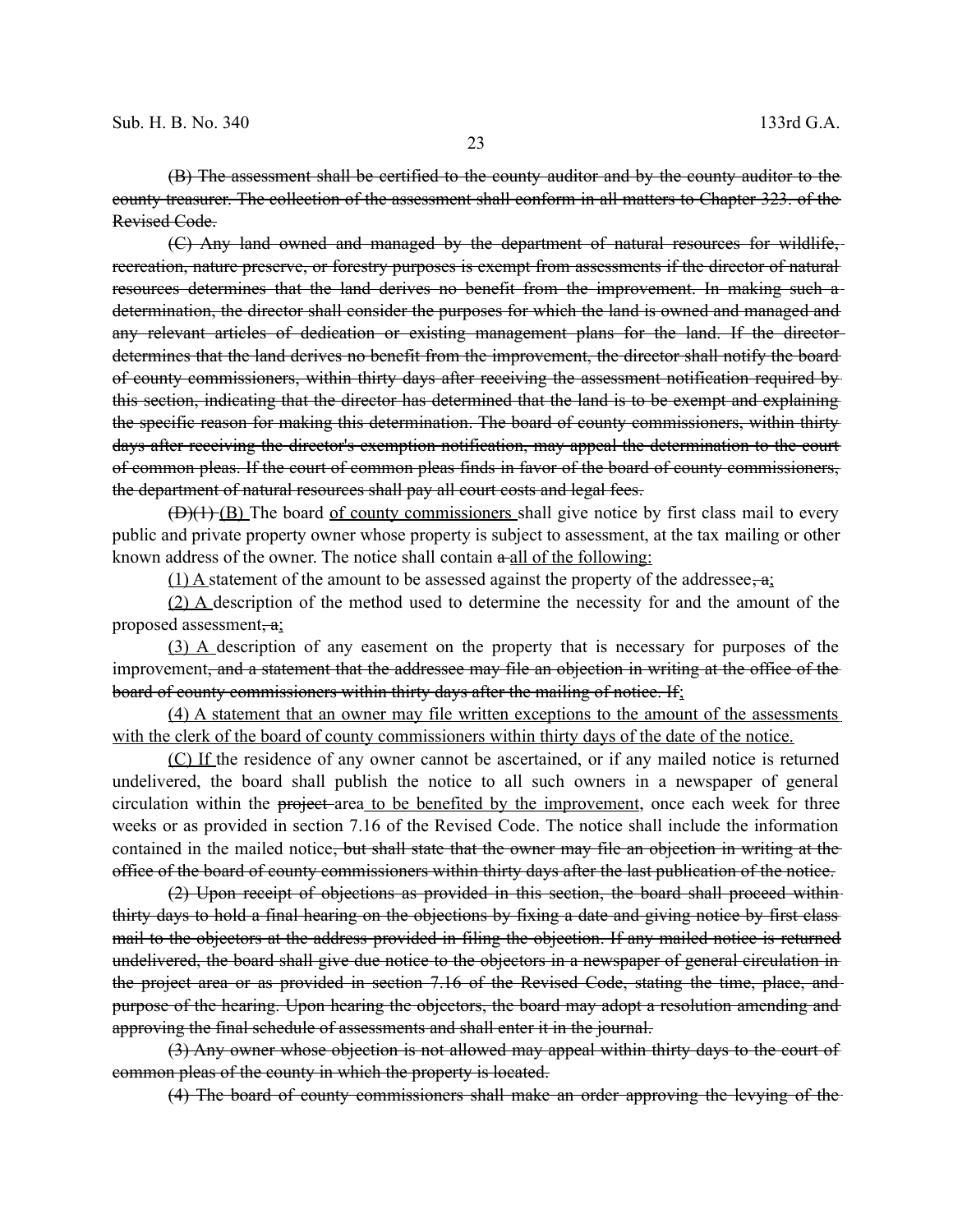(a) Final notice is provided by mail or publication.

(b) The imposition of assessments is upheld in the final disposition of an appeal that is filed pursuant to division (D)(3) of this section.

(c) The resolution levying the assessments is approved in a referendum that is held pursuant to section 305.31 of the Revised Code.

(5) The (D) If an owner files an exception to the estimated assessment, the board, within thirty days of the date of the filing, shall establish a date and time for hearing the exception to the estimated assessments. The board may hear each owner's exception in an individual hearing or hear all exceptions in a single hearing. Not less than fourteen days prior to the hearing date, the clerk of the board shall notify each owner who filed an exception of the date and time of the owner's exception hearing. Upon hearing the objector's exceptions, the board may adopt a resolution amending and approving the final schedule of estimated assessments and shall enter it in the journal.

 If the board amends the final schedule of estimated assessments after hearing exceptions, the clerk of the board shall send by certified or first class mail a written notice of the revised final schedule of estimated assessments to all owners within the area to be benefited by the improvement. The notice shall contain both of the following:

(1) The amount of the final estimated assessment for the owner's property;

(2) A statement that an owner may appeal the final estimated assessment to the applicable court of common pleas pursuant to section 940.38 of the Revised Code within twenty-one days of the notice of final estimated assessment.

(E) The board shall certify the schedule of final estimated assessments to the county auditor, who shall certify the assessments to the county treasurer. The collection of the assessments shall be made in accordance with Chapter 323. of the Revised Code.

(F) The county treasurer shall deposit the proceeds of the assessment in the fund designated by the board and shall report to the county auditor the amount of money from the assessment that is collected by the treasurer. Moneys shall be expended from the fund for purposes of the improvement.

(E) (G) Any moneys collected in excess of the amount needed for construction of the improvement and the subsequent first year's maintenance may be maintained in a fund to be used for maintenance of the improvement. In any year subsequent to a year in which an assessment for construction of an improvement levied under this section has been collected, and upon determination by the board of county commissioners that funds are not otherwise available for maintenance or repair of the improvement, the board shall levy on the property within the project area to be benefited by the improvement an assessment for maintenance at a uniform percentage of all construction costs based upon the assessment schedule used in determining the construction assessment. The assessment is not subject to the provisions concerning notice and petition contained in this section. An assessment for maintenance shall not be levied in any year in which the unencumbered balance of funds available for maintenance of the improvement exceeds twenty per cent of the cost of construction of the improvement, except that the board may adjust the level of assessment within the twenty per cent limitation, or suspend temporarily the levying of an assessment, for maintenance purposes as maintenance funds are needed.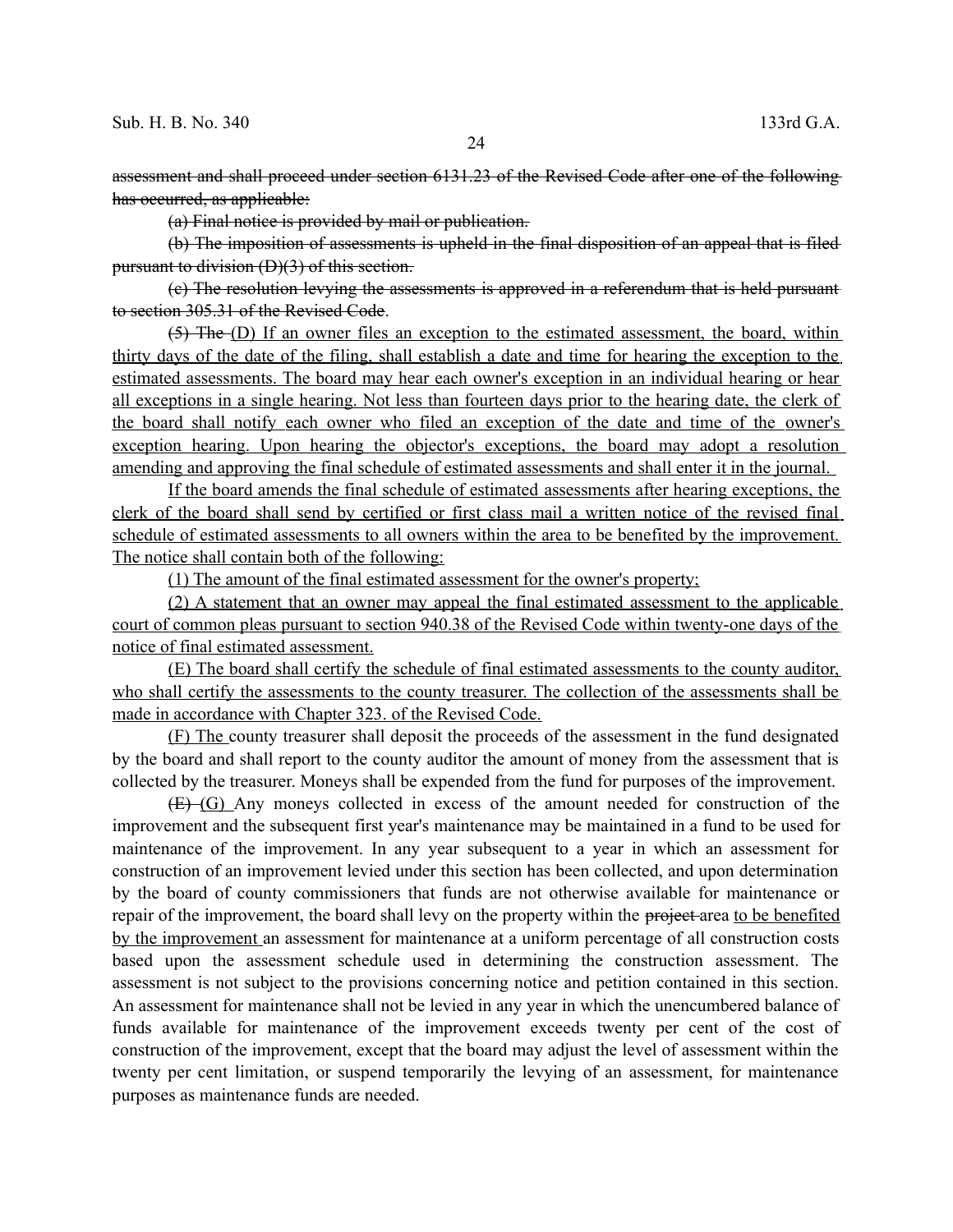(H) For the purpose of levying an assessment for maintenance of an improvement, a board may use the procedures established in Chapter 6137. of the Revised Code regarding maintenance of improvements as defined in section 6131.01 of the Revised Code in lieu of using the procedures established under this section.

(F) (J) The board of county commissioners may issue bonds and notes as authorized by section 131.23 or 133.17 of the Revised Code.

Sec. 940.34940.33. (A) A board of county commissioners may declare by resolution that it is necessary to levy a tax upon the property within the project-area to be benefited by an improvement in order to pay the costs of the improvement not otherwise funded.

Such The resolution shall specify the all of the following:

(1) The rate that it is necessary to levy, the purpose thereof, and the;

(2) The purpose of the tax levy;

(3) The number of years during which such the increase shall be is in effect, which levy may include a levy upon the duplicate of the current year.

(B) A copy of the resolution shall be certified to the board of elections for the county not less than ninety days before the general election in any year and the board shall submit the proposal to the electors within the project area to be benefited by an improvement at the succeeding November election in accordance with section 5705.25 of the Revised Code. For purposes of that section, the subdivision is the project-area to be benefited by an improvement.

(C) If the per cent required for approval of a levy as set forth in section 5705.26 of the Revised Code vote in favor thereof, the board of county commissioners may levy a tax within the project area to be benefited by an improvement, outside the ten-mill limitation, during the period and for the purpose stated in the resolution, or at any less rate or for any less number of years.

(D) The board may issue bonds and notes in anticipation of the collection of taxes levied under this section, and notes in anticipation of the issuance of bonds.

 Sec. 940.34. (A) Upon receiving a petition pursuant to section 940.19 of the Revised Code for a proposed improvement that would be located in two or more adjoining soil and water conservation districts, the board of supervisors of the adjoining districts shall, with approval of the Ohio soil and water conservation commission, create a joint board of supervisors. Each district shall have the same number of supervisors on the joint board. However, if the membership of the joint board would be an even number, an additional supervisor from the lead county shall be designated.

(B) A joint board of supervisors shall exercise the same powers, execute the same duties, and follow the same procedures in connection with an improvement under this chapter as the board of supervisors of a single soil and water conservation district with the following conditions:

(1) For purposes of making a preliminary determination to accept or reject a petition in accordance with section 940.19 of the Revised Code, the joint board shall make the determination within sixty days of the approval of the creation of the joint board.

(2) For purposes of a petition, the joint board shall do both of the following:

(a) Send the petition and accompanying information to the board of county commissioners of the lead county; and

(b) Send notification of the need for the creation of a joint board of county commissioners under section 940.35 of the Revised Code to the board of county commissioners of each county in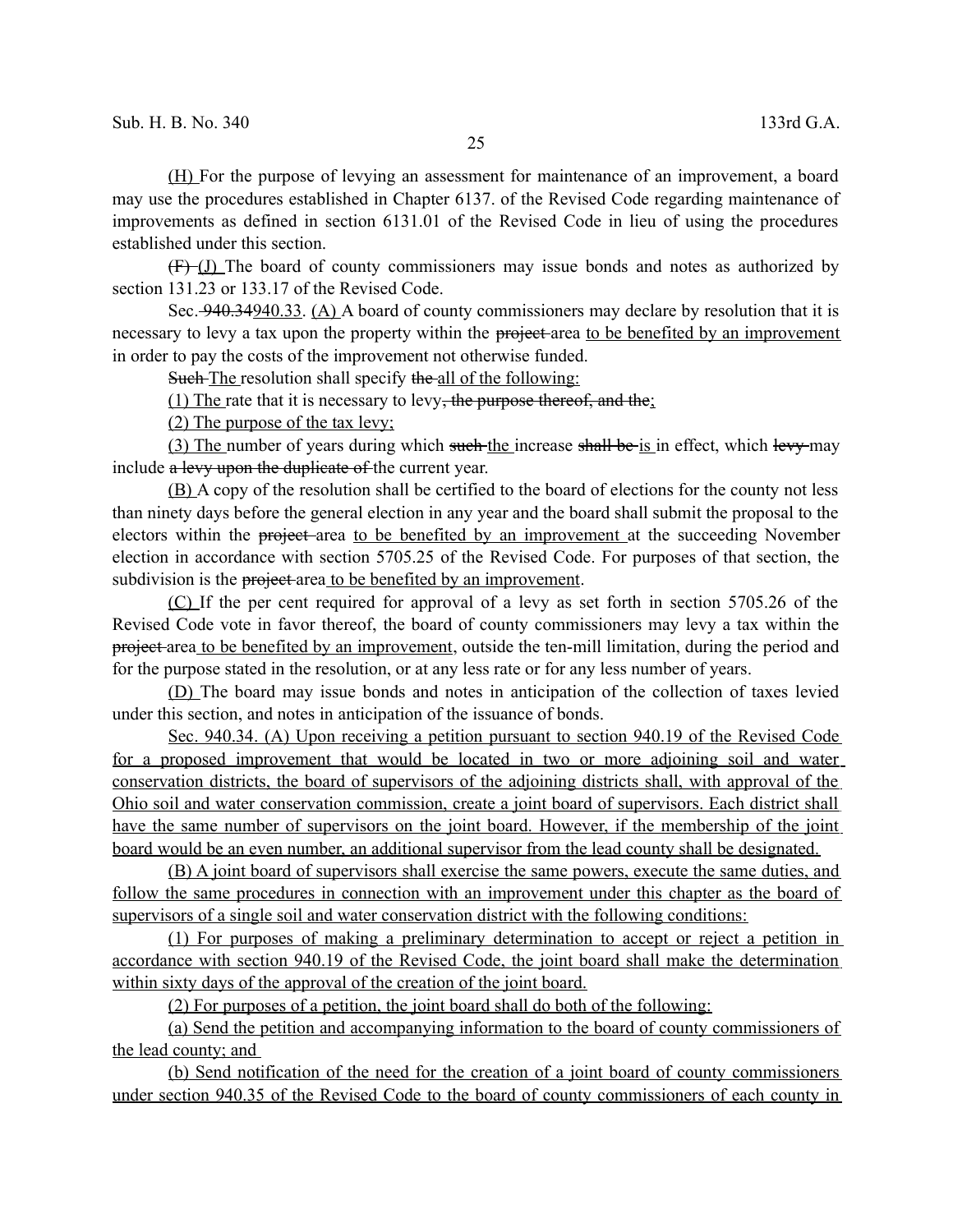the area to be benefited by the proposed improvement.

 (C) Upon the creation of a joint board of supervisors, the elected officials in the lead county, including the engineer, recorder, auditor, prosecutor, treasurer, judges, and clerk of the board of county commissioners, shall serve as the administrative officers for the joint board of supervisors.

Sec. 940.31 940.35. The boards of county commissioners of all the counties containing any of the territory included in the project area, if all such counties have approved construction of an improvement under section 940.29 of the Revised Code, are a joint board of county commissioners for the improvement.  $(A)$  If a proposed improvement would affect more than one county, the board of county commissioners from each of the counties that would be affected by the proposed improvement shall meet on a date fixed by the clerk of the board of county commissioners of the lead county. The boards shall meet in the lead county to organize a joint board of county commissioners and elect a president, which shall be the first order of business at the hearing.

(B) A joint board of county commissioners-may do all the things that a board of countycommissioners may do in connection with the improvement and shall proceed as if it were a board of county commissioners representing a county that included all the territory within the project area shall exercise the same powers, execute the same duties, and follow the same procedures in connection with an improvement under this chapter as the board of county commissioners of a single county.

The joint board may agree to apportion any cost of the improvement, or expenses incurred in connection therewith, not paid by assessments or taxes levied for the improvement, or funds other than county funds, among the participating counties.

The joint board shall elect one of its members president and designate a clerk of one of the boards of county commissioners of the participating counties as clerk of the joint board. A majority of the county commissioners constituting the joint board constitutes a quorum. All decisions of the joint board shall be made by a majority vote of the county commissioners constituting the jointboard.

For the purpose of bringing a referendum petition against a soil and water conservation project under section 305.31 of the Revised Code, a resolution adopted by a joint board of county commissioners shall be considered to be a resolution adopted by the board of county commissioners of each county in the project area. The electors of any county in the project area may file a petition for referendum under that section against a resolution adopted by the joint board of county commissioners as if it had been adopted by the board of county commissioners for that county. The referendum shall be conducted only in the county in which the referendum petition was filed. The electors of any county in the project area in which no referendum petition was filed shall not be eligible to vote in the referendum, and the outcome of a referendum shall have effect only in the county in which the referendum was held. Any county in the project area in which a referendum is not held remains subject to the provisions of the resolution adopted by the joint board of county commissioners for the soil and water conservation district.

(C) The clerk of the board of county commissioners of the lead county shall do all of the following:

(1) Act as clerk and administrator of the joint board;

(2) Enter the findings of the joint board in the journal of the board of county commissioners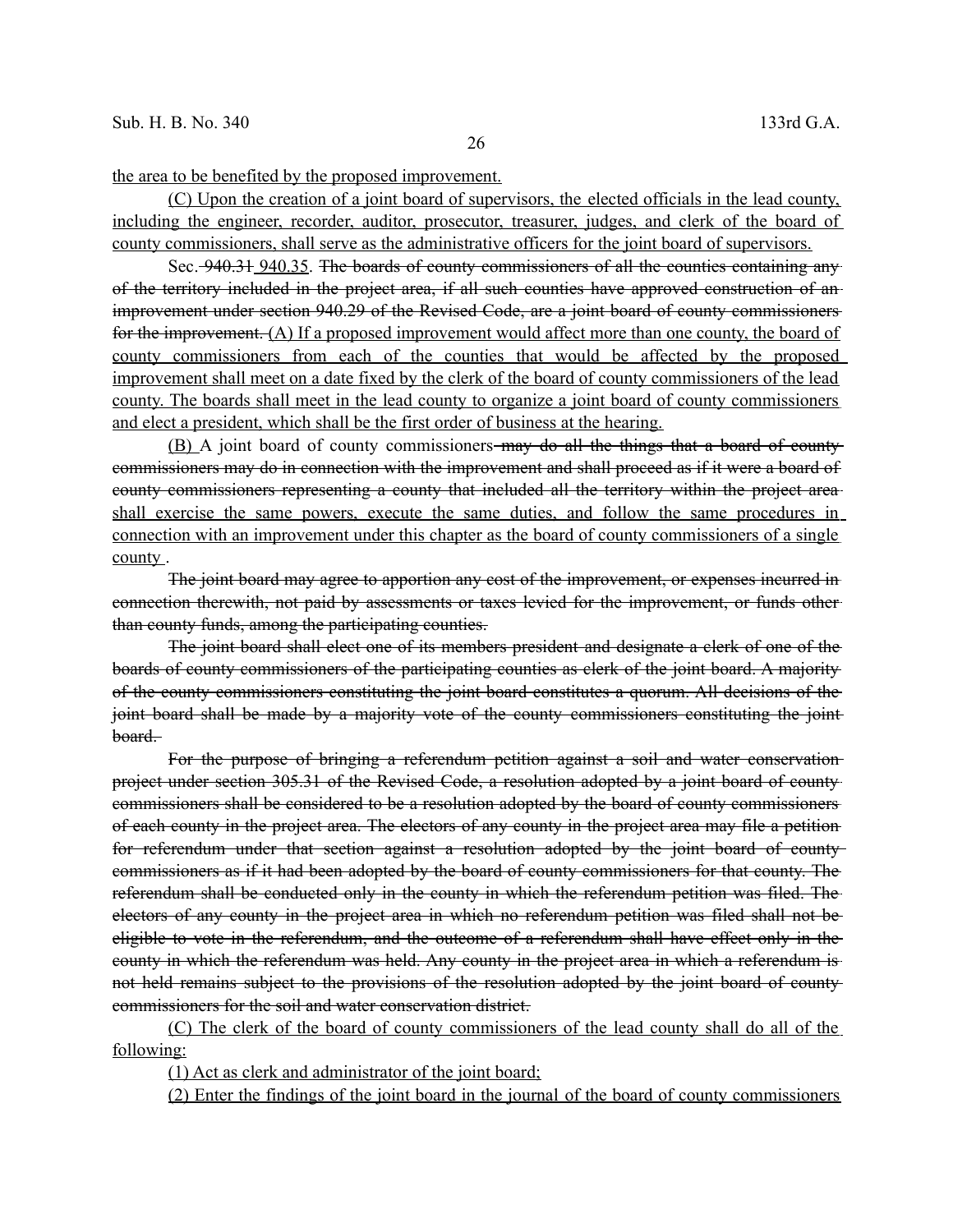(3) Make the final record of the improvement in the lead county;

(4) Provide copies of all proceedings to the clerks of the boards of all affected counties.

(D) A majority of the county commissioners constituting the joint board shall constitute a quorum. All decisions of the joint board shall be made by a majority vote of the quorum present at a meeting of the joint board.

 (E) The director of natural resources shall be an ex officio member of the joint board and may participate, in person or through a designated representative, in deliberations and proceedings of the joint board. The director shall have no vote on any proceedings of the joint board except in the case of a tie for or against an improvement. If the director or the director's designee is not present at the proceeding, the director shall review the proceedings and cast the deciding vote within thirty days of the proceeding. A failure to cast a vote for or against the improvement within thirty days constitutes an affirmative vote for the improvement. The clerk shall record the final resolution of the tie.

(F) Upon the creation of a joint board of county commissioners, the elected officials in the lead county, including the engineer, recorder, auditor, prosecutor, treasurer, judges, and clerk of the board of county commissioners, shall serve as the administrative officers for the joint board of county commissioners.

Sec. -940.32 940.36. The county auditor and county treasurer of one of the counties represented by a joint board of county commissioners under section 940.31 of the Revised Code, to be designated by the joint board, shall ex officio become the fiscal agents of all the participating counties. Such (A) The auditor of the lead county shall certify to the auditor of the other counties a schedule of any taxes or assessments to be levied for the improvement, and the auditor of such other county immediately shall proceed forthwith to place such tax or assessment upon the duplicates. Taxes or assessments so certified for collection to an auditor of another county are a lien on the land within such county from the date such certificate is received by the auditor of such other county. The

(B) The treasurer of each county shall proceed to-collect the same-any taxes or assessments levied for the improvement pursuant to the orders made in the proceedings of the joint board of county commissioners, and such taxes or assessments when collected shall be paid to the treasurer for the joint board. The

(C) The auditor and treasurer of the lead county shall receive and account for such funds any taxes or assessments levied for the improvement in the same manner as they would for taxes or assessments collected within their county. The treasurer and auditor of the lead county with their bondspersons are liable on their official bonds for any misappropriation of such funds. All warrants for the payment of costs in connection with the improvement shall be drawn by the auditor designated under this section of the lead county, on the treasurer of the lead county, payable out of the fund designated by the joint board to receive moneys for the improvement.

Sec.  $\frac{940.35}{940.37}$ . The board of county commissioners, or, if a joint board of county commissioners has been created under section 940.31 940.35 of the Revised Code, the joint board, shall maintain the works of improvement improvements constructed by the board for a soil and water conservation district under this chapter. For that purpose, the board of county commissioners or joint board may use procedures and requirements established in sections 6137.08 to 6137.14 Chapter 6137. of the Revised Code and may contract with or authorize the board of supervisors or joint board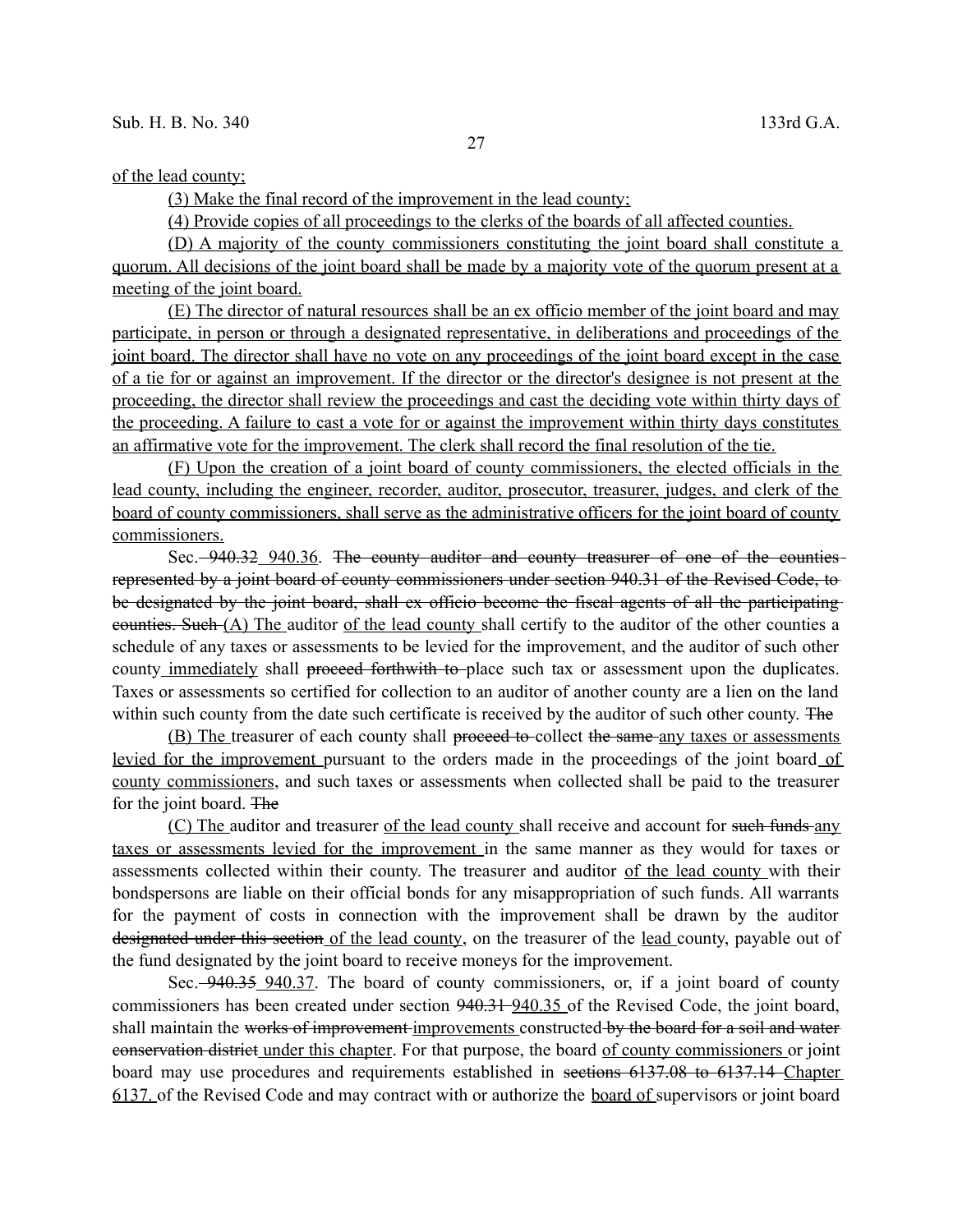of supervisors of a soil and water conservation district to perform maintenance of such works of improvement.

Sec. 940.38. Any affected landowner may appeal to the appropriate court of common pleas any action or determination of a board of supervisors, joint board of supervisors, board of county commissioners, or joint board of county commissioners under this chapter. The affected landowner shall make the appeal within thirty days of the date of the action or determination. The appeal may be based on, but is not limited to, any of the following questions:

(A) Is the improvement necessary?

(B) Will the improvement be conducive to the public welfare?

(C) Is the cost of the improvement greater than the benefits conferred?

(D) Is the route, termini, or mode of construction the best to accomplish the purpose of the improvement?

(E) Are the assessments levied according to benefits?

(F) Is the award for compensation or damages just?

 Sec. 940.39. (A) For purposes of this section, references to a "board of supervisors of a soil and water conservation district" or a "board" includes a joint board of supervisors of a soil and water conservation district.

(B) Notwithstanding any other provision of law to the contrary, a board of supervisors of a soil and water conservation district, when practicable, may conduct meetings by video conference or, if video conference is not available, by teleconference. The board of supervisors shall make provisions for public attendance at any location involved in such a meeting. The board shall establish the board's main office or board room as the primary meeting location for the video conference or teleconference. The conference shall be held at that location in an open meeting at which the public is allowed to attend.

(C) Before convening a meeting of a board of supervisors by video conference or by teleconference, designated staff shall send, via electronic mail, facsimile, or United States postal service, a copy of meeting-related documents to each member of the board.

(D) The minutes of each drainage improvement meeting shall specify who was attending by teleconference, who was attending by video conference, and who was physically present. Any vote taken in a meeting held by teleconference that is not unanimous shall be recorded as a roll call vote.

(E) Nothing in section 121.22 of the Revised Code prohibits a board of supervisors from conducting a meeting in a manner authorized by this section.

Sec. 6131.01. As used in sections 6131.01 to 6131.64 of the Revised Code:

(A) "Owner" means any owner of any right, title, estate, or interest in or to any real property and includes persons, partnerships, associations, private corporations, public corporations, boards of township trustees, boards of education of school districts, the mayor or legislative authority of a municipal corporation, the director of any department, office, or institution of the state, and the trustees of any state, county, or municipal public institution. "Owner" also includes any public corporation and the director of any department, office, or institution of the state affected by an improvement but not owning any right, title, estate, or interest in or to any real property.

(B) "Land" includes any estate or interest, of any nature or kind, in or to real property, or any easement in or to real property, or any right to the use of real property, and all structures or fixtures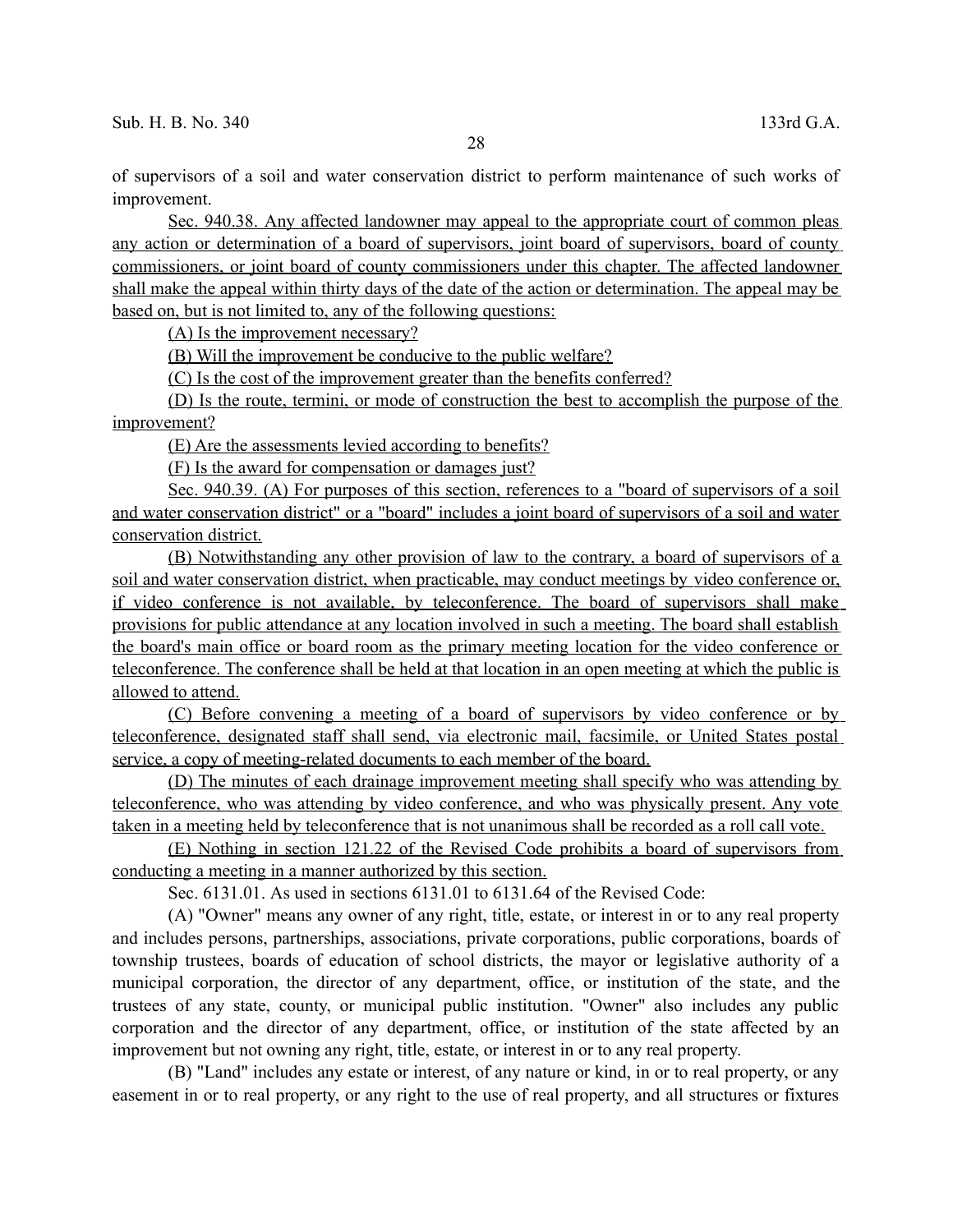attached to real property, including but not restricted to all railroads, roads, electric railroads, street railroads, streets and street improvements, telephone, telegraph, and transmission lines, underground cables, gas, sewage, and water systems, pipe lines and rights of way of public service corporations, and all other real property whether public or private.

(C) "Improvement" includes:

(1) The location, construction, reconstruction, reconditioning, widening, deepening, straightening, altering, boxing, tiling, filling, walling, arching, or any change in the course, location, or terminus of any ditch, drain, watercourse, or floodway;

(2) The deepening, widening, or straightening or any other change in the course, location, or terminus of a river, creek, or run;

(3) A levee or any wall, embankment, jetty, dike, dam, sluice, revetment, reservoir, holding basin, control gate, breakwater, or other structure for the protection of lands from the overflow from any stream, lake, or pond, or for the protection of any outlet, or for the storage or control of water;

(4) The removal of obstructions such as silt bars, log jams, debris, and drift from any ditch, drain, watercourse, floodway, river, creek, or run;

(5) The vacating of a ditch or drain.

(D) "Person" means natural person, firm, partnership, association, or corporation, other than public corporations.

(E) "Public corporation" or "political subdivision" means counties, townships, municipal corporations, school districts, park districts, turnpikes, toll bridges, conservancy districts, and all other governmental agencies clothed with the power of levying general or special taxes.

(F)(1) "Benefit" or "benefits," except as ordered in section 6131.31 of the Revised Code, means advantages to land and owners, to public corporations as entities, and to the state resulting from drainage, conservation, control and management of water, and environmental, wildlife, and recreational improvements. Factors relevant to whether such advantages result include:

 $(1)$  (a) The watershed or entire land area drained or affected by the improvement;

 $(2)$  (b) The total volume of water draining into or through the improvement and the amount of water contributed by each land owner;

 $(3)$  (c) The use to be made of the improvement by any owner, public corporation, or the state.

(2) "Benefit" or "benefits" includes , but is not limited to, any or all of the following factors: elimination

(a) Elimination or reduction of damage from flood flooding; removal

(b) Removal of water conditions that jeopardize public health, safety, or welfare; increased (c) Increased value of land resulting from the an improvement; use

(d) The use of water for irrigation, storage, regulation of stream flow, soil conservation, water supply, or any other incidental purpose-incidental thereto; providing

(e) Providing an outlet for the accelerated runoff from artificial drainage whenever the if a stream, watercourse, channel, or ditch that is under improvement is called upon to discharge functions for which it was not designed by nature; it being the legislative intent that uplands Uplands that have been removed from their natural state by deforestation, cultivation, artificial drainage, urban development, or other man-made causes-human methods shall be considered as to be benefited by an improvement that is required to dispose of the accelerated flow of water from the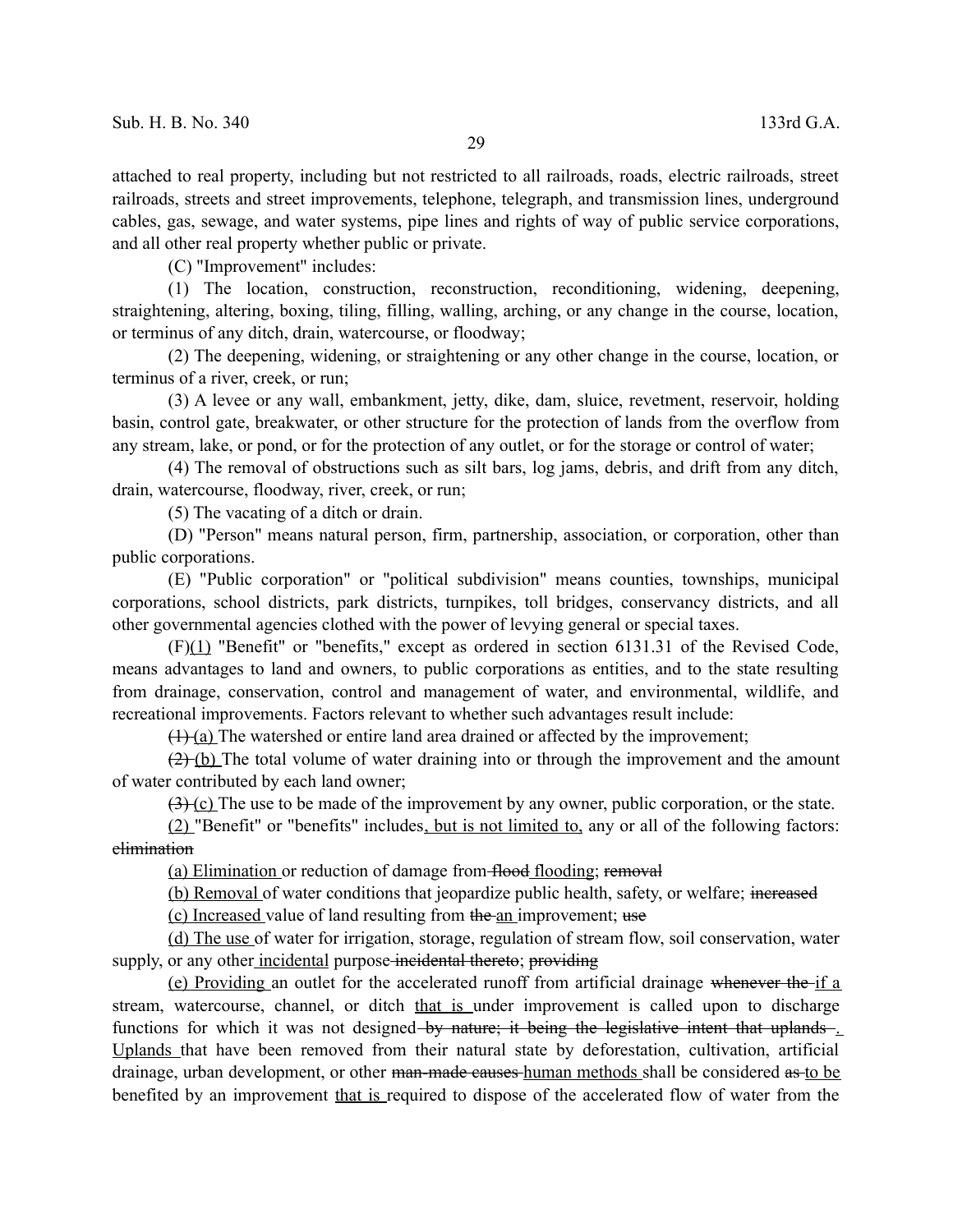uplands.

(G) "Environmentally significant areas" mean natural land or water areas that in some degree retain or have reestablished their natural character or have other features of scientific or educational interest such as rare or endangered plant and animal populations or geologic, scenic, or other natural features and, because of their values and functions, contribute to the community's general welfare.

(H) "Days" means calendar days.

Sec.  $6131.04$ .  $(A)$  Any owner may file a petition for the construction of a drainage improvement with the clerk of the board of county commissioners of the county in which is located a part of the land that is averred proposed to be benefited by benefit from the construction of a proposed improvement. Prior to filing a petition, the petitioner shall consult with the county engineer of the county in which the petition will be filed to discuss the proposed drainage improvement and to determine the proper forms and procedures for filing the petition.

(B) The petition shall state that the construction of the improvement is necessary, will benefit the petitioner, and will be conducive to the public welfare; shall state the all of the following:

(1) The nature of the work petitioned for; and may ask to locate, clean, remove, which may include locating, cleaning, removing obstructions from, construct, reconstruct, straighten, deepen, widen, alter, box, tile, fill, wall constructing, reconstructing, straightening, deepening, widening, altering, boxing, tiling, filling, walling, or arch arching any ditch, drain, watercourse, floodway, creek, run, or river or to change; changing the course, location, or terminus thereof,; or may ask to construct constructing a levee, wall, embankment, jetty, dike, dam, sluice, revetment, reservoir, holding basin, control gate, breakwater, or other structure for control of water. The petition shall state the;

(2) The course and termini of the proposed improvement and the branches, spurs, or laterals, if any are petitioned for. Except as ordered under section 6131.31 of the Revised Code, the petition shall state that:

(3) That the construction of the improvement is necessary and will benefit the petitioner;

(4) That all costs of engineering, construction, and future maintenance will be assessed to the benefiting parcels of land. The petition shall contain a, except as ordered under an appeal filed in accordance with section 6131.31 of the Revised Code;

(5) A list of the names and addresses, where known, of all the owners of the land that the petitioner or the county engineer claims will be benefited or damaged by the construction of the proposed improvement, as determined by the county engineer. The petition shall be signed by one

(C) One or more owners must sign the petition as the petitioners. If the petitioner is a public corporation or the state, the petition shall be signed by its authorized representative must sign the petition.

(D) If the petitioner is the county, the petition shall must be filed with the clerk of the court of common pleas without the bond required under section 6131.06 of the Revised Code, the matters in the petition shall be heard by the common pleas court as if the petition had come to the court on appeal, and the clerk and the court shall do all things that sections 6131.01 to 6131.64 of the Revised Code provide that the county commissioners shall do. The court of common pleas may appoint a board of arbitrators to assume the duties of the judge. The board shall be comprised of three disinterested persons chosen by the judge, who owners in the county and shall designate one of the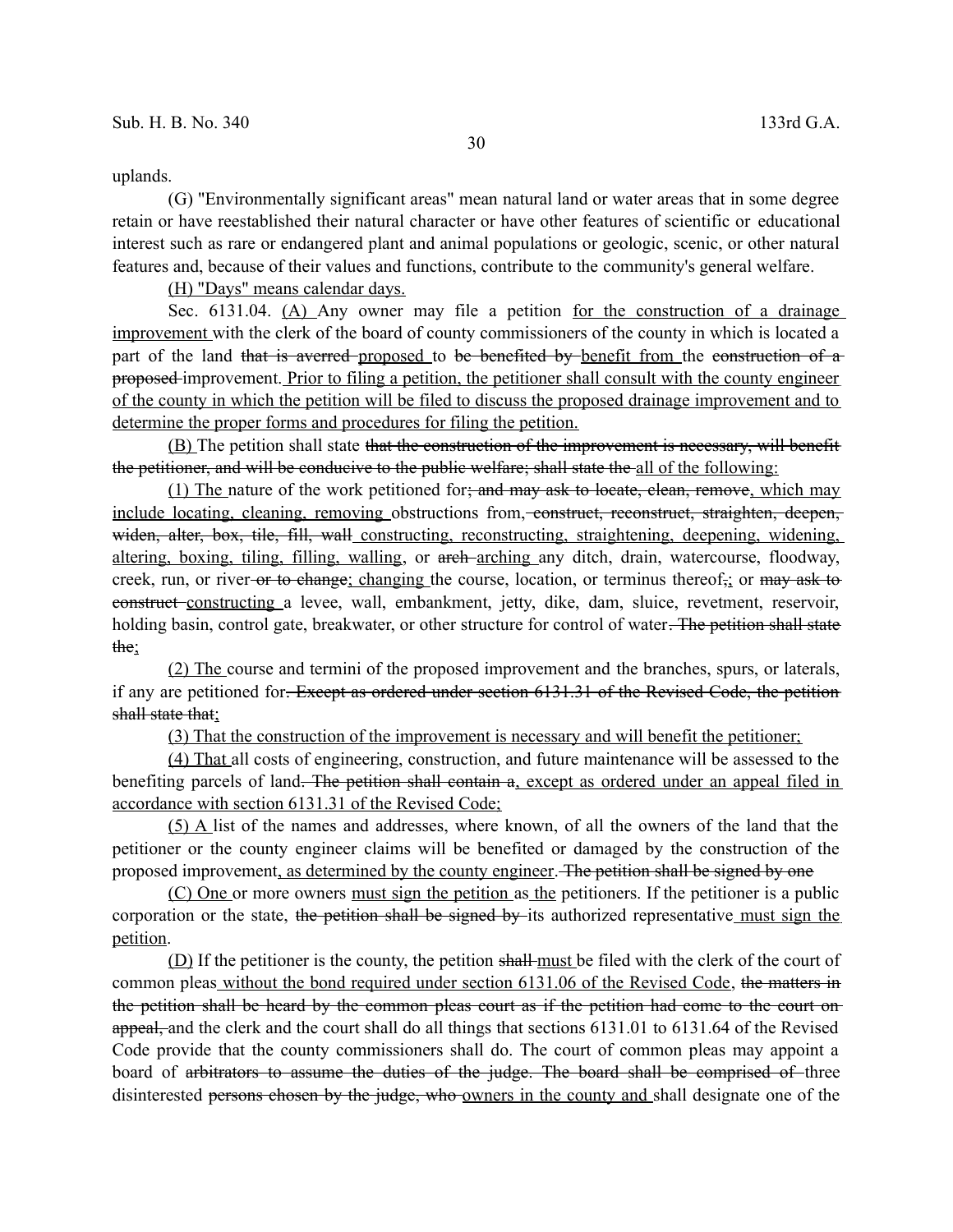persons to be chairman chairperson. A decision of the board shall require approval of a majority of the members The appointed board shall hear and act on the petition in accordance with this chapter. Either party may appeal the board's decision to the court of common pleas, which shall decide the case on the record of arbitration.

Sec. 6131.05. The petition referred to in section 6131.04 of the Revised Code may be amended upon the written application of any  $(A)$  Any benefiting owner filed may file an amendment to a petition for a drainage improvement that expands the length of the proposed improvement, provided that such amendment does not expand the area to be benefited by the proposed improvement. An owner shall file the amendment not more than twenty-one days after the date of the view. Such owner shall not propose an amendment that expands either the area or number of parcels to be benefited by the proposed improvement, but shall file a new petition regarding the proposal in accordance with section 6131.04 of the Revised Code.

(B) A benefiting owner shall file an amendment with the clerk of the board of county commissioners and upon the allowance of the application by the board of county commissioners, by an order entered on its journal.

The petition may be amended while the proceedings are pending on appeal in the court of common pleas, pursuant to the rules and laws relating to civil procedure. If the petitioner is the county, the application for amendment shall be filed with the clerk of the court of common pleas and shall be heard pursuant to the rules and laws relating to civil procedure. Any written application for amendment of the petition shall include the information required for the petition in section 6131.04 of the Revised Code, including names and addresses of the additional owners that the petitioner seeking amendment or the county engineer claims will be benefited or damaged by the proposed improvement. Any application, remonstrance, statement, report, or schedule filed in any improvement proceedings may be amended as a petition may be amended, as provided in this section not more than twenty-one days after the view required by section 6131.07 of the Revised Code and shall include the information required by section 6131.04 of the Revised Code along with the amendment.

(C) If the petition was filed by the county under division (D) of section 6131.04 of the Revised Code, any proposed amendment to the petition shall be filed with the clerk of the court of common pleas or with the board appointed under that division. If the amendment is filed with the clerk of the court of common pleas, the court shall hear the amendment pursuant to the rules and laws relating to civil procedure.

Sec. 6131.06. (A) The petitioner shall file with the petition referred to in section 6131.04 of the Revised Code a bond in the penal sum of <u>one thousand</u> five hundred dollars, plus the sum of two five dollars for each parcel of land in excess of two hundred parcels-averred in the petition to be benefited, with at least two sureties who are freeholders of the county, or with surety by a surety company authorized to do business in this state, or with cash that are listed in the petition as lands that will benefit from the improvement.

(B) The bond shall be made payable to the county, to the credit of the general drainage improvement fund or a special fund created for the proposed improvement, and conditioned to pay the cost of notices, plus any other incidental expenses, except the costs incurred by the engineer in making hispreliminary reports all costs associated in preparing for the view and first hearing if the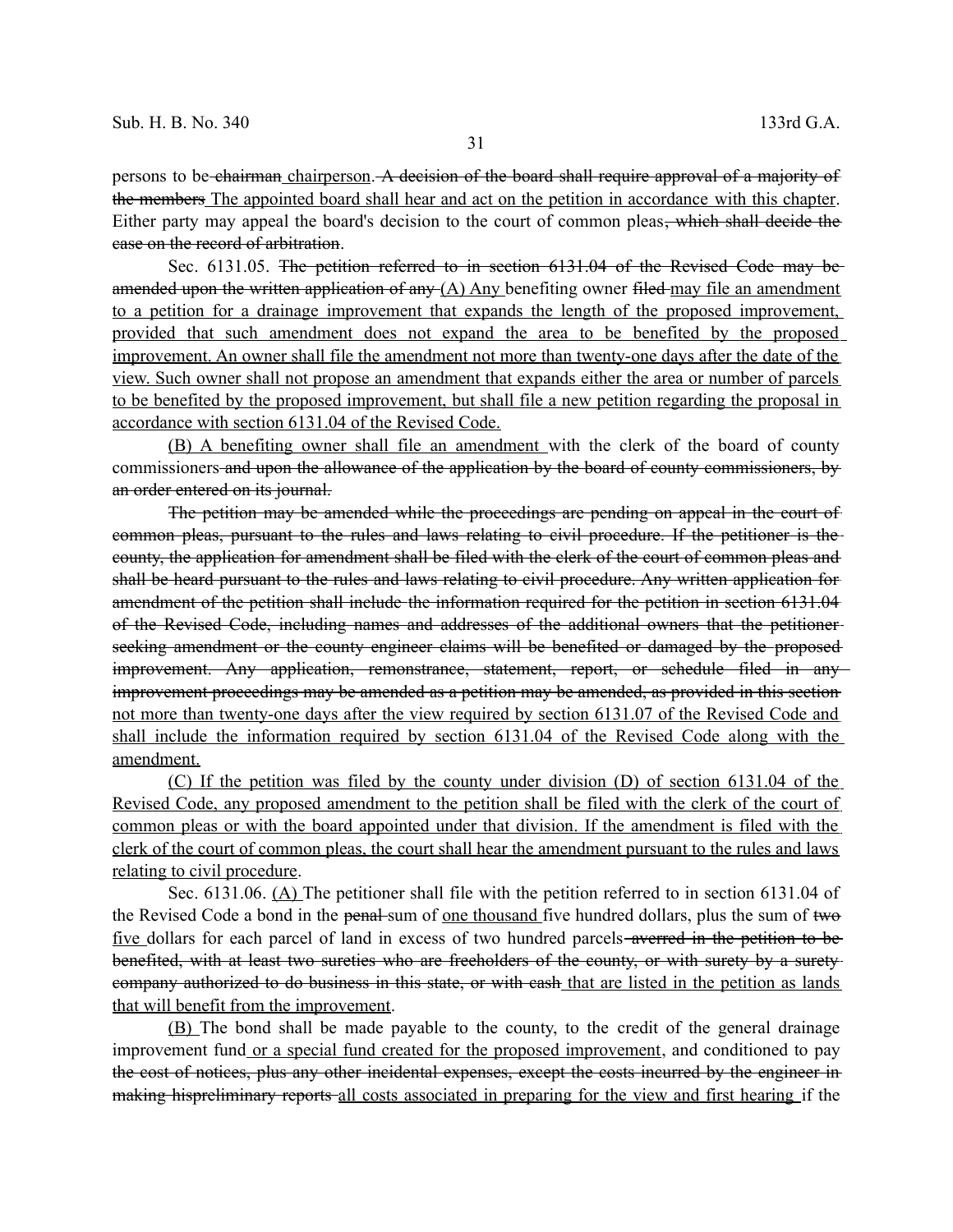prayer of the petition is not granted or if the petition is for any cause dismissed unless the board of county commissioners decides to pay the engineer's costs from the petitioners' bond in accordance with section 6131.09 of the Revised Code.

(C) The bond clerk of the board of county commissioners shall be released release the bond at the expiration of the twenty-one day thirty-day appeal period provided for in section 6131.25 of the Revised Code after <u>an</u> order of to proceed with the project by the commissioners board at the first hearing or at the termination of the appeal.

Sec. 6131.57 6131.061. (A) The clerk of the board of county commissioners and the county engineer shall maintain a permanent file for the proposed improvement containing a record of the petition, the applications and remonstrances filed, the amendments, comments, notices, proceedings, resolutions, orders made by the board, the preliminary estimates, and preliminary report of the county engineer, the reports of review by the director of natural resources, the director of transportation, and the directors of any conservancy district, the reports of the engineer as to the construction of the improvement, and such other matter as is proper for any other record regarding the proposed improvement that is filed with the board. A record of the assessments levied, pursuant to the order of the board, as corrected after the completion of the contract, and the schedules of payments for compensation and damages shall be kept by the

(B) The county auditor engineer shall maintain a file for the proposed improvement that contains a record of the petition, amendments to the petition, all reports, estimates, surveys, maps, plans, drawings, schedules, and other documents prepared for the proposed improvement by the engineer or the engineer's designee, and any reports of the director of natural resources, director of transportation, and directors of any conservancy districts. The clerk of

(C) After the final hearing of the board of county commissioners shall, after the final hearing of the board of county commissioners or after the final judgment, order, or decree has been rendered upon any appeal, the clerk of the board of county commissioners shall file with the county engineer all maps, profiles, and plans of the improvement, which shall be filed together with an annual record of maintenance and repair, and may transfer to, the county engineer the file maintained pursuant to division (A) of this section. Upon receiving the file, the county engineer shall maintain the file as the permanent project file, together with an annual record of maintenance and repairs for the improvement.

(D) The county auditor shall maintain a record of the estimated and final assessments levied for the improvement, and the schedules of payments for compensation and damages.

Sec. 6131.07. (A) When the a petition authorized by is filed under section 6131.04 of the Revised Code is filed with the clerk of the board of county commissioners, the clerk shall give notice of the petition to the board of county commissioners and to the county engineer.

(B) The board of county commissioners shall, by an order upon its journal, fix do both of the following:

(1) Establish a date and hour for the a view of the proposed improvement, which shall be not fewer than twenty-five nor more than ninety between thirty and one hundred twenty days after the date on which the petition was filed with the clerk. The board shall designate a convenient place near the proposed improvement at which the view shall start. The board shall also fix;

(2) Establish a date and hour<del>, not fewer than ten nor more than</del> between thirty and ninety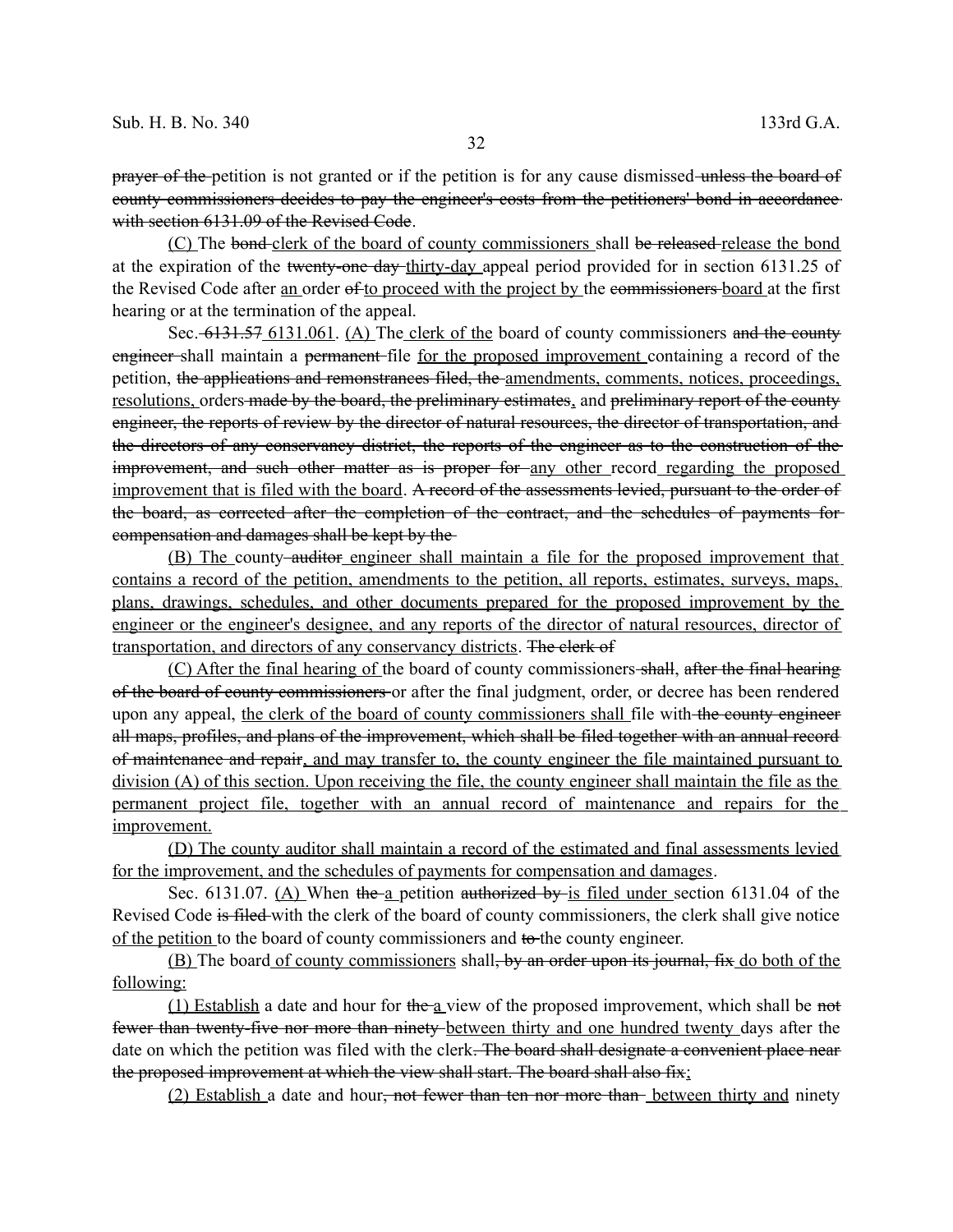days after the date set for the view, when it will hold its first hearing at a place designated by it. As soon as the dates for the view and first hearing have been fixed by the board, the clerk shall prepare and mail, at on the petition.

(C) At least twenty-twenty-one days prior to the date set for the view, the clerk shall send a written notice to the owners named in the petition and of legal record on the date of its filing, setting forth the pendency, substance, and prayer of the petition,. The clerk shall include all of the following in the notice:

(1) The date, time, and location for the view and the first hearing;

(2) A description of the proposed improvement and its location as stated in the petition, a map indicating the location of the proposed improvement or information on where to access such map, and an explanation of how to access additional information or ask questions about the proposed improvement;

(3) A statement that all costs of engineering, construction, and future maintenance will be assessed to the benefiting parcels of land, and the date, hour, and starting place of the view and the date, hour, and location of the first hearing. For each proposed improvement, all individual notices shall be sent by the same type of mail, either certified mail, return receipt requested, or first-class mail in a five-day return envelope. Whichever method the board chooses, the;

(4) A statement that an owner may file, not more than twenty-one days after the date of the view, an amendment to the petition that expands the length of the proposed improvement, provided that such amendment does not expand the area to be benefited by the proposed improvement;

(5) A statement that an owner receiving the notice may comment on the proposed improvement in writing before or in person at the public hearings on the petition;

(6) The address at which to file an amendment to the petition or submit written comments on the proposed amendment or the petition.

(D) The clerk shall notify all owners that are adjacent to the proposed improvement by certified mail and shall notify all other owners by certified mail or first class mailings. The words "Legal Notice of Proposed Drainage Improvement" shall be printed in plain view on the face of the envelope. When the owner is not a natural person, the notice shall be mailed to its chief officer or managing agent at the usual place of business in the county. If such an owner is a foreign or domestic railroad company, regardless of whether the charter thereof prescribes the manner or place of service of process thereon, the notice shall be addressed to the property owner of record as listed by the county auditor on the general tax list. If such an owner other than a railroad company does not maintain a regular place of business in the county, then the notice shall be mailed to the nearest regular place of business of such an owner. The

(E) The clerk shall cause to be published publish a legal notice in at least one newspaper of general circulation in the area affected by the proposed improvement, stating the name and number, if any, of the proposed improvement, the location and nature of the work proposed in the petition, and the date, time, and location of the view and first hearing. If the individual notices are sent by certified mail, the publication clerk shall be publish the notice in one issue of such newspaper, and shall not be publish the notice less than thirteen days prior to the date of the view. If the individual notices are sent by first-class mail in five-day return envelopes, the publication of this-clerk shall publish the newspaper notice shall be made in two issues of the newspaper, and the notice shall include a list of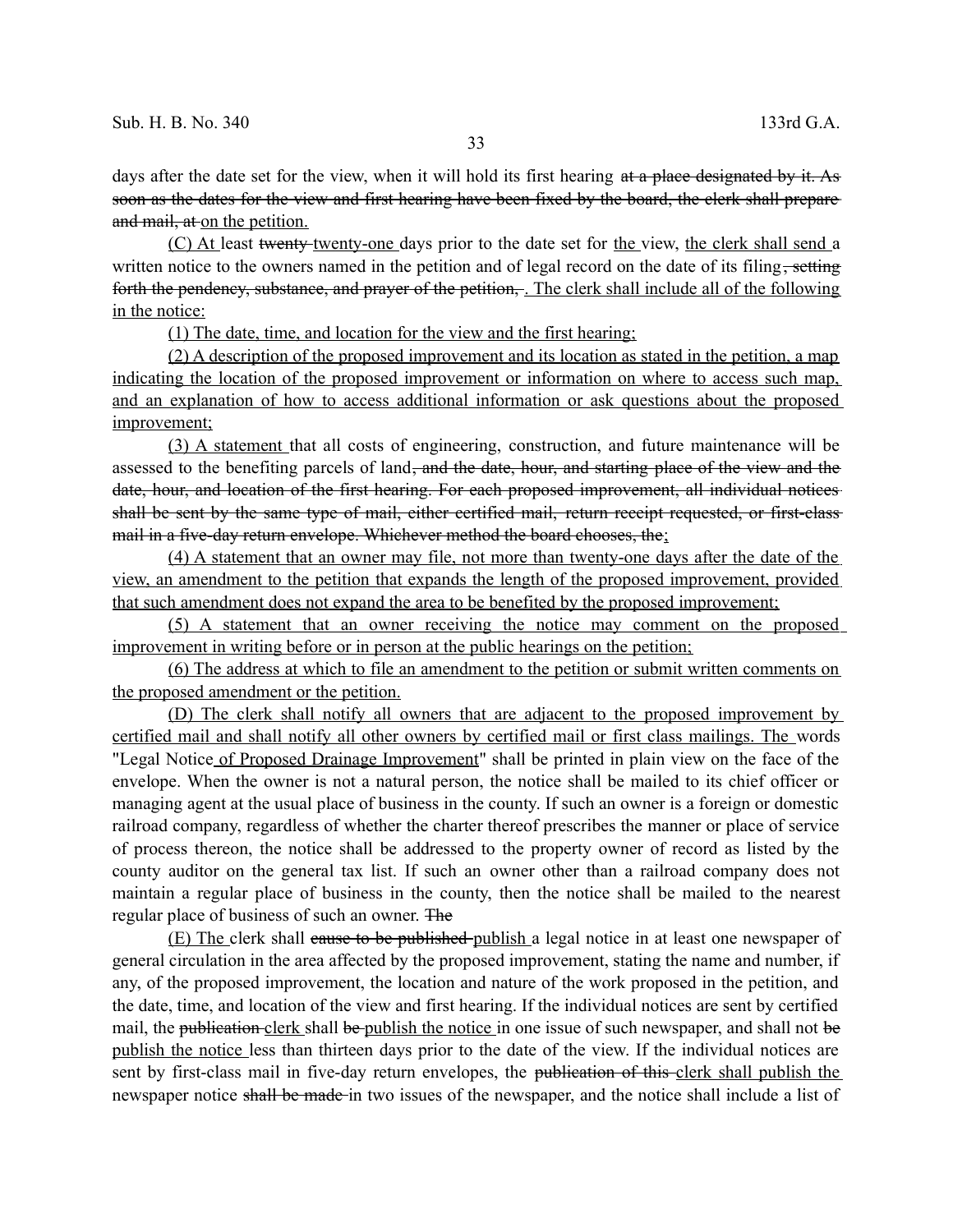the names of all addressees whose individual notices were undelivered. The clerk shall publish the first such publication shall not be less than thirteen days prior to the date of the view, and the second publication shall not be less than six days prior to the date of the view. The publication shall serve as public notice to all owners of the pendency of the improvement whether or not they were individually named and notified.

Proof of notice by publication shall be verified by affidavit of the printer or other person knowing the fact, and the clerk of the board of county commissioners shall prepare a certificate showing the service of the notices by mail, both of which shall be filed with the clerk of the board of county commissioners on or before the day of the first hearing. Notices returned undelivered and receipts shall be kept on file by the clerk as part of the permanent record of the improvement.

Sec. 6131.08. Owners Any owner who have has not joined in the a petition authorized by filed in accordance with section 6131.04 of the Revised Code and who are in favor of the improvement may file applications requesting that the improvement be granted and state their reasons therefor. Owners who are opposed to the improvement may file remonstrances against the granting of the improvement and state their reasons therefor. The applications or remonstrances may be filed with the clerk of the board of county commissioners may comment on the proposed improvement at any time before a final order on the petition is made by the board of county commissioners<del> confirming the assessments and ordering the letting of the contracts for the</del> construction of the improvement or before a final order is made dismissing the petition. Comments may be made in person at the public hearings on the petition or by filing written comments with the clerk of the board of county commissioners.

Sec. 6131.09. When notified of the filing of a petition authorized by section 6131.04 (A) Upon receiving the notice required under division (A) of section 6131.07 of the Revised Code, the county engineer shall prepare a preliminary estimate of the cost of report on the proposed improvement. The engineer shall file at the first hearing, as a guide to the commissioners and the petitioners, a preliminary report including his, which shall include all of the following:

(1) A preliminary estimate of the cost, his comment of the proposed improvement;

(2) Comments on the feasibility of the project, and  $a_i$ 

(3) A statement of his the engineer's opinion as to whether benefits from the project are likely to exceed the estimated cost. The preliminary report shall;

(4) A list all of factors apparent to the engineer, both favorable and unfavorable to the proposed improvement, so that the petitioners may be informed as to what is involved.

(B) In addition to reporting on the improvement as petitioned, the engineer may submit alternate proposals to accomplish the prayer intent of the petition.

(C) The county commissioners may require the county engineer to file any additional preliminary reports, of whatever nature, that in the opinion of the board will serve as a guide to the board and the petitioners in deciding whether to proceed with the proposed improvement.

(D) The costs incurred by the engineer in making preliminary reports may be paid from the bond of the petitioners if the petition is dismissed at the first hearing, and any amount in excess of the bond shall be paid from county funds. If the engineer's costs are not paid from the petitioners' bond, they shall be paid from county funds.

Sec. 6131.10. The board of county commissioners and the  $(A)$  On the date established for the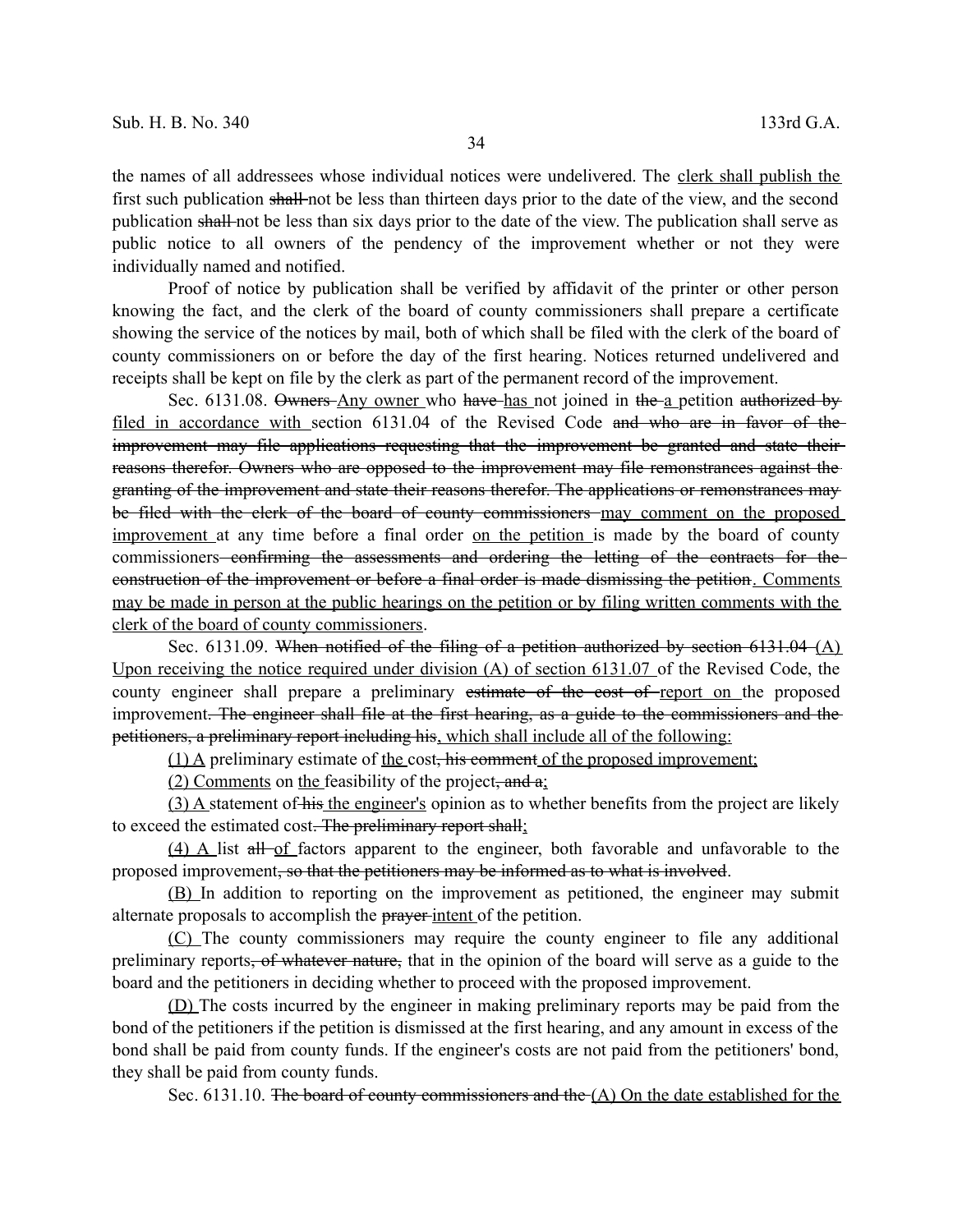view of a proposed improvement, the county engineer or its designated representative shall meet at the designated place near present an overview of the proposed improvement on the day of, using methods and means that the board of county commissioners determines will adequately inform those attending the view fixed as provided in section 6131.07 of the Revised Code and hear the proof offered at that time by any owner affected by about the proposed improvement's location and the drainage issues intended to be addressed by the proposed improvement. The board and the county engineer or his authorized representative shall go over and along the line of the proposedimprovement and each branch, lateral, or spur mentioned in the petition or in any application filed therefor. The board shall adjourn the view from day to day, or a longer period, until the view is completed. Upon completing the view, the board shall adjourn the further hearing to the place designated by the board, to the day and hour fixed in the notice given. On the day so fixed for the first hearing on the petition, the board shall take up the further hearing on the petition and on the applications or remonstrances filed. The board shall hear the preliminary report of the county engineer as provided in section 6131.09 of the Revised Code and shall hear any evidence offered by any owner for or against the granting of the proposed improvement or for or against the granting of any laterals, branches, spurs, or change of route, course, termini, or manner of construction described in the petition or in any application filed therefor. If any applications for branches, laterals, spurs, or change of route or course are filed after the view, the board shall fix a time to view and shall view them. The first hearing may be adjourned from day to day, or for a longer time that may be reasonable, so that all interested owners may have an opportunity to be heard for or against

(B) Upon a request made by a commissioner or an owner in the area to be benefited by the proposed improvement, the board of county commissioners shall recess the view and reconvene it at a site along the proposed improvement for the purpose of gaining additional information about the drainage issues intended to be addressed by the proposed improvement.

(C) If the area to be viewed is extensive, the board of commissioners may conduct the view on more than one day and may adjourn from day to day, or a longer period, until the view is completed.

Sec. 6131.101. (A) At the first hearing on a petition for a proposed improvement, the board of county commissioners shall do both of the following:

(1) Hear the preliminary report of the county engineer required under section 6131.09 of the Revised Code;

(2) Hear any evidence offered by any owner for or against the granting of the proposed improvement or for or against the granting of any laterals, branches, spurs, or change of route, course, termini, or manner of construction described in the petition or in any amendment.

(B) If necessary, the board of county commissioners may recess and continue the hearing on subsequent days as may be reasonable to consider additional information about the proposed improvement or so that all interested owners may have an opportunity to comment on the proposed improvement.

(C) At the conclusion of the first hearing, the board shall vote to determine whether to proceed with the project survey and design or to dismiss the petition, taking into consideration the petition, the preliminary report, and comments on the proposed improvement.

Sec. 6131.11.  $(A)$  If the board of county commissioners<del>, at finds at the conclusion of</del> the first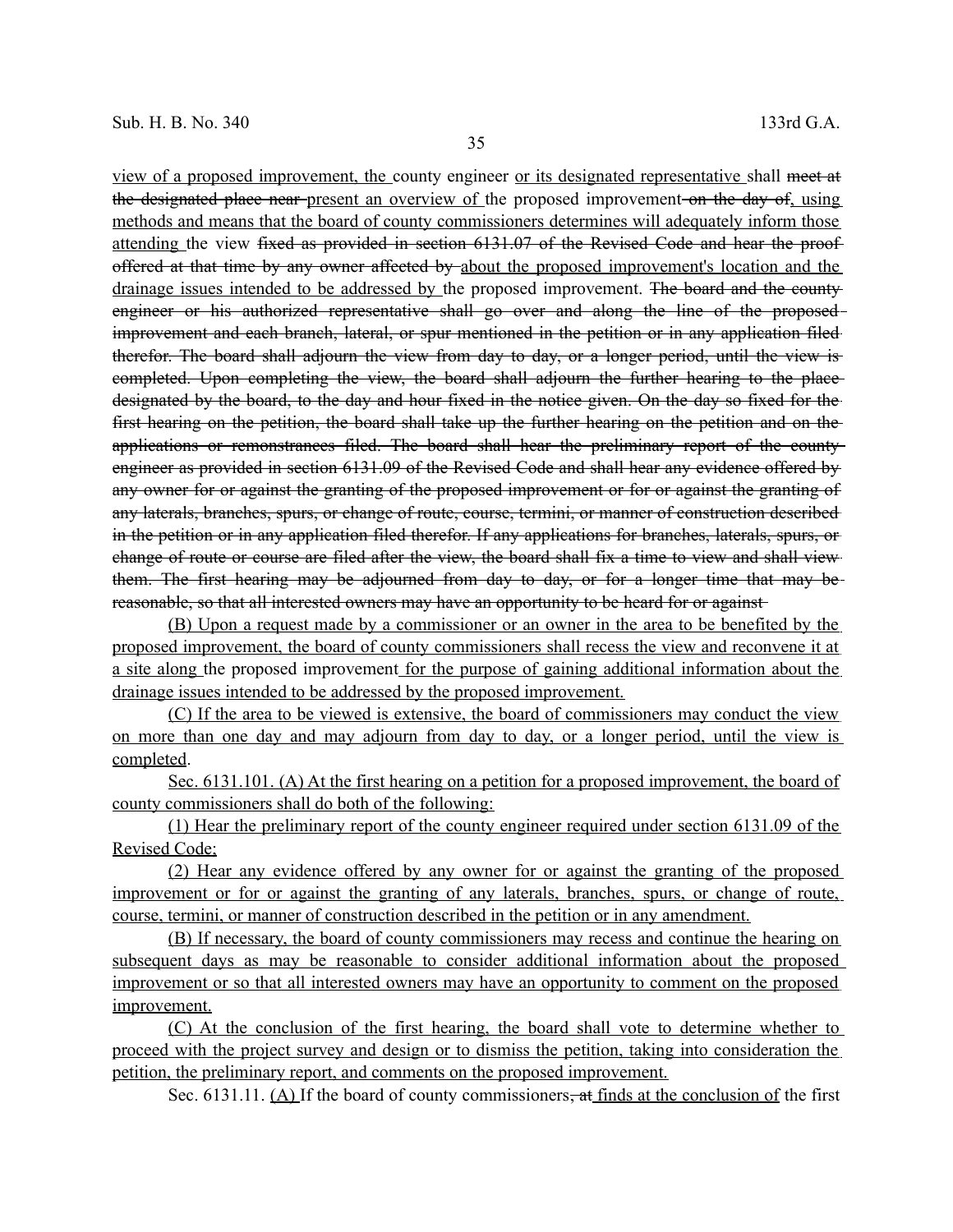hearing, finds for a proposed improvement that a proposed improvement is not necessary, or finds that a proposed improvement will not be conducive to the public welfare, or finds that the estimated cost of  $a$ -the proposed improvement will exceed the benefits to be derived if it is constructed, the board shall dismiss the petition for the proposed improvement and enter its findings upon its journal.

(B) Any owner who is affected by the order of dismissal may appeal to the court of common pleas of the county in which the petition was filed, as provided in sections 6131.12 to 6131.64 of the Revised Code. If no appeal is filed within twenty-one-thirty days, pursuant to section 6131.25 of the Revised Code, the petitioner-bond shall pay-cover all the costs incurred in the proceedings and the Any remaining funds from the bond shall be released returned to the petitioner.

(C) An order issued by the board under this section is effective on the day of the hearing at which the board issued it.

Sec. 6131.12. If  $(A)$  At the conclusion of the first hearing on a petition for a proposed improvement, the board of county commissioners may decide to proceed with the project survey and design for a proposed improvement if the board finds that all of the following:

(1) That a proposed improvement is necessary and that it will be;

(2) That the proposed improvement is conducive to the public welfare, and if the board is;

(3) That it is reasonably certain that the eost thereof-benefits of the proposed improvement will be less than the benefits, it may grant the prayer of the petition. When deciding whether to grant the prayer of the petition, the outweigh its costs.

(B) The board shall give consideration to the protection of environmentally significant areas when those areas could be adversely affected by the construction of the proposed improvement and, if necessary, to alternative plans providing for that protection as well as for construction of the proposed improvement. Upon granting the prayer of the

(C) After deciding to proceed with a petition for a proposed improvement, the board shall determine do all of the following:

(1) Determine the route and termini of the proposed improvement and of the branches, spurs, and laterals thereof and the manner of constructing the same. On any petition for any improvement of a ditch, drain, watercourse, or levee, the The board, without request or application, may by its order change either terminus of the proposed improvement or the route thereof if it finds that the change is necessary to accomplish the purposes of the improvement. An order issued by the board under this section granting the prayer of the petition is effective on the day of the hearing at which the board issued it.

Upon granting the petition, the board shall order the county auditor to transfer from the general revenue funds of the county, not otherwise appropriated, to the general drainage improvement fund an amount not more than twenty-five per cent of the engineer's preliminary estimate. After the twenty-one day period for appeal, as provided in section 6131.25 of the Revised Code, has expired and no appeal has been taken, and as soon as the transfer of funds has been authorized, the board shall order

(2) Order the county engineer to prepare the reports, plans, and schedules as provided in sections 6131.01 to 6131.64 of the Revised Code this chapter. It shall fix

(3) Set a date for the filing of the reports, plans, and schedules by the engineer, allowing such time as is necessary for the preparation of the reports, plans, and schedules by the engineer, and such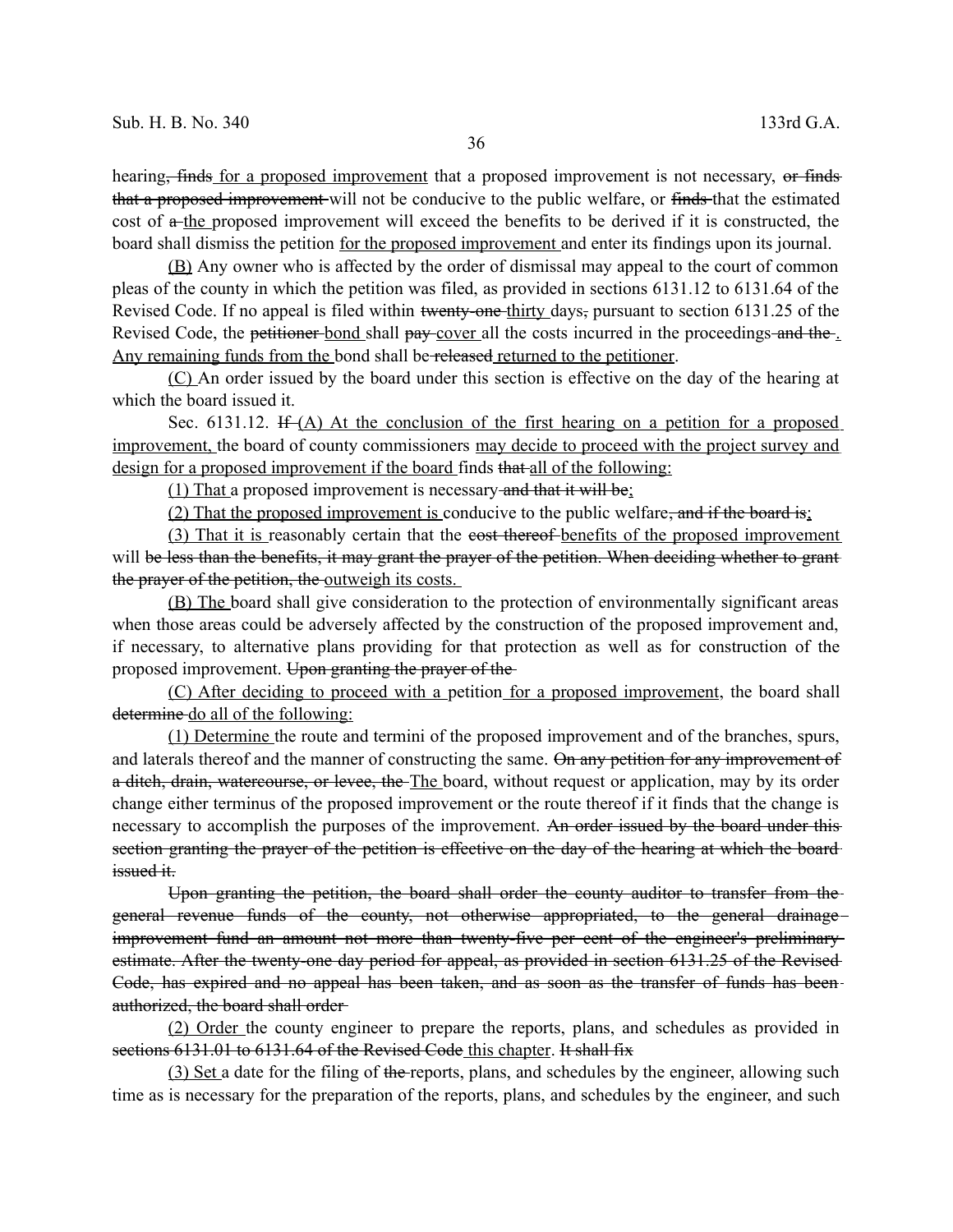time may be extended from time to time by the board.

The board shall adjourn the hearing on the improvement to the date that it has fixed for the filing of the reports, plans, and schedules by the engineer and adjourn the proceedings from time to time, if necessary, thereafter. No change in the route or termini of any proposed improvement shall be made, no branches, laterals, or spurs shall be granted, and no change shall be made in the nature of the work proposed after the first hearing is completed, except upon application of an interested owner affected by the proposed improvement and upon notice given to all owners affected by the change, as provided in sections 6131.01 to 6131.64 of the Revised Code. All the findings and orders of the board shall be entered in its journal.

The route of an improvement shall so far as practicable be located so as to avoid running the improvement diagonally across property and shall where practicable follow property lines, section lines, and lines of public highways, but where the line of a public highway is followed, approval must be obtained from the agency owning the highway.

(D) After the thirty-day period for appeal provided under section 6131.25 of the Revised Code has expired and no appeal has been filed, the board may order the county auditor to transfer funds of the county not otherwise appropriated to the appropriate drainage improvement fund. The board shall not appropriate an amount that exceeds twenty-five per cent of the engineer's preliminary cost estimate.

(E) If the board finds for the decides to proceed with a petition for a proposed improvement, and if the improvement is being undertaken through the joint efforts and cooperation of the board and any federal or state agency, and if the federal regulations, state agency rules, or other procedures of the cooperating agency are in conflict with Chapter 6131. of the Revised Code with respect to the procedures for the preparing of contracts, the issuing of bids, the making of awards, and generally the administering of the contracts, the board may adopt the federal regulations, state agency rules, or procedures in those areas where conflict exists and proceed with the improvement in accordance with the requirements of the federal regulations, state agency rules, or procedures.

(F) The board shall enter all of its findings and orders in the board's journal. An order issued by the board under this section granting the intent of the petition is effective on the day of the hearing at which the board issued it.

Sec. 6131.13. The board of county commissioners may hear and determine at the same time and under one petition, upon proper averments, the following questions:

(A) The locating of a new ditch, drain, or watercourse, or one partly old and partly new, or one partly open and partly tiled;

(B) The deepening, widening, straightening, boxing, tiling, or changing of the route or course of, or the altering in any manner of, an old ditch, drain, or watercourse;

(C) The connecting into a single system of two or more improvements.

The board, on application of owners interested or at its own discretion, may consolidate and treat as a petition for one improvement petitions pending at the same time for two or more separate improvements which connect with each other, or which serve common territory, or which can readily be combined into one system. In case of such consolidation, the board shall enter its action upon its journal, and if necessary, it shall order the county engineer to re-estimate and make such further reports and schedules as are necessary upon its order consolidating the improvements. If two or more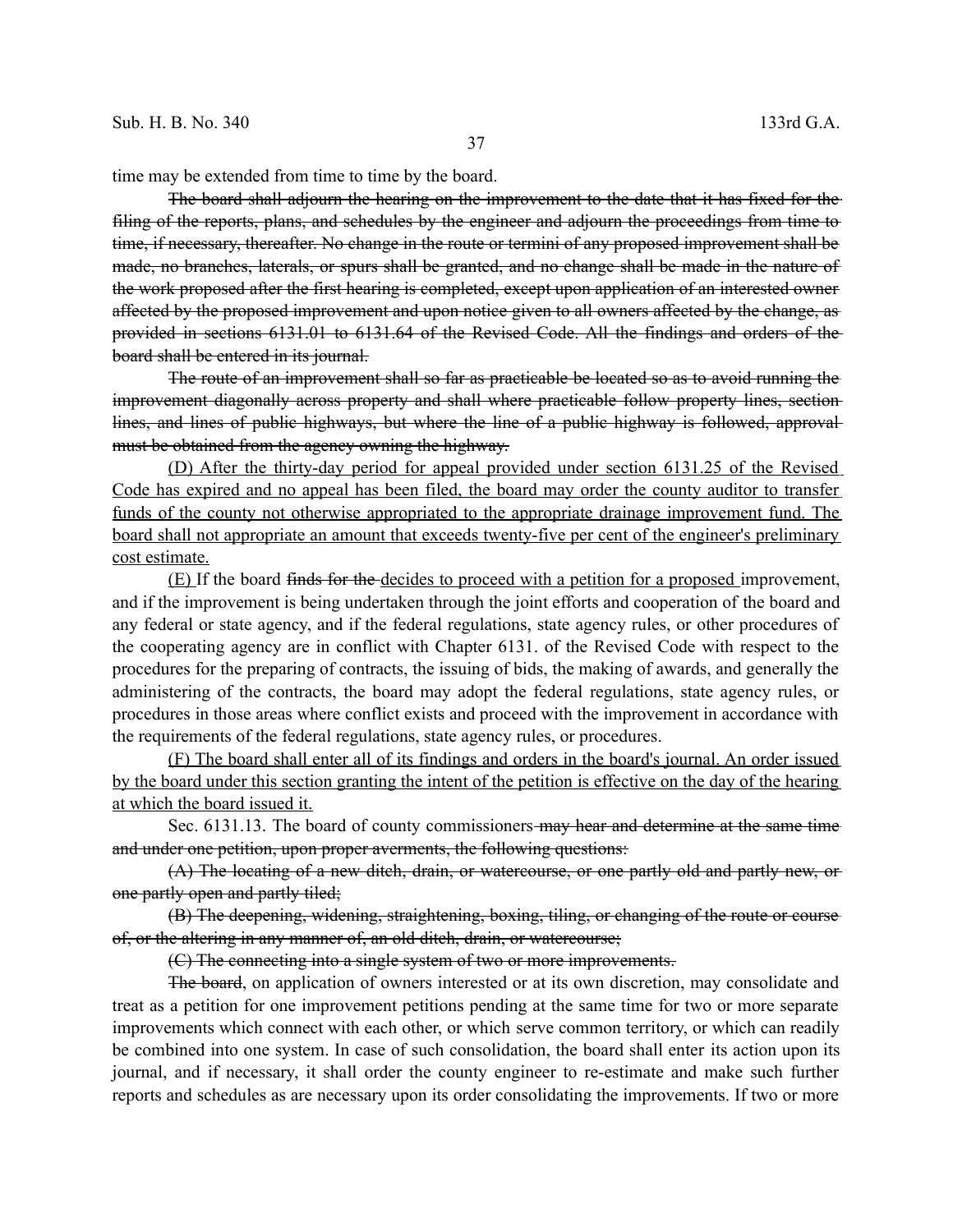improvements are consolidated, the proceedings after consolidation shall be the same as if all the matters were petitioned for in one petition.

Sec. 6131.14. The (A) Upon the board's determination to proceed with the project survey and design on a proposed improvement under section 6131.12 of the Revised Code, the clerk of the board of county commissioners shall eertify immediately forward a copy of the board's findings and orders to the county engineer immediately, after the requirements of section 6131.12 of the Revised Code have been met, a copy of the findings and orders of the board of county commissioners in favor of an improvement.

(B) The county engineer shall make the do all of the following:

(1) Conduct all necessary survey surveys for the proposed improvement. The engineer shall make:

(2) Prepare plans for structures,;

(3) Create maps showing the location of the land proposed to be assessed, and profiles showing the cuttings and gradient;

(4) Prepare construction drawings of the improvement and shall make;

(5) Prepare an estimate of the cost of the construction of the improvement, which shall include actual construction cost, the cost of engineering, the cost of the first year maintenance, and the cost of notices, publication, and other incidental expenses. The If applicable, the engineer shall may recommend the maintenance district in which the improvement shall be placed. The assessment of the improvement for maintenance for one year shall be added to the cost of construction in making the actual assessment and shall be credited to the maintenance fund of the district.

(6) Prepare a schedule of damages that includes both of the following:

(a) An estimate of the value of land or other property necessary to be acquired through purchase or voluntary transfer or appropriated in accordance with section 163.01 to 163.62 of the Revised Code, and a description of that land or other property;

(b) An estimate of the total damages to be sustained by owners as a result of the construction and subsequent maintenance of a proposed improvement, along with the name and address of each owner that is alleged to be damaged, the amount of each owner's estimated damages, and an explanation of each owner's injury.

(C) The county engineer shall set proper construction stakes and shall note the intersection of the line of the improvement with the apparent land boundaries of separate owners, township and county lines, natural landmarks, road crossings, or other lines or marks. The engineer shall take and note any necessary levels off the line of the improvement to determine the area of the land subject to drainage.

The engineer shall also establish, at intervals of not less than one in each mile, in the most practicable permanent form, and in locations where destruction or disturbance is improbable, bench marks from which the original levels of the improvement can be established. The bench marks and all levels of the improvement shall be based upon some established elevation of the geological survey of the United States, if any, in the county, and the relation of any assumed elevation used by the engineer in the work upon any improvement to the elevation established by the geological survey shall be accurately stated in the engineer's report. The engineer shall make a plan of the work proposed to be done, which shall show the grade, the depth, the excavating to be done, the location of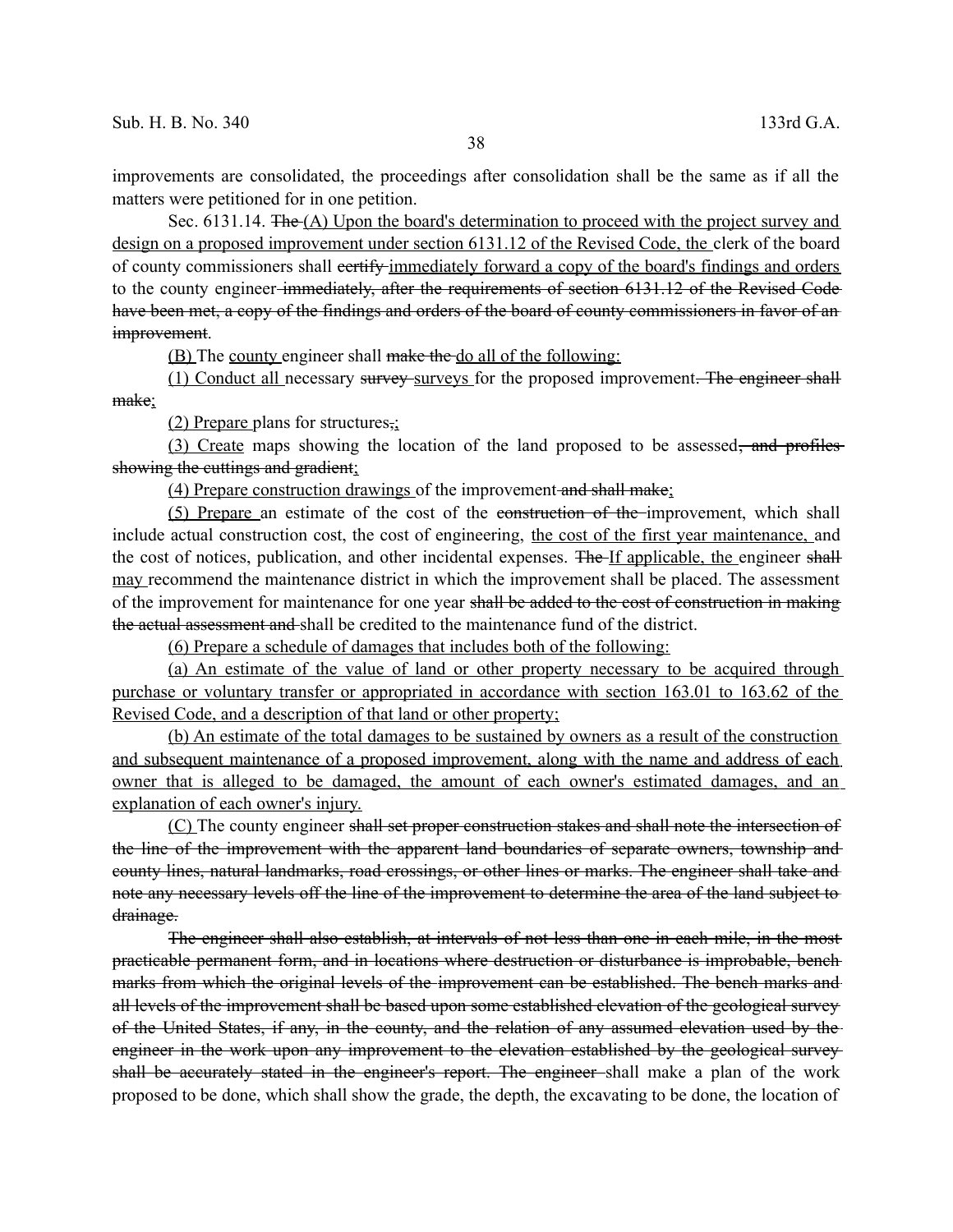the permanent bench marks and their actual elevation based on the most recent United States geological survey data above or below the base elevation used, and such other data as in the judgment of the engineer will aid in retracing lines, levels, or other features of the improvement. The plan shall indicate the profile and the nature of the excavation.

As soon as the engineer has completed the maps, profiles, and plans for the improvement, the (D)(1) The engineer shall transmit copies thereof of the construction drawings to the director of natural resources, the director of transportation when a state highway is affected, and the board of directors of any conservancy district within which any part of the lands or streams affected by the proposed improvement may lie.

(2) The director of natural resources, the director of transportation, and the board of directors of the conservancy district shall review the plans submitted and within thirty days file with the county engineer a report indicating approval or, in case that approval cannot be given, a report with recommendations.

(3) The approval or report with recommendations, which, where appropriate, shall include recommendations regarding the use of best management practices that are consistent with the prayer of the petition, shall be transmitted by the engineer to the board of county commissioners, who shall take notice of the approval or recommendations and shall authorize the engineer to make any changes or alterations that in the judgment of the board are necessary or desirable.

(4) Upon receipt of approval of the plans by the director of natural resources, the director of transportation, and the board of directors of any conservancy districts affected, or upon completion of any changes authorized by the board of county commissioners, the engineer shall file the construction drawings with the clerk of the board of county commissioners all maps, profiles, and plans as provided by this section.

(E) The engineer shall prepare specifications for the construction of the improvement. The engineer shall specify a width of temporary easement for construction purposes. The specifications shall provide for that include all of the following:

(1) The route of an improvement, which, as practicable as possible, shall be located to avoid running the improvement diagonally across property and to follow property lines, section lines, and lines of public highways. However, where the line of a public street or highway is followed, approval must be obtained from the governmental entity owning the street or highway.

(2) The width of the temporary easement for construction required for the improvement. The specifications shall require the temporary easement to include spreading and leveling of spoil banks and shall prohibit the temporary easement from being more than seventy-five feet from the top of the bank.

(3) The width of the permanent easement required for the improvement. The specifications shall provide for erosion and sediment control through the establishment of a sod or seeded strip not fewer than four ten feet nor more than fifteen feet wide, measured at right angles to the top of the ditch bank, on both sides of the ditch, except where suitable vegetative cover exists. The strip or other such controls shall be considered a part of the permanent improvement. Sod

(F) The county engineer shall provide to the county auditor the acreages of sod or seeded strips established and maintained in excess of four feet under this section and the county auditor shall be compensated for by their removal remove the entire amount of each sod or seeded strip from the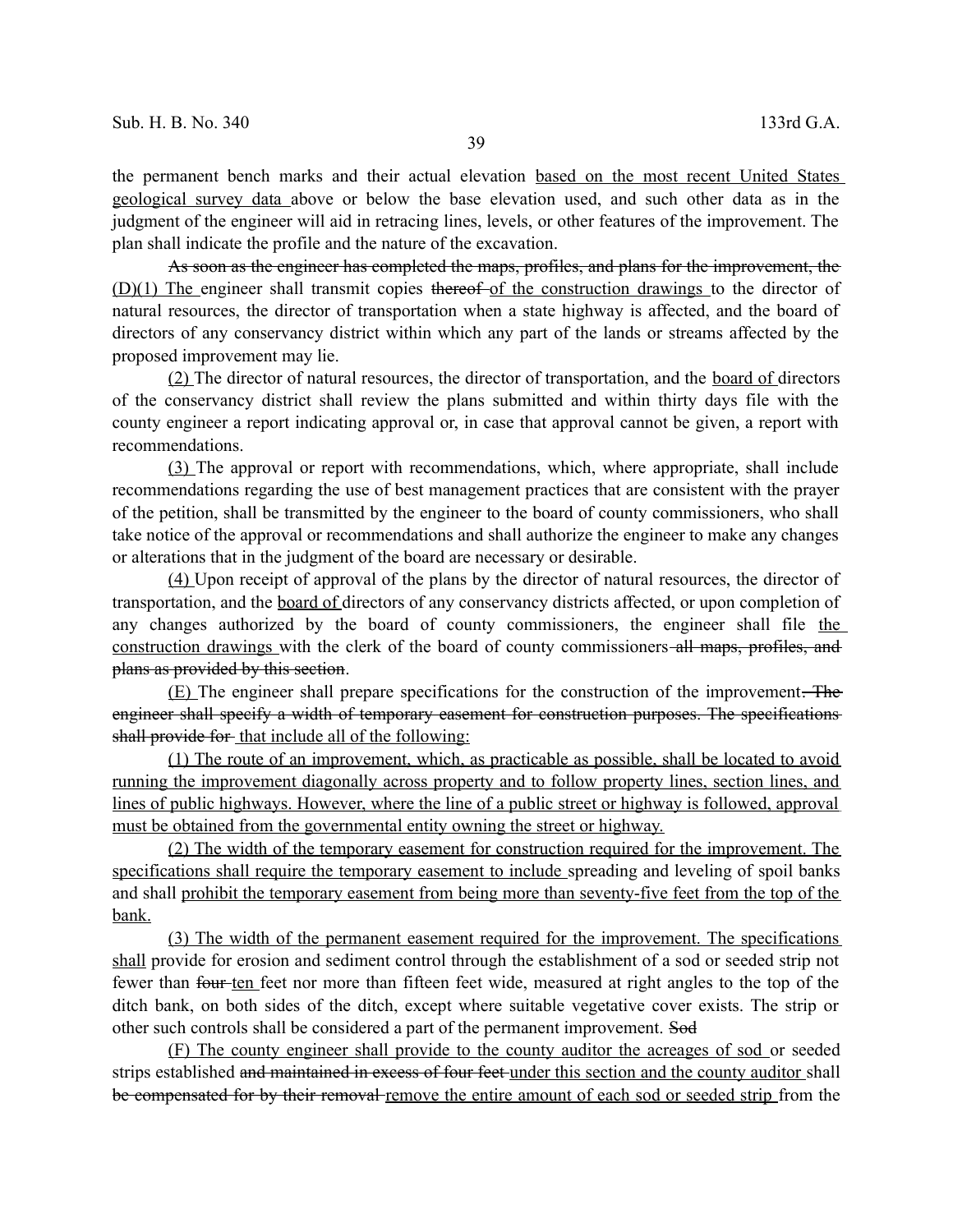taxable valuation of the property of which they are a part. The engineer shall make estimates of the cost of excavating and of the cost of material and may divide the construction of the improvement into construction areas as considered expedient.

(G) The engineer shall make a note of all fences, floodgates, culverts, or bridges that will be removed in constructing the improvement and of all culverts or bridges that must be adjusted or the channel of which must be enlarged to construct the improvement.

(H) In estimating the cost of an improvement, the engineer may include the cost of installing gates in fences on the reserved right-of-way where needed to provide access for maintenance. The gates shall be kept locked when requested by the owner and shall be considered a part of the original improvement and subject to maintenance as provided by sections 6137.01 to 6137.12 Chapter 6137. of the Revised Code.

(I) The engineer shall make an estimate of the cost of inspecting the work as it progresses and shall, with the assistance of the prosecuting attorney, prepare forms for contracts with bidders and forms of bid guaranties that meet the requirements of section 153.54 of the Revised Code.

(J) Upon the acceptance of the contract work, the engineer shall file with the county recorder  $\alpha$  all of the following:

(1) A property plat showing the general owners of record and parcel numbers along the drainage improvement;

(2) The location of the improvement-and  $a$ ;

(3) A statement describing the width of the permanent easement for maintenance as provided for in section 6137.12 of the Revised Code;

(4) An affidavit listing the owners of record, complete property descriptions, and parcel numbers subject to the permanent easement. The engineer shall note the property plat in the affidavit.

The engineer shall include the permanent easement in the county's geographic information systems or other mapping system, if available. The

The engineer shall make an itemized bill of the costs and expenses incurred in the proper discharge of duties set forth in this section and shall file the maps, profiles, plans, schedules, and reports with the clerk of the board of county commissioners upon completing them.

Sec. 6131.15. (A) The county engineer shall estimate the prepare a schedule of assessments that includes all of the following:

 (1) The name and address of each private owner of land and a description of the land to be benefited by the proposed improvement. The engineer shall obtain the names and addresses from the tax duplicates of the county. The engineer shall obtain the description from the county recorder's office. For purposes of the description the county recorder shall not require a metes and bounds survey.

(2) The amount of the estimated assessment to be assessed to each tract of land. An assessment shall not be less than ten dollars. The total amount of the estimated assessments, including the total estimated assessments allocated to public corporations and the state, shall equal the estimated cost of the proposed improvement.

(3) An explanation of each assessment that is for purposes other than drainage;

(4) The benefits accruing to public corporations political subdivisions and any department, office, or institution of the state. The engineer shall determine the estimated cost of the improvement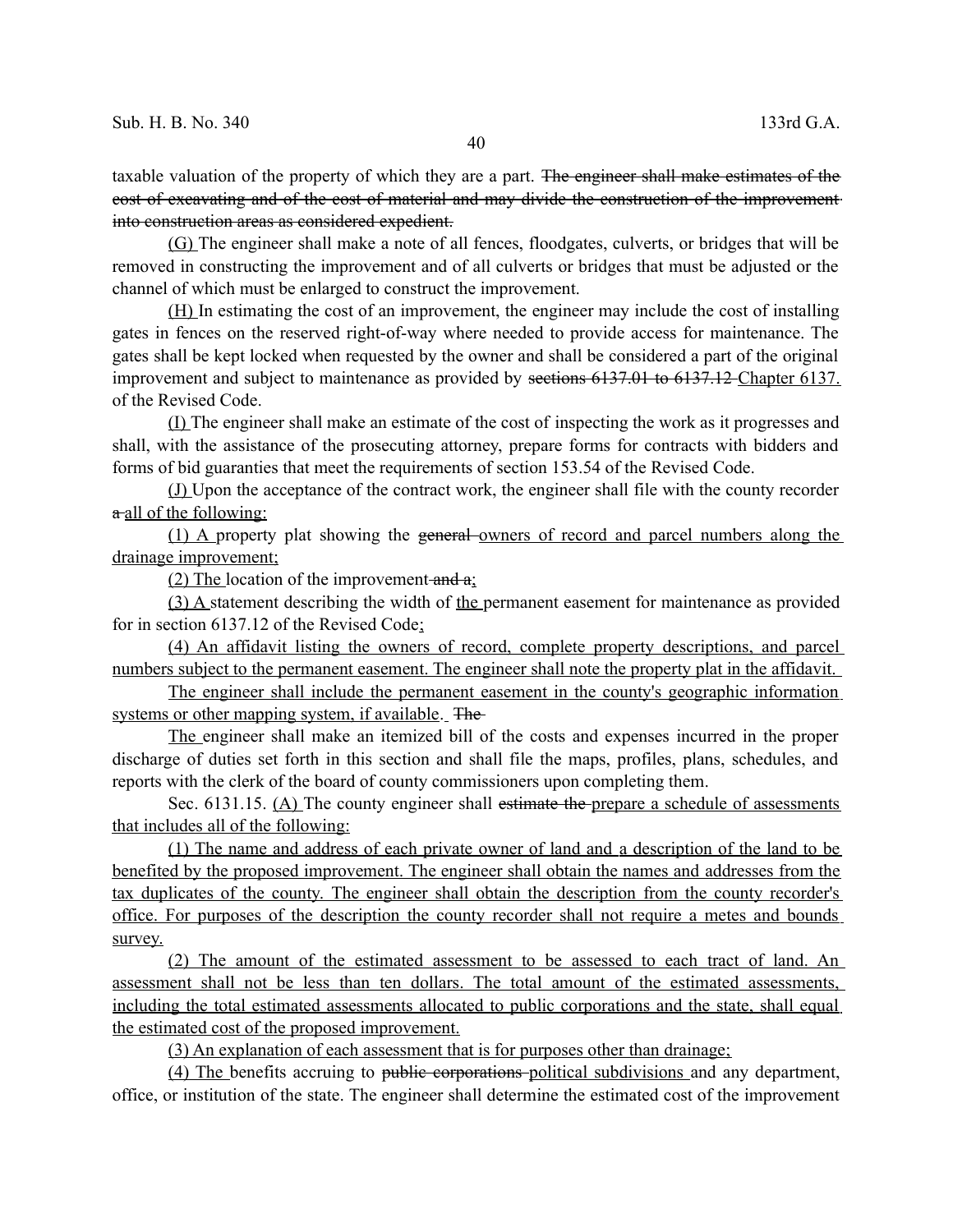that each public corporation political subdivision and any department, office, or institution of the state shall be assessed by reason of the benefit to public health, safety, convenience, the environment, wildlife, recreation, and welfare, or as the means of improving any street, road, or highway under the control or ownership of any public corporation political subdivision or any department, office, or institution of the state, or for benefit to any land owned by any public corporation or any department, office, or institution of the state. The engineer shall prepare a schedule of assessments containing the name and address of each public corporation political subdivision and each department, office, or institution of the state so benefited, the amount of the estimated assessment, and an explanation of the assessment if the assessment is for purposes other than drainage.

The county engineer shall also include in the schedule of assessments the name and address of each private owner of land and a description of the land believed to be benefited by the proposed improvement, which names and descriptions shall be taken from the tax duplicates of the county. The engineer shall enter in the schedule the amount of the estimated assessment, which in no case shall be less than ten dollars, to be assessed to each tract of land and an explanation of the assessment, if the assessment is for purposes other than drainage, by reason of the construction of the improvement upon which the assessment is based. The total of these estimated assessments including the total estimated assessments allocated to public corporations and the state shall equal the estimated cost of the proposed improvement.

In determining the estimated drainage assessments for a parcel, the county engineer shall give primary consideration to the potential increase in productivity that the parcel may experience as a result of the improvement and shall also give consideration to the quantity of drainage contributed, the relative location of the property to the project, the portion of the project through which the drainage from the parcel flows, the value of the project to the watershed, and benefits as defined in section 6131.01 of the Revised Code.

The county engineer shall also estimate the value of land or other property necessary to be taken and the damages to be sustained by any owner as a result of the construction of the proposed improvement and the subsequent maintenance of the improvement. The engineer shall prepare aschedule of damages containing the name and address of each owner alleged to be damaged, the amount of the estimated damages, and an explanation of the injury upon which the estimate is based. The engineer's schedule of damages shall also contain the value of the land or other property necessary to be taken, the name and address of the owner, and a complete description of the land or other property. The engineer shall include the total of the estimated damages and valuations as part of hisestimate of the total cost of constructing the improvement.

(B) In calculating each estimated assessment, the county engineer shall do both of the following:

(1) Use the information compiled in accordance with divisions (B)(5) and (6) of section 6131.14 of the Revised Code;

(2) Consider the following factors:

(a) Acreage of a parcel;

(b) Volume of water produced by a parcel;

(c) Remoteness of the parcel to the improvement;

(d) Percentage of the improvement used by the parcel;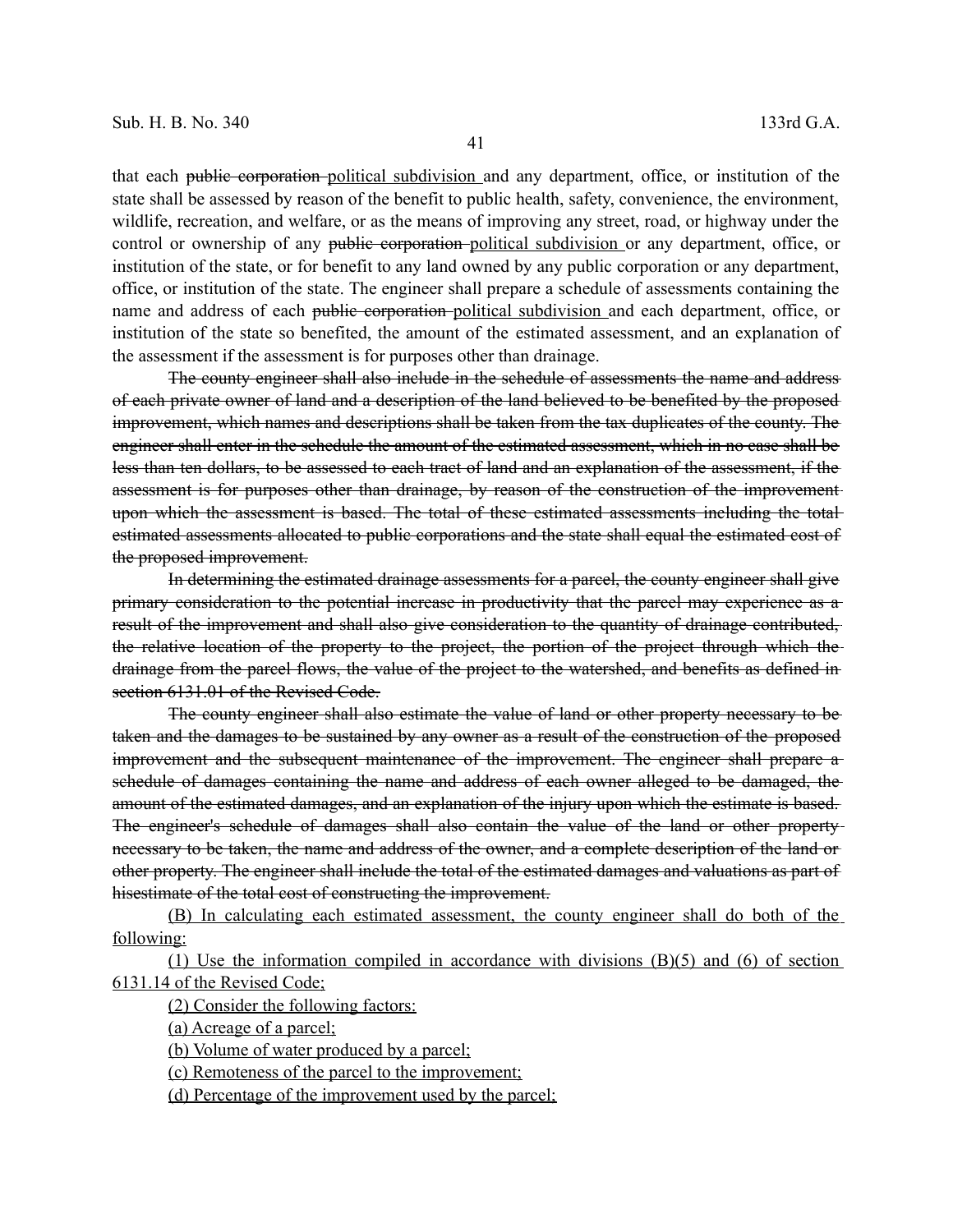(e) Work determined to benefit that particular parcel only and not the remainder of parcels in the watershed;

(f) Soils;

(g) County auditor's land value or current agricultural use value, if applicable;

(h) Existing drainage infrastructure that can be incorporated into the improvement and associated cost savings;

(i) Any other factors pertinent to that particular petition and watershed;

(j) Any benefits as defined in section 6131.01 of the Revised Code.

(C) The county engineer, in making his the estimate of the amount to be assessed each tract of land, each <del>public corporation</del> political subdivision, and the state in accordance with this section, and the board of county commissioners, in amending, correcting, confirming, and approving the assessments in accordance with section 6131.22 of the Revised Code, shall levy the assessments according to benefits. Each tract of land and public corporation political subdivision affected by an improvement and the state shall be assessed in the proportion that each is benefited by the improvement, as "benefit" and "improvement" are defined in section 6131.01 of the Revised Code, and not otherwise.

Sec. 6131.16. (A) Upon the filing with the clerk of the board of county commissioners of the reports, plans, and schedules by the county engineer as provided in section 6131.14 of the Revised Code, the board of county commissioners shall fix a date not fewer than twenty-five nor more than ninety days thereafter when a final hearing on the report shall be held. Upon the fixing of the date

(B) At least twenty-one days prior to the date established for the hearing, the clerk shall immediately give provide notice by certified mail, return receipt requested, or by first-class mail in a five-day return envelope. For each improvement, all individual notices shall be sent by the same type of mail. Whichever method the board chooses, the to all owners that are adjacent to the proposed improvement by certified mail and to all others in the area to be benefited by the proposed improvement by certified or first class mail. The clerk shall ensure that the words "Legal Notice of Proposed Drainage Improvement" shall be are printed in plain view on the face of the envelope. Notice The clerk shall be sent send the notice to all the owners whose names appear in the engineer's schedules of assessments and damages. The notice-clerk shall be mailed mail the notice to each address as given in the petition or to such address as the clerk learns to be the correct address, as provided in section 6131.07 of the Revised Code. If the schedule of assessments or the schedule of damages filed by the engineer contains the names of owners other than those mentioned in the petition, notices the clerk shall also be mailed mail the notice to those owners. The clerk shall include in the notice all of the following:

(1) An owner's estimated assessment, the estimated damages, if any, and of any compensation for land or other property necessary to be taken on each tract of land owned by the owner, as estimated and described in the schedules;

(2) The date, time, and location of the final hearing by the board on the report of the engineer and on the proceedings for the improvement;

(3) A statement that an owner may file an exception to the assessments or a claim for compensation or damages with the clerk of the board of county commissioners not less than five days before the date fixed for the final hearing;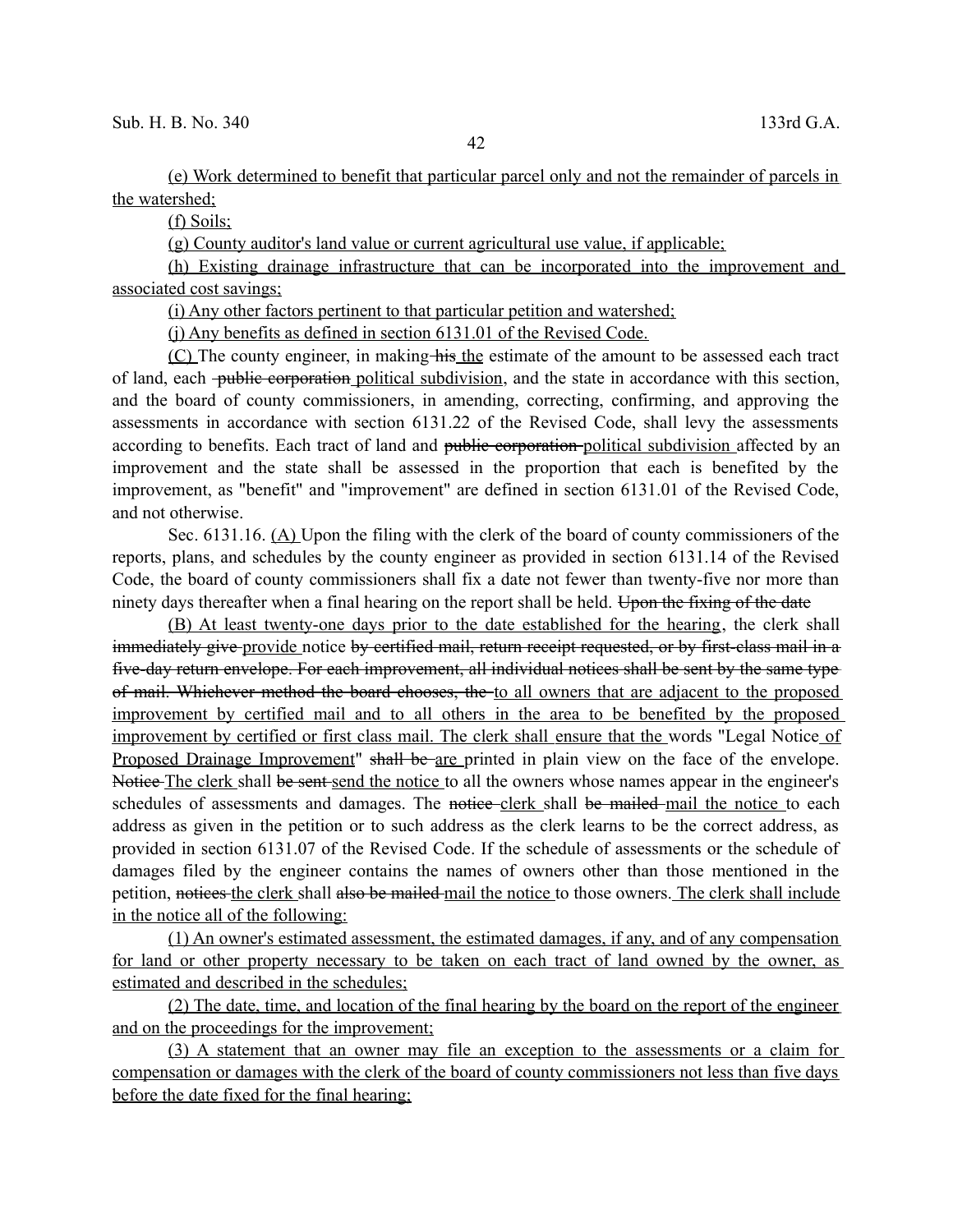(4) A statement that if bonds or notes are to be issued, an owner may pay an assessment in cash by giving notice to do so on a form proscribed by the board of county commissioners not more than twenty-one days after the final hearing or that an owner may pay the assessments in installments payable with interest added at the same rate that bonds or notes bear interest.

(C) The clerk shall cause to be published a legal notice in at least one newspaper of general circulation in the area affected by the improvement, stating the name and number, if any, of the proposed improvement, the location and nature of the work proposed in the petition, and the date, time, and location of the final hearing. The publication of this notice shall be made in one issue of the newspaper if the individual notices are sent by certified mail. If the individual notices are sent by first-class mail in five-day return envelopes, the publication of this newspaper notice shall be made in two issues of the newspaper, and the notice shall include a list of the names of all addressees whose individual notices were undelivered. The publication shall be not fewer than thirteen days prior to the date of the final hearing. The publication shall serve as public notice to all owners of the substance of the proposed improvement and of the pendency of the final hearing of the board of county commissioners in the proceedings to authorize the construction of the proposed improvement whether or not they were individually named and notified.

The mailed legal notice shall notify the owners of the assessment or the estimated damages, if any, and of compensation for any land or other property necessary to be taken on each tract of land owned by the owner, as estimated and described in the schedules, shall notify the owners of the date of the final hearing by the board on the report of the engineer and on the proceedings for the improvement, and shall notify all owners that all claims for compensation or damages must be filed with the clerk of the board of county commissioners before that date fixed for the final hearing. The notice shall further state that if bonds or notes are to be issued, the owner must give written notice within twenty-one days after the final hearing of hisintention to pay in eash. The elerk shall include with the legal notice to the owner a form prescribed by the board of county commissioners that the owner shall use to notify the board of hisintention to pay in cash. If hedoes not give notice of hisintention to pay in cash within twenty-one days, the installments will be payable with the interest added at the same rate that the bonds or notes bear interest.

Proof of notice by publication shall be verified by affidavit of the printer or other personknowing that fact, newspaper and the clerk of the board of county commissioners shall prepare a certificate showing the service of the notices by mail, both of which shall be filed with the clerk of the board of county commissioners on or before the day of the final hearing. Notices If any notices are returned undelivered, the clerk shall keep the returned undelivered notices and their receipts shall be kept on file as a permanent record of the improvement with the permanent file of records required under section 6131.061 of the Revised Code.

Sec. 6131.17. Any owner may accept the estimated assessment as described in the engineer's schedules, or may accept the estimated damages or compensation as described in the engineer's schedule of damages, or may acquiesce to the engineer's failure to estimate damages or award compensation in hisfavor, and will be construed to have done so unless he files (A) An owner may file an exception to the county engineer's schedules of assessments or files-file a claim for damages or compensation, on or before the date of the final hearing in the proceedings to construct the improvement.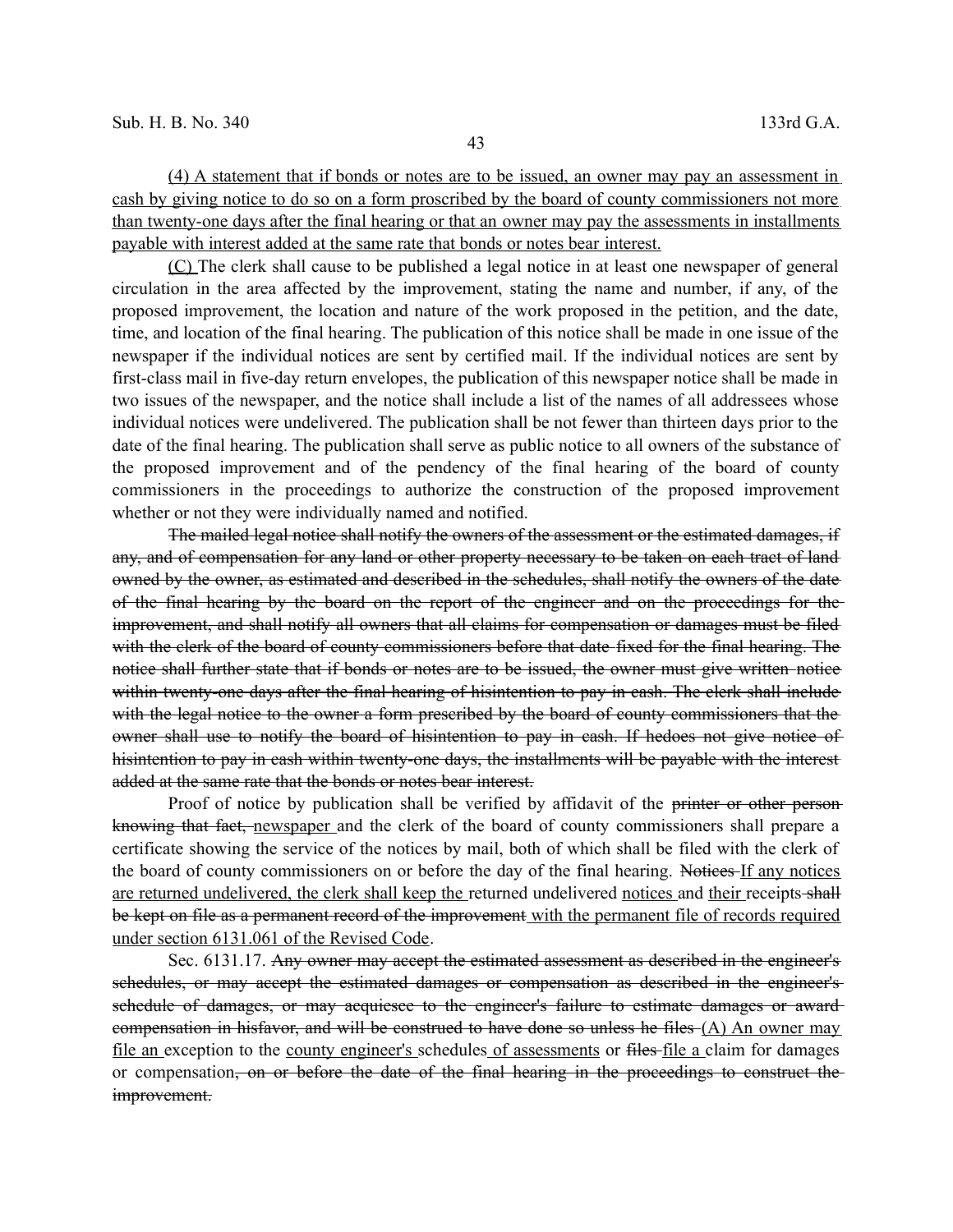All exceptions to the engineer's schedules of assessments and damages, and all claims for compensation for land or other property necessary to be taken, and all claims for damages by reason of a proposed improvement not listed in the engineer's schedule of damages, shall be filed with the clerk of the board of county commissioners as provided in section 6131.16 of the Revised Code on or not less than five days before the date of the final hearing in the proceedings to construct the improvement.

All exceptions to the engineer's schedules and all claims (B) An owner shall include with an exception or claim for compensation or damage shall describe the land, a part of which is the nature of the exception or claim, the amount claimed, if any, and the identity of the property claimed to be taken or damaged, and shall describe the nature of and the reasons for the claim asked to be paid to each claimant.

Sec. 6131.19. (A) At the final hearing, or at such time to which said the final hearing is adjourned to hear claims for compensation or damages, the board of county commissioners shall hear any competent evidence offered by any of the interested owners affected owner upon the county engineer's estimate of damages and upon any claim filed for compensation or damages.

(B) Upon consideration of all the evidence, including the county engineer's schedule of estimated damages, and a view of the <del>premises affected property</del>, if it the board desires such a view, the board shall find and determine the amount of damages to which any owner is entitled for each claim filed by an owner, and shall also determine the fair-value of any land or any other property to be taken for said the proposed improvement. The

 (C) If the board of county commissioners awards additional compensation to any owner, the board shall enter its findings in its journal, and shall authorize the county auditor to issue his warrants upon the county treasurer of the county in which the land is located, payable from the generaldrainage improvement fund, to such claimants for such amounts, which amounts so determined shall be paid before any work on the proposed improvement is done order the county engineer to prepare new assessments for the proposed improvement and the clerk of the board shall notify all owners of the new assessments pursuant to section 6131.16 of the Revised Code.

(D) An owner may appeal <del>may be taken by any claimant from the an</del> order of the board refusing the allowance of county commissioners concerning a claim for compensation or damages, and an appeal may be taken by any claimant from an order allowing compensation or damages if, in his opinion, the amount awarded is less than the actual damages sustained, or less than the fair value of the land or other property necessary to be taken. Such appeal shall be taken and perfected as provided in sections 6131.01 to 6131.64, inclusive, of the Revised Code this chapter.

Sec. 6131.21. (A) At the final hearing on a proposed improvement, after hearing all the evidence offered in the proceedings and after receiving and considering all the schedules, plans, and reports filed by the county engineer, the board of county commissioners shall review and reconsider the its former order made by it finding in favor of the to proceed with project survey and design for the proposed improvement and shall either affirm its former order and proceed to confirm the assessments and order the letting of the contract or shall set aside its former order and dismiss the petition. At the final hearing, if the board finds that the cost of the improvement will be equal to or greater than the benefits that will be derived therefrom if constructed, or if the board finds that the improvement is not necessary, or if it finds that the improvement will not be conducive to the public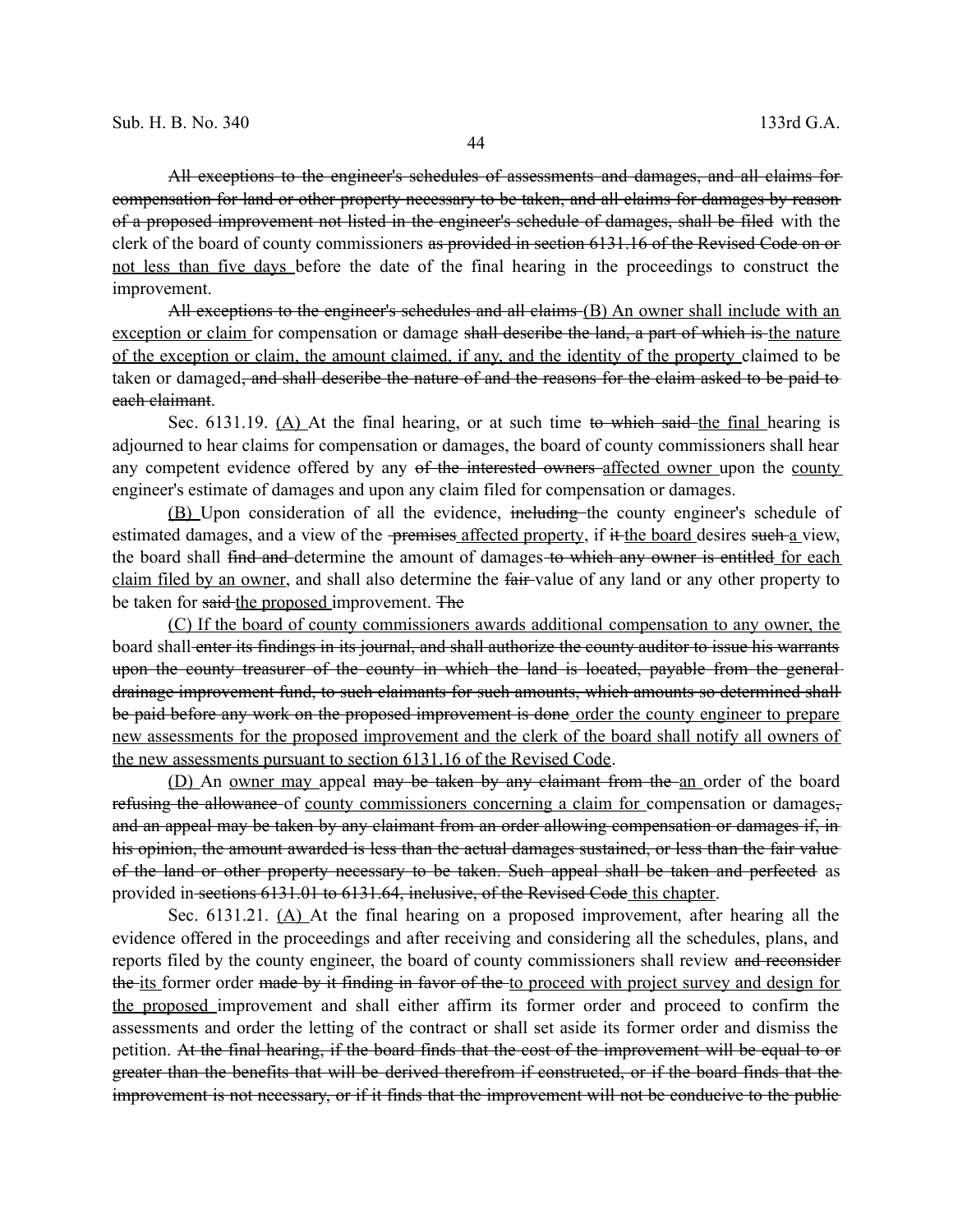welfare, the board shall set aside the former order finding in favor of the improvement made by it at the first hearing and shall dismiss the petition.

(B) In determining whether or not the improvement should be granted, the board shall consider the following factors:

 $(A)(1)$  The cost of location and construction;

 $(B)(2)$  The compensation for land or other property necessary to be taken;

 $f(\theta)$ (3) The effect on land along or in the vicinity of the route of the improvement;

(D)(4) The effect on land below the lower terminus of the improvement that may be caused by constructing the improvement;

 $(E)(5)$  The sufficiency or insufficiency of the outlet;

 $(F)(6)$  The benefits to the public welfare;

(G)(7) The benefits to land, public corporations, and the state needing the improvement;

 $(H)(8)$  Any other proper matter that will assist it the board in finding for or against the improvement.

(C) The board shall set aside the former order and dismiss the petition if the board finds any of the following:

(1) That the cost of the improvement will be equal to or greater than the benefits that will be derived from the improvement if constructed;

(2) That the improvement is not necessary;

(3) That the improvement will not be conducive to the public welfare.

(D) If the petition is dismissed board dismisses the petition for a proposed improvement at the final hearing, all costs for the proceedings, including the costs incurred by the engineer in making surveys, plans, reports, and schedules, may be distributed to the benefiting landowners in the same ratio as determined by the engineer in the final estimated assessments presented at the final hearing. The board shall confirm or alter the assessments as provided for in section 6131.22 of the Revised Code. The approved assessments shall then be certified to the county auditor to be administered pursuant to section 6131.49 of the Revised Code.

If the costs are not distributed to the benefiting landowners, they shall the costs must be paid from county funds.

(E) The petitioner, or any owner in favor of the improvement, may appeal from the order of dismissal, as provided in section 6131.25 of the Revised Code.

(F) An order issued by the board under this section is effective on the day of the hearing at which the board issued it.

Sec. 6131.22. (A) At the final hearing on a proposed improvement, if the petition is not dismissed, the board of county commissioners shall hear any evidence offered for or against the assessment proposed to be levied against any owner or on any land as shown by the schedule of assessments filed by the county engineer and shall hear any competent evidence on the question of benefits.

(B)(1) The board, from the evidence offered and from an actual view of the premises, shall amend and correct the assessments, and the assessments so amended or corrected shall be approved by the board. That part of the assessment that is assessed

(2) An assessment for benefits to the general public because the improvement is conducive to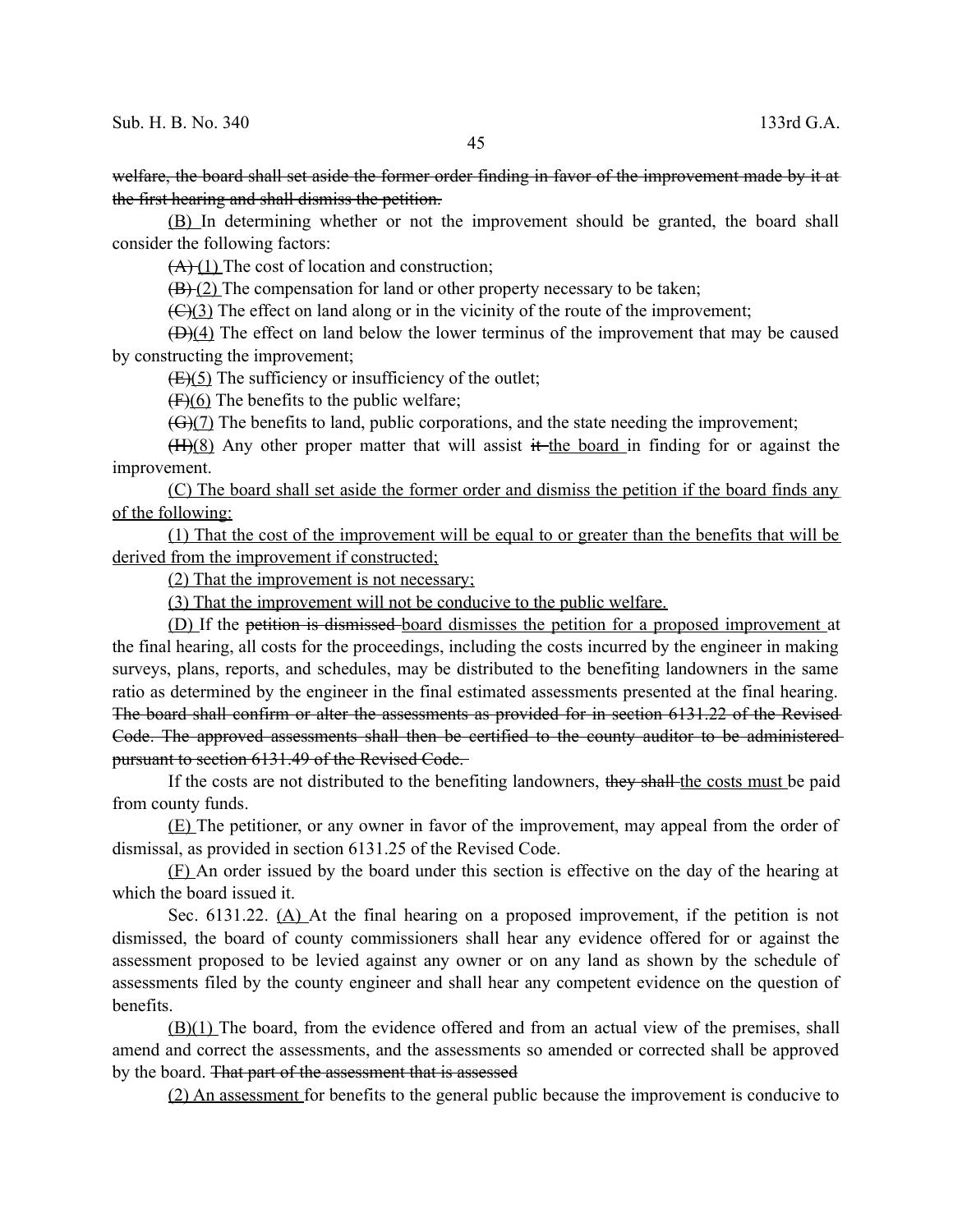the public welfare shall be paid by the public and shall be assessed against the county payable from the general fund. Such part of the

(3) An assessment as is found to benefit state roads or highways shall be assessed against the state payable from motor vehicle revenues. Such part of the

(4) An assessment as is found to benefit county roads or highways shall be assessed against the county payable from motor vehicle revenues. Such part of the

(5) An assessment as is found to benefit any public corporation or political subdivision of the state shall be assessed against the public corporation or political subdivision and shall be paid out of the general funds or motor vehicle revenues of the public corporation or political subdivision of the state, except as otherwise provided by law. The board shall approve and confirm

(C) Upon approving the assessments, the board shall order do all of the following:

(1) Order the engineer to receive bids for the construction of the proposed improvement, and shall-fix the date, time, and place for the receiving of bids, which shall be not less than twenty-five thirty days after the date of the order. The board shall determine;

(2) Determine when the assessments shall must be paid and shall determine;

(3) Determine whether bonds or notes shall must be issued in anticipation of and payable out of the installments of assessments.

(D) The board's board shall enter the orders approving the assessments and ordering, the order requiring the engineer to receive bids, and any other orders made at this the final hearing, shall be entered on in its journal. The clerk of the board of county commissioners shall immediately transmit to the county auditor the schedules listing all assessments as approved by the board.

(E) Any owner opposed to the granting of the petition, or any owner opposed to further proceedings in the improvement, or any owner who claims that the assessment levied against him the owner is excessive or is not in proportion to benefits, may appeal from any order made pursuant to this section, as provided in section 6131.25 of the Revised Code.

(F) An order issued by the board under this section is effective on the day of the hearing at which the board issued it.

Sec. 6131.23. (A) The assessments estimated in accordance with section 6131.14 of the Revised Code shall be payable in not less than two semiannual installments. At the time of the final hearing, in the order approving the levying of the assessments, the board of county commissioners shall determine how long a period of time, in semiannual installments, as taxes are paid, shall be given the owners of land benefited to pay the assessments that are made for an improvement and whether or not bonds or notes shall be issued and sold in anticipation of such payments. If bonds or notes are to be issued, the interest shall be added to the assessments.

(B) If the estimated cost of the improvement does not exceed five hundred dollars, not more than two semiannual installments, as taxes are paid, shall be given to owners of lands benefited to pay the assessments that are made for the improvement. If the estimated cost of the improvement exceeds five hundred dollars, the board may determine the number of installments in which the assessments are to be paid. If any such assessment is twenty-five dollars or less, or whenever the unpaid balance of any such assessment is twenty-five dollars or less, the same shall be paid in full, and not in installments, at the time the first or next installment would otherwise become due.

(C) When assessments are payable in installments and county general funds are used to pay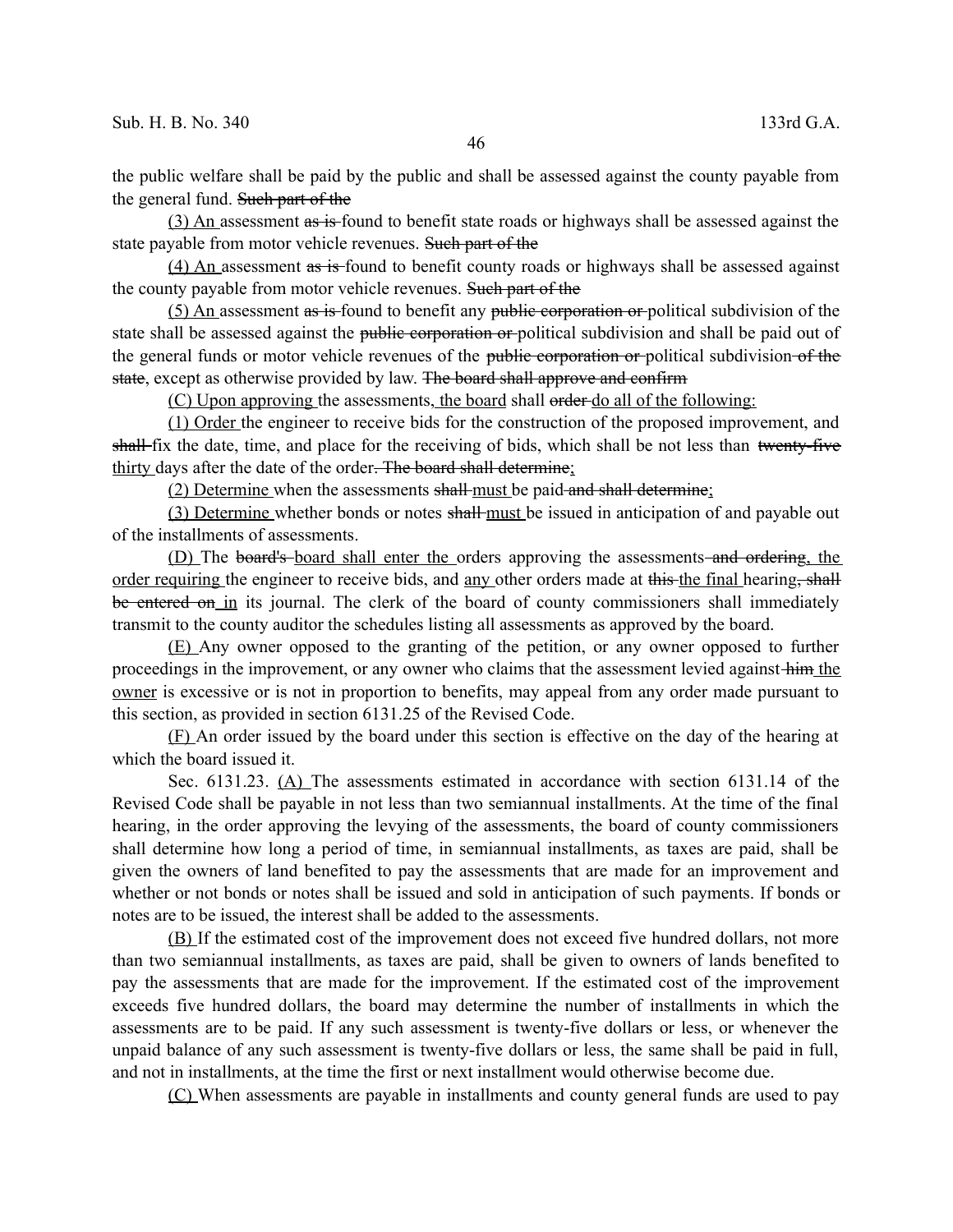for the improvement, the assessment shall not exceed thirty semiannual installments, as computed by the county auditor pursuant to section 6131.49 of the Revised Code, and shall be payable upon completion of the contract.

(D) When assessments are made payable in installments and bonds or notes have been sold to pay for the improvement, interest shall be added to the installments of assessments at the same rate as is drawn by the bonds or notes issued to pay for the improvements. Any owner may pay the estimated assessments on the owner's land in cash within thirty days after the final hearing without paying any interest thereon. If the legislative authority of a political subdivision chooses to pay the assessments on all parcels within the subdivision, both public and private, in one installment, it shall pass a resolution so stating and shall send the resolution, or a copy thereof, to the board of county commissioners before making the payment. The legislative authority shall pay all subsequent maintenance assessments levied under section 6137.03 of the Revised Code if it chooses to pay the construction assessments on all parcels within the subdivision.

(E) Bonds may be sold for any repayment period that the board of county commissioners may determine proper, not to exceed thirty semiannual installments, except that for bonds sold by a board of county commissioners for soil and water conservation district improvements pursuant to section 940.33 of the Revised Code, the repayment period shall not exceed thirty semiannual installments.

Sec. 6131.24. (A) The board of county commissioners shall fix a date, time, and place at the final hearing for the county engineer to receive bids. The county engineer shall prepare the necessary bid documents and legal advertisements as provided in sections 307.87 and 307.88 of the Revised Code.

(B) If an appeal has been taken to the court of common pleas, as provided in section 6131.25 of the Revised Code, the bids may be received and tabulated, but the bid guaranties with the bids shall immediately be returned to the bidders, and no further steps shall be taken on the bids.

Sec. 6131.25. (A) Any affected owner may appeal to the court of common pleas within twenty-one thirty days of the date that any order was issued by the board of county commissioners, as provided in sections 6131.01 to 6131.64 of the Revised Code under this chapter, and may appeal any one or more of the following questions:

 $(A)$  (1) Is the improvement necessary?

 $(B)(2)$  Will the improvement be conducive to the public welfare?

 $(\text{C})$  (3) Is the cost of the improvement greater than the benefits conferred?

(D) (4) Is the route, termini, or mode of construction the best to accomplish the purpose of the improvement?

(E) (5) Are the assessments levied according to benefits?

 $(F)(6)$  Is the award for compensation or damages just?

(B) The appeal may be taken from any order affecting any part of the improvement as well as from any order affecting the entire improvement.

Sec. 6131.27. If an appeal is perfected by filing the bond and statement provided in filed pursuant to section 6131.26 6131.25 of the Revised Code, the clerk of the board of county commissioners shall promptly prepare a transcript of the orders made by the board of county commissioners, and shall file such transcript with the clerk of the court of common pleas, together with -all the original papers in said proceedings. The clerk of the court of common pleas shall file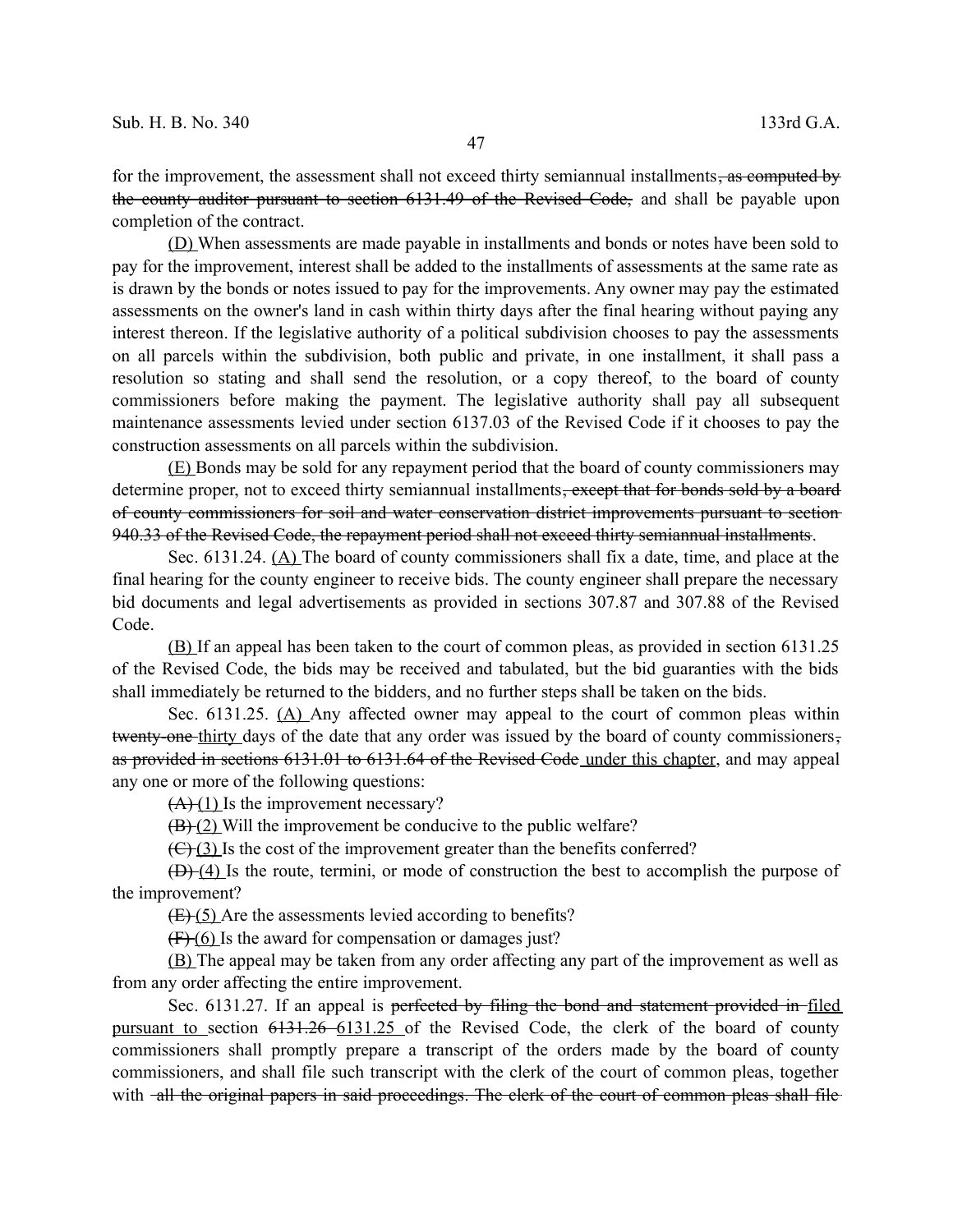such transcript and papers in the court of common pleas the permanent files of records of the proceedings maintained by the board of county commissioners and county engineer as required under section 6131.061 of the Revised Code. The proceedings on appeal in the court of common pleas shall be styled, "In the matter of the appeal in county ditch or improvement No petitioned for by vertices and the set of  $\sim$   $\sim$   $\sim$   $\sim$   $\sim$   $\sim$ 

Sec. 6131.28. Several owners may appeal from the orders in the same improvement and file separate bonds and separate statements stating the matters appealed. If several owners appeal, only one transcript need be made by the clerk of the board of county commissioners. All the appeals shall be filed in one action in the court of common pleas, which court, on any appeal, may separate for hearing or trial the issues appealed to said court, and render its order, judgment, or decree upon the issues as the same are determined. The case on appeal shall be advanced, or tried as soon as the court can hear it.

Sec. 6131.30. (A) The court of common pleas, on appeal, shall hear the matters appealed de novo. The proceedings shall be conducted under the rules of law and procedure for civil cases. An appeal shall bring into the court all the owners who in any way may be interested in or affected by the matter appealed. The court, exercising equitable jurisdiction, shall hear all matters appealed, except an appeal from an order allowing or refusing to allow compensation or damages. The court may view the premises the same as views in other civil cases and shall make such judgment, order, or decree as is warranted by the evidence. Any owner aggrieved by the judgment, order, or decree may appeal for a review of the proceedings, the same as in other civil cases. On appeal, the burden of proof shall be on the owner having the affirmative of the proposition, who shall have the opening and elosing. The court, exercising equitable jurisdiction, shall bring the entire proceedings before it in order to determine all the issues raised in the proceedings and enter a final judgment, order, or decree for or against the improvement petitioned for and for or against the assessments to be levied and the compensation and damages to be paid.

(B) If the court orders the county engineer to make a survey and file his the engineer's reports, plans, and schedules, the court also shall enter an order for transfer from the general revenue funds of the county to the general drainage improvement fund a sum of not more than twenty-five per cent of the engineer's preliminary estimate.

The court of common pleas may appoint a board of arbitrators to assume the duties of the judge. The board shall be comprised of three disinterested persons chosen by the judge, who shall designate one of the persons to be chairman. A decision of the board shall require approval of a majority of the members. Either party may appeal the board's decision to the court of common pleas, which shall decide the case on the record of arbitration.

Sec. 6131.32. On appeal from an order made by the board of county commissioners allowing or refusing to allow compensation or damages, the owners interested shall have the right of trial by jury. The issues shall be made by the application or claim filed with the clerk of the board of county commissioners for compensation or damages, and the statements in such applications shall be deemed denied. The claimant for compensation or damages shall have the affirmative and shall have the opening and closing of the trial. The case shall proceed pursuant to the law and the rules governing civil procedure, with the same rights for motions for new trial and the right of appeal as in other civil cases. The jury may view the premises, as in other civil cases. <del>Just compensation or</del>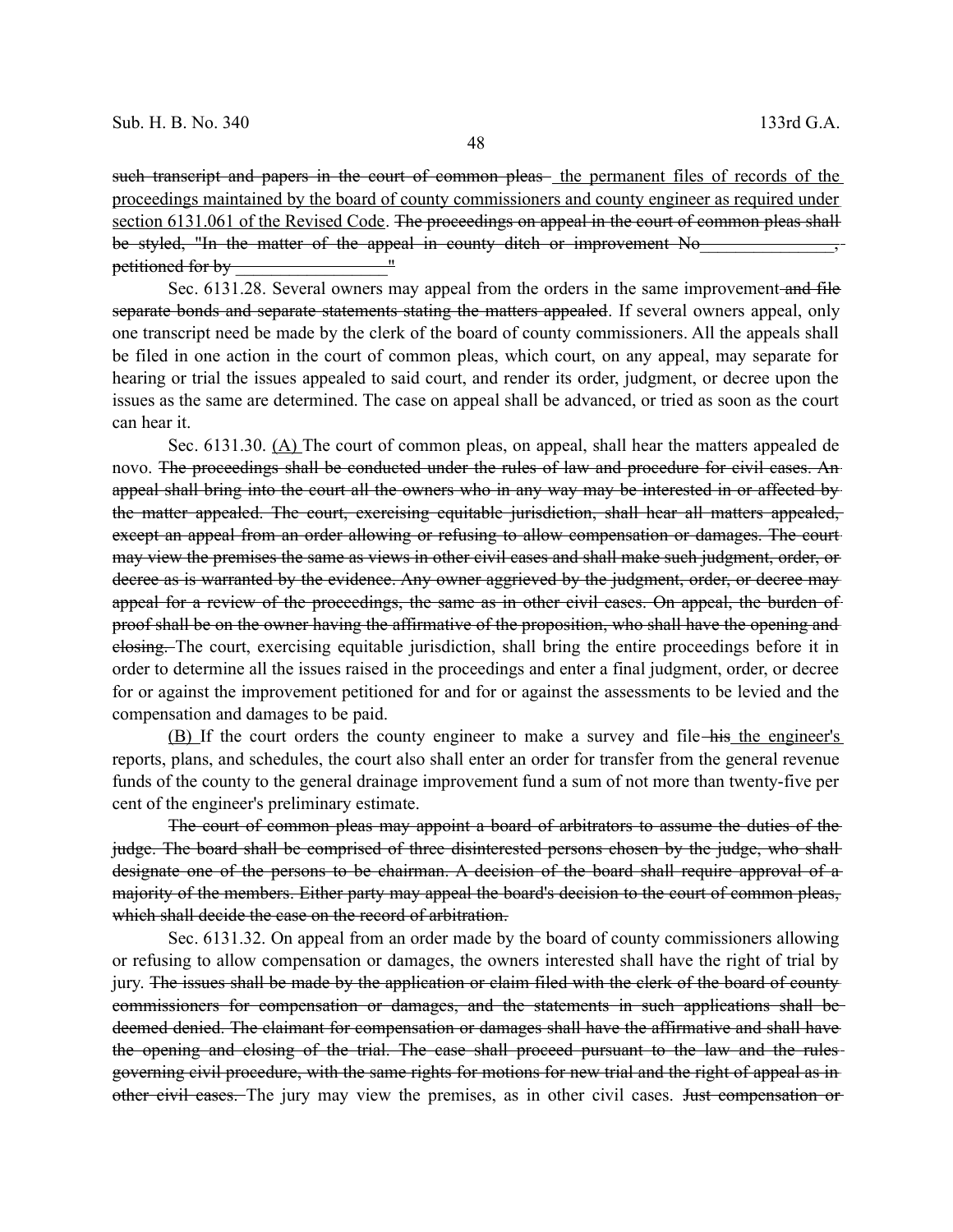damages shall be awarded, as provided in the Ohio constitution.

Sec. 6131.33. The jury authorized by section 6131.32 of the Revised Code, upon submission of the case to it under proper charge of the court of common pleas, and upon a form of verdict provided by the court, shall return its verdict determining the matter in issue, upon which verdict a judgment shall be entered by the court as in other civil cases. The verdict shall be signed by the jury. Nine or more of the jurors must concur in a verdict. If there is more than one appellant in a trial by jury authorized under section 6131.32 of the Revised Code with separate claims on the question of allowance or compensation or damages, or the refusal to allow compensation or damages, or if there are issues as to different properties, the court may submit all the several claims and issues to the same jury, with appropriate verdicts as to each claim,  $\sigma r$  it. The court also may direct separate trials for the separate claims and issues<del>, or any one or more of them. In said proceedings the</del>. The court shall instruct the jury shall be instructed that in its verdict for compensation for land taken or for damages to any land by an improvement it shall not consider or deduct the value of any benefits that such land will receive from the construction of such improvement.

Sec. 6131.34. The court of common pleas shall receive the verdict referred to in section 6131.33 of the Revised Code, and if no motion for new trial thereof is filed within three days, which motion may be filed as in other civil cases and for like causes, or if such motion for a new trial is overruled, it shall render judgment according to said verdict, and for or against the owners, separately, if there is more than one. The court shall tax the costs of appeal, including jury fees, in favor of the prevailing party, and where two or more appeals are tried together the court shall divide the costs as is equitable. If the appellants, on claims for compensation or damages, do not recover a judgment for more than the amount of compensation or damages awarded by the board of county commissioners, the costs on the hearing as to compensation or damages on appeal shall be taxed against the appellants. If the amount recovered is greater than the amount awarded by the board, the costs shall be taxed against the county.

The prosecuting attorney shall represent the county in all appeals on questions of compensation or damages. On appeals of other matters which are tried to the court sitting as a court of equity, the court shall adjudge the costs as it deems just and equitable except as otherwise provided in section 6131.01 to 6131.64, inclusive, of the Revised Code.

Sec. 6131.36. (A) After the final judgment, order, or decree upon any appeal is rendered by the court of common pleas, the clerk of the court of common pleas shall, within twenty-one days, make a transcript of the same and shall certify and transmit it with all original papers in the case to the clerk of the board of county commissioners, who shall forthwith enter the judgment, order, or decree upon the journal of the board. If the judgment, order, or decree is in favor of the granting of the improvement, the board shall proceed with the improvement proceedings in compliance with the final judgment, order, or decree from the point at which they were terminated by the appeal or from the point at which the court orders the board to proceed.

(B) Upon the expiration of the twenty-one day appeal period provided in section 6131.25 of the Revised Code, the clerk of the board of county commissioners shall transmit the schedules of assessments and damages to the county auditor. The board of county commissioners and the county engineer shall proceed with letting contracts and constructing the improvement, and the county auditor shall proceed to levy and collect assessments and to pay compensation and damages as if no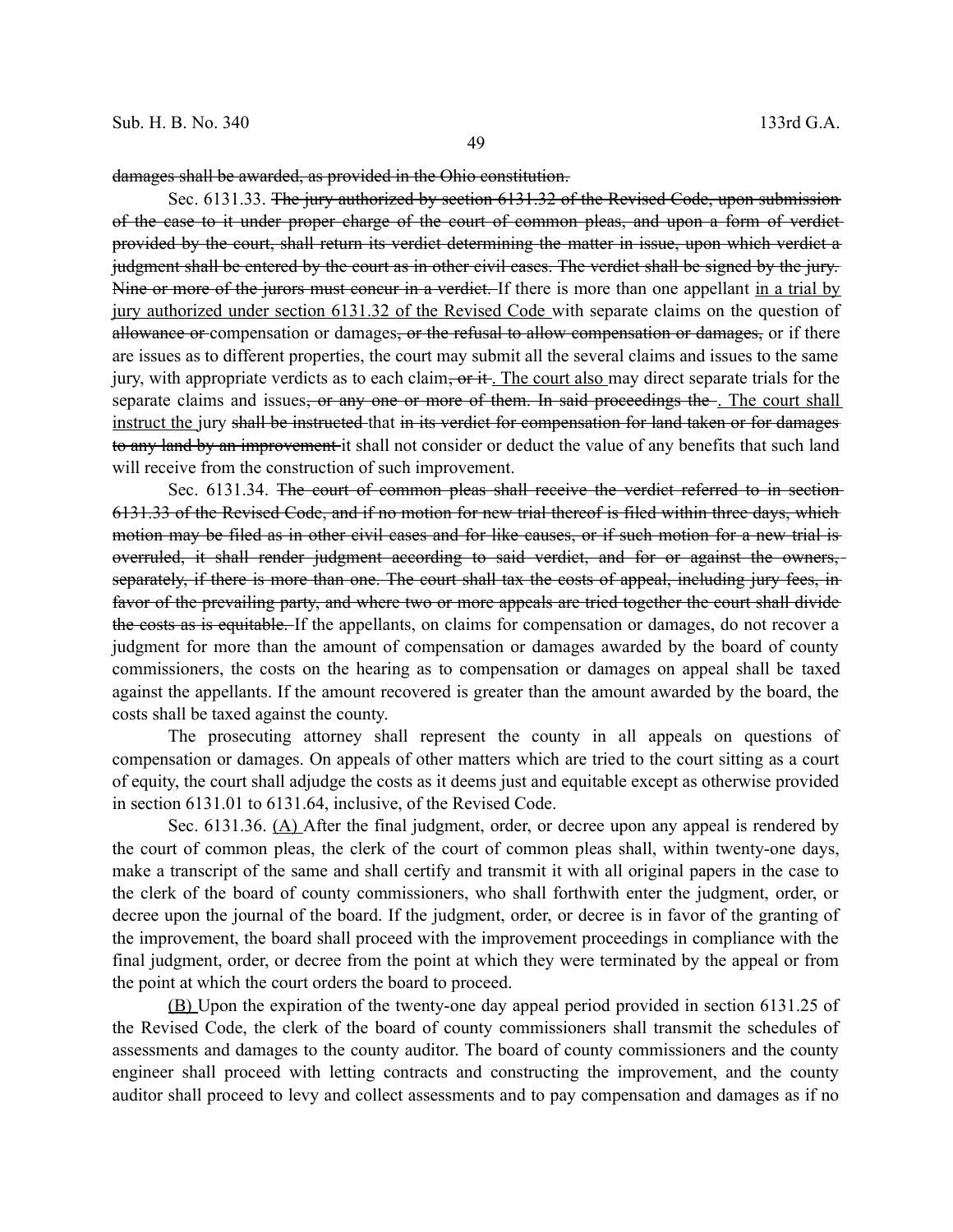appeal had been taken. If an appeal is perfected to the court of appeals and a supersedeas bond is given filed pursuant to section 6131.25 of the Revised Code, the board and the engineer shall stay their proceedings until the final determination of the proceedings in the court of appeals or in the supreme court.

Sec. 6131.42. Any owner who has suffered any loss or damage by reason of the failure of the contractor to perform his contract, or by his negligence in performing the contract, may bring suit against the contractor and his bondsmento recover the damages so sustained. Two or more owners who are assessed for the construction of the improvement may in one suit bring an action against the contractor and his bondsmento recover the damages which may be sustained by all the plaintiffs by reason of the failure of the contractor to construct the improvement according to the contract.

When two or more owners join in one suit in an action for damage against the contractor, the jury in one verdict shall find the damages suffered by all the plaintiffs. The court shall enter judgment on the verdict in favor of the plaintiffs for the amount of damages, as found by the jury, and shall at the time of entering the judgment find what part of said judgment should be paid to each of the plaintiffs respectively, and shall order the clerk to the court to pay to each of said plaintiffs the part of said judgment as found by the court when said judgment is paid. Any owner who is assessed for the construction of any improvement may bring an action to enjoin the payment of any money owed a contractor who has not constructed the work according to the contract and specifications until the contractor has constructed the improvement according to the contract and specifications. The remedies provided in this section are in addition to all other remedies provided by law.

Sec. 6131.43. (A) Upon the completion of the work and the approval of it by the county engineer, the board of county commissioners shall order the county auditor to reduce pro rata the assessments confirmed by it by the difference between the estimated cost of the construction and the final cost as certified by the county engineer. The assessments so reduced, including the cost of location, engineering, compensation, damages, and contingency and the assessment for maintenance for one year, shall be levied upon each parcel of land, each public corporation, and each department, office, or institution of the state as stated in the schedules as of the date of the order of the board approving the contracts and ordering the levying of the assessments.

(B) The auditor shall notify the owners of all assessed lands of the amount of the actual assessment, which shall be not less than ten dollars, and of the payment plan for the collection of the assessments. The auditor shall immediately place the assessments so levied upon the duplicates of the county, and the assessments shall be a lien upon the several parcels of land respectively from and after the date of the order of the board approving and levying the assessments. The auditor shall be liable on-his the auditor's bond for any damages sustained by any person by reason of the auditor's failure to place promptly the assessments upon the proper duplicates of the county.

(C) The county auditor shall transmit to the governing body of any public corporation political subdivision affected by an improvement the assessments levied against it. The governing body shall authorize payment to be made to the county treasurer of the county in which the improvement is located from the general fund of the <del>public corporation</del> political subdivision, except as otherwise provided by law.

(D) The county auditor shall also transmit to the director of any department, office, or institution of the state, affected by an improvement the assessments levied against any department,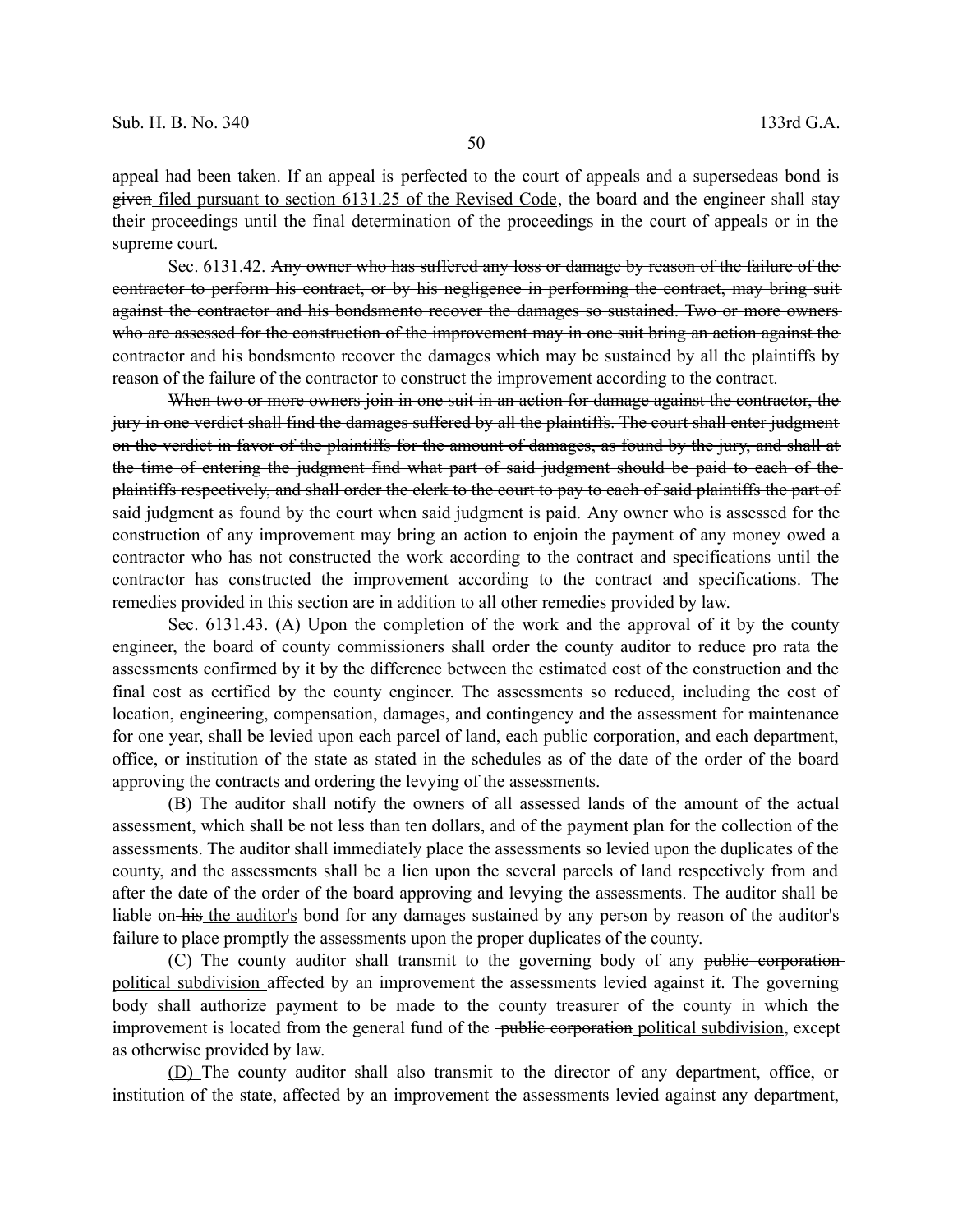office, or institution of the state. Payment shall be made to the county treasurer of the county in which the improvement is located from the drainage assessment fund in the manner provided by section 6133.15 of the Revised Code. In presenting their proposed expenses to the director of budget and management pursuant to section 126.02 of the Revised Code, the directors of all departments, offices, or institutions of the state shall list all unpaid assessments received before the first day of October of the year preceding the first regular session of the general assembly for the state's proportionate share of the cost of any improvement authorized or constructed under sections 6131.01 to 6131.64, 6133.10 to 6133.15, and 6135.01 to 6135.27 this chapter and Chapters 6133. and 6135. of the Revised Code and all unpaid assessments for maintenance as provided by sections 6137.01 to 6137.14 Chapter 6137. of the Revised Code. The assessments so listed shall be included in the state budget estimates of revenues and expenditures for each state fund and budget estimates for each state agency prepared and submitted to the governor under section 126.02 of the Revised Code.

Sec. 6131.47. During the execution of the work on an improvement, the county engineer shall cause notice to be given to the owner within seven days in advance of removal or alteration of a culvert, bridge, fence, or floodgate, where the removal or alteration is necessary to the progress of the work of the improvement, to remove or make such alteration as the engineer finds necessary.

During the formulation of the plans, the  $(A)$  The county engineer shall evaluate all culverts and bridges, except those on state and federal highways, for adequacy of capacity, vertical and horizontal alignment, and stability. Any The county engineer shall schedule any bridge or culvert found not conforming that does not conform with the design of the drainage improvement shall be scheduled for removal and replacement or repair as the engineer considers necessary.

(B) If, in the judgment of the county engineer, determines that the culverts and bridges were adequate in capacity or vertical and horizontal alignment at the time of their installation, the removal and replacement with a comparable, adequate culvert or bridge shall be made at the expense of the project less any costs, which shall be apportioned by the engineer, for correction, maintenance, or replacement of the culvert or bridge in whole or in part due to deterioration or instability had the structure been left in place. The latter costs shall be specially assessed to the owner.

 $\text{Any}(C)$  The county engineer shall schedule in the project plans any culvert or bridge, except those on state and federal highways, that is washed out in whole or part, but that otherwise meeting meets the requirements of the drainage improvement, shall be seheduled in the project plans for such repairs, additions, or other corrective measures as in the opinion of the engineer are necessary to the preservation of preserve the bridge or culvert, the . The costs of which shall be assessed to the appropriate owner for reasons that the culvert or bridge was improperly designed and constructed.

(D) Fences and floodgates impeding the flow of water shall be removed as a part of the drainage improvement. Replacement may be made by the owner, provided that prior written approval is obtained from the county engineer.

(E) The county engineer shall cause notice to be given to the owner not later than seven days in advance of removal or alteration of a culvert, bridge, fence, or floodgate.

(F) Any owner may furnish the work and material in lieu of a special assessment, provided he makes the owner does all of the following:

(1) Makes written application to the county engineer within ten calendar days after the final hearing<del>, furnishes</del>;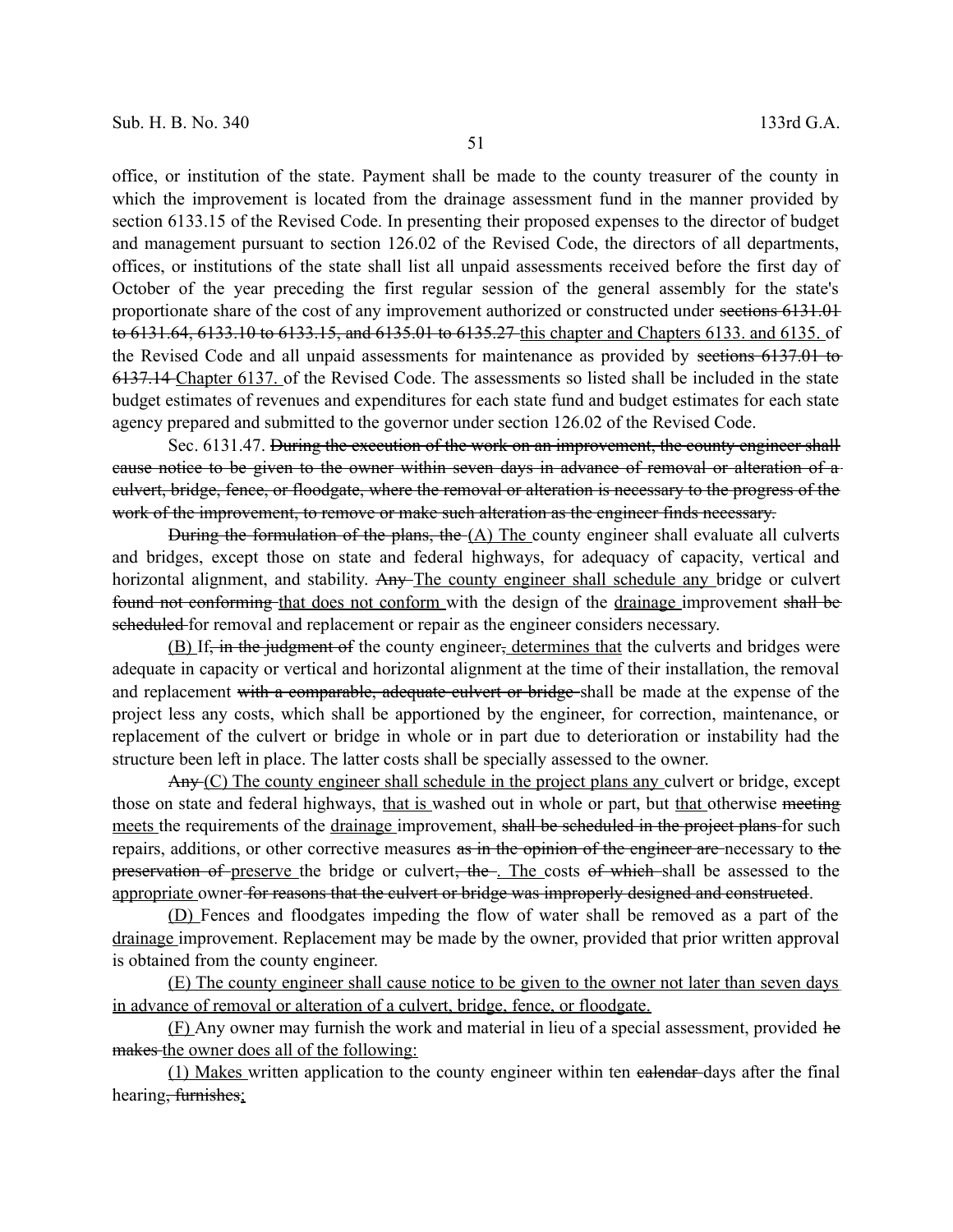(2) Furnishes the work and materials in accordance with the specifications for the improvement, performs same;

(3) Performs the work so as not to delay the project contractor, and completes;

(4) Completes the work prior to the completion of the work on the whole improvement.

Should (G) If the owner default defaults on any or all of these conditions, the county engineer shall recommend to the board of county commissioners that the default be completed by an extra work order to the project contractor and its cost assessed to the owner.

Sec. 6131.50. (A) The board of county commissioners of each county shall may provide and establish the "general drainage improvement fund," which fund shall to be used as a sinking fund for all bonds issued under sections 6131.01 to 6131.64, inclusive, of the Revised Code. Said

(B) The fund shall may consist of any of the following:

 $(A)(1)$  Any taxes levied and collected for ditch and drainage purposes under county levies, not by law otherwise disposed of;

 $(H)(2)$  The proceeds of all bonds issued and sold under sections 6131.01 to 6131.64, inclusive, of the Revised Code;

 $(\bigoplus)(3)$  The collections from all special assessments for benefits to property, as provided in such sections;

 $(D)(4)$  Such other funds as by law are provided to be paid therein.

Sec. 6131.51. (A) All costs and expenses of improvements under sections 6131.01 to 6131.64 of the Revised Code this chapter, including contract prices of construction and the costs of locating the improvement, shall may be paid from the general drainage improvement fund. No warrants shall be drawn to be paid from the fund unless it contains a sufficient amount not otherwise specifically appropriated to pay them.

(B) The letting and approving of any contract for an improvement shall be considered a specific appropriation of the amount of the obligation, and that amount shall be set apart for the purpose of the payment and contingently charged against the fund. If at any time the fund contains the proceeds of bonds or notes issued and sold under such sections, the fund shall not be depleted below the obligations incurred by the bond or note issue unless assessments or levies have been made or ordered made in sufficient amount to redeem the bonds or notes as they fall due. If at any time obligations legally incurred exceed the amount of the drainage improvement fund, an amount of the general revenue funds in the county treasury equal to the deficiency, unless otherwise appropriated, may by resolution of the board of county commissioners be transferred to the general drainage improvement fund.

(C) At any time after assessments collected for a drainage improvement exceed the amount allocated to the board for engineering expenses, the board of county commissioners may by resolution transfer from the drainage improvement fund to the general revenue fund of the county an amount equal to that amount as reimbursement of the sum previously transferred under section 6131.12 or 6131.30 of the Revised Code.

Sec. 6131.52. The  $(A)$  If necessary, the board of county commissioners, at its each March session, annually, shall, if necessary, levy upon the grand duplicate of the county a tax, not to exceed five-tenths of one mill on the dollar, that is sufficient to pay for the location and construction of the portions of the respective improvements located by it the board or for which the county has been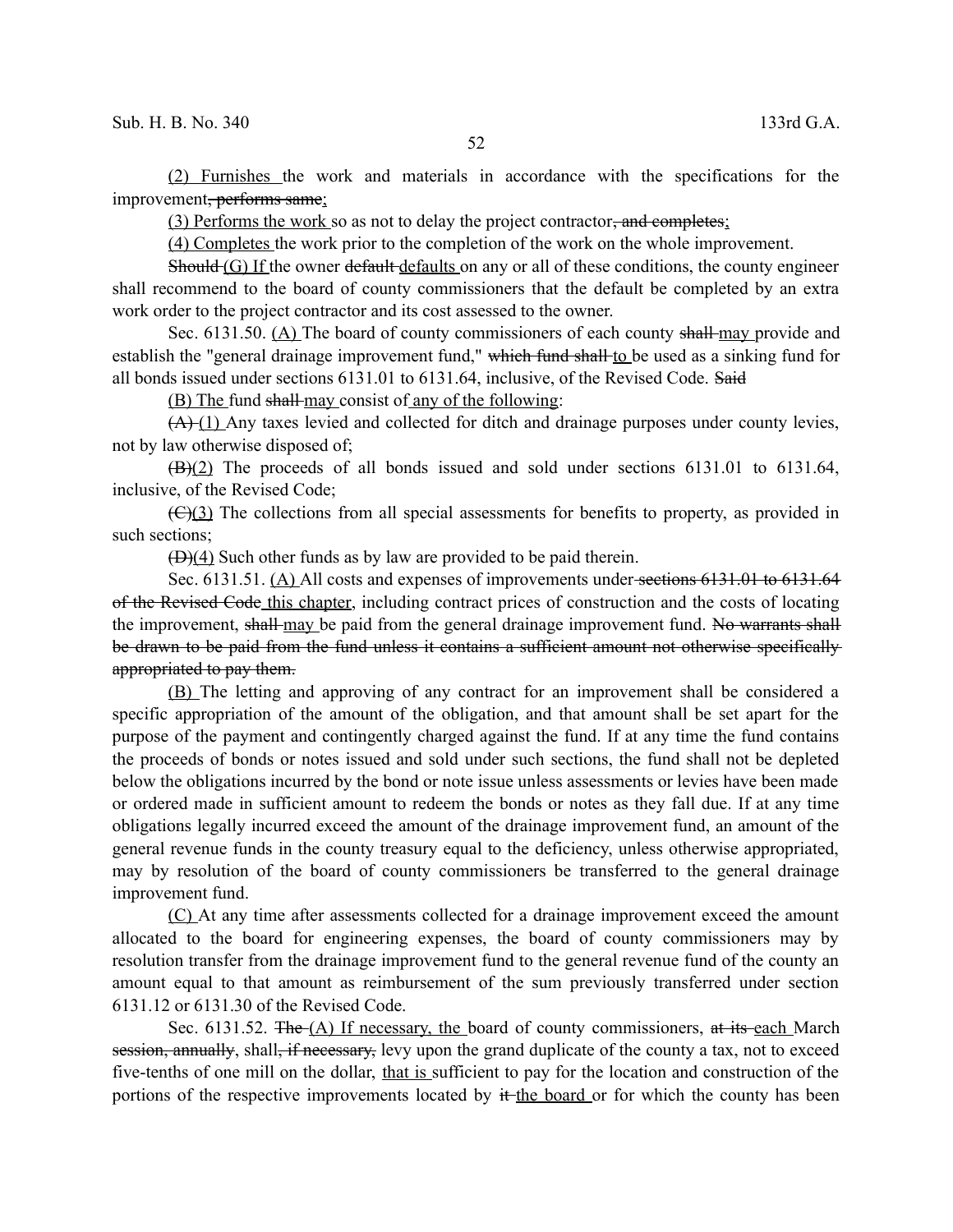assessed under sections 6131.01 to 6131.64, 6133.01 to 6133.15, 6135.01 to 6135.27, or 6137.01 to 6137.14 this chapter or Chapter 6133., 6135., or 6137. of the Revised Code, which tax, when . When collected, the tax shall be credited to the general drainage improvement fund.

(B) For the purposes of sections 6131.01 to 6131.64, 6133.01 to 6133.13, 6135.01 to 6135.25, and 6137.01 to 6137.14 this chapter and Chapters 6133., 6135., and 6137. of the Revised Code, the board of county commissioners may levy a tax under division (X) of section 5705.19 of the Revised Code upon all of the property listed and assessed for taxation in the county. In addition to the actions required under section 5705.19 of the Revised Code, the board shall cause to be filed with the county auditor and the board of elections of the county, at least sixty days prior to the passage of the resolution required under that section, an accurate map showing the locations and types of any proposed improvements, the areas to be benefited, and the existing system of drainage improvements that is to be maintained from the proceeds of the levy.

Any funds collected as a result of such a levy shall-may be credited to the general drainage improvement fund of the county in which the tax is levied.

(C) For the purposes of sections  $6131.01$  to  $6131.64$ ,  $6133.01$  to  $6133.13$ ,  $6135.01$  to 6135.25, and 6137.01 to 6137.14 this chapter and Chapters 6133., 6135., and 6137. of the Revised Code, the board of county commissioners may adopt a resolution designating any portion of the county as a drainage improvement district. If a copy of the resolution and a map or legal description of the district's boundaries have been filed with the county auditor in such form as the county auditor prescribes, the board may levy a tax within the district under division  $(X)$  of section 5705.19 of the Revised Code. The board shall base its designation on the location of a system of drainage improvements and on the areas to be benefited by that system. The proceeds of the levy shall only be used for the construction and maintenance of the system of drainage improvements within the drainage improvement district.

For the purposes of this section, the board of county commissioners is constituted the "taxing authority" and the county auditor is the "fiscal officer," within the purview of Chapter 5705. of the Revised Code.

Sec. 6131.55. (A) Any owner of land affected by an improvement who has not received notice thereof and has not had an opportunity to be heard as provided in sections 6131.01 to 6131.64, 6133.01 to 6133.11, or 6135.01 to 6135.27 this chapter or Chapter 6133., 6135., or 6137. of the Revised Code may bring an action in the court of common pleas of the county wherein his the owner's land is located, against the board of county commissioners in its official capacity, to recover any tax or assessment therefor, if paid, to enjoin any tax, assessment, or levy therefor upon his the owner's lands, to recover for any damages sustained, or for compensation for any property taken. The owner's rights and remedies in the action shall be the same as for any like demand. In the action the

(B) The board may plead and prove the value of any actual benefit to the land by reason of the improvement in litigation.

(C) The rights granted by this section shall be in addition to all other rights provided by law.

Sec. 6131.60. If one or more members of a board of county commissioners are petitioners for an improvement or own land that will be taken, benefited, or damaged by the improvement petitioned for, the clerk of the board of county commissioners shall notify the judge of the court of common pleas of the county who shall within ten days appoint as many disinterested freeholders owners of the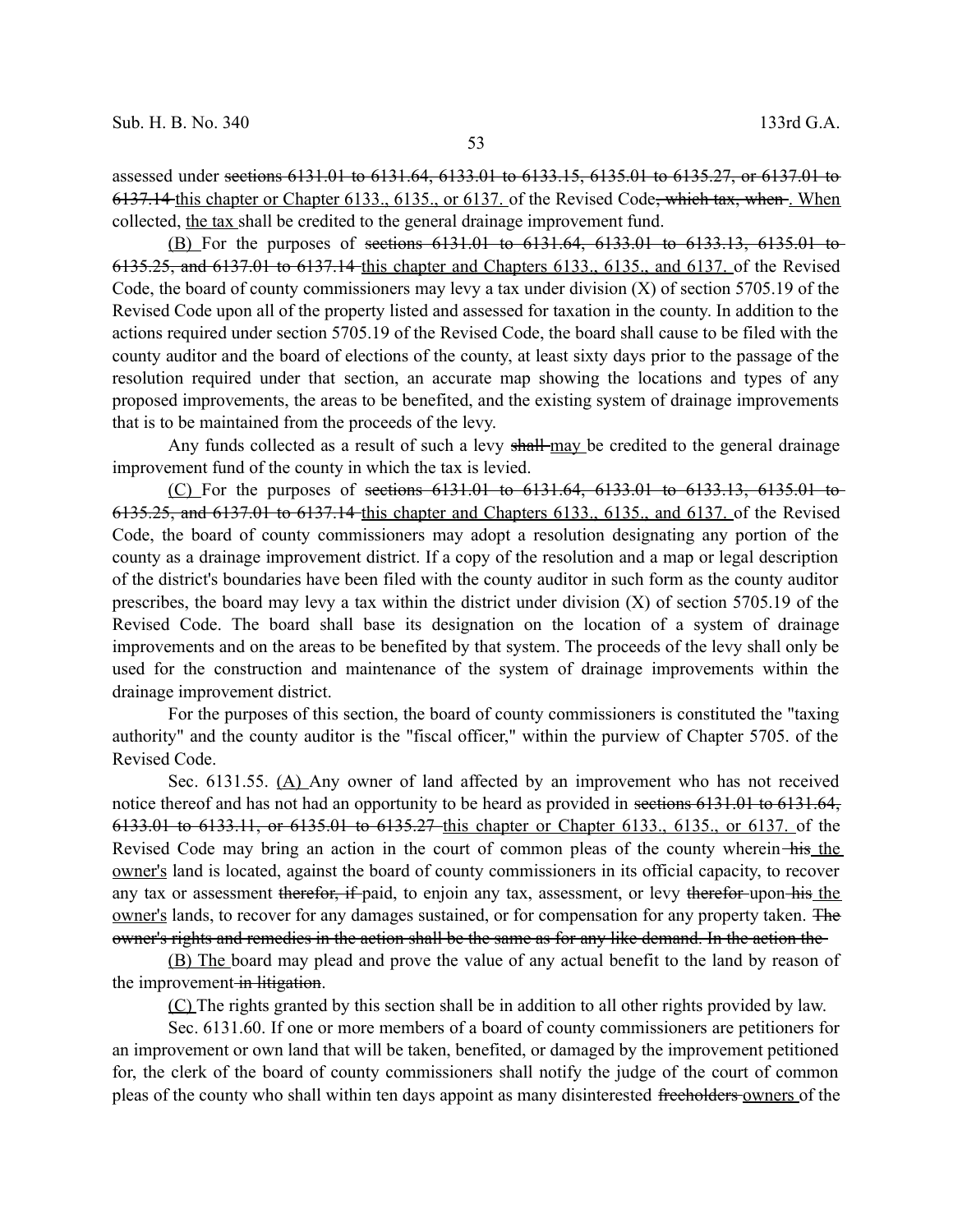county as are necessary to take the place of the interested members. The appointees shall not be related by blood or affinity to the interested members. They shall before acting be sworn to perform faithfully and impartially the duties of the members in the matter of the improvement, which oath shall be signed by them and by the officer before whom the same is taken and filed with the clerk. Upon appointment and qualification the appointee The appointees shall, in the proceedings upon the improvement, perform all the duties of the disqualified members and shall-may receive from the general drainage improvement fund the same per diem rate as the disqualified member receives, as shown by the record for such services, and the amount so paid shall be costs taxed in the proceedings members receive.

Sec. 6131.63. Except when an owner whose land is used for agricultural purposes desires to install tile by extending or adding to his own laterals or desires to expel water therefrom into an open ditch on his own land in the same watershed, when (A) When one or more owners desire to join in the construction of an improvement that will benefit the land of the owners, and when the owners are willing to construct the and pay the costs of a drainage improvement and pay the cost thereof that will benefit the land of the owners, they may enter into a written agreement for the construction of the improvement, or they may enter into an agreement to construct such which may include each owner constructing part of the improvement as a person mutually agreed upon apportions to each of them respectively. In the agreement the owners shall provide that

(B) The owners shall file the agreement and the plan and schedules for construction of the proposed improvement shall be filed with the clerk of the board of county commissioners of the county in which the improvement is to be constructed. When the agreement and schedules are sosigned, the plan is approved by a professional engineer registered in this state, and the agreement, schedules, and plan are filed with the clerk of the board of county commissioners, the The clerk shall immediately refer-submit the agreement, plan, and schedules to the county engineer for examination and review.

(C) The county engineer shall determine the adequacy of the plan and schedules and the effect of the proposed improvement on any other improvements and on any highways in the area affected.

(D) The county engineer shall also prepare a schedule of proposed assessments for the maintenance of the improvement according to an estimate of benefits accruing to each owner and an estimate of maintenance costs including the engineer's costs in preparing the schedules. The board shall pay the engineer's costs out of the county general fund.

(E) The engineer shall file with the clerk of the board of county commissioners, within sixty days, a report of <del>his the engineer's</del> review together with such recommendations for change, amendment, or alteration of the agreement, plan, and schedules as he may determine to be necessary in the public interest.

(F) When the agreement, plan, and schedules, as presented or as amended by the owners pursuant to the county engineer's recommendations, are approved by the county engineer, the engineer shall file, within sixty days, a certificate of approval with the clerk of the board of county commissioners. Failure to file a certificate of approval within sixty days constitutes a presumption of certification and the owners may proceed to construct.

Upon the filing with the clerk of the board of county commissioners of the schedule of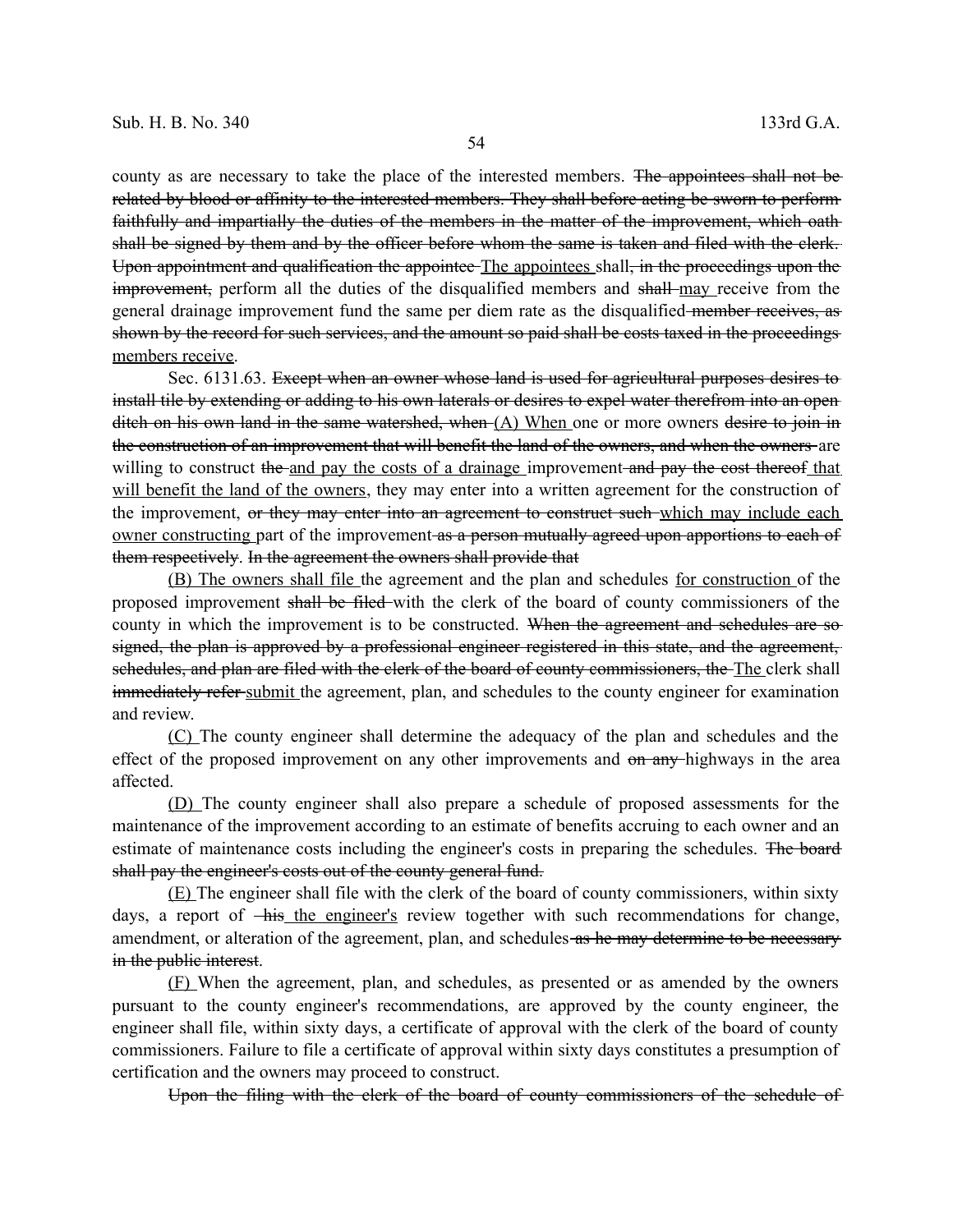maintenance assessments prepared by the county engineer as provided by this section, together with his certificate of approval, the

(G) The board shall proceed to-set a hearing date on the engineer's proposed maintenance assessments for the drainage improvement not less than twenty-five nor more than ninety days thereafter after the engineer files a certificate of approval and shall notify all persons whose names appear in the engineer's schedule of maintenance assessments in accordance with section 6131.16 of the Revised Code. At the hearing on the proposed assessments the board of county commissioners shall hear any evidence offered for or against the assessments proposed to be levied against any owner as shown by the schedule of assessments filed by the county engineer and shall hear any competent evidence on the question of benefits.

(H) The board, from the evidence offered, may amend and correct the assessments, and the assessments so amended or corrected shall be approved by the board and the approval entered on its journal. Once the assessments have been approved, all further proceedings in connection with the maintenance of the improvement shall be in accordance with Chapter 6137. of the Revised Code.

(I) The clerk shall record the agreement, plan, and schedules in the drainage records of the county, and the agreement shall locate and establish the improvement as a-public watercourse drainage improvement. The improvement shall then be constructed by the owner in accordance with the approved plans.

(J) This section shall not be interpreted to include improvements or changes in stream channels that may be made by the department of transportation or other public agencies or railroads at their own expense for the purpose of providing a more adequate waterway along a highway or at the site of a bridge or culvert or to improve conditions of flow through them or for the purpose of protecting the highway or road bed and that do not limit future deepening of the channel.

Sec. 6131.631. (A) When construction of a new single span bridge or culvert or extension of an existing culvert that will limit the future deepening of a public watercourse is contemplated in connection with the construction of a state highway or other public improvement, the director of transportation or other public agency proposing the construction shall file plans for the construction with the clerk of the board of county commissioners of the county in which the construction or improvement is to be constructed, who.

(B) The clerk shall immediately refer the plans to the county engineer for examination and review.

The county engineer who shall review the proposed location, both horizontal and vertical, of the proposed structures and the effect of the proposed improvements on any other improvements and on any highways in the area.

(C) The county engineer shall file, within sixty days, with the clerk of the board of county commissioners and the director of transportation or other public agency a report of the review with such recommendations for change, amendment, or alteration in the plans for the proposed improvement as the engineer may determine to be necessary in the public interest.

(D) When the plans for the proposed improvements as presented, or as amended pursuant to the county engineer's recommendations, are approved by the county engineer, the engineer shall file, within sixty days, a certificate of approval with the clerk of the board of county commissioners. If the engineer does not file such a report of his the engineer's review with the clerk within sixty days after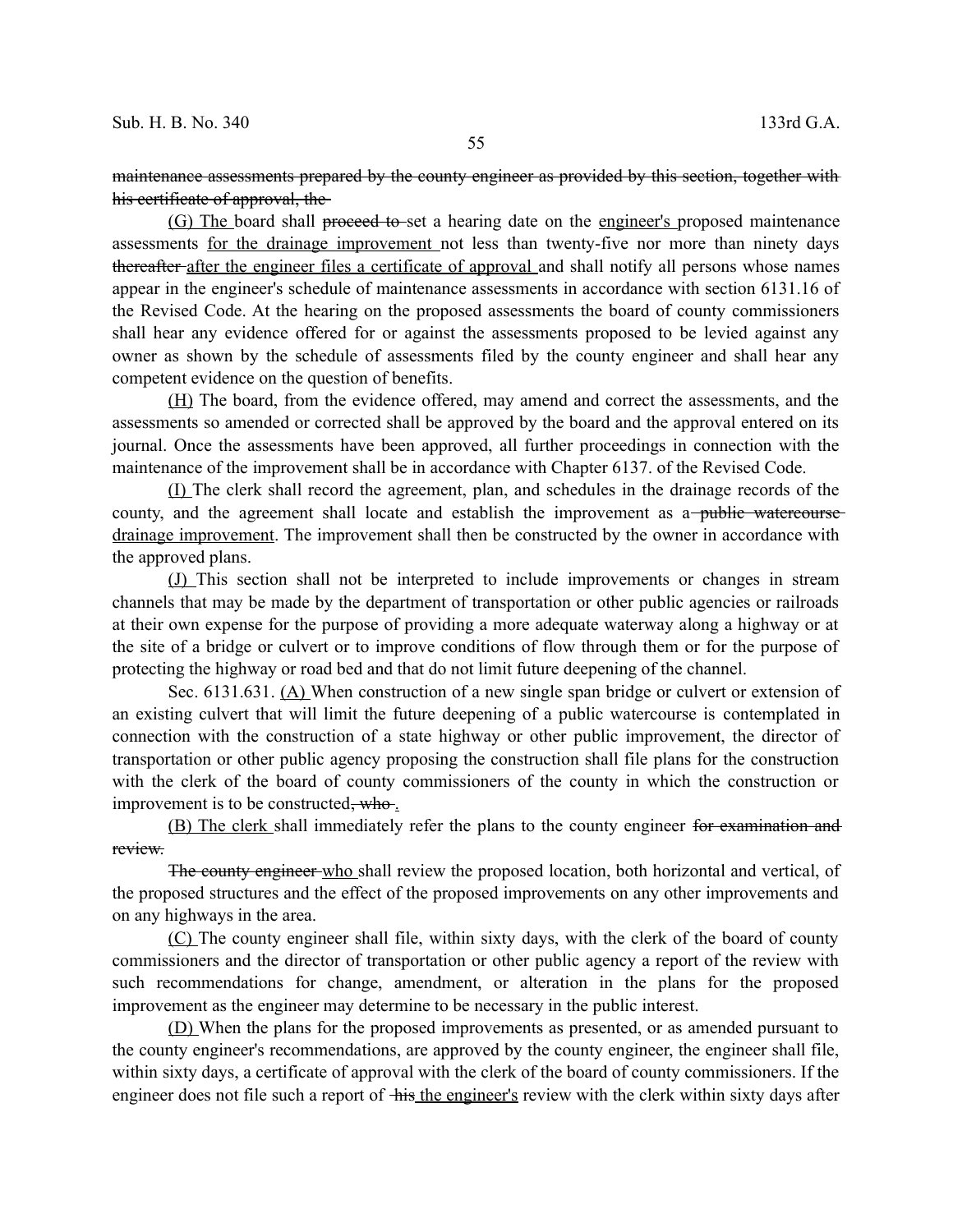the date that the plans were referred to him the engineer, the engineer's approval shall be presumed by the clerk.

(E) The improvement shall then be constructed in accordance with the approved plans at the expense of the department of transportation or other public agency.

Sec. 6131.64. (A) Upon a petition being filed and a bond given as provided for the location and construction of an improvement, and upon the same proceedings with notice to interested parties for a hearing upon the petition, and with the same hearing as is provided for the location of an improvement, the board of county commissioners may determine whether any ditch or drain described in the petition has ceased to be a public utility, whether the public welfare no longer demands the maintenance thereof, and whether its vacation will be to the advantage of the public welfare.

(B) If the board finds that the vacation of the ditch or drain will be conducive to the public welfare, it may declare the same to be vacated and abandoned as a public ditch or drain and its location and establishment held for naught. The private rights of persons acquired by reason of the location and establishment of the ditch or drain shall not be interfered with nor impaired thereby without due compensation being made therefor, which compensation may be assessed on property that is benefited by the vacation of the ditch or drain.

(C) All proceedings relating to the vacation of a ditch or drain shall be conducted in accordance with sections 6131.01 to 6131.64 of the Revised Code this chapter, with all rights of appeal as provided in such sections.

Sec. 6133.01. As used in sections 6133.01 to 6133.11, 6133.14, and 6133.15 of the Revised Code, "owner," this chapter:

(A) "Owner," "person," "public corporation," "land," "benefit," and "improvement" have the meaning set forth-same meanings as in section 6131.01 of the Revised Code.

(B) "Lead county" means the county in which the majority of the initial length of a joint county drainage improvement would be located, as specified in an original petition filed under section 6133.02 of the Revised Code.

Sec. 6133.02. (A) When an improvement is proposed to be located in or benefits or damages land in two or more counties, the proceeding shall be conducted by a joint board of county commissioners consisting of the members of the boards of county commissioners of the several counties in which land may be benefited or damaged by the proposed improvement. In such case, the

(B) The petition for the a joint county drainage improvement shall be filed with the clerk of the board of county commissioners of the lead county-in which the majority of the proposedimprovement is located.

Sec. 6133.03. (A) A joint board of county commissioners may do all the things that a board of county commissioners may do in a single county improvement, and shall be governed by and be subject to sections 6131.01 to 6131.64 of the Revised Code, relating to single county ditches insofar as applicable. The proceedings

(B) Except as otherwise provided for in this chapter, a petition for a joint county improvement shall proceed before the joint board of county commissioners the same as if the joint board were a board of county commissioners representing a county that included all the territory of all the counties represented by the commissioners on the joint board, except as otherwise modified in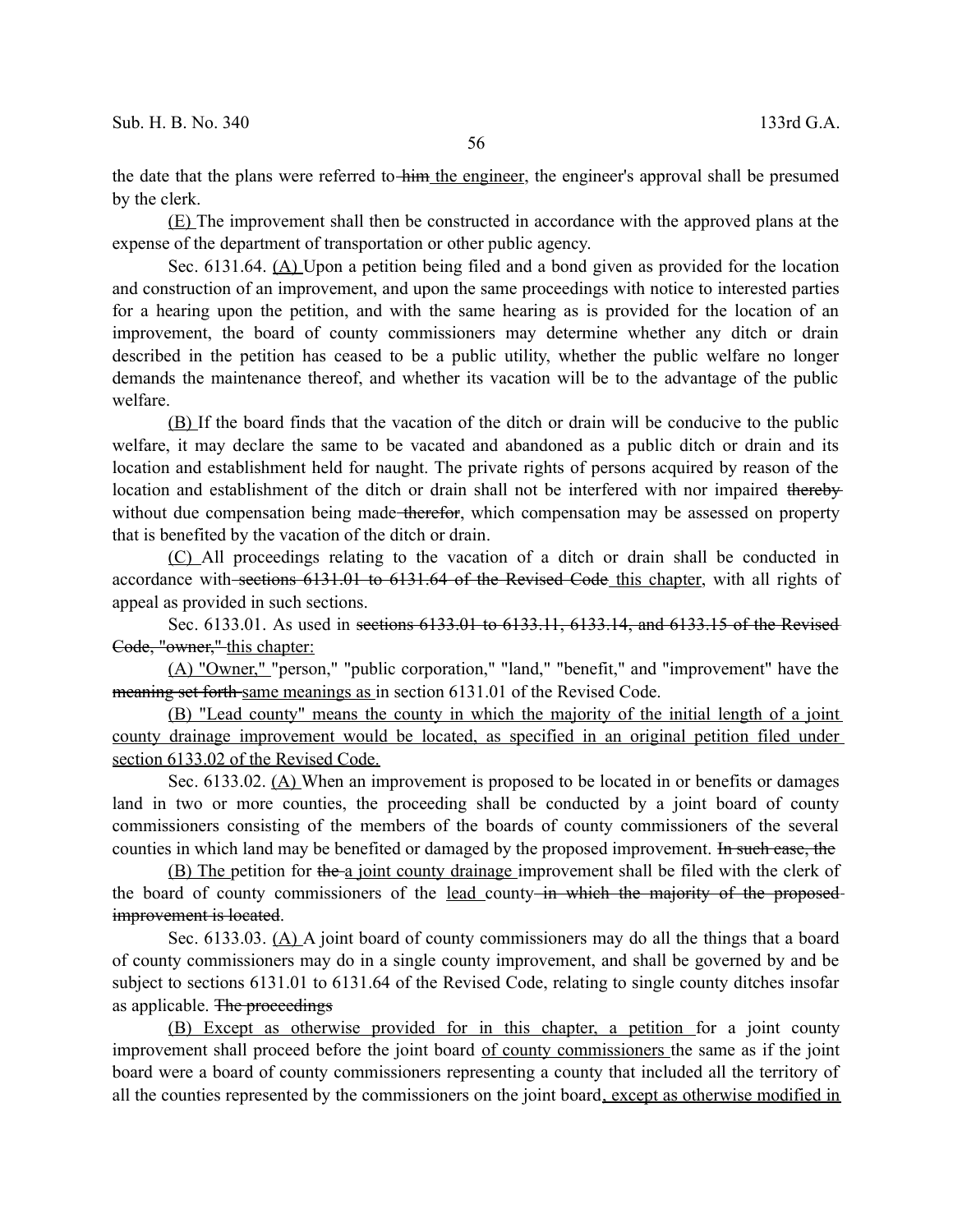## accordance with this chapter. The

(C) The cost of a joint county improvement shall be paid by the counties affected by such improvement, in proportion to their total ditch drainage assessments, or as otherwise apportioned by the joint board, for such improvement. To meet its portion of such cost, a board of county commissioners may borrow such sums of money as are apportioned to the county, and may issue and sell the bonds of the county to secure the payment of the principal and interest of the sum borrowed. Such principal and interest shall be paid as provided in section 133.26 of the Revised Code. All rights of appeal, and all other rights or remedies as provided in sections 6131.01 to 6131.64 of the Revised Code, apply to joint county improvements. All officers doing any acts or making any findings for or against such improvement shall perform all the duties required of them under such sections.

(D) All owners affected by the proceedings for a joint county improvement shall have all the rights and remedies given them in the case of single county improvements. The proceedings in joint county improvements shall be the same as the proceedings in single county improvements except as modified in sections 6133.02 to 6133.11 of the Revised Code. All rights of appeal and all other rights or remedies as provided in Chapter 6131. of the Revised Code apply to joint county improvements.

Sec. 6133.04. (A) On the date fixed by the clerk of the board of county commissioners with whom the petition was filed, the board of county commissioners from each of the counties affected by a proposed joint county improvement shall meet in the county in which the petition is filed and organize a joint board of county commissioners by electing one of their number president. The

(B) The clerk of the board of county commissioners of the lead county in which the petition is filed shall act as clerk and administrator of the joint board and shall enter the findings of the joint board in the journal of the board of county commissioners of  $\frac{1}{\text{His the clerk's count}}$ , shall do all things required to be done by the clerk, and shall make the final record of the improvement in his the clerk's county. The clerk shall file certified provide copies of all proceedings with the clerks of the boards of all affected counties. A

(C) A majority of the county commissioners constituting the joint board shall constitute a quorum. All decisions of the joint board shall be made by a vote of a majority of the county commissioners constituting the joint board. The

(D) The director of the department of natural resources shall be a member ex officio of the joint board and may participate, either in person or through a designated representative, in deliberations and proceedings of the joint board but shall have no vote except in case of a tie, in which case the proceedings shall be adjourned for thirty days, during which time the director shall review the proceedings and cast the deciding vote. The vote shall be recorded in the journal. After

(E) After the view of the a proposed improvement by the joint board of county commissioners, all hearings shall be held in the lead county in which the petition is filed unless a majority of the joint board of county commissioners agree to an alternative location.

(F) When the joint board of county commissioners is formed, the joint board of county commissioners shall be administered by the lead county's elected officials, including the lead county's county engineer, county recorder, county auditor, county prosecutor, common pleas judges, county treasurer, and clerk of the board of county commissioners.

Sec. 6133.041. (A) Notwithstanding any other provision of this chapter or Chapter 6131. of the Revised Code to the contrary, a joint board of county commissioners, when practicable, may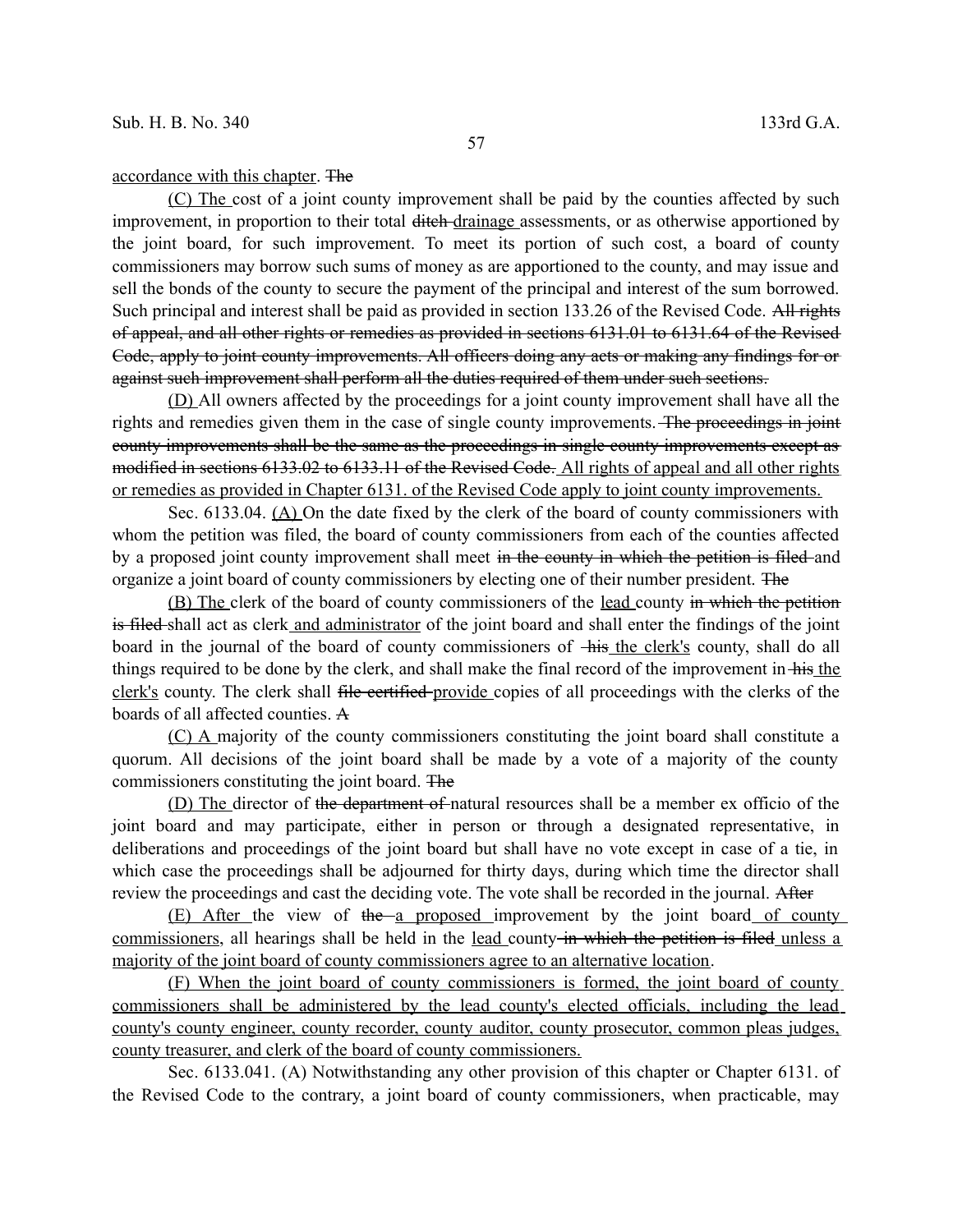conduct proceedings regarding existing improvements meetings by video conference or, if video conference is not available, by teleconference. The joint board of county commissioners shall make provisions for public attendance at any location involved in such a–proceeding meeting. The participation of any commissioner or board of county commissioners in a video conference or teleconference shall occur at the location of the commissioners' main office or board room joint board shall establish the joint board's main office or board room as the primary meeting location for the video conference or teleconference. The conference shall be held at that location in an open meeting at which the public is allowed to attend.

(B) Before convening a meeting of a joint board of county commissioners by video conference or by teleconference, designated staff shall send, via electronic mail, facsimile, or United States postal service, a copy of meeting-related documents to each member of the joint board.

(C) The minutes of each joint county ditch drainage improvement meeting shall specify who was attending by teleconference, who was attending by video conference, and who was physically present. Any vote taken in a meeting held by teleconference that is not unanimous shall be recorded as a roll call vote.

(D) Nothing in section 121.22 of the Revised Code prohibits a joint board of county commissioners from conducting a proceeding meeting in a manner authorized by this section.

Sec. 6133.05. In the matter of an improvement under sections 6133.02 to 6133.11 of the Revised Code, there shall be included as a portion of the costs and expenses to be paid by the petitioners, if the petition authorized by section 6133.02 of the Revised Code is dismissed, or assessed to them as a part of the costs, if the petition is granted, the  $(A)$  As used in this section, "actual expenses" means the actual expenses of the members of the joint board of county commissioners for the performance of their duties at places other than in their own county .

(B) If a petition filed under section 6133.02 of the Revised Code is dismissed, the actual expenses shall be paid by the petitioners.

(C) If a petition filed under section 6133.02 of the Revised Code is granted, the actual expenses shall be included in the costs of the project.

Sec. 6133.06. (A) Upon the filing of the a petition authorized by under section 6133.02 of the Revised Code, the clerk of the board of county commissioners with whom the petition is filed of the lead county shall call a joint meeting of the boards of county commissioners of all the affected counties interested to be held at a designated place in the county in which the petition is filed affected area at a date not more than thirty days after the filing of the petition for the purpose of organizing the joint board. The

(B) The clerk of the lead county shall give notice of the filing of the petition and of the meeting to the board of his the clerk's county and shall mail the notice together with a copy of the petition to the clerks of the boards of the county commissioners of the other counties interested who shall immediately notify the boards of their counties of the filing of the petition and of the date fixed for the meeting of the joint board. All applications, remonstrances, claims for compensation or damages, reports, schedules, certificates, statements, contracts, bonds, and other papers shall be filed with the clerk with whom the petition is filed.

(C) The clerk of the lead county shall file certified copies of all proceedings and filings with the clerks of the boards of all affected counties.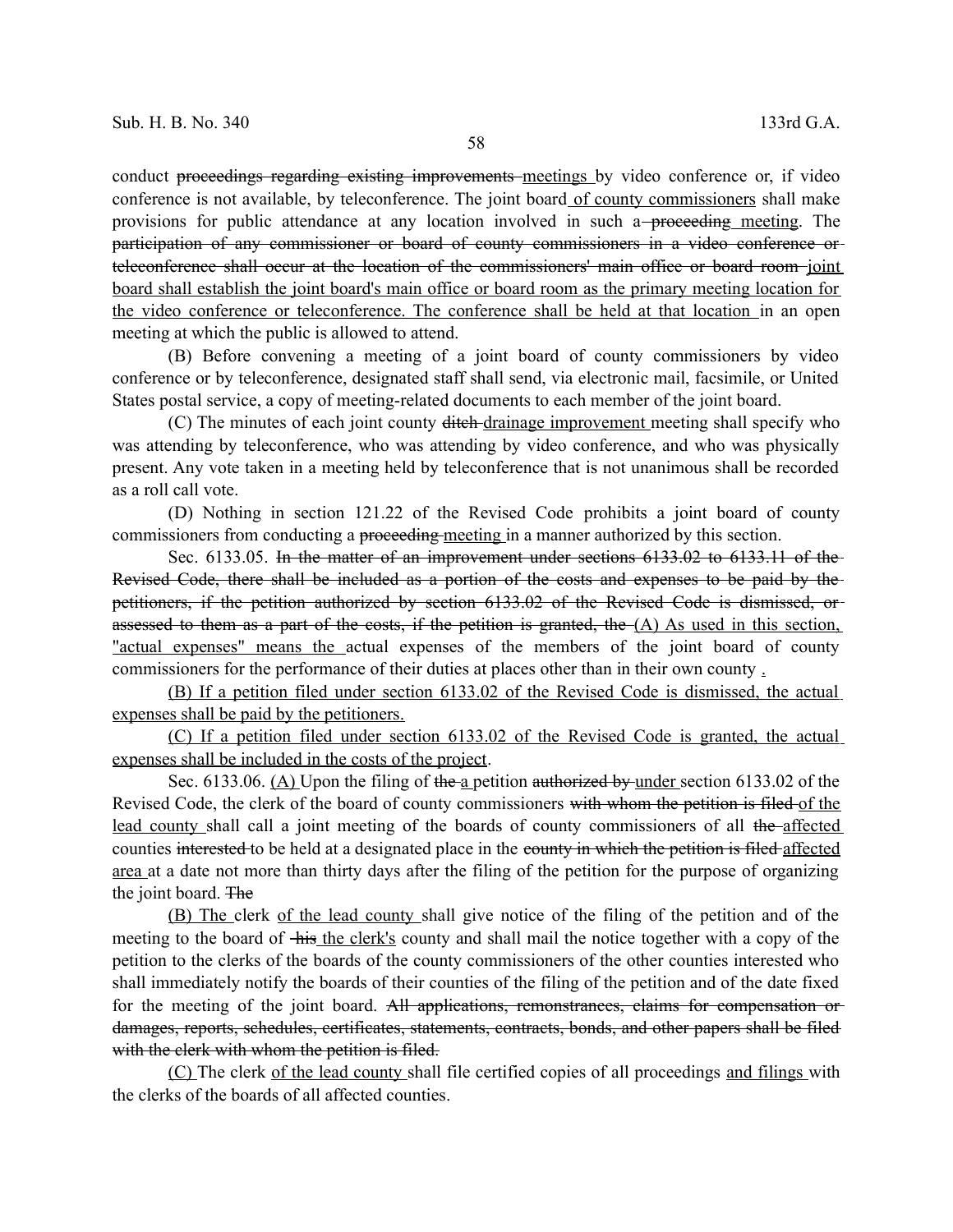Sec. 6133.07. (A)(1) The county auditor and county treasurer of the lead county in which the petition authorized by section 6133.02 of the Revised Code is filed shall ex officio become are the fiscal agents of all the counties interested in the proposed improvement. Such

(2) The clerk of the joint board shall present bills for payment to the fiscal agents in the same manner as a request for payment would be made with respect to a single county drainage improvement.

(3) The fiscal agents shall process and pay each bill for the joint board of county commissioners presented.

(B) The auditor of the lead county shall certify to the auditor of the other counties a schedule of the assessments to be levied for the cost of locating and constructing the improvement and the auditor of such other county shall proceed forthwith to place such assessment upon the duplicates. The assessments so certified for collection to an auditor of another county shall be a lien on the land within such county from the date such certificate is received by the auditor of such other county. The

(C) The treasurer of each county shall proceed to collect the same-assessments pursuant to the orders made in said the proceedings for a joint drainage improvement, and such shall pay the assessments when collected shall be paid to the treasurer of the lead county in which the petition was filed. The

(D) The auditor and the treasurer of the lead county shall receive and account for such funds in the same manner as they receive and account for assessments collected for single county improvements. The treasurer and the auditor with their bondsmen bonders shall be liable on their official bonds for any misappropriation of such funds. All

(E) All warrants for the payment of costs of location and for costs of construction of a joint county improvement shall be drawn by the auditor of the lead county in which the petition is filed, on the treasurer of said-the lead county, payable out of the general ditch-drainage improvement fund of said the lead county. If the

(F) If a petition for the a joint drainage improvement is dismissed after the costs and expenses have been incurred in making the <u>lead</u> county engineer's reports and schedules provided for in section 6133.08 of the Revised Code, such costs shall be paid by the several counties respectively, as the joint board of county commissioners deems just and equitable. All assessments when collected in all the counties and any amount which another county should pay shall be paid into the treasury of the lead county in which the petition was filed, and credited to the general ditch-drainage improvement fund of said the lead county.

Sec.  $6133.08$ . (A) The joint board may designate the county engineer of the lead county where the petition is filed to do is responsible for the field work and shall make the survey, plans, and estimates<del>, but the</del> for the joint drainage improvement. The county engineer of each affected county interested shall assist in making the reports and schedules. All reports and schedules of the lead county's county engineer shall be signed and approved by all the county engineers of the several affected counties interested and shall be filed with the clerk with whom the petition is filed of the lead county. If the engineers of the several counties interested do not concur in the reports or schedules, separate reports or schedules may be filed by one or more of the engineers, and the costs thereof shall be paid by the counties from which the separate reports or schedules are filed. In making up the schedules and reports the engineers shall proceed to make the schedules and reports of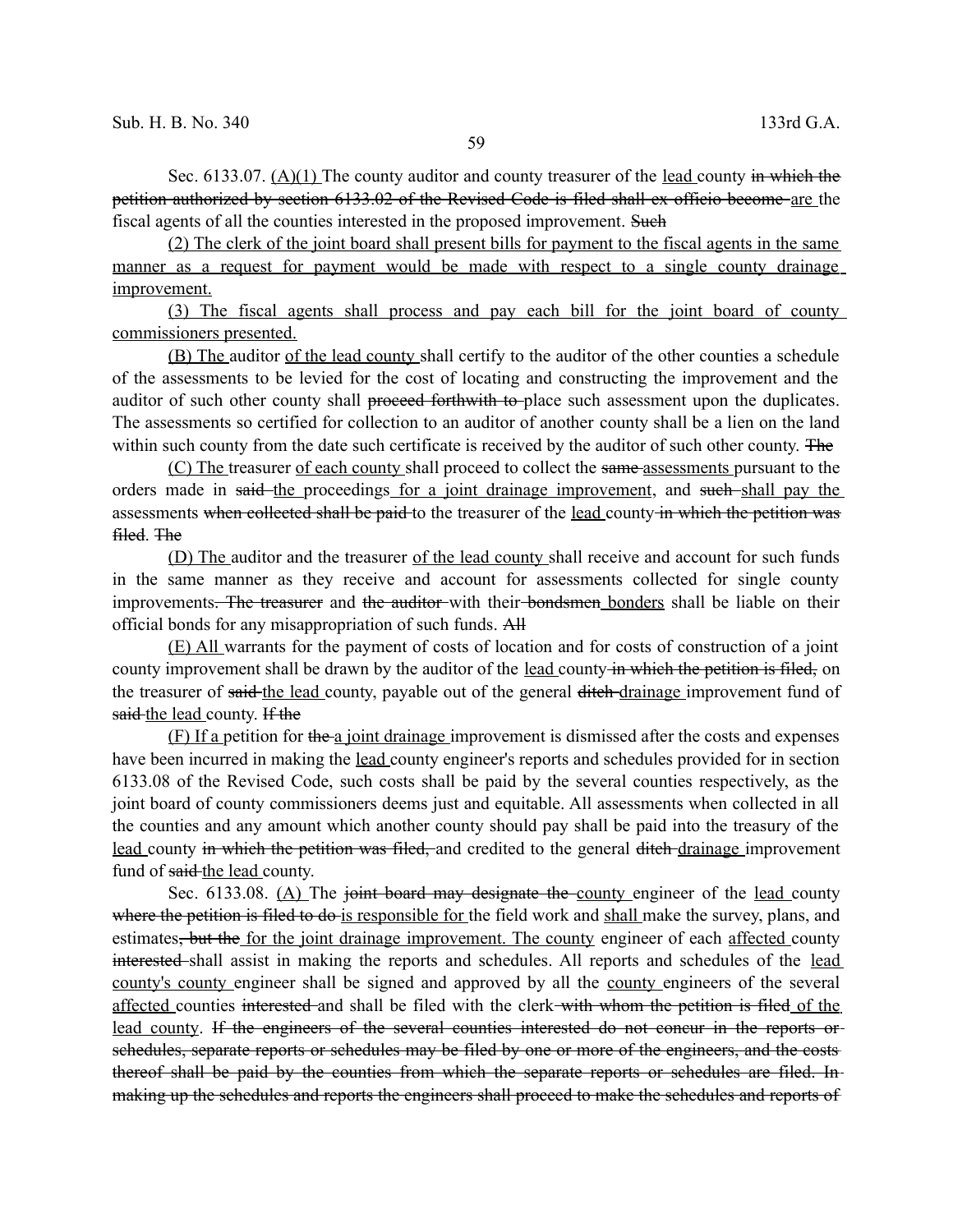the improvement the same as if the improvement were an improvement within a county of the size of the several counties interested in the proposed improvement. The engineers who do not make the survey may make such observations and take such levels as are necessary to assist them in making their schedules and in arriving at the proper amount to be assessed against each tract of land.

(B) The county engineer who did the field work and made the survey and plans of the lead county shall proceed to take bids, inspect the progress of the work and make estimates and reports on the progress of the work, accept the work and material for the improvement, and issue certificates therefor, as in the case of single county improvements<del>, and shall do all things to be done by an</del> engineer after the letting of the contracts under Chapter 6131. of the Revised Code.

Sec. 6133.09. (A) The hearing on the reports and schedules of the county engineers provided for by section 6133.08 of the Revised Code and all other proceedings relative to a proposed joint county improvement shall be had the same as in single county  $-\frac{d}{dt}$  drainage improvements. Claims

(B) Claims for compensation for land taken or for damages to land may be appealed by an affected owner interested, or by the prosecuting attorney, to the court of common pleas of the county in which the land for which the owner claims compensation or damages is located. All

(1) All claims for compensation or damages which are allowed shall be paid out of the treasury of the county in which such land is located. The

(2) The county auditor of the lead county in which the petition is filed shall certify the amounts of compensation or damages so found by the joint board of county commissioners to the auditors of the other counties, respectively, for payment.

(C) If an appeal is taken on the question of compensation or damages, the auditor of the lead county in which the petition is filed shall transmit to the clerk of the court of common pleas of the county in which the land of the appellant is located the original papers relating to the claim for compensation or damages and a certified transcript of the findings on the improvement and on the claim, which shall be docketed by the clerk and shall proceed the same as an appeal on a claim for compensation or damages in a single county improvement proceeding.

Sec. 6133.10. (A) All appeals to the court of common pleas except appeals on claims for compensation or damages shall be heard by a panel of judges consisting of one judge of the court of common pleas from each of the affected counties interested, sitting en bane. If

(1) If the panel cannot reach a decision, the panel may request the addition of a judge from a court of common pleas in the area of the state in which the joint drainage improvement is located.

(2) The panel shall follow court opinions and precedent established by the appellate district in which the petition for the joint drainage improvement was filed.

(3) If a judge is disqualified or for any reason does not care or refuses to hear the a case, the chief justice of the supreme court shall designate a judge to sit in his the judge's place. Appeals

(B) All appeals on claims for compensation or damages shall be tried by jury as provided in sections 6131.01 to 6131.64, inclusive, Chapter 6131. of the Revised Code.

Sec. 6133.11. (A) If the a joint board of county commissioners finds for the approves a proposed joint drainage improvement and but, at the final hearing for the improvement, is unable to agree upon on the amount to be assessed to each an affected county to be paid by the county because the improvement is for improvements conducive to the public welfare, or of benefit to public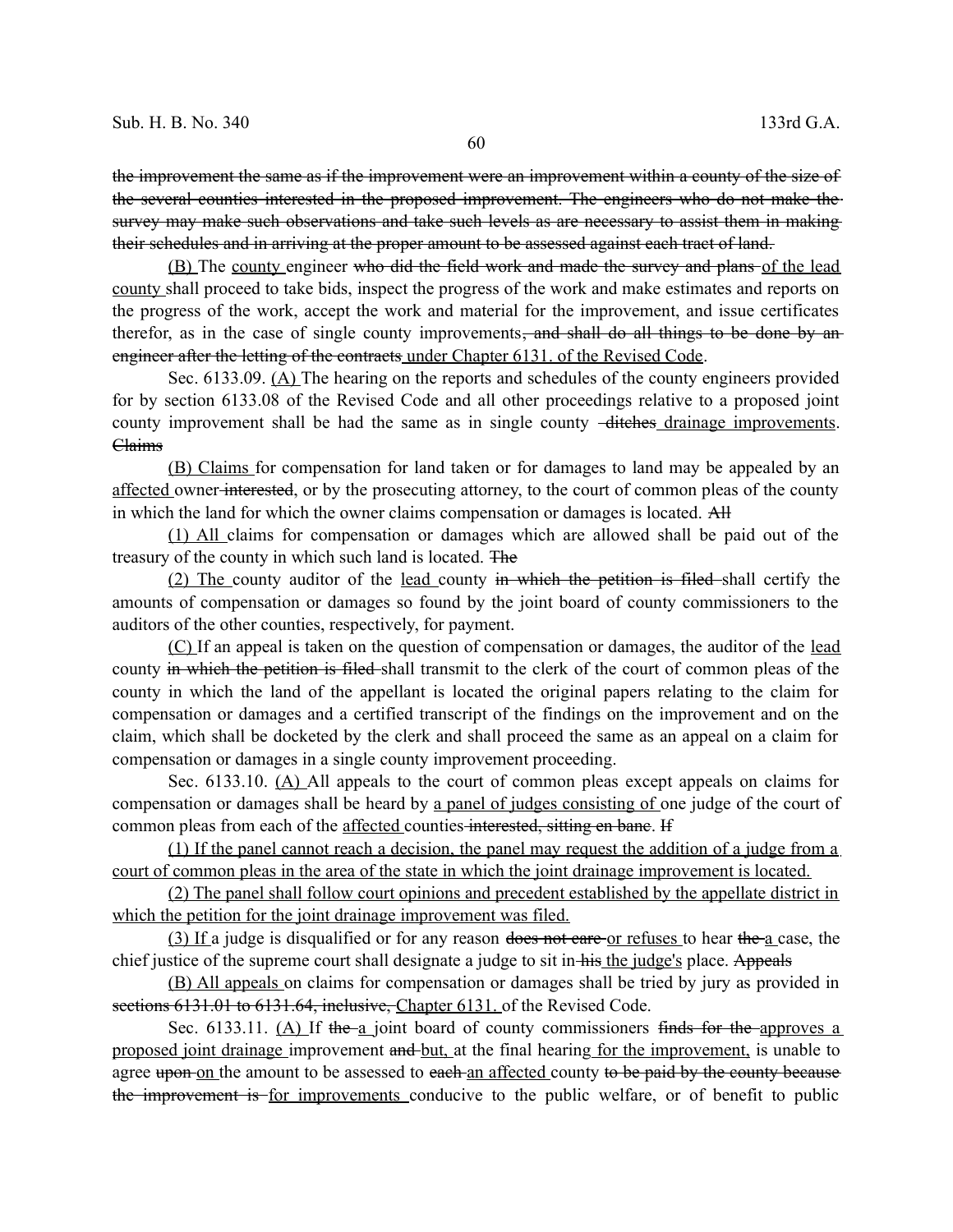highways or to land owned by the an affected county, then such the joint board shall by resolution state the fact that such the joint board is not able to agree as to such fact on the assessments. Upon

 $(1)$  Upon the adoption of such the resolution, the question shall be appealed to the court of common pleas as is provided in sections  $6133.02$  to  $6133.11$ , inclusive, of the Revised Code. No

(2) No bond on appeal need be filed, and the resolution of the joint board stating such inability to agree shall be deemed the statement on appeal. The

(3) The clerk of the joint board shall perfect the appeal by filing a transcript, including of the resolution of the joint board finding that the joint board cannot agree, with all of the original papers, in the court and the record of proceedings for the joint improvement. The

(B) The court shall hear such an appeal under this section the same as other appeals under sections 6133.02 to 6133.11, inclusive, of the Revised Code, and make such order as to costs as is equitable.

Sec. 6133.14. The state shall pay to the county treasurer of the <u>lead county in which the</u> petition for a drainage improvement was filed the assessment levied against it for the state's proportionate share of the cost of any improvement authorized or constructed under sections 6131.01 to 6131.64, 6133.01 to 6133.15, and 6135.01 to 6135.27 of the Revised Code and all unpaid assessments for maintenance as provided by sections 6137.01 to 6137.12 of the Revised Code.

Sec. 6137.01. As used in-sections 6137.01 to 6137.14, inclusive, of the Revised Code, "owner," this chapter:

(A) "Owner," "benefit," "lead county," and "improvement," have the meaning set forth same meanings as in section 6131.01 of the Revised Code.

(B) "Force account" has the same meaning as in section 5543.19 of the Revised Code.

Sec. 6137.02. (A) The board of county commissioners of each county shall establish and maintain a fund within each county for the repair, upkeep, and permanent maintenance of each improvement constructed under Chapter 6131. of the Revised Code. After-after August 23, 1957, a maintenance fund also shall be established and maintained by each joint board of countycommissioners for the repair, upkeep, and permanent maintenance of each improvement constructed under Chapter 6133. of the Revised Code. A maintenance fund shall also be established for the repair, upkeep, and permanent maintenance of each improvement constructed under Chapter 6135. of the Revised Code if the necessary privilege to do so has been granted by the legislature of the other state under Chapter 940., 6131., 6133., or 6135. of the Revised Code. If

(B) If the improvement affects only a single county of the state, the board of county commissioners of that county shall establish and maintain the fund. If two or more counties of the state are affected by the improvement, the joint board of county commissioners organized under Chapter Chapters 940., 6133., and 6135. of the Revised Code shall establish and maintain the fund.

Sec. 6137.03. (A)(1) The maintenance fund shall be maintained, as needed, by an assessment levied not more often than once annually upon the benefited owners, as defined in section 6131.01 of the Revised Code, apportioned on the basis of the estimated benefits for construction all costs of the improvement. An

(2) An assessment shall represent such a percentage of the estimated benefits as is estimated by the engineer and found adequate by the board or joint board to effect the purpose of section 6137.02 of the Revised Code, except that at no time shall a maintenance fund have an unencumbered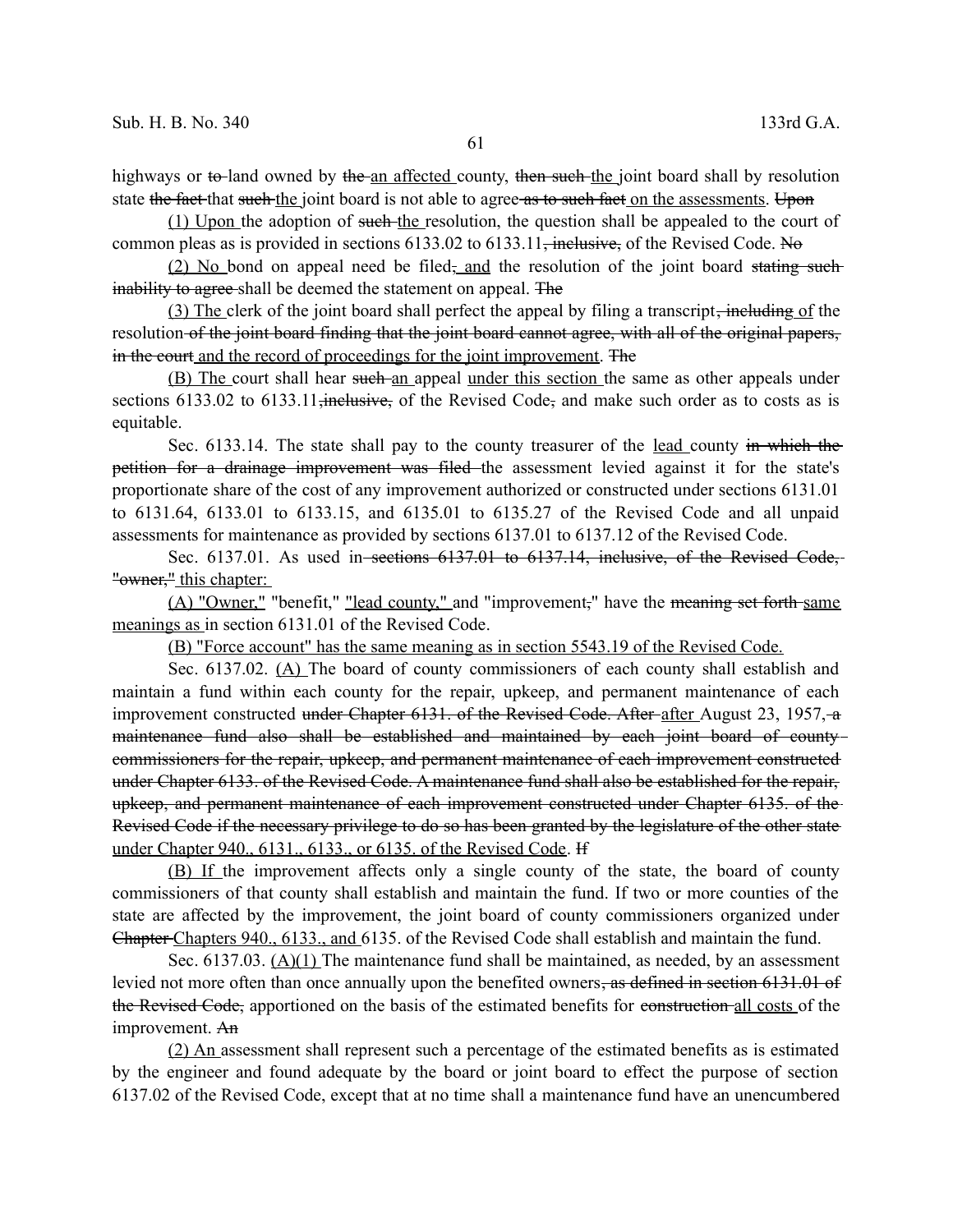balance greater than twenty per cent of -all construction costs of the improvement the permanent assessment base for maintenance established under section 6137.11 of the Revised Code. The

(3) The minimum assessment shall be two dollars.

The (B) A maintenance assessment shall be made by the board of county commissioners in the case of a single county improvement, or by the joint board in the case of a joint of county improvement, commissioners upon the substantial completion of an a drainage improvement and on or before the first day of July in each year thereafter. The maintenance assessment shall be certified by the clerk of the board or joint board to the county auditor in case of a single county improvement, and to the county auditor of each affected county interested in the case of in a joint county improvement<del>, and</del>. The auditor or auditors shall be placed by the auditor or auditors place the assessment on the next succeeding tax duplicate to be collected and paid as other special assessments are collected and paid.

(C) With respect to a single county improvement, the county engineer shall inspect the drainage improvements in the county. On or before the first day of July of each year, the county engineer shall report to the board of county commissioners both of the following:

(1) The county engineer's findings regarding the present condition of the drainage improvements in the county;

(2) An estimate of the amount of funds necessary to repair and maintain the improvements for the following year.

With regard to a joint county improvement, the county engineer of each applicable county shall make such a report to the joint board.

(D)(1) The board shall use the county engineer's estimate to determine the annual drainage maintenance assessments, which shall be based on a percentage of the permanent assessment base.

(2) On or before the second Monday of September in each year, the board shall direct the county auditor or auditors, as applicable, to place the maintenance assessments on the tax duplicate.

(E)(1) With respect to a single county improvement, the county auditor shall place maintenance assessments received for a drainage improvement into the maintenance fund designated for the drainage improvement.

(2) With respect to a joint county improvement, the county auditor of each county that is not the lead county shall place maintenance assessments received for a drainage improvement into the maintenance fund designated for the drainage improvement. Twice a year, each county auditor of a county that is not a lead county shall transfer money in that fund to the county auditor of the lead county, who shall deposit the money into the joint drainage improvement's maintenance fund. The county auditor of the lead county shall place maintenance assessments received in the lead county for the drainage improvement into the joint drainage improvement's maintenance fund.

Sec. 6137.04. (A)(1) The board of county commissioners, upon recommendation of the county engineer, is hereby authorized to may combine improvements within the same watershed into a drainage maintenance district, in which the maintenance assessment shall be the same percentage of original cost for each improvement to be maintained. In grouping

(2) In combining improvements into drainage maintenance districts, the county engineer and the board of county commissioners shall consider uniformity similarity of costs, topography, and soil types so that improvements within the same district represent present substantially the same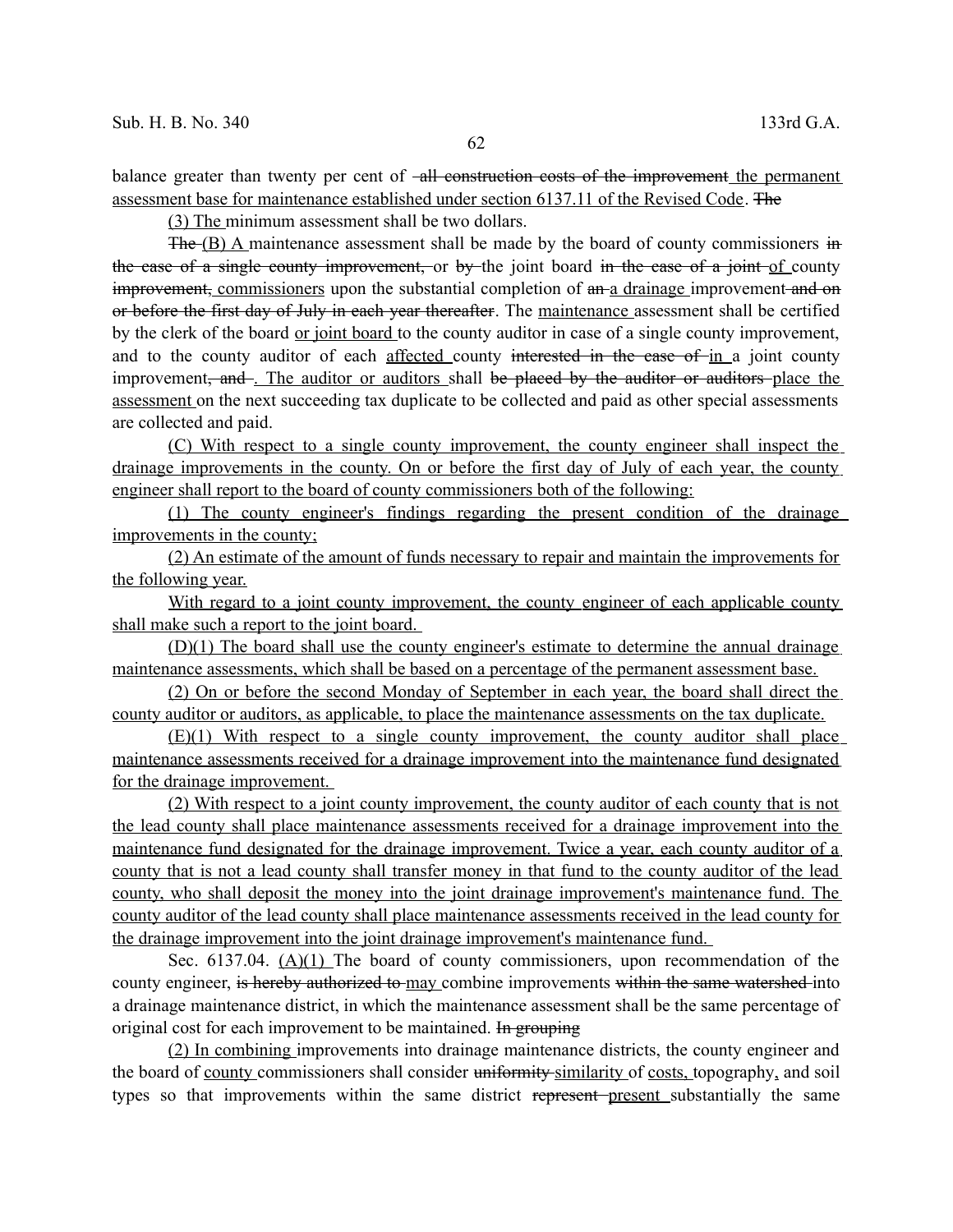maintenance problem issues and ean be kept in proper repair at cost sufficiently uniform as to constitute no substantial inequity for any owners to be included in a district maintenance program costs. The county auditor shall maintain one drainage maintenance fund for each such district. A

(3) A maintenance district may include all or any part of a county.

(B) The board of county commissioners, upon recommendation of the county engineer, may combine improvements in accordance with the type of improvement into one drainage maintenance fund so that ditches or drains that are enclosed in tile, or other improvements having similar maintenance costs, may be administered for maintenance under the same maintenance fund.

 $(C)(1)$  In the case of each joint county ditch drainage improvement, the county auditor of the lead county having the majority of the improvement shall maintain a separate maintenance fund for the improvement. The

(2) The owners subject to the original assessment for the improvement shall constitute one maintenance district for the purpose of repair, upkeep, and maintenance of the improvement.

(3) The county engineer of the lead county having the majority of the improvement shall serve as the county engineer in charge of maintenance and, after consultation with the engineer of any other county affected, shall annually file a report of inspection with a recommendation as to the amount of the maintenance assessment by the same procedure as provided by section 6137.03 of the Revised Code for assessment in the case of a single county -diteh drainage improvement.

Sec. 6137.05. (A) The maintenance fund ereated established under authority of section  $6137.01-6137.02$  of the Revised Code shall be subject to use of the board of county commissioners, or joint board of county commissioners, as the case may be, for the necessary and proper repair or maintenance of any drainage improvement constructed under sections 6131.01 to 6131.64, 6133.01 to 6133.15, and 6135.01 to 6135.27 Chapters 940., 6131., 6133., and 6135. of the Revised Code.

(A) (B) Whenever the board, or the joint board, from its own observation or the recommendation of the county engineer or the lead county's county engineer, or on the written complaint of any of the owners of lands owner of land subject to the maintenance assessment, has reason to believe the improvement is in identified a need of for the repair or maintenance of a drainage improvement, it shall as a board, or by the county engineer, make an inspection of its shall inspect the condition, and, if it finds the need to exist, it shall make an estimate of the cost of the necessary work and material required for the purpose. If the nature of the work is such as to be done most economically and expeditiously by force account, the board shall cause the proper work to be done by that method under the supervision of the county engineer and certify the costs to the county auditor or county auditors for payment from the maintenance fund. If the finding is that necessary repair and maintenance on an improvement or improvements within a maintenance district can be more economically or efficiently done by contract, the board, or joint board in the case of a jointcounty improvement, shall cause the engineer to prepare proper specifications, covering the requirements for the particular case, to advertise for bids thereon, as in the case of original construction, under section 6131.24 of the Revised Code, and to let the contract for the required work and material to the lowest and best bidder, who, upon the performance of the work certified by the engineer, shall certify the same to the auditor or auditors for payment from the maintenance fund of the drainage improvement.

(B) When the repair or maintenance is upon a joint county ditch improvement, the amount of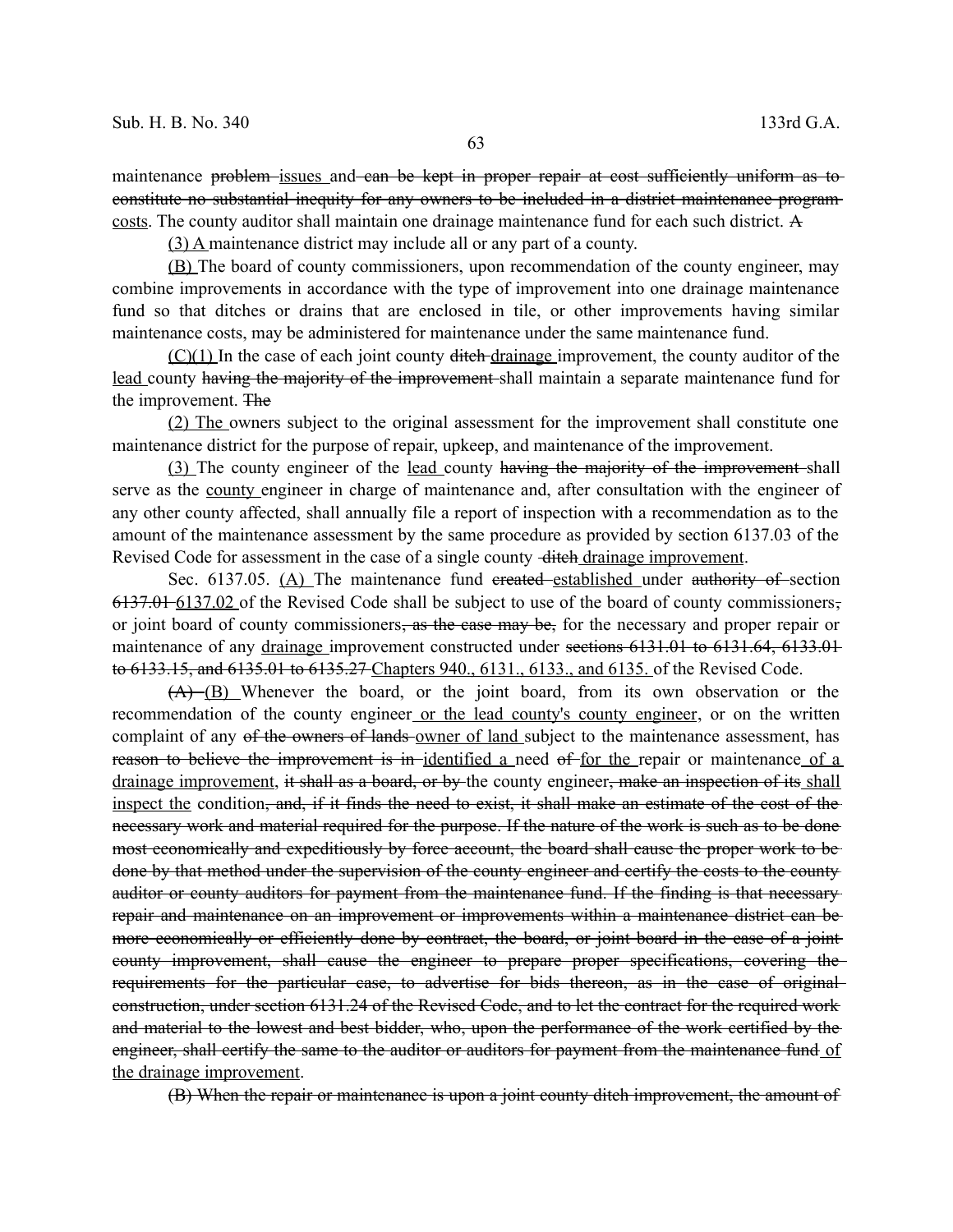the cost thereof shall be certified to the auditor of each of the counties into which the ditch extends and has lands subject to the maintenance fund assessment, and the certificate shall state theproportional part of the cost to be paid from the portion of the maintenance fund in the county, according to the original apportionment of benefits on the owners in the county subject to maintenance assessment. Upon the certificates being received, the auditors of the counties obligated shall immediately forward their several amounts or vouchers therefor to the auditor of the county having the majority of the improvement through whose office, from the aggregate payments of all the counties interested, the payment for the work and material, whether by force account or contract, shall be paid. The location of the work required on a joint county improvement, whether in onecounty or another, or whether extending into two or more counties, shall not affect the obligation of contribution for any necessary work upon the improvement in any portion of its length wherever located, the improvement for maintenance purposes being considered a single unit. As far asapplicable, the procedures provided by section 6133.08 of the Revised Code with respect to cooperation of county engineers in field work shall apply to maintenance of joint county improvements.

The repair and maintenance on any improvement may be done in part by contract and in part by force account, it being the duty of the board of county commissioners, or the joint board of county commissioners, and the county engineer to use the best and most economical methods under local conditions for the various phases of the maintenance program, such as excavating, clearing, cleaning, snagging, physical and chemical control of land and aquatic vegetation, and repair of banks and structures.

(C) If the county engineer finds that the drainage improvement is in need of repair or maintenance, the county engineer shall do all of the following:

(1) Make an estimate of the cost of the necessary work;

(2) Determine the most efficient and economical manner to complete the work, including conducting the work in various phases if determined necessary. The county engineer shall take into account local conditions that may pertain to a maintenance program such as excavation, snagging, clearing, cleaning, physical and chemical control of vegetation, and reparation of banks and structures. The county engineer may determine whether the work shall be performed by force account, contract, or a combination of the two. However, if a contract is used for the work, the county engineer shall comply with sections 307.86 to 307.92 of the Revised Code.

(3) Determine a schedule for completion of the work subject to the availability of funds in the appropriate maintenance fund;

(4) Certify the actual cost of completion of the work to the county auditor or lead county's county auditor for payment from the appropriate maintenance fund.

(D) The board or joint board and the county engineer may contract with a soil and water conservation district for the repair, upkeep, and permanent maintenance of any drainage improvement for which the county engineer is responsible, whether as the county engineer or as the lead county engineer.

Sec. 6137.051. (A) Whenever the owner of any lands assessed for construction of an improvement authorized prior to August 23, 1957, files a written complaint that the improvement is in need of repair, the county engineer or his the county engineer's designated representative shall

64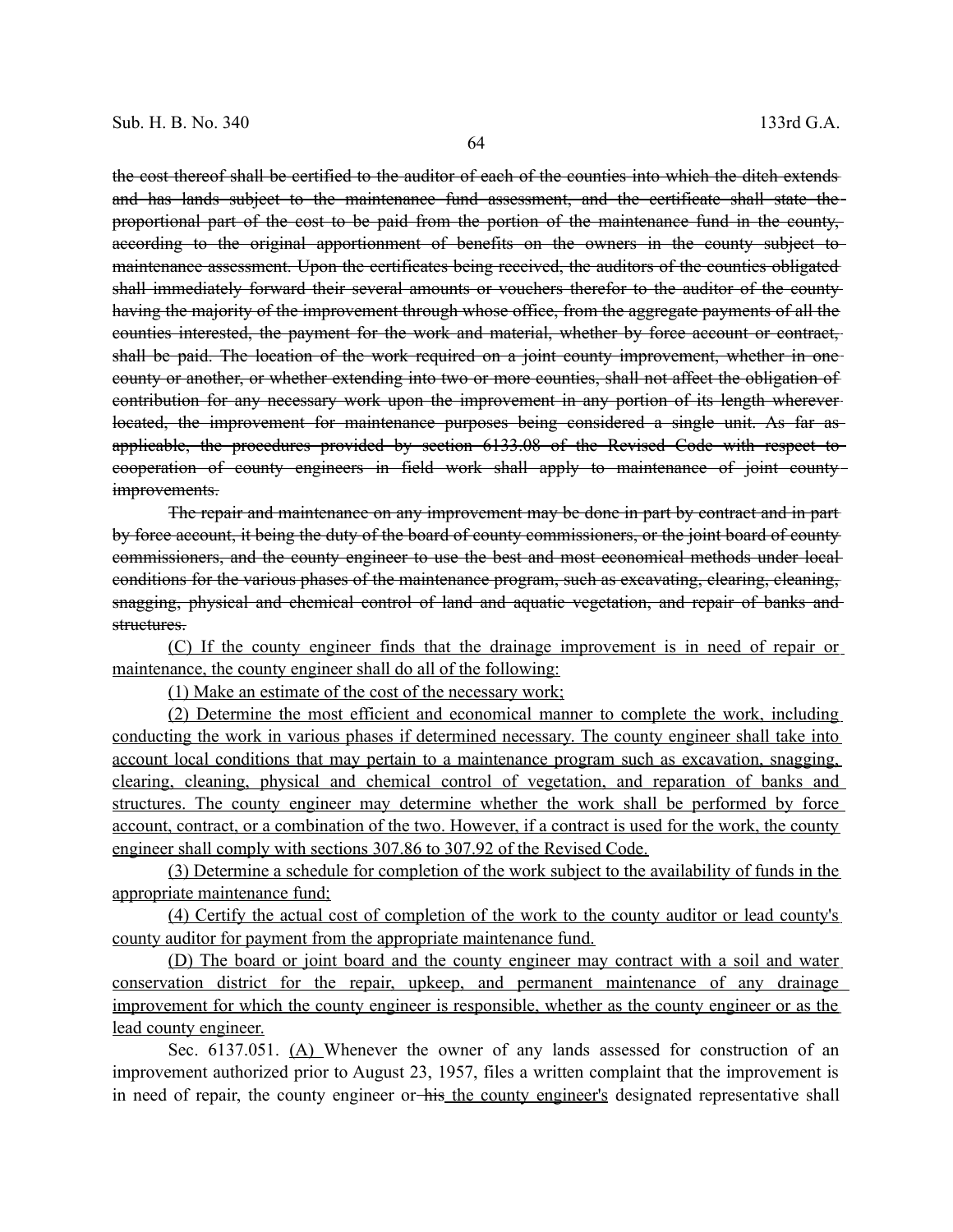make an inspection of the condition of the improvement within sixty days of receipt of the complaint and shall request the owner to accompany him be present at the inspection. If

(B) If the county engineer finds that a need exists, he the county engineer shall make an estimate of the cost of the necessary work and material required for the repair. The

(C) The board of county commissioners, if it finds the work to be necessary and feasible, may authorize the county engineer to make the repairs at a cost not to exceed four twenty-four thousand dollars. For

(D) For the purpose of paying for the necessary work and materials, the board of county commissioners may establish a drainage repair fund for the improvement to be repaired. The county engineer shall prepare and submit a schedule of assessments upon the benefiting lands to the board of county commissioners in the amount of the actual costs of the repair. The board of county commissioners may revise the estimated assessments as they consider equitable and shall certify the assessments to the county auditor for collection. Not

(E) Not more than four ten semiannual installments, as taxes are paid, shall be given to owners to pay for the repair assessments, and if any such assessment is twenty-five dollars or less, or whenever the unpaid balance of any such assessment is twenty-five dollars or less, the same shall be paid in full, and not in installments, at the time the first installment would otherwise become due. If the drainage repair fund for the improvement to be so repaired is inadequate for the repair, the board of county commissioners may make payment for the repair from the county general fund, which sum so paid from the general fund shall be a charge against the appropriate drainage maintenance fund to be repaid to the general fund as soon as adequate funds are available in the drainage maintenance  $f$ <sub>t</sub> $f$ 

Sec. 6137.06. The (A) With regard to a single county improvement, the county engineer shall have has general charge and supervision of the repair and maintenance of all county and joint county ditches, drains, watercourses, and other drainage improvements within his county-constructed under sections 6131.01 to 6131.64, 6133.01 to 6133.15, 6135.01 to 6135.27, and 6137.051 Chapters 940. 6131., 6133., and 6135. of the Revised Code. The county engineer shall make an inspection of the drainage improvements and, on or before the first day of June in each year, shall report to the board of county commissioners the condition of the drainage improvements and his estimate of the probable amount of funds required to repair and maintain them. The estimates shall relate to the year beginning on the first day of July next ensuing and shall be for the information of the board of county commissioners in making their annual drainage maintenance levies.

The engineer shall approve all estimates that are paid from the county drainage maintenance fund for the repair and maintenance of drainage improvements. With regard to a joint county improvement, the lead county engineer has general charge and supervision of the repair and maintenance of all joint county drainage improvements constructed under Chapters 940, 6131. 6133., and 6135. of the Revised Code.

(B) The duties of the county engineer with respect to maintenance of any drainage improvement begin upon the substantial completion of the improvement. In preparing plans and specifications for repair and maintenance of a drainage improvement, the county engineer shall provide for necessary clearing of tree and brush growth, removal of silt bars, spreading and leveling of spoil banks, and the preservation of a sod or seeded strip as provided in the case of new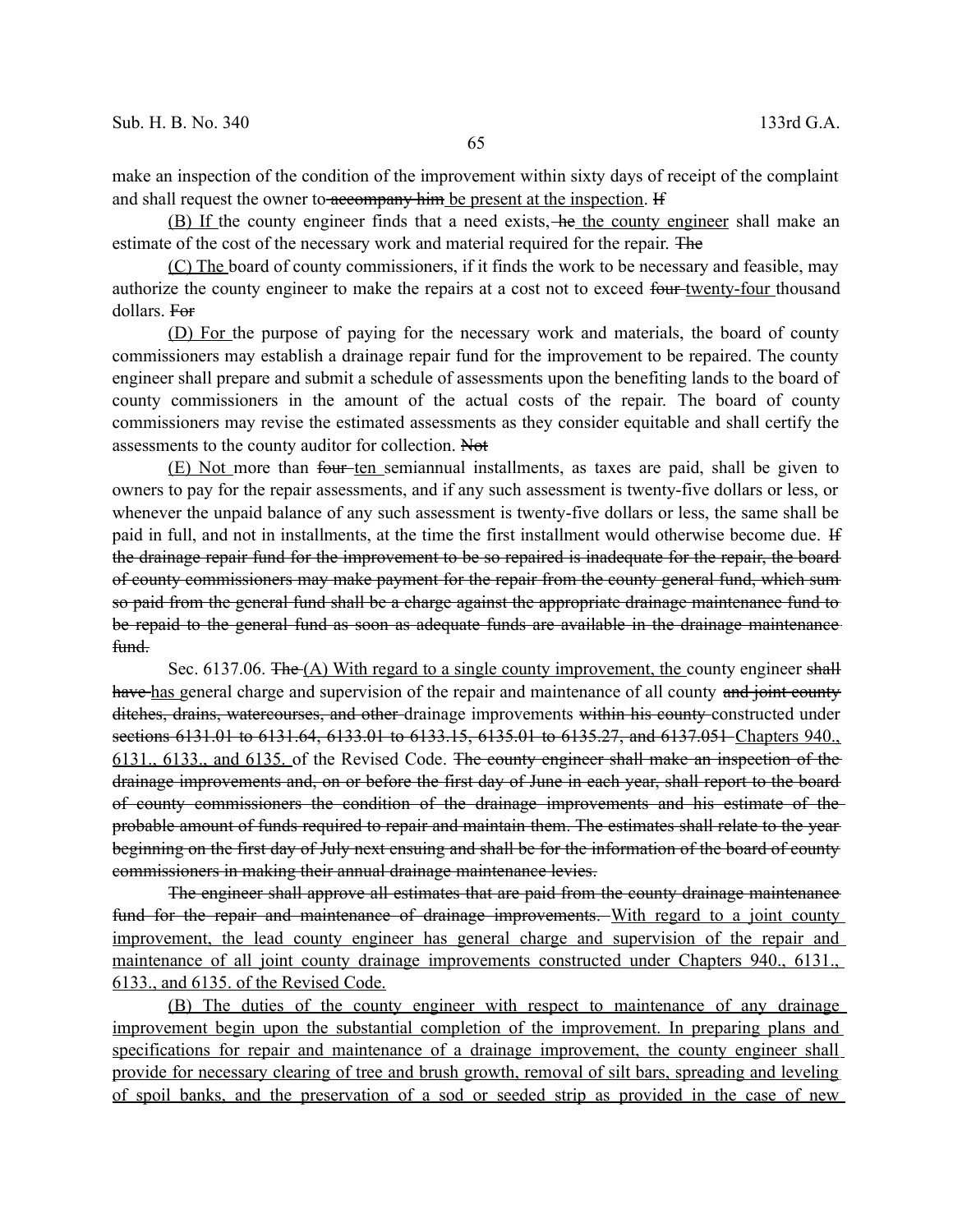## construction under section 6131.14 of the Revised Code.

(C) Any number of persons person owning land along a ditch, drain, watercourse, or other drainage improvement may form an advisory committee for the purpose of notifying the county engineer of any repair and maintenance work that needs to be performed on the improvement. A committee formed for this purpose shall submit their recommendations to the county engineer not later than the first day of May of any year in which its members desire to notify-him the county engineer of needed work. In determining the condition of the improvement in accordance with this section, the county engineer shall consider the committee's recommendations.

The county auditor, before he issues his (D) Before issuing a warrant for any moneys expended by the county for repair or maintenance of any drainage improvement, the county auditor shall require of the county engineer the assignment of the expense to the improvement or the drainage maintenance district in connection with which the expense was incurred. The county auditor shall keep such records as are necessary to show clearly at the close of each year the amount of money expended from the drainage maintenance funds on each drainage improvement or each drainage maintenance district.

(E) The county auditor shall may establish and maintain a rotary fund for the purchase of equipment, materials, and labor related to the general maintenance of watercourses drainage improvements under Chapter 6137. of the Revised Code this chapter. This The county auditor shall establish and maintain the fund shall be established and maintained by a proportionate withdrawal from the funds of each drainage improvement or each drainage maintenance district.

(F) The county engineer shall establish a rental rate for equipment purchased with this the rotary fund. This rate shall be used in charging the equipment, along with material and labor, to the drainage improvement upon which it is used in order to reimburse the rotary fund.

The duties of the county engineer with respect to maintenance of any drainage improvement shall begin upon the substantial completion of the improvement.

In preparing plans and specifications for repair and maintenance of open ditches and in carrying out the plans either by contract or force account, the county engineer shall provide for necessary clearing of tree and brush growth, removal of silt bars, spreading and leveling of spoilbanks, and the preservation of a sod or seeded strip as provided in the case of new construction under section 6131.14 of the Revised Code, in addition to the various phases of maintenance set forth in section 6137.05 of the Revised Code.

Sections 6131.01 to 6131.64 of the Revised Code apply to the maintenance fund with respect to receiving bids, statements required in bids, letting contracts, competitive bidding, time allowed under contract, supervision of contractor's work, certification for payment, and other related matters.

Sec. 6137.07. (A) As used in this section, "drainage equipment" means machinery, tools, conveyances, or other equipment for the repair and maintenance of drainage improvements a board of county commissioners considers necessary.

(B) The board of county commissioners may purchase such machinery, tools, conveyances, or other do both of the following:

(1) Purchase drainage equipment for the repair and maintenance of drainage improvements under its jurisdiction as it considers necessary;

(2) Provide a suitable place to house and store the drainage equipment.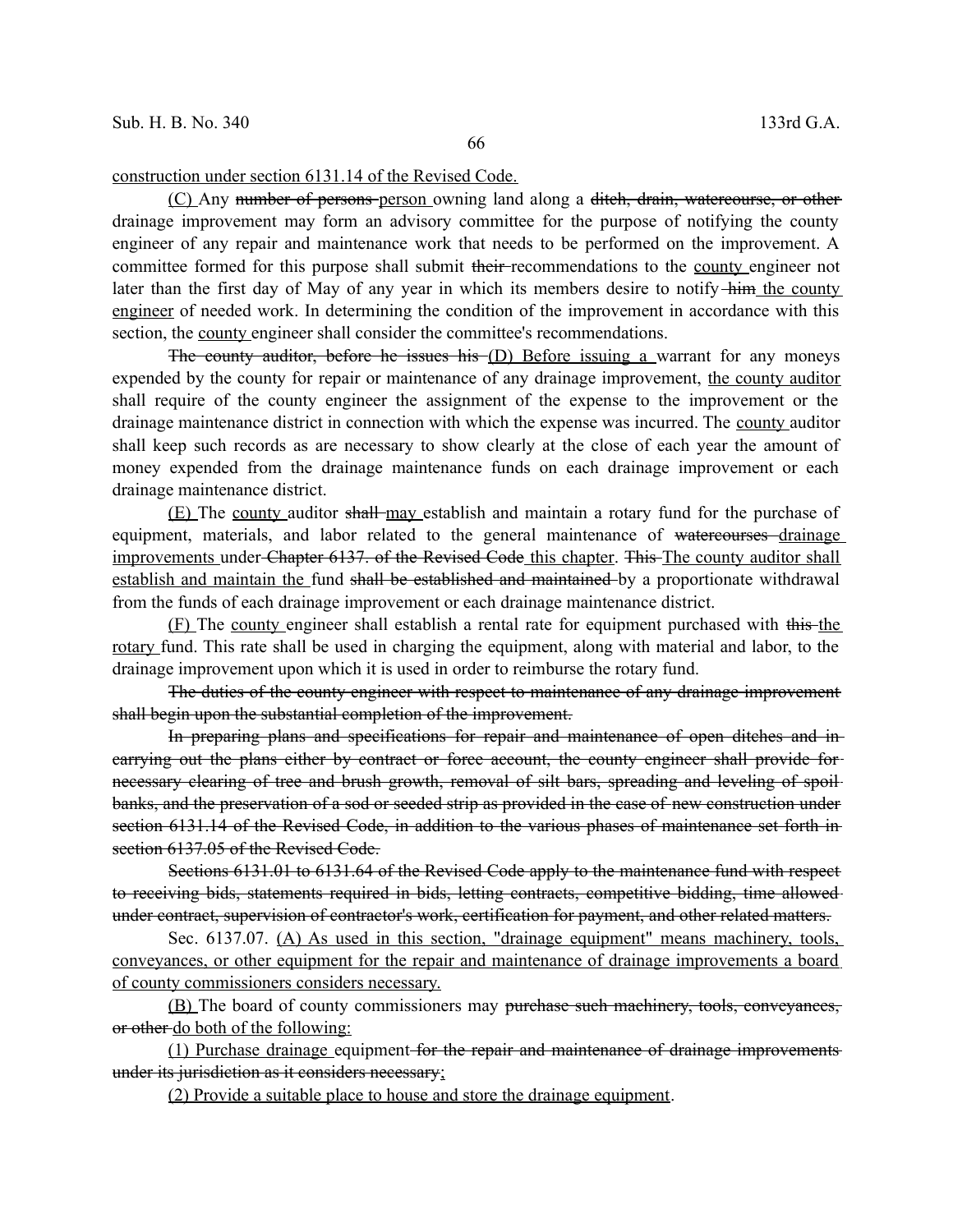All such machinery, tools, conveyances, or The county engineer shall be responsible for the care and custody of the drainage equipment shall be under the care and custody of the countyengineer and shall be plainly and conspicuously marked mark it as the property of the county. The

(C) The county engineer shall annually, on the first day second Monday of June January, make an inventory of all such items the drainage equipment, indicating each article and stating the its estimated value thereof, and deliver the inventory to the board<del>, which</del> of county commissioners. The board shall-cause it to be placed keep the inventory on file. At the same time he shall-The county engineer may file with the board his written recommendations as to what machinery, tools, conveyances, and with the board for drainage equipment that should be purchased for use in the county drainage maintenance program during the ensuing year and the its estimated cost thereof.

The board shall provide a suitable place for housing and storing machinery, tools, conveyances, and equipment owned by the county. (D) All expenditures authorized by this section shall be paid out of the drainage maintenance fund or funds. If the drainage maintenance fund at any time is inadequate for such purchase or other expenditure, the board of county commissioners is authorized to make the payment from the county general fund, which sum so paid from the general fund shall be a charge against the drainage maintenance fund or funds to be repaid to the general fund as soon as adequate funds are available in the drainage maintenance fund or funds.

Sec. 6137.08. Any  $(A)$  An owner may make application for reduction in his the owner's maintenance assessment due to work—he the owner proposes on any portion of a public ditch, watercourse, or other improvement. The application shall be filed with the county engineer on or before the first day of May in any year and shall state the nature of the work to be done, such as clearing brush, removing silt or debris, repair of structure, or other work necessary to preserve the improvement. The

(B) The county engineer, in making inspections of the drainage improvements, shall note the extent to which any owner that has applied for a reduction of the maintenance assessment under division (A) of this section has carried out such repair and maintenance work. In

(C) In making the annual report and estimate to the board of county commissioners, the county engineer shall include a schedule containing the name of each owner who has applied for reduction of maintenance assessment <del>due to performance of repair and maintenance work under</del> division (A) of this section and the percentage reduction, if any, that the county engineer recommends be granted to each owner. The

(D) The board of county commissioners shall either confirm or reject the allowances recommended by the county engineer. The allowance confirmed as to each land-owner shall be certified to the county auditor, who shall reduce the next annual maintenance assessment of the owner by the percentage so certified.

Sec. 6137.09. (A) The board of county commissioners may grant to any owner a reduction of not more than fifty per cent of his the owner's annual maintenance assessment provided that the owner shall have filed with the county engineer a certificate of the board of supervisors of the soil conservation district of the county in which the land is located, certifying that  $-$ he the owner is following practices in the cultivation or management of agricultural land that will reduce the runoff of surface water and the erosion of sediment and silt into drainage channels. The certificate shall be signed by the president and the secretary-treasurer of the soil and water conservation district board of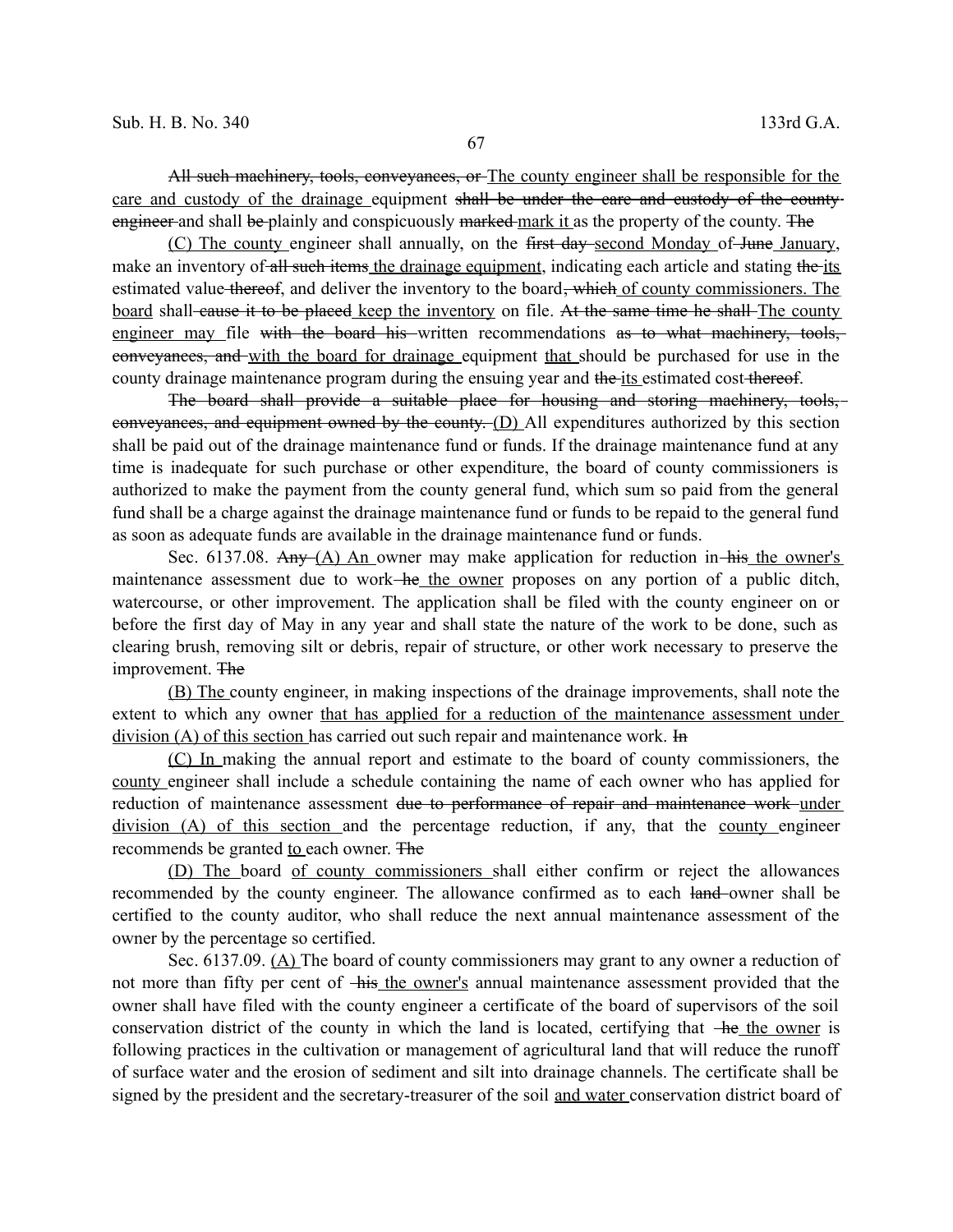supervisors and it shall remain in effect until canceled by the board of county commissioners. The

(B) The county engineer shall have the right to may inspect the premises of any owner claiming assessment reduction due to soil and water conservation and to ask the soil conservation district for review of any certificate on file.

(C) At the time he the county engineer makes his the annual report and estimate of maintenance costs, the county engineer shall transmit to the board of county commissioners all soil and water conservation certificates that have been were filed with him the county engineer. The

(D) The clerk of the board of county commissioners, on or before the first day of July-August in each year, shall file with the county auditor a list of owners who have been certified by the soil conservation district for a fifty per cent granted a reduction in maintenance assessment for the current year under this section.

Sec. 6137.10. If the cleaning out or repair of a ditch, drain, or watercourse, repair or replacement of tile, or repair of any abutment, catch basin, retaining wall or other improvement is made necessary in whole or in part by the negligent acts or omissions of  $\frac{any}{any}$  an owner, the board of county commissioners after-shall conduct a hearing subsequent to thirty days notice regarding the acts or omissions. The board shall give notice of the hearing thirty days prior to the hearing pursuant to the provisions of section 6131.07 of the Revised Code. After the hearing, the board may add to the maintenance assessment of such the negligent owner an additional repair assessment in an amount sufficient to rectify the damage. Such The added assessment shall be made on recommendation of the county engineer and certified to the county auditor at the same time the annual maintenance assessment is certified by the board.

Sec. 6137.11. (A) The original schedule of benefit assessments upon owners for the construction of any improvement shall be maintained by the county auditor as the permanent assessment base for maintenance assessments. The county auditor shall levy the maintenance assessments shall be levied by the county auditor in such percentage of the permanent assessment base as is authorized by the board of county commissioners.

The board of county commissioners, before (B) Before certifying the percentage of the permanent assessment base to be levied in any one year for the drainage maintenance fund, the board of county commissioners shall consider any recommendation by the county engineer and any application by any an owner for increase or reduction of the permanent assessment base as it applies to any an owner.

Any such increase or reduction of the permanent assessment base with respect to any owner shall be made for the purpose of correcting any inequity that has arisen due to increase or decrease in the proportionate share of benefits accruing to the owner as the result of the construction and maintenance of the improvement.

(C)(1) After six annual maintenance fund assessments have been made upon the owners benefiting from an improvement, the board of county commissioners shall review the permanent assessment base for maintenance fund assessment and may increase or decrease the respective benefit apportionments in accordance with changes in benefits that have occurred during the intervening six years.

As soon as (2) Any increase or reduction of the permanent assessment base with respect to an owner shall be made for the purpose of correcting an inequity that has arisen due to increase or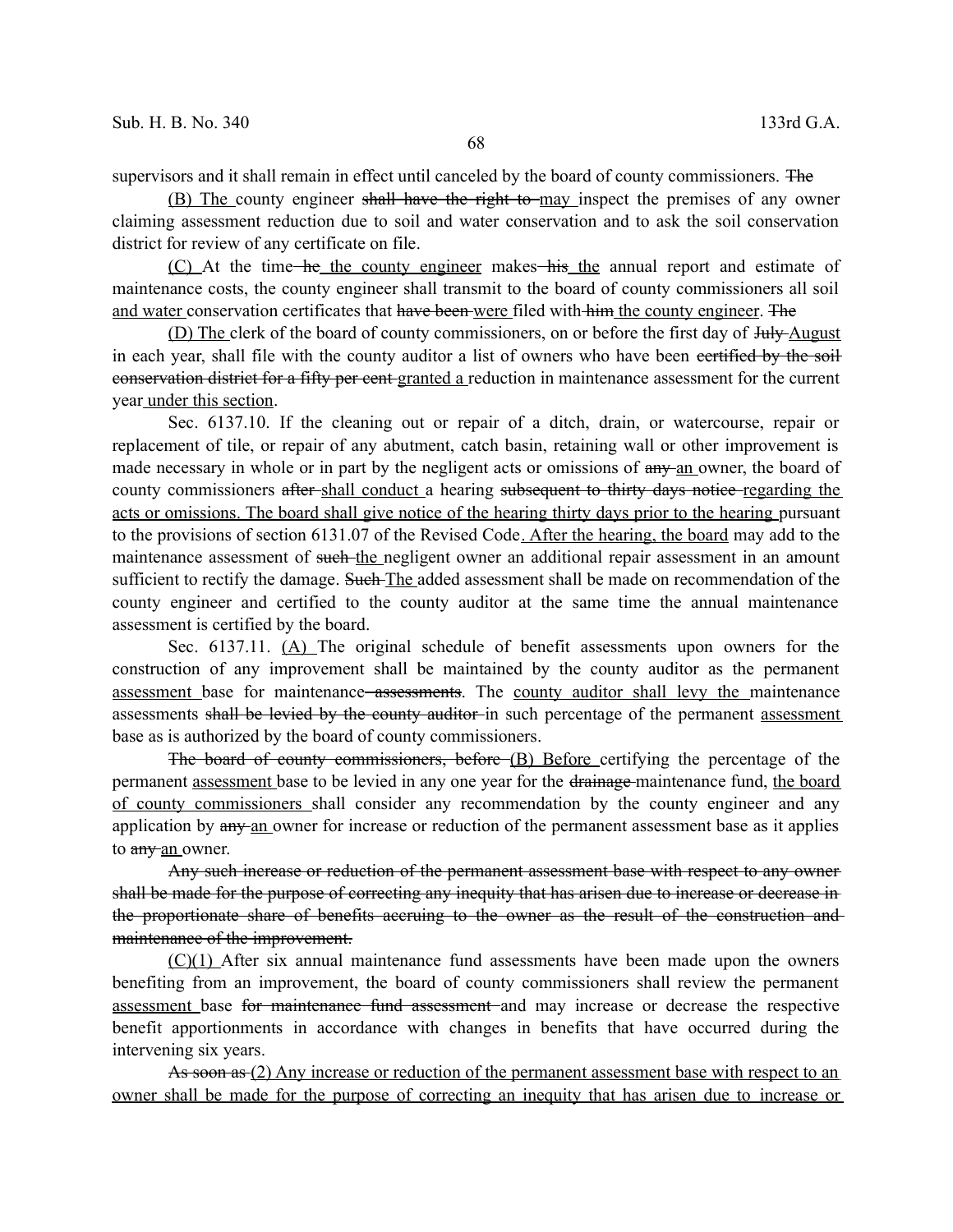decrease in the proportionate share of benefits accruing to the owner as the result of the construction and maintenance of the improvement.

(3) If the board of county commissioners has changed proposes changes to the permanent assessment base of maintenance assessments of any an owner, the elerk-board shall conduct a hearing on those changes. The board shall conduct the hearing not less than twenty nor more than thirty days from the date the proposed changes are to be adopted.

(4) The clerk of the board shall send to each owner in the area benefited by the improvement a notice by eertified mail, return receipt requested, or by first-class mail in a five-day return envelope. For each improvement, all individual notices shall be sent by the same type of mail. Whichever method the board chooses, with the words "Legal Notice" shall be printed in plain view on the face of the envelope. The notice shall state clerk shall include in the notice a statement of the amount of the present permanent assessment base for maintenance assessment, the proposed new permanent assessment base amount with respect to each owner so changed, and the date of a hearing on the change. The hearing shall be set by the board for a date not less than twenty nor more than thirty days from the date of adoption of the changes.

(D) At the expiration of six years from the date of the first review of the permanent assessment base of maintenance assessments, and at six-year intervals thereafter, the board of county commissioners shall-may again review the permanent assessment base and shall set a hearing on any proposed changes by in accordance with the procedure provided procedures established in division (C) of this section for the first such review.

(E) The board of county commissioners at any time may add to the schedule of benefited owners any other owner who, in the judgment of the board, is benefited by the operation and maintenance of the improvement as the result of new conditions that have arisen since the improvement was constructed. The additional clerk of the board shall provide such an owner shall be given notice in writing of his the owner's permanent maintenance fund assessment base and the date of a hearing by the same procedure as provided by in accordance with the procedures established in division (C) of this section for any owner whose permanent assessment base has been changed by the board. Notice to the additional such an owner shall be sent by the same type of mail as the board uses for owners whose permanent assessment base has been changed.

 $The F)$  A hearing on the changes in, or additions to, the permanent assessment base for maintenance assessment may be adjourned from time to time by the board of county commissioners and, upon conclusion of the hearing, the revised permanent assessment base shall be certified to the county auditor and shall become the permanent assessment base for maintenance assessments, except as changed from time to time with respect to individual owners.

(G) If the board of county commissioners finds that any owner was not assessed for the construction of an improvement, but now is receiving substantial benefit therefrom, or was assessed for construction, but now is receiving substantially greater benefits therefrom, the board  $-may$  after providing a thirty days day notice pursuant to section 6131.07 of the Revised Code, may hold a hearing and determine an equitable amount as an equalization assessment to be paid by the owner. The equalization assessment shall be divided into the same number of payments as the assessments for the construction of the improvement, and the payment shall be added to the next succeeding maintenance assessments of the owner until the entire amount of the equalization assessment has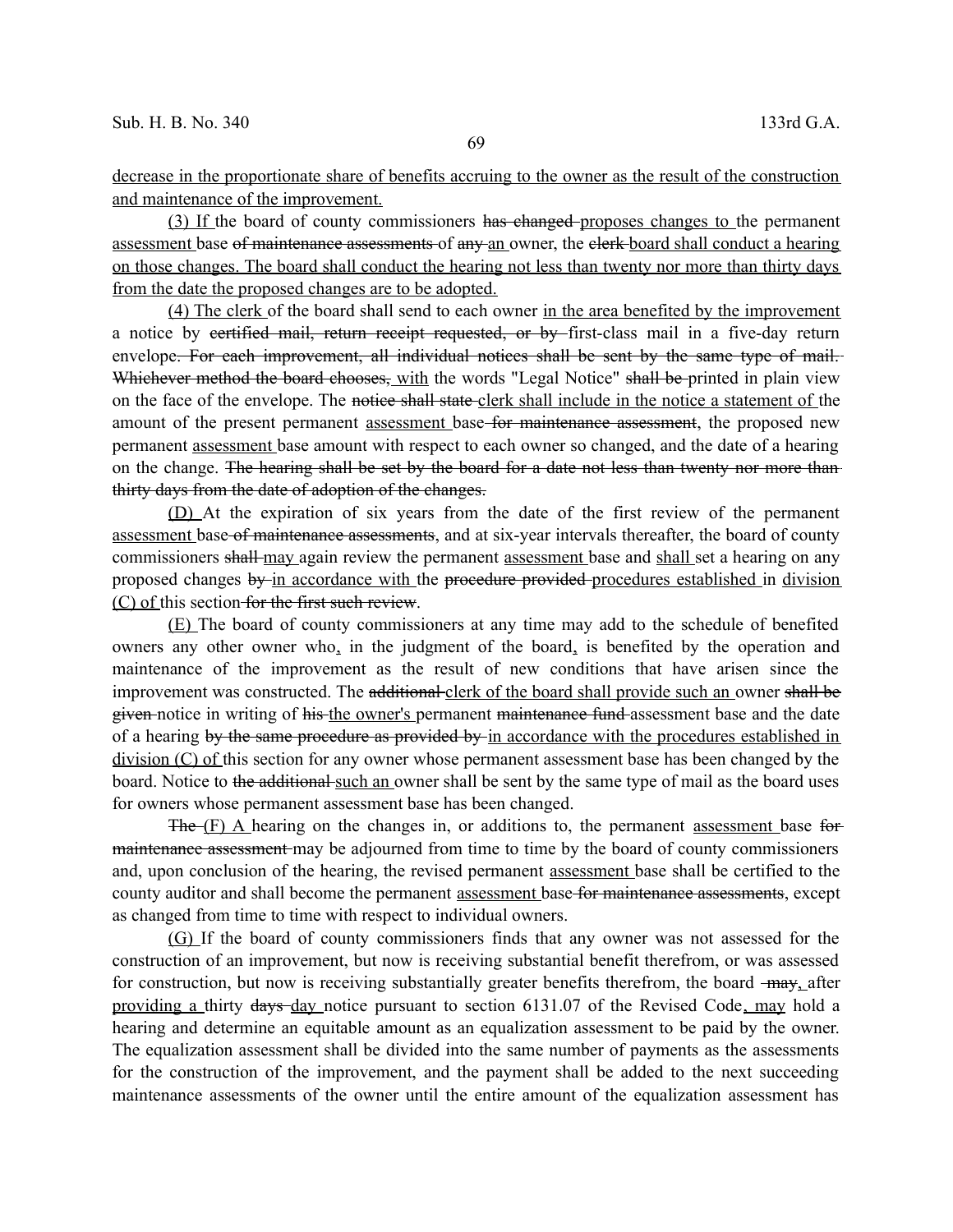## been paid.

(H) Any owner affected by an increase in the permanent assessment base as it applies to him the owner, or who has been added to the schedule of benefited owners, or who has been determined to be subject to an equalization assessment, all as provided in this section, may appeal to the court of common pleas from a final order made by the board of county commissioners, in the manner provided by sections 6131.25 to 6131.36 of the Revised Code, the question of whether any such assessment is levied according to benefits.

(I) In the case of drainage maintenance districts for which the board of county commissioners has authorized a single drainage maintenance fund, a review of the permanent assessment base of maintenance assessments shall be made not later than six years after the creation of the drainage maintenance district, and at six-year intervals thereafter, by the same procedure as provided by this section for review of the permanent assessment base with respect to a single improvement, and it shall not be necessary to review the entire maintenance permanent assessment base for any improvement included in the maintenance district until the board reviews the maintenance permanent assessment base for the entire district.

Sec. 6137.111. (A) In lieu of the permanent assessment base and procedure specified in section 6137.11 of the Revised Code, the board of county commissioners may by resolution levy upon the benefited property assessments apportioned according to tax value. The assessments shall be in the amount determined by the board to be necessary to obtain funds for the ditch-maintenance fund.

(B) Prior to the adoption of the a resolution levying the assessments, the board shall give at least ten days' notice in one newspaper of general circulation in the county, which shall state the time and place when and where the resolution shall be taken up for consideration. At that time and place or at any adjournment thereof, of which no further published notice need be given, the board shall hear all persons whose properties are proposed to be assessed, shall correct any errors and make any revisions that appear to be necessary or just, and may then pass a resolution levying upon the properties determined to be benefited such assessments as so corrected and revised.

(C) Any owner of property to be so assessed may appeal to the court of common pleas from the resolution made by the board of county commissioners, in the manner provided by sections 6131.25 to 6131.36 of the Revised Code, the question of whether any such assessment is levied according to benefits.

(D) The assessments levied by the board's resolution shall be certified to the county auditor for collection as other taxes in the year or years in which they are payable. Any increase or reduction of the assessments levied under this section shall be made at the regular six-year reappraisal of all property in the county under section 5713.01 of the Revised Code or through adjustments made for property divisions, improvements, and changes.

Sec. 6137.112. (A) At the time that the board of county commissioners reviews the permanent assessment base of an improvement for maintenance fund assessments after six annual maintenance fund assessments have been made as provided in section 6137.11 of the Revised Code, the board may request the county engineer to estimate the construction cost of the improvement if that improvement were to be constructed at the time of the permanent assessment base review. Not less than thirty days prior to a hearing at which the board will consider the estimate as the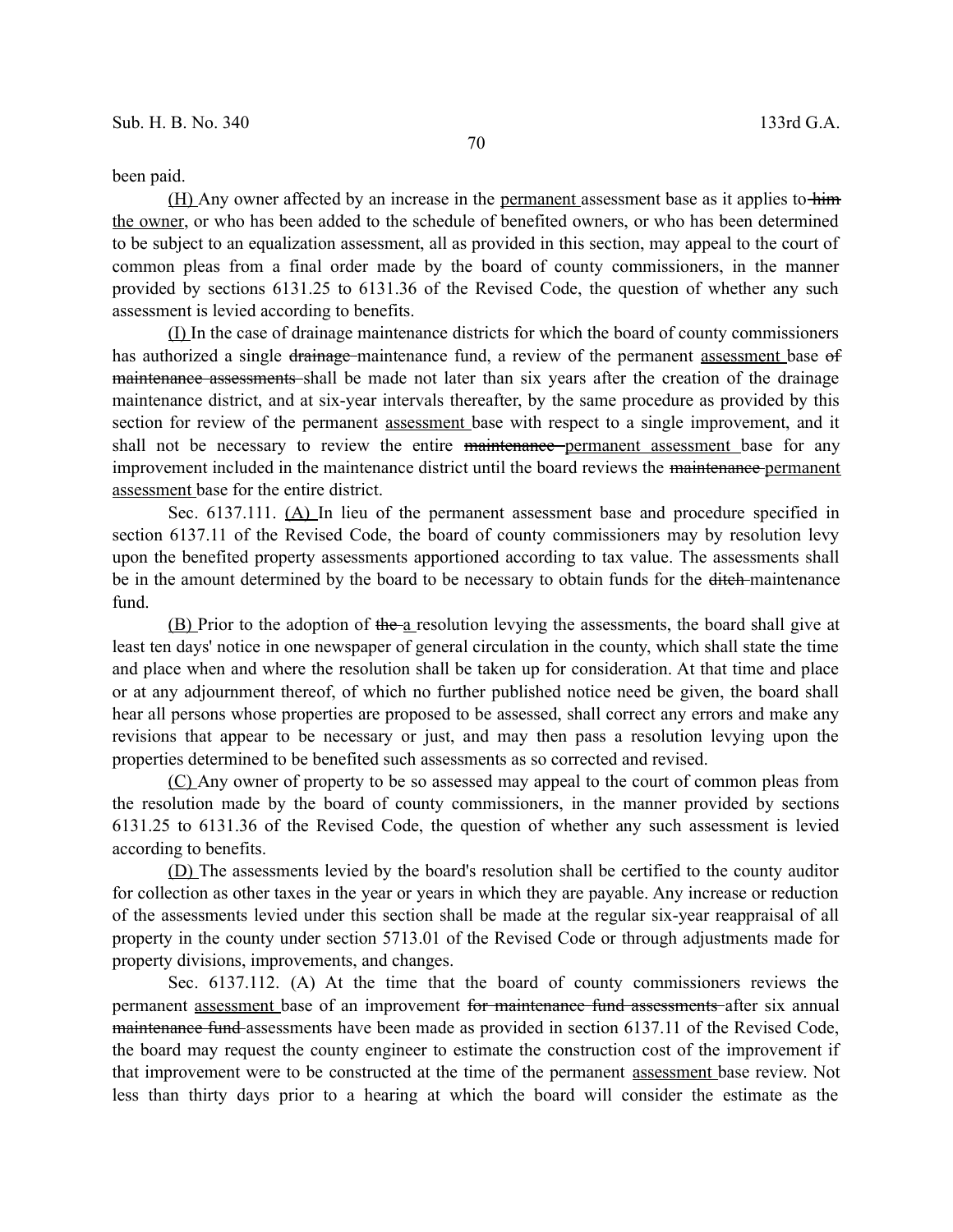construction cost of the improvement, the clerk of the board shall send to each owner that would be affected a notice by certified mail, return receipt requested, or by first class mail in a five-day return envelope. For each improvement, all individual notices shall be sent by the same type of mail. Whichever method the board chooses, the words "legal notice" shall be printed in plain view on the face of the envelope. The notice shall state the amount of the present permanent assessment base for maintenance assessment, the proposed new permanent assessment base amount with respect to the owner, and the date of the hearing on the proposed change.

(B) The board of county commissioners, by adoption of a resolution at the hearing required under division  $(A)$  of this section, may approve the  $-$ estimate as the construction cost of the improvement permanent assessment base, as determined by the county engineer according to division (B)(5) of section 6131.14 of the Revised Code in lieu of the original construction cost of the improvement. If approved, the estimate total estimated cost of construction cost the improvement shall be the permanent assessment base that is used to calculate maintenance fund assessments for owners benefiting from the improvement. The approved estimate of construction cost the improvement shall serve as the permanent assessment base for the purposes of this chapter until such time as it is revised in accordance with this section.

Sec. 6137.12. (A) In the cleaning, repair, and other maintenance work on drainage improvements, the persons whose duty it is to perform the maintenance work may go upon the adjoining or abutting lands within the permanent easement necessary for proper operation of the required machinery, tools, motor vehicles, conveyances, or other equipment.

(B)(1) In the case of open ditches, the permanent easement so used shall be not more than twenty-five feet from the top of the bank, measured at right angles thereto, and wherever practical the area so used shall be on one side of the ditch only. When in his opinion

(2) In the case of an open ditch log-jam removal project within a wooded riparian corridor, a maintenance easement may be created from the top of the bank to twenty-five feet outside of the edge of the wooded riparian corridor.

(3) When the county engineer determines that an emergency situation exists at an open ditch needing maintenance, the county engineer may, with the approval of the board of county commissioners, temporarily extend the easement to not more than seventy-five feet from the top of the bank, measured at right angles thereto, in order to conduct the necessary maintenance work and alleviate the condition or conditions causing the emergency situation. The

(C) The maximum width of permanent easement for closed ditches shall not exceed eighty feet centered on the centerline of the improvement. The

(D) The permanent easement for all other improvements shall be as located and the width as specified by the county engineer. When

(E) When the performance of maintenance requires the damage of existing crops beyond the permanently established sod or seeded strip, the owner of the crops shall be granted submit a written request for payment for damages to the county engineer. The county engineer shall award the crop owner damages equal to market value, to be paid from the permanent maintenance fund established for the improvement. Under

(F)(1) Under contract work, the county engineer may specify the right-of-way to be used within the permanent easement. Where the nature of the surface of the adjoining or abutting land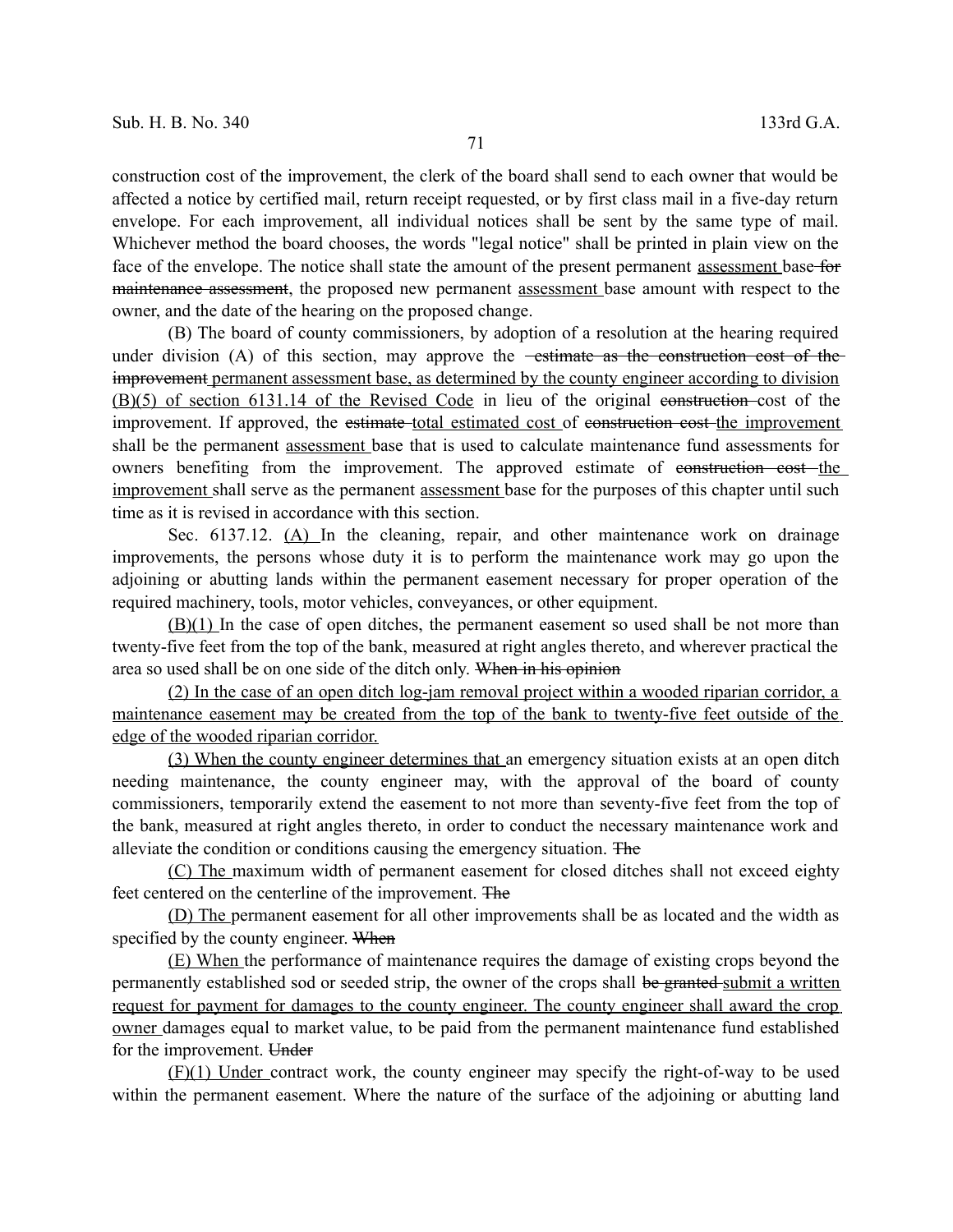does not prevent it, and there are growing crops on one side of the ditch but none upon the other, the right-of-way provided for shall be used on that side of the ditch on which there are no growing crops.  $H<sub>n</sub>$ 

(2) In using the right-of-way, the persons performing maintenance shall, as far as possible, avoid damage to the owner of the adjoining or abutting lands.

(3) If in the doing of this work it is necessary to damage or temporarily remove any fences, poles, or wire lines, the cost of repairing, removing, and replacing the fences, poles, and wire lines shall be included in the total cost of the maintenance.

(G) This section does not authorize passage across, along, or between railroad tracks until thirty days after notice has been mailed in accordance with section 6131.07 of the Revised Code.

Sec. 6137.13. That part of interstate ditches-drainage improvements within the state may be cleaned or repaired pursuant to sections  $6137.01$  to  $6137.12$ , inclusive, of the Revised Code. Such sections shall apply insofar as they are applicable.

Sec. 6137.14. The county engineer, in inspecting drainage channels, shall note any and all apparent violations of sections 6111.01 to 6111.04 of the Revised Code, as such sections refer to the pollution of drainage channels. Whenever it appears to the county engineer<del>, after investigation,</del> that there has been may be a violation of section 6111.04 of the Revised Code, the county engineer shall give written notice to notify the county board of healthdirector of environmental protection, setting forth any thing or act done or omitted to be done or claimed to be in violation of such section. The county board of health director shall immediately pursue the alleged violation to its legal conclusion.

SECTION 2. That existing sections 305.31, 940.01, 940.02, 940.05, 940.06, 940.07, 940.08, 940.10, 940.11, 940.12, 940.13, 940.19, 940.20, 940.21, 940.22, 940.23, 940.26, 940.29, 940.31, 940.32, 940.33, 940.34, 940.35, 6131.01, 6131.04, 6131.05, 6131.06, 6131.07, 6131.08, 6131.09, 6131.10, 6131.11, 6131.12, 6131.13, 6131.14, 6131.15, 6131.16, 6131.17, 6131.19, 6131.21, 6131.22, 6131.23, 6131.24, 6131.25, 6131.27, 6131.28, 6131.30, 6131.32, 6131.33, 6131.34, 6131.36, 6131.42, 6131.43, 6131.47, 6131.50, 6131.51, 6131.52, 6131.55, 6131.57, 6131.60, 6131.63, 6131.631, 6131.64, 6133.01, 6133.02, 6133.03, 6133.04, 6133.041, 6133.05, 6133.06, 6133.07, 6133.08, 6133.09, 6133.10, 6133.11, 6133.14, 6137.01, 6137.02, 6137.03, 6137.04, 6137.05, 6137.051, 6137.06, 6137.07, 6137.08, 6137.09, 6137.10, 6137.11, 6137.111, 6137.112, 6137.12, 6137.13, and 6137.14 of the Revised Code are hereby repealed.

SECTION 3. That sections 940.18, 940.24, 940.25, 940.26, 940.27, 940.28, 940.29, 940.30, 6131.18, 6131.26, 6131.29, 6131.35, 6131.44, 6131.48, 6131.49, 6131.56, and 6131.62 of the Revised Code are hereby repealed.

SECTION 4. A petition filed under section 6133.02 of the Revised Code pending approval by a joint county board of county commissioners on the effective date of this section is subject to the provisions of Chapter 6133. of the Revised Code that existed prior to the effective date of this section and shall be considered by the joint county board of county commissioners that existed prior to the effective date. Any petition filed under section 6133.02 of the Revised Code after the effective date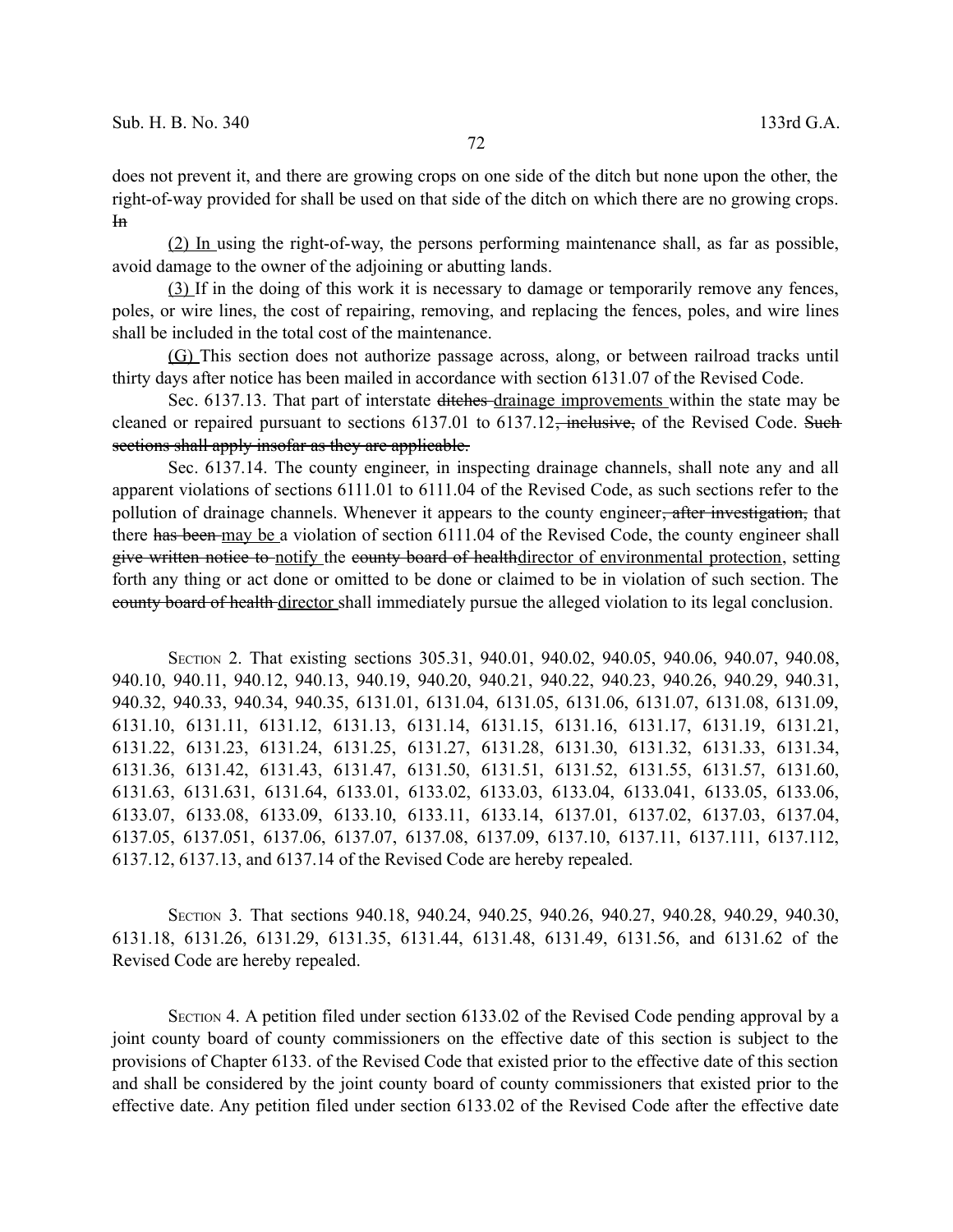Sub. H. B. No. 340 133rd G.A.

of this section is subject to Chapter 6133. of the Revised Code as amended by this act.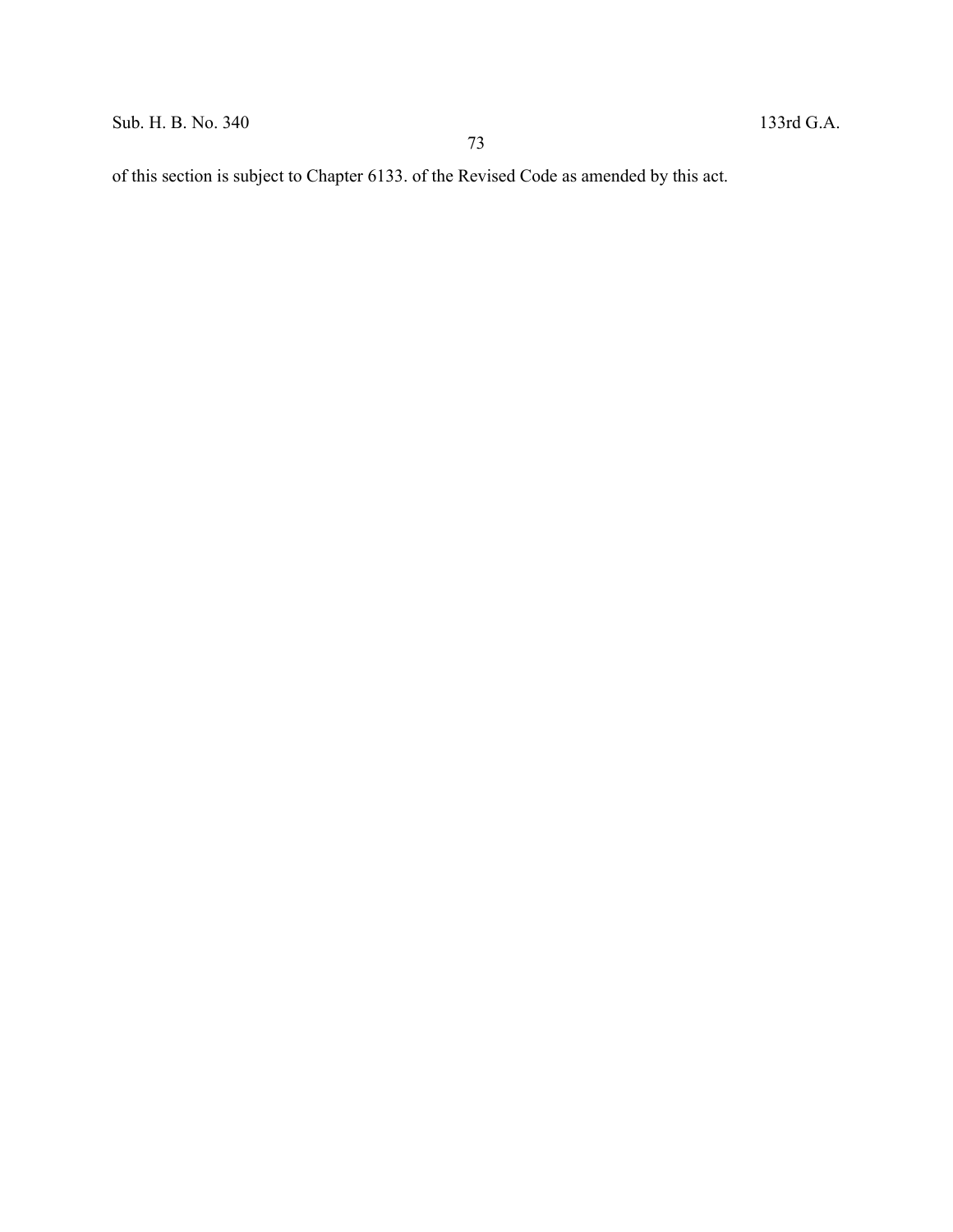Sub. H. B. No. 340 133rd G.A.

*Speaker \_\_\_\_\_\_\_\_\_\_\_\_\_\_\_\_\_\_\_ of the House of Representatives.*

74

*President \_\_\_\_\_\_\_\_\_\_\_\_\_\_\_\_\_\_\_ of the Senate.*

Passed \_\_\_\_\_\_\_\_\_\_\_\_\_\_\_\_\_\_\_\_\_\_\_\_, 20\_\_\_\_

Approved \_\_\_\_\_\_\_\_\_\_\_\_\_\_\_\_\_\_\_\_\_\_\_\_, 20\_\_\_\_

*Governor.*